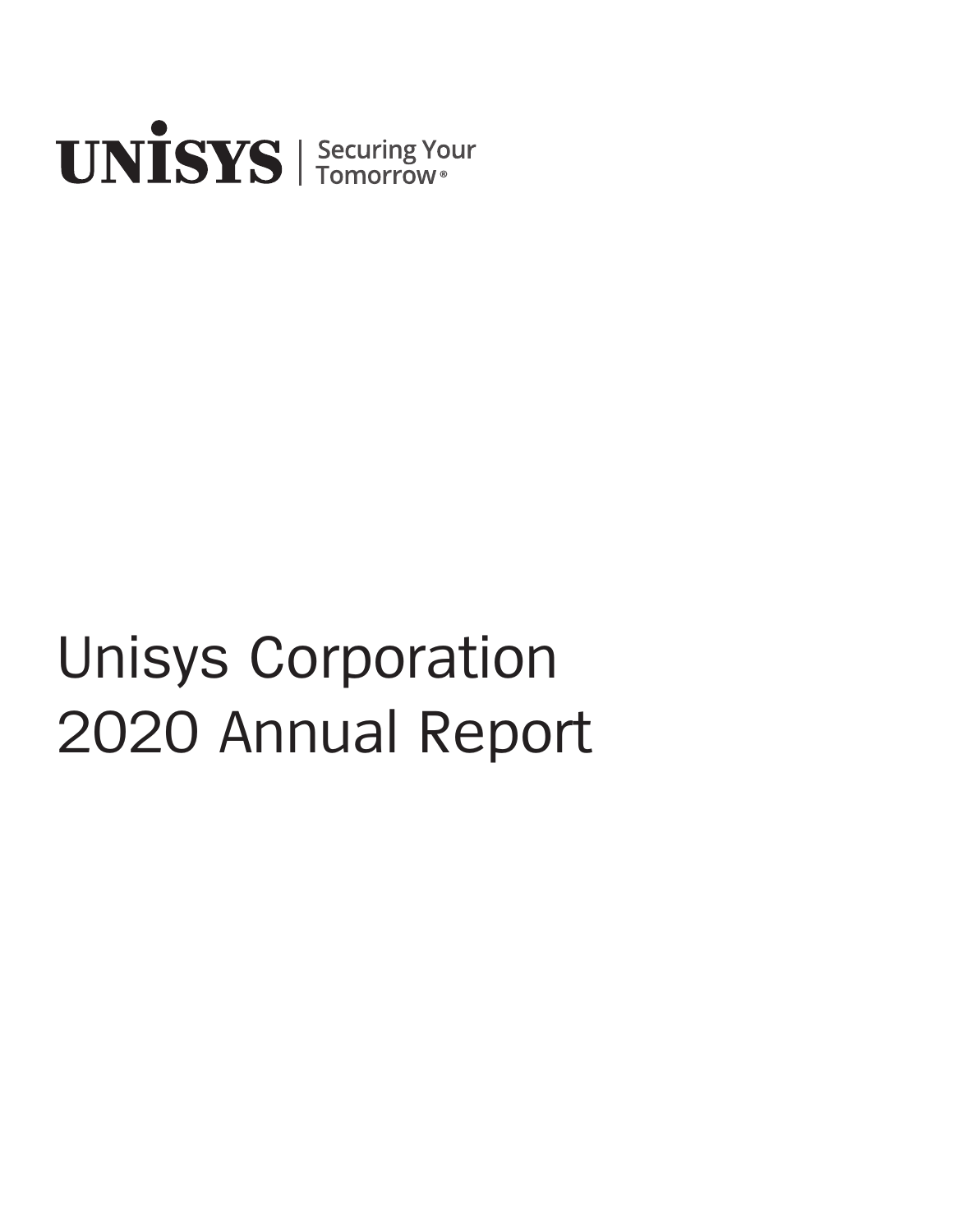# A Letter to Our Shareholders

First and foremost, we hope that you and your families are staying well.

2020 was a year unlike any other. Our priorities in 2020 centered on the safety and well-being of our associates, clients and partners; providing the best service and most innovative solutions possible for our clients to help them through their challenges during this time; and positioning the company to emerge from the COVID-19 period in a position of strength. I thank our team of dedicated associates for helping drive these priorities over the year. We believe we were successful in emerging from 2020 stronger than we entered it, poised for both future growth and improvements to profitability.

# **Adjusting to the Changes of COVID-19**

We moved quickly to encourage our associates to work from home, and within a very short period of time had more than 95% of our operations securely enabled for remote access. We implemented our ISO-certified Business Continuity Planning procedures and received "essential service" designations where needed. As we have supported our clients over the last year, our goal has been not just to "get through this," but rather to do so in a way that stands out and inspires confidence in our ability to provide a broader spectrum of services and solutions.

### **Significant Capital Structure Improvements**

One of our key objectives during 2020 was to improve our capital structure and financial flexibility. To do this, we sold a valuable asset, changed our debt structure and substantially reduced our pension obligations. In March 2020, we completed the sale of our U.S. Federal business for approximately \$1.2 billion. Proceeds from the sale were used to pay down our existing debt and to reduce our pension obligations. We then raised new debt, with an interest rate approximately 400 basis points lower than the previous debt, and used those proceeds to further reduce our pension obligations. We also began an additional effort to reduce pension liabilities in the fourth quarter of 2020 and into the first quarter of 2021. As a result of these efforts, Unisys ended 2020 with significant enhancements to our capital structure and liquidity.

# **Solutions Innovation to Support Clients' Evolving Needs**

Immediately following the sale of our U.S. Federal business, we began the process of refining and enhancing our strategy with the help of a globally-recognized strategic management consulting firm. By the beginning of the fourth quarter, we had concluded the strategy review portion of this process and had begun developing our implementation plan, with the assistance of another globally-recognized management consulting firm focused on execution. As a result of this work and the related reorganization within the company, we will be reporting in three new segments, effective as of the beginning of 2021. We are targeting higher-growth and higher-margin markets and solutions, with a particular focus on areas where we are recognized as a leader and have a clear differentiation.

### **Ongoing focus on DEI and ESG**

We enhanced our commitment to Diversity, Equity and Inclusion (DEI), including through several programs aimed at building our pipeline of diverse talent (e.g., Women in Action, Women in Technology, and our Diversity Accelerator), as well as our Associate Interest Groups (AIGs) that help celebrate the differences among us (e.g., women: Women+ Network; people of color: United by Diversity; LGBTQ+: Unisys Pride; people with disabilities: Ability Innovation Group; and veterans). Our global Inclusion and Diversity Council's mission is to drive toward true equity for all Unisys associates through a concerted focus on career development, training, opportunities and gender, race, ethnicity, and disability awareness. We have also added additional governance and approval oversight to mitigate bias and ensure broader and more diverse slates of candidates are presented for new roles and promotions. Please see our DEI report available at https://www.unisys.com/offerings/brochure/ diversity-equity-and-inclusion-report-id-5059 on our website, which contains more detail about our DEI efforts. Additionally, we continued to expand our Environmental, Social and Governance (ESG) activities, which are summarized in our ESG report at https://www.unisys.com/about-us/environmental-social-and-governance on our website. We will continue to advance both our DEI and ESG efforts over the coming years.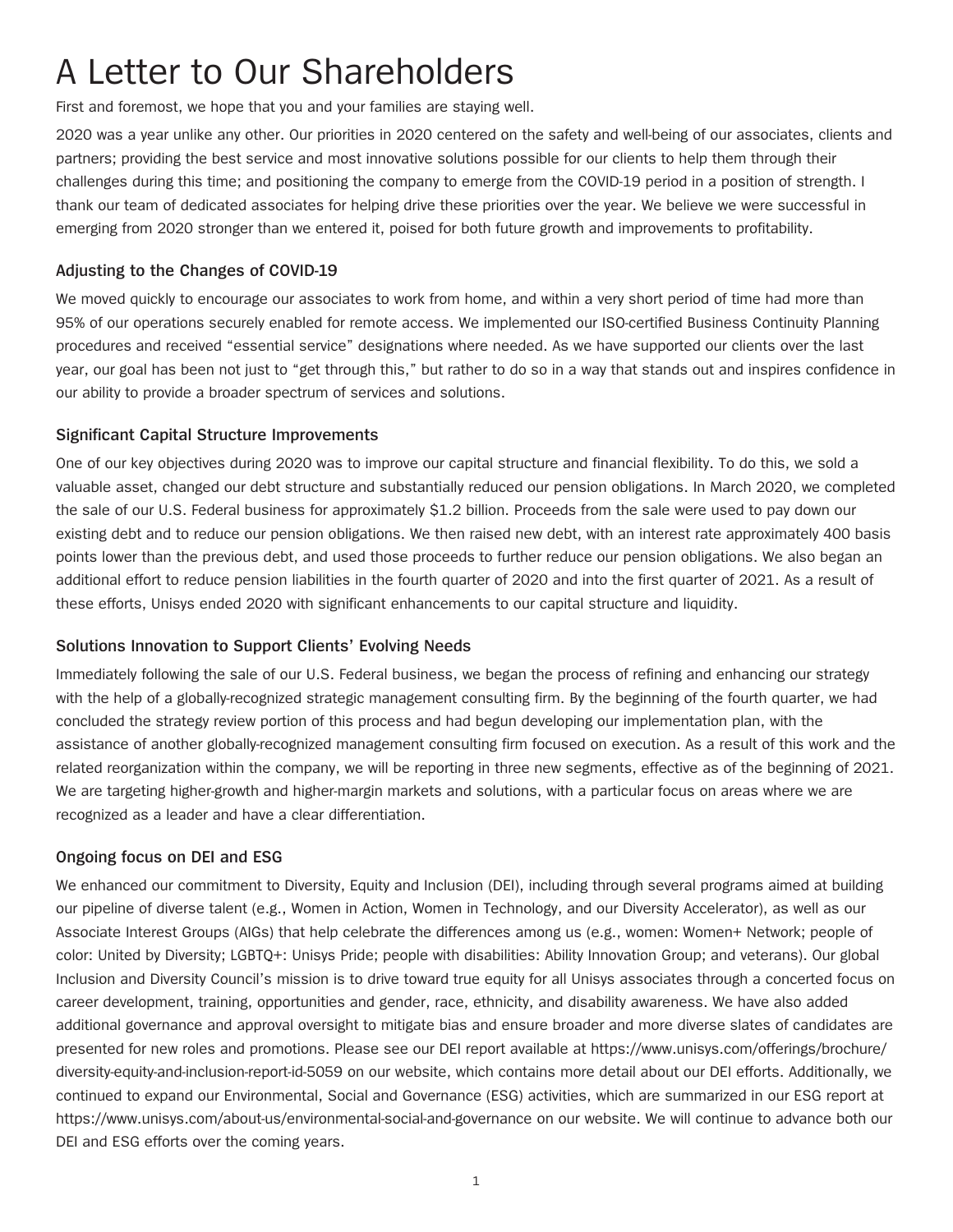# **Focused Execution Leading to Strong Financial Results**

Throughout the year, we remained focused on execution against our goals, which helped us deliver the following financial results:

- 2020 non-GAAP operating profit margin of 7.5%, up 30 bps year over year
- 2020 adjusted EBITDA margin of 15.8%, up 140 basis points year over year
- 2020 adjusted free cash flow of \$42.6 million, up 59.6% year over year
- 2020 ending cash balance of \$898.5 million versus \$538.8 million in the prior-year period

I am proud of how the Unisys team came together during the last year to enable us to emerge from 2020 in a stronger position than we entered it. I am also pleased at our progress in implementing strategic and operational change to drive improved growth and profitability going forward. It is an exciting time at Unisys.

Peter A. Altabef

Chair and CEO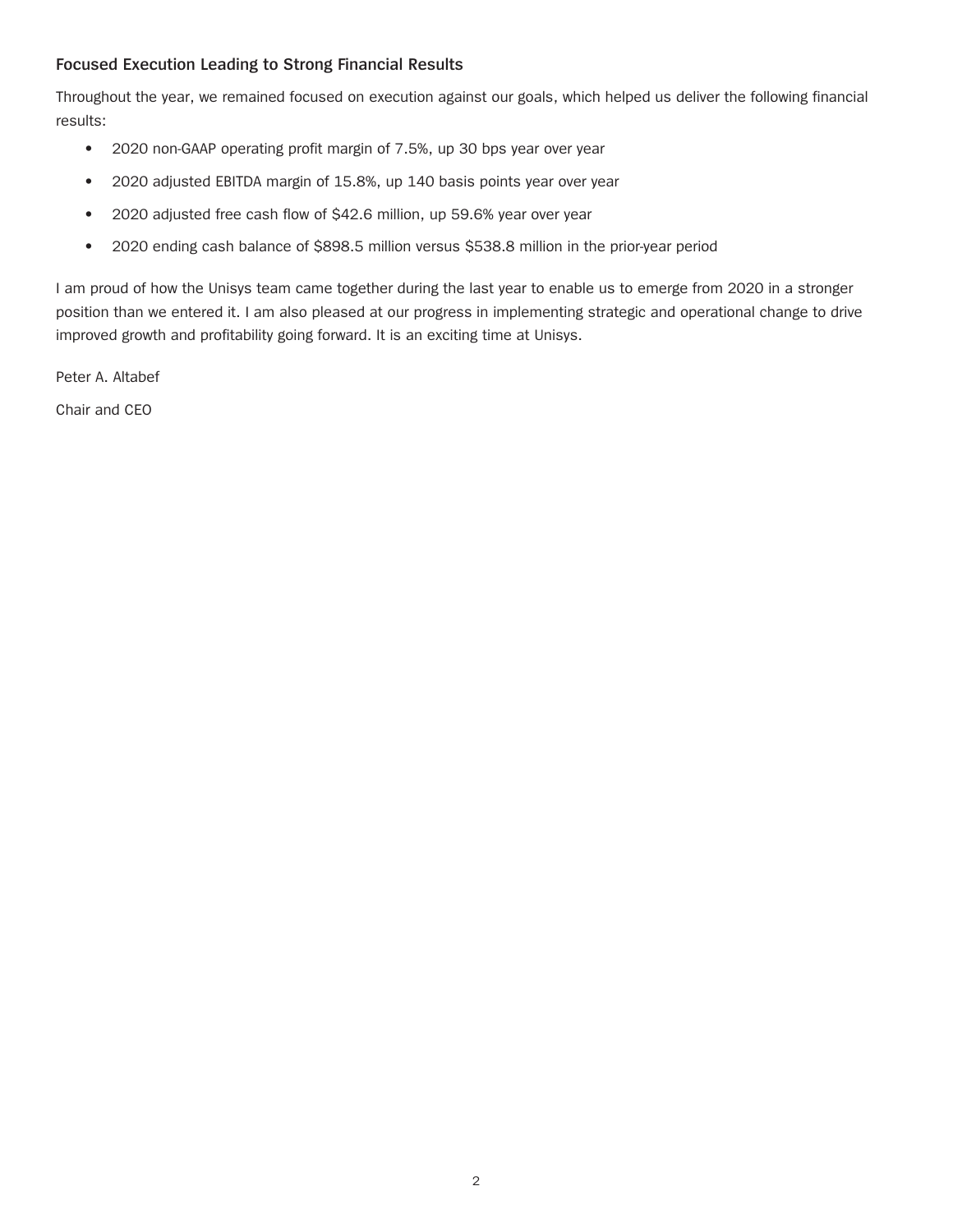# PART I **ITEM 1. BUSINESS**

### **General**

Unisys Corporation, a Delaware corporation (Unisys, we, our, or the company), is a global information technology (IT) services company that delivers successful outcomes for the most demanding businesses and governments. Unisys offerings include digital workplace services; cloud and infrastructure services; and software operating environments for high-intensity enterprise computing. Unisys integrates security into all of its solutions.

As of December 31, 2020, we operated in two business segments – Services and Technology. In January 2021, the company decided to make a number of changes to its organizational structure to more effectively address evolving client needs. With these changes, the company revised its reportable segments, but this did not impact the consolidated financial statements as of December 31, 2020. The company's reportable segments will be as follows: Digital Workplace Services, which will provide services and IP-led solutions that support clients' employees' productivity, satisfaction and ability to securely work anywhere, any time; Cloud & Infrastructure, which will provide hybrid and multi-cloud solutions in select markets to accelerate innovation and increase efficiency of our clients' businesses; ClearPath Forward®, which will provide server systems and operating system software and services that are secure, innovative, and reliable for mission-critical processing; and Other, which is principally comprised of business processing outsourcing (BPO) solutions, which will provide management of critical processes and functions for clients in select industries, helping them improve performance and reduce costs. These changes will be reflected prospectively, with comparable prior period data, in the company's first quarter 2021 Form 10-Q.

#### **Principal Products and Services**

We deliver high-performance, security-centric, leveraged services and solutions across industries, industry-specific application solutions and technology solutions worldwide to our primary target markets: Government (national governments, other than directly to the U.S. federal government, and state and local governments globally), Commercial (e.g., travel and transportation and life sciences and healthcare) and Financial Services (e.g., commercial and retail banking).

We market our products and services solutions primarily through a direct sales force. Complementing our direct sales force, we make use of a select group of resellers and alliance partners to market our services and product portfolio. In certain countries, we market primarily through distributors.

Our solutions are designed to deliver successful outcomes for our clients, enabling them to:

- Transform core business processes to compete more effectively in their markets;
- Improve user engagement for customers and workers, streamline operations and enhance go-to-market efforts;
- Optimize IT infrastructure to meet digital-business requirements, including secure access anywhere and any time;
- Simplify management of IT infrastructure and service delivery; and
- Enhance enterprise security.

Within Services, our principal solutions include cloud and infrastructure services, application services and business process outsourcing services, each of which is delivered with advanced security built in.

In cloud and infrastructure services, we help clients apply cloud and as-a-service delivery models to capitalize on business opportunities, make their end users more productive and manage and secure their IT infrastructure and operations more economically.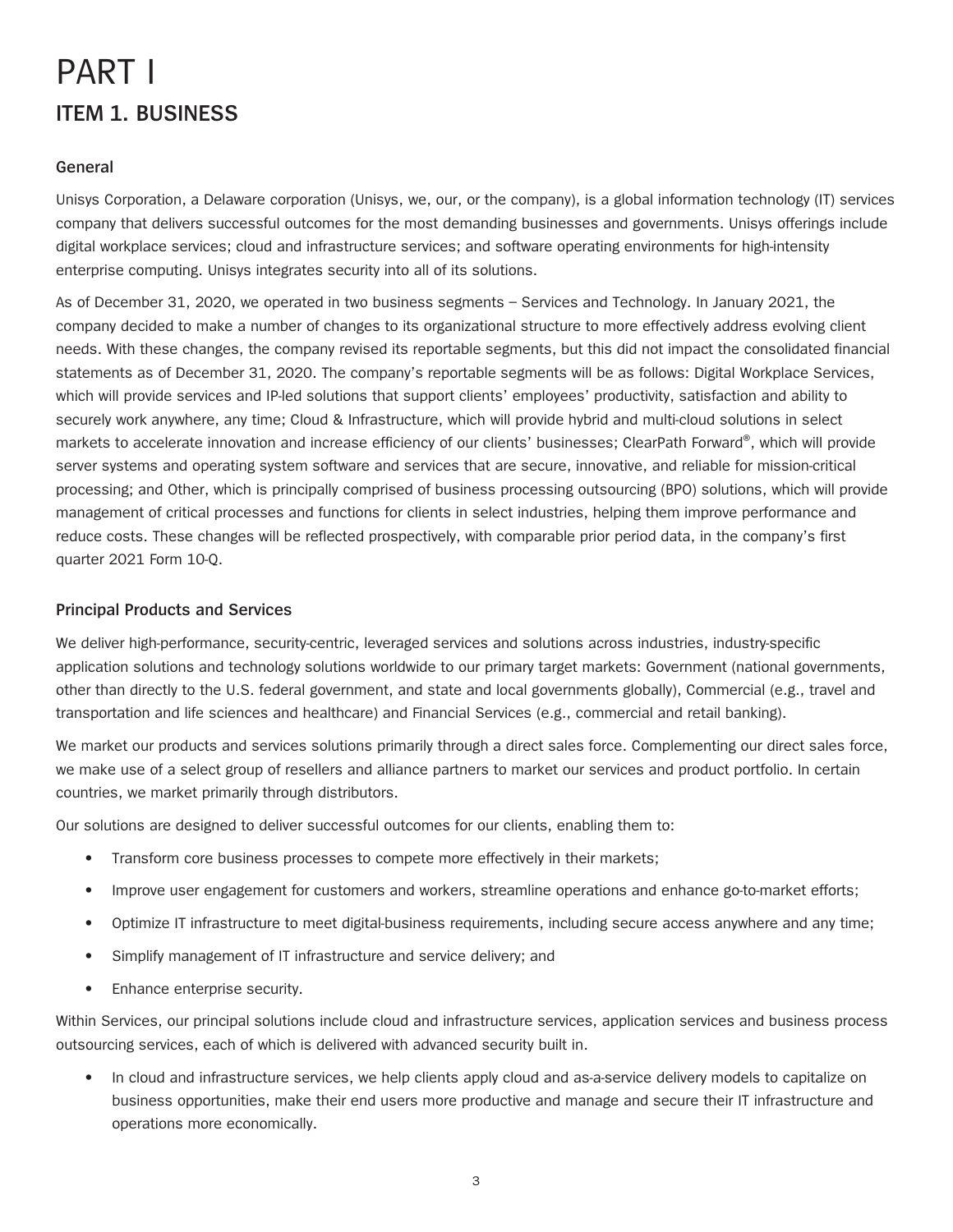- In application services, we help clients transform their business processes by developing and managing new leading-edge applications for select industries, offering advanced data analytics and modernizing existing enterprise applications.
- In business process outsourcing solutions, we assume management of critical processes and functions for clients in target industries, helping them improve performance and reduce costs.

We deliver some of these capabilities through our leveraged Services solutions, which include:

- Unisys InteliServeTM, a service solution that transforms traditional service desk into an intelligent, user-centric experience aligned with the needs of the modern digital workplace. The service leverages the InteliServe platform, an integrated suite of technologies for omnichannel support, advanced analytics, automation, artificial intelligence, machine learning and identity authentication.
- Unisys CloudForte®, a comprehensive managed service offering to help accelerate the secure move of data and applications to the cloud. The solution is available for Microsoft Azure, AWS, and hybrid cloud environments and includes the following features: an automated software-as-a-service platform to identify and provision private, public and hybrid cloud services, real-time analytics, and capabilities for industrial-grade modernization of legacy applications.
- Unisys Security Solutions, a portfolio that includes managed security services, security consulting services, the Unisys Incident Response Ecosystem subscription service and the TrustCheck™ cyber risk management solution and services for the Unisys Stealth<sup>®</sup> solution, and that is underpinned by our Zero Trust security approach.

In Technology, we offer a software operating environment and related applications for high-intensity enterprise computing, including the procurement of hardware and other related products to help clients improve security and flexibility, reduce costs and improve the efficiency of their data-center environments. As a pioneer in large-scale computing, we offer deep experience and rich technological capabilities in transaction-intensive, mission-critical operating environments.

Our Technology products include:

- Unisys ClearPath Forward®, a secure, scalable software operating environment for high-intensity enterprise computing capable of delivering Unisys security across multiple platforms. The ClearPath Forward operating environment is hardware-independent and provides a tested, integrated stack of software products that run on a range of contemporary, commonly-deployed Intel x86 server platforms and select virtualization environments of the client's choice. Thus, ClearPath Forward provides clients with the flexibility to choose to deploy either as an integrated system, as a private cloud via software services or in a public cloud, starting with Microsoft Azure.
- Unisys Stealth security software, which enables trusted identities to access micro-segmented critical assets and safely communicate through secure, encrypted channels. Stealth™ establishes user authentication, prevents lateral attacker movement and reduces data center, mobile and cloud attack surfaces and quickly isolates devices or users at the first sign of compromise. Stealth also reduces the cost and complexity of securing information and operation technology such as industrial control systems, allowing organizations to meet compliance and security mandates.

Our industry solutions help law enforcement agencies solve crime; social services case workers assist families; travel and transportation companies manage freight and distribution; and financial institutions deliver omnichannel banking.

On March 13, 2020, we completed the sale of our U.S. Federal business to Science Applications International Corporation for cash of \$1.2 billion. Our financial statements have been retroactively reclassified to report the U.S. Federal business as discontinued operations. As a result, all items relating to the business within the consolidated statements of income (loss) have been reported as income from discontinued operations, net of tax, and all items relating to the business within the consolidated balance sheets have been reported as either assets or liabilities of discontinued operations. Depreciation,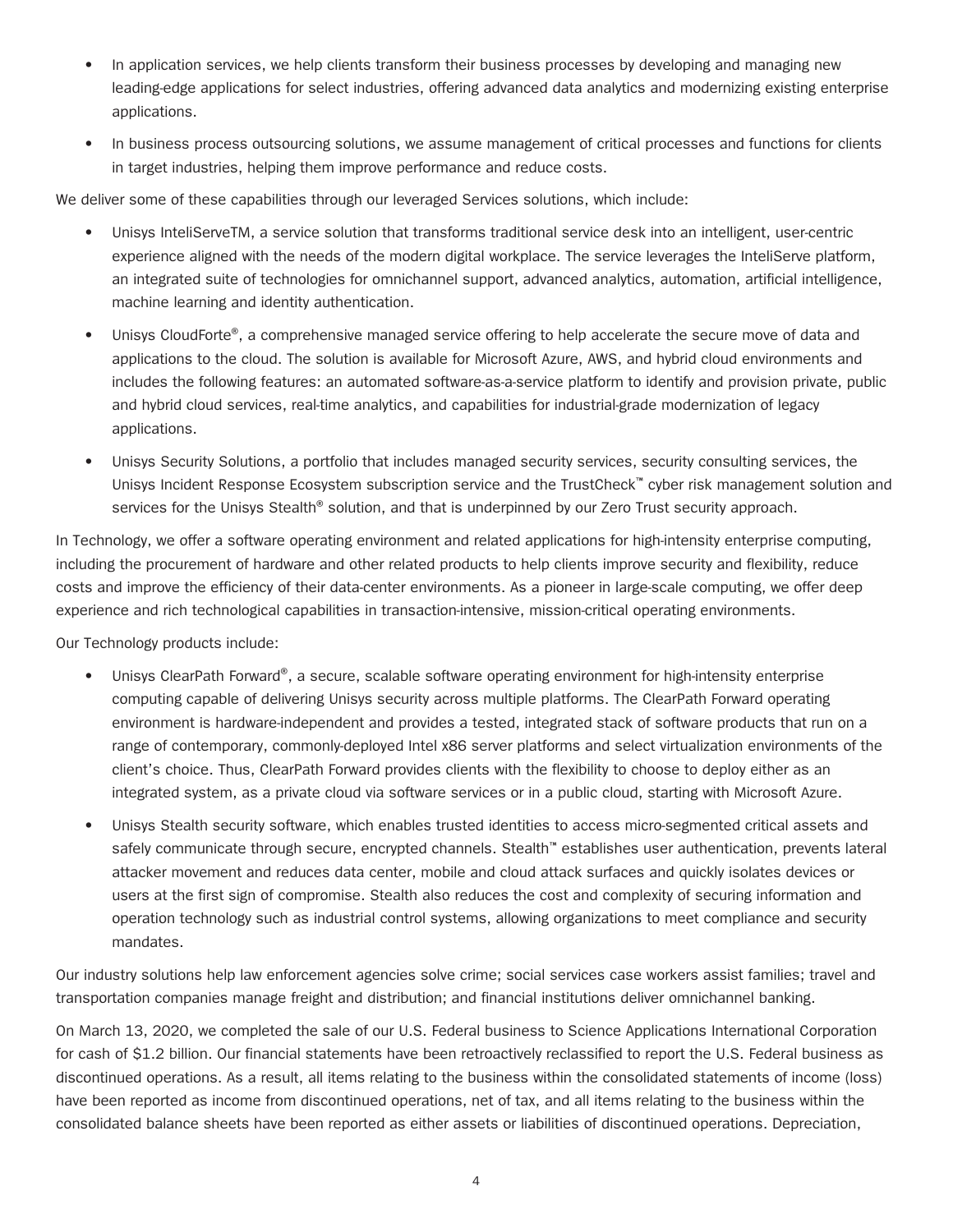amortization, capital expenditures, and significant noncash operating and investing activities related to the U.S. Federal business were immaterial for all periods presented.

### **Materials**

Unisys purchases components and supplies from a number of suppliers around the world. For certain Technology products, we rely on a single or limited number of suppliers, although we make every effort to assure that alternative sources are available if the need arises. The failure of our suppliers to deliver components and supplies in sufficient quantities and in a timely manner could adversely affect our business. For more information on the risks associated with purchasing components and supplies, see "Risk Factors" (Part I, Item 1A of this Form 10-K).

#### **Patents, Trademarks and Licenses**

As of January 31, 2021, Unisys owns over 510 active U.S. patents and over 50 active patents granted in eleven non-U.S. jurisdictions. These patents cover systems and methods related to a wide variety of technologies, including, but not limited to, information security, cloud computing, virtualization, database encryption/management and user interfaces. We have granted licenses covering both single patents, and particular groups of patents, to others. Likewise, we have active licensing agreements granting us rights under patents owned by other entities. However, our business is not materially dependent upon any single patent, patent license, or related group thereof.

Unisys also maintains 24 U.S. trademark and service mark registrations, and over 500 additional trademark and service mark registrations in eighty non-U.S. jurisdictions as of January 31, 2021. These marks are valuable assets used on or in connection with our services and products, and as such are actively monitored, policed and protected by Unisys and its agents.

#### **Seasonality**

Our revenue is affected by such factors as the introduction of new services and products, the length of sales cycles and the seasonality of purchases. Seasonality generally has not resulted in material quarterly revenue changes.

#### **Customers**

No single client accounted for more than 10% of our revenue in the year ended December 31, 2020.

#### **Backlog**

In the Services segment, firm order backlog at December 31, 2020 was \$3.4 billion, compared to \$4.3 billion at December 31, 2019. Approximately \$1.3 billion (39%) of 2020 backlog is expected to be converted to revenue in 2021. Although we believe that this backlog is firm, we may, for commercial reasons, allow the orders to be cancelled, with or without penalty.

Because of the relatively short cycle between order and shipment in our Technology segment, we believe that backlog information for this segment is not material to the understanding of our business.

#### **Competition**

Our business is affected by rapid change in technology in the information services and technology industries and aggressive competition from many domestic and foreign companies. Principal competitors are systems integrators, consulting and other professional services firms, outsourcing providers, infrastructure services providers, computer hardware manufacturers and software providers. We compete primarily on the basis of service, product performance, technological innovation, and price.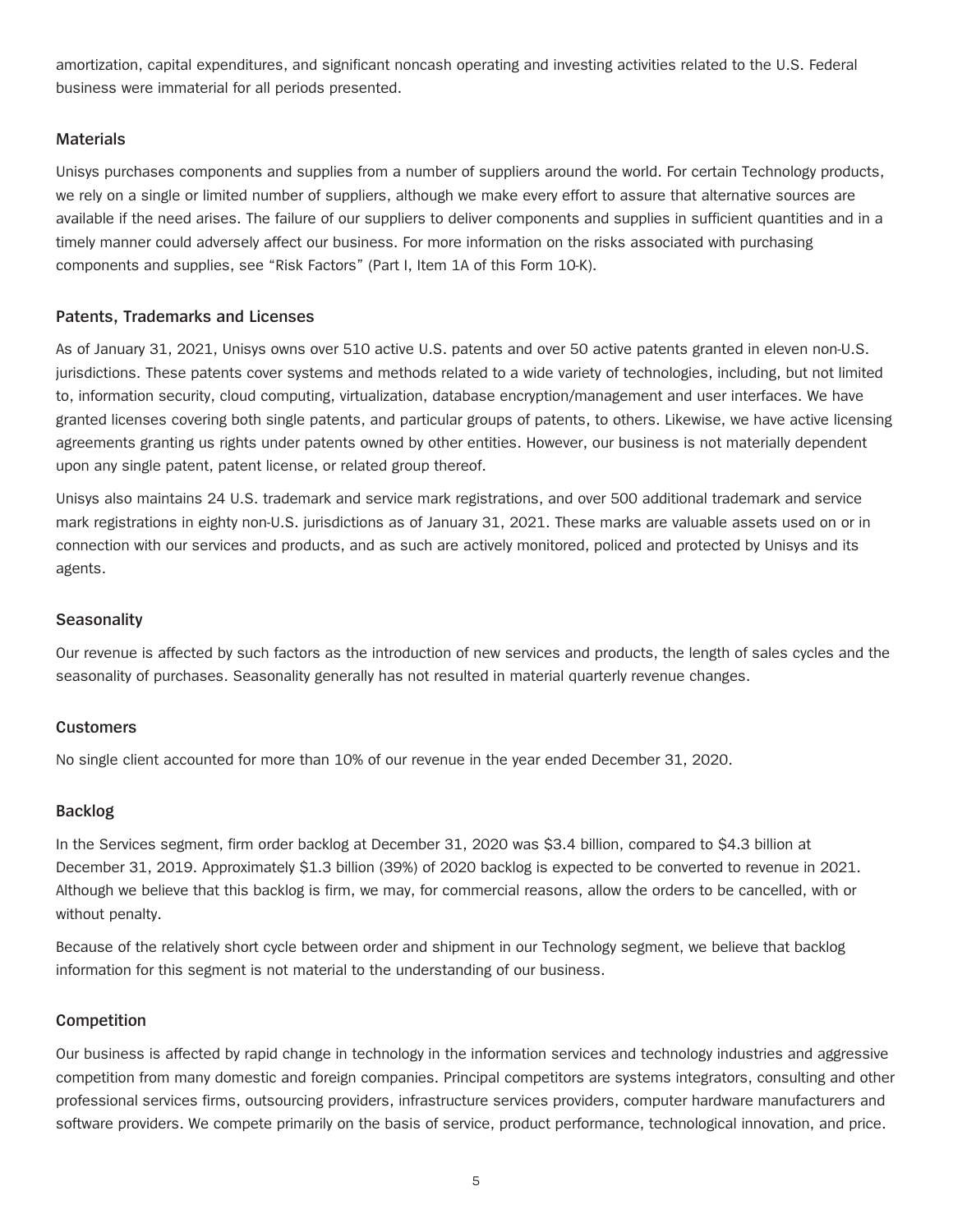We believe that our continued focused investment in engineering and research and development, coupled with our sales and marketing capabilities, will have a favorable impact on our competitive position. For more information on the competitive risks we face, see "Risk Factors" (Part I, Item 1A of this Form 10-K).

#### **Environmental Matters**

Our capital expenditures, earnings and competitive position have not been materially affected by compliance with federal, state and local laws regulating the protection of the environment. Capital expenditures for environmental control facilities are not expected to be material in 2021 and 2022.

#### **Employees**

At December 31, 2020, we employed approximately 17,200 employees serving clients around the world.

#### **Available Information**

Our Investor web site is located at www.unisys.com/investor. Through our web site, we make available, free of charge, our annual report on Form 10-K, quarterly reports on Form 10-Q, current reports on Form 8-K, and amendments to those reports filed or furnished pursuant to Section 13(a) or 15(d) of the Securities Exchange Act of 1934, as soon as reasonably practicable after this material is electronically filed with or furnished to the U.S. SEC. We also make available on our web site our Guidelines on Significant Corporate Governance Issues, the charters of the Audit and Finance Committee, Compensation Committee, Nominating and Corporate Governance Committee and Security and Risk Committee of our board of directors, and our Code of Ethics and Business Conduct. This information is also available in print to stockholders upon request. We do not intend for information on our web site to be part of this Annual Report on Form 10-K.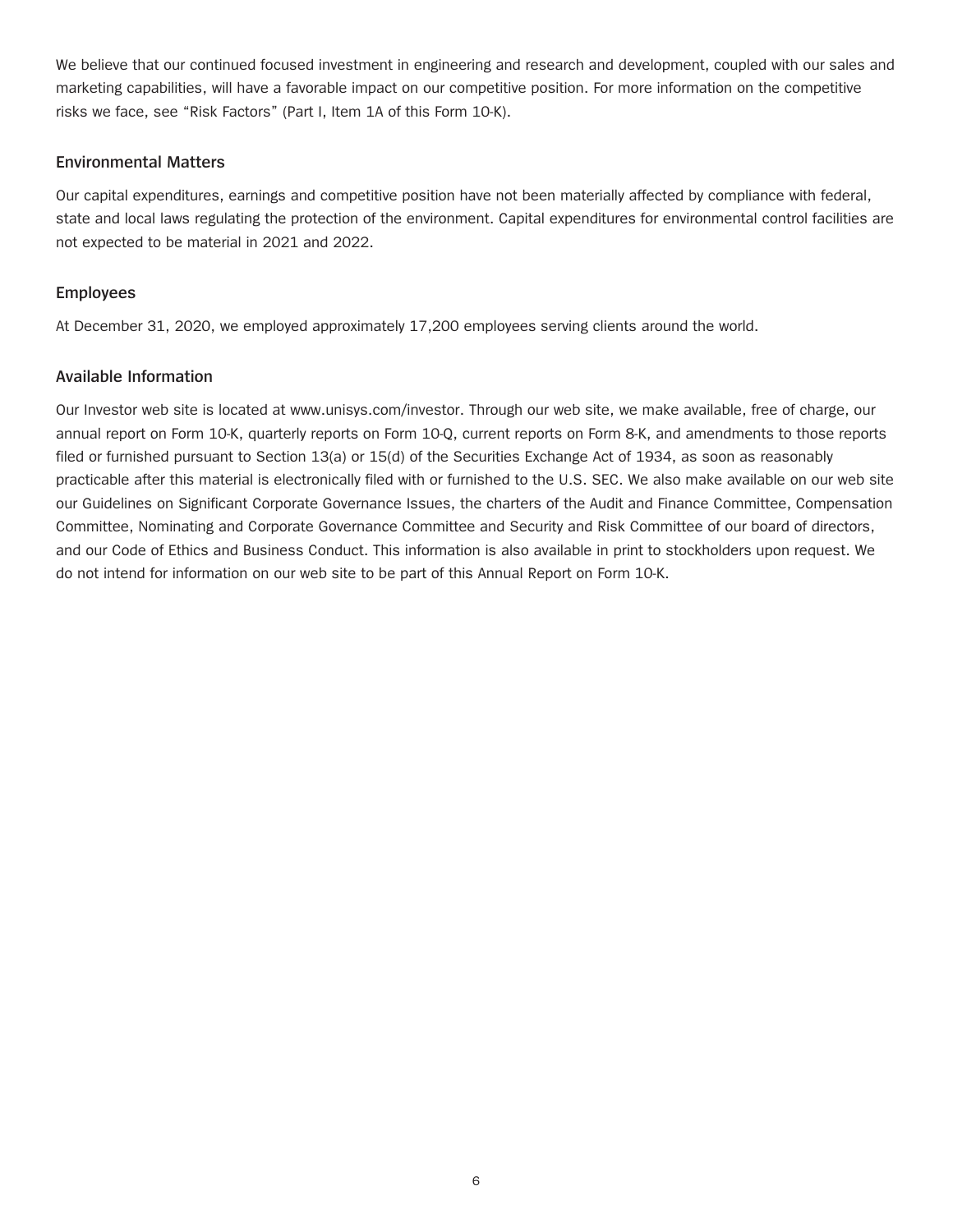# Board of Directors

**Peter A. Altabef** Chair and Chief Executive Officer of Unisys Corporation

**Jared L. Cohon** President Emeritus and University Professor of Civil and Environmental Engineering and Engineering and Public Policy at Carnegie Mellon University 2,3

# **Nathaniel A. Davis**

Lead Independent Director of Unisys Corporation and Executive Chairman of the Board and Former Chief Executive Officer of Stride, Inc.

# **Matthew J. Desch**

Chief Executive Officer and Director of Iridium Communications Inc.2

**Denise K. Fletcher** Former Executive Vice President, Finance of Vulcan Inc.<sup>1,4</sup>

**Philippe Germond** Partner at Barber Hauler Capital Advisers<sup>3</sup>

**Lisa A. Hook** Former President and Chief Executive Officer at Neustar, Inc.1,4

**Deborah L. James** Former Secretary of the Air Force<sup>2,3</sup>

**Paul E. Martin** Former Senior Vice President, Chief Information Officer of Baxter International, Inc.1,4

# **Regina Paolillo**

Executive Vice President, Chief Financial and Administrative Officer of TTEC Holdings, Inc.1,4

**Lee D. Roberts** Chief Executive Officer and President of BlueWater Consulting LLC 2,3

# **Board Committees**

- 1 Audit and Finance Committee
- 2 Compensation Committee
- 3 Nominating and Corporate Governance Committee
- 4 Security & Risk Committee

# Corporate Officers

**Peter A. Altabef** Chair and Chief Executive Officer

**Eric Hutto** President and Chief Operating Officer

**Katie Ebrahimi** Senior Vice President, Chief Human Resources Officer

**Gerald P. Kenney** Senior Vice President, General Counsel and Secretary

**Lisa Madion** Senior Vice President, Corporate Services

**Mathew Newfield** Senior Vice President and Chief Security and Infrastructure **Officer** 

**Michael M. Thomson** Senior Vice President and Chief Financial Officer

**Shalabh Gupta** Vice President and Treasurer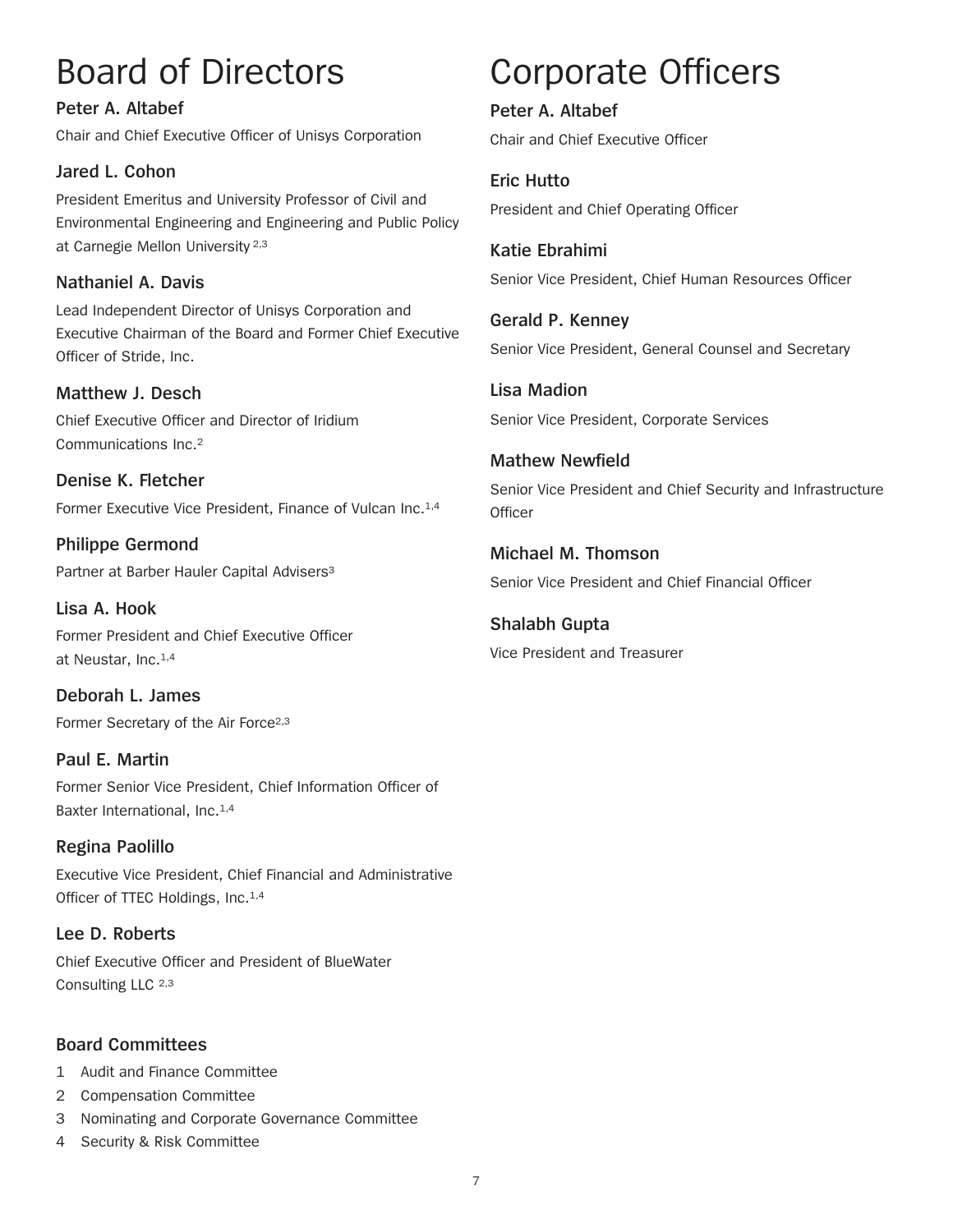# **INFORMATION ABOUT OUR EXECUTIVE OFFICERS**

Name **Name Age Position with Unisys** Peter A. Altabef **61** Chair and Chief Executive Officer Eric Hutto 56 President and Chief Operating Officer Katie Ebrahimi 51 Senior Vice President and Chief Human Resources Officer Gerald P. Kenney **69** Senior Vice President, General Counsel and Secretary Lisa Madion 50 Senior Vice President, Corporate Services Matthew Newfield 49 Senior Vice President and Chief Security and Infrastructure Officer Michael M. Thomson 52 Senior Vice President and Chief Financial Officer Shalabh Gupta 59 Vice President, Strategy, Tax and Treasurer

Information concerning the executive officers of Unisys as of March 12, 2021 is set forth below.

There is no family relationship among any of the above-named executive officers. The By-Laws provide that the officers of Unisys shall be elected annually by the Board of Directors and that each officer shall hold office for a term of one year and until a successor is elected and qualified, or until the officer's earlier resignation or removal.

Mr. Altabef has served as Chair of the Board of Directors since 2018 and as Chief Executive Officer since 2015. He also served as President of the Company from 2015 to March 2020. Prior to joining Unisys in 2015, Mr. Altabef was the President and Chief Executive Officer, and a member of the board of directors, of MICROS Systems, Inc. from 2013 through 2014, when MICROS Systems, Inc. was acquired by Oracle Corporation. He previously served as President and Chief Executive Officer of Perot Systems Corporation from 2004 until 2009, when Perot Systems was acquired by Dell, Inc. Thereafter, Mr. Altabef served as President of Dell Services (a unit of Dell Inc.) until his departure in 2011. Mr. Altabef also serves on the President's National Security Telecommunications Advisory Committee, the Boards of Directors of Resource Inc. and Petrus Trust Company, L.T.A., and the Board of Merit Energy Company, LLC. He previously served as Senior Advisor to 2M Companies, Inc. in 2012, and served as a director of Belo Corporation from 2011 through 2013. Mr. Altabef has been an officer since 2015.

Mr. Hutto was elected President and Chief Operating Officer effective March 2020. From 2015 to March 2020, he served as Senior Vice President and President, Enterprise Solutions. He joined Unisys in April 2015 as Vice President and General Manager, U.S. and Canada, Enterprise Solutions. Prior to joining Unisys, Mr. Hutto held senior leadership positions with Dell Services (a unit of Dell Inc.) (2006-2015), serving most recently as Global Vice President/General Manager, Infrastructure, Cloud and Consulting and Vice President/General Manager, Americas. Mr. Hutto has been an officer since 2015.

Ms. Ebrahimi has been Senior Vice President and Chief Human Resources Officer since April 2018. Ms. Ebrahimi served as Vice President of Human Resources, Global Delivery at DXC Technology from 2017 to 2018 prior to joining Unisys. From 2015 to 2017, she was Vice President of Human Resources, Enterprise Services, Global Practices & Solutioning for HewlettPackard Enterprise. She also served in increasingly senior roles with Cisco Systems, Inc. (2009-2015), Sun Microsystems, Inc. (2000-2009) and McAfee, LLC. Ms. Ebrahimi has been an officer since 2018.

Mr. Kenney has been Senior Vice President, General Counsel and Secretary since 2013. Prior to joining Unisys, he had been with NEC Corporation of America, the North American subsidiary of global technology company NEC Corporation, since 1999, serving most recently as Senior Vice President, General Counsel and Corporate Secretary (2004-2013). Mr. Kenney has been an officer since 2013.

Ms. Madion has been Senior Vice President, Corporate Services since January 2021. Ms. Madion served as Vice President, Global Operations and Strategy for Enterprise Solutions from 2016 to December 2020 after joining Unisys in 2015 as Director of Operations, Strategy and Planning for the U.S. and Canada region of the Enterprise Solutions organization. Prior to joining Unisys, she was Chief of Staff for the Travel and Transportation organization of Dell Services, and Chief of Staff for the Technical Sales Specialist team in Dell's Infrastructure, Cloud and Computing line of business. Prior to that, Ms. Madion held other management roles at Dell Services with increasing responsibilities. Ms. Madion has been an officer since January 2021.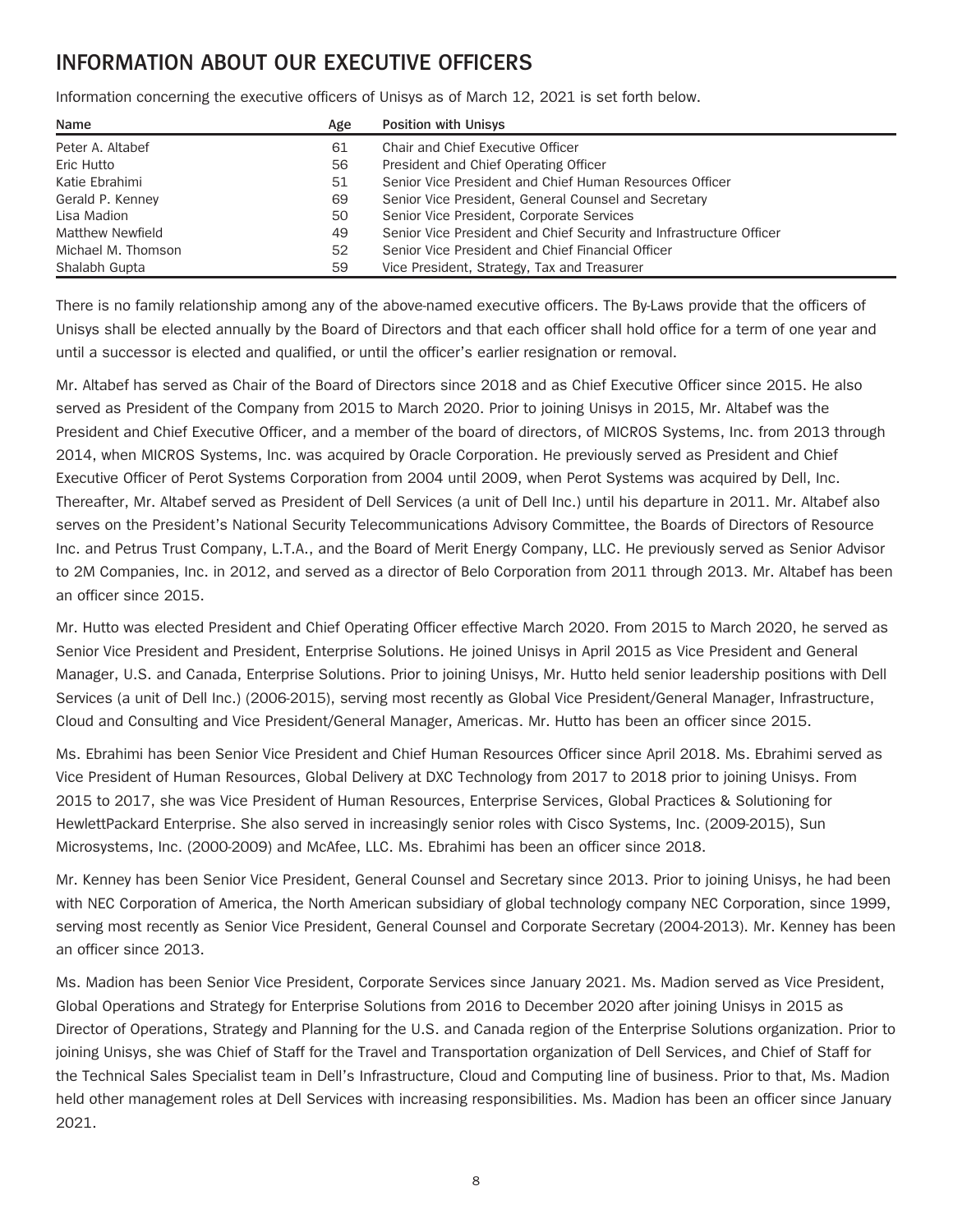Mr. Newfield has been Senior Vice President and Chief Security and Infrastructure Officer since January 2021. Mr. Newfield joined Unisys in 2018 as Chief Information Security Officer. Mr. Newfield currently serves on the Board of Directors of the National Technology Security Coalition. Prior to joining Unisys, he was Director of Global Managed Security Services for IBM and was the Business Unit Information Security Officer and Global Process Officer for IBM's Security Services Organization from 2014 to 2018. Prior to IBM, Mr. Newfield held senior security leadership roles at Cybertrust, RSA and DDC Advocacy. Mr. Newfield has been an officer since January 2021.

Mr. Thomson has been Senior Vice President and Chief Financial Officer since 2019. Mr. Thomson served as Vice President and Corporate Controller from 2015 to 2019. Prior to joining Unisys, Mr. Thomson served as Controller of Towers Watson & Co. from 2010 until 2015, and he previously held the same position at Towers Perrin from 2007 until the consummation of that firm's merger with Watson Wyatt in 2010. He also served as principal accounting officer of Towers Watson from 2012 until October 2015. Prior to that, Mr. Thomson worked for Towers Perrin as Director of Financial Systems from 2001 to 2004 and then Assistant Controller from 2004 to 2007. Prior to joining Towers Perrin, Mr. Thomson was with RCN Corporation, where he served as Director of Financial Reporting & Financial Systems from 1997 to 2001. Mr. Thomson has been an officer since 2015.

Mr. Gupta has been Vice President and Treasurer since 2017. Prior to Unisys, Mr. Gupta served as Vice President and Corporate Treasurer for Avon Products from 2012 until 2016. He also served as Treasurer for Evraz North America, Inc. (2011 - 2012) and held the roles of Senior Vice President and Corporate Treasurer (2007 - 2011), Vice President and Assistant Treasurer (2005 - 2007) and Managing Director, Capital Markets, Pensions, Foreign Exchange (2004 - 2005) at Sara Lee Corporation. Mr. Gupta also held treasury roles at Delphi Corporation and General Motors Corporation. Mr. Gupta has been an officer since 2017.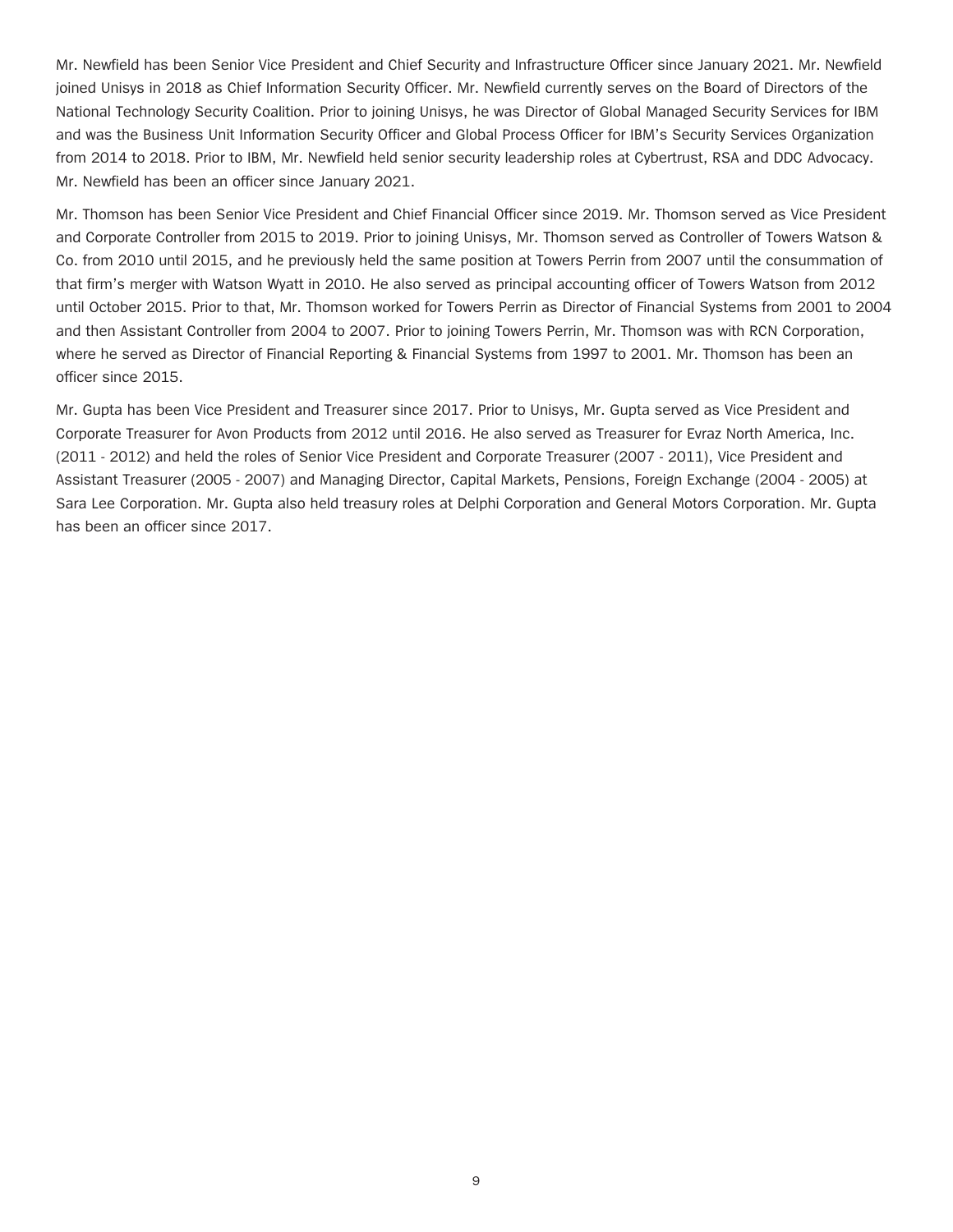# **MANAGEMENT'S DISCUSSION AND ANALYSIS OF FINANCIAL CONDITION AND RESULTS OF OPERATIONS**

#### **Overview**

On March 11, 2020, the World Health Organization declared the outbreak of COVID-19 as a pandemic, which continues to impact the U.S. and the world. The impact from the rapidly changing market and economic conditions due to the COVID-19 outbreak is uncertain, disrupting the business of our customers and partners, and has impacted our business and consolidated results of operations and could impact our financial condition in the future. For the year ended December 31, 2020, revenue declined by 8.8% from the prior-year. The decline was largely due to expected declines in the company's U.K. check-processing joint venture, impacts of COVID-19, including declines in field services, travel and entertainment and volume-based BPO contracts. The company is unable to accurately predict the full extent of the impact that COVID-19 will have due to numerous uncertainties, including the availability and effectiveness of a vaccine, the duration of the outbreak, actions that may be taken by governmental authorities, the impact to the business of our customers and partners and other factors identified in Part I, Item 1A "Risk Factors" in this Form 10-K. The company has taken steps to minimize the impact of COVID-19 on its business such as temporary salary reductions for the senior leadership team, reduction of third-party spend such as contractors, redeploying its workforce based on shifting needs of the business, limiting travel and unnecessary expenses and reducing discretionary capital expenditures where possible. The company will continue to evaluate the nature and extent of the impact to its business, consolidated results of operations, and financial condition.

On March 13, 2020, the company completed the sale of its U.S. Federal business to Science Applications International Corporation for a cash purchase price of \$1.2 billion. Beginning January 1, 2020, the historical results of the company's U.S. Federal business have been reflected in the company's consolidated financial statements as discontinued operations. Priorperiods financial statements have been reclassified to reflect the company's U.S. Federal business as discontinued operations. Depreciation, amortization, capital expenditures, and significant non-cash operating and investing activities related to the U.S. Federal business were immaterial for all periods.

On April 15, 2020, the company redeemed all \$440.0 million in aggregate principal amount of its outstanding 10.750% Senior Secured Notes due 2022 (the 2022 Notes) for a redemption price equal to 105.375% of the aggregate principal amount of the 2022 Notes redeemed plus accrued, but unpaid interest, to, but not including, the redemption date. The redemption price paid was \$487.3 million and is made up of the following: \$440.0 million principal amount due, \$23.65 million call premium and \$23.65 million of accrued interest through April 14, 2020. As a result, the company recorded a debt extinguishment charge in other expense, net of \$28.5 million consisting of the premium of \$23.65 million and write off of \$4.8 million of unamortized discount and fees related to the issuance of the 2022 Notes.

On October 29, 2020, the company issued \$485.0 million aggregate principal amount of its 6.875% Senior Secured Notes due 2027 (the 2027 Notes). The 2027 Notes will pay interest semiannually on May 1 and November 1, commencing on May 1, 2021, and will mature on November 1, 2027, unless earlier repurchased or redeemed. The net proceeds from the issuance of the 2027 Notes was contributed to the company's U.S. defined benefit pension plan.

Contemporaneously with the issuance of the 2027 Notes, the company and the subsidiary guarantors entered into an amendment and restatement of the company's secured revolving credit facility (the Amended and Restated ABL Credit Facility) that provides for revolving loans and letters of credit up to an aggregate amount of \$145.0 million (with a limit on letters of credit of \$40.0 million), with an accordion feature provision allowing for an increase in credit facility up to \$175.0 million. The amendment and restatement extended the maturity from October 2022 to October 2025 and modified certain other terms and covenants.

On November 25, 2020, the company gave notice to the holders of its 2021 Notes that it had elected to satisfy its conversion obligation in respect of such conversion by the combination settlement method, whereby the company shall pay and deliver to the converting holders in respect of each \$1,000 principal amount of the 2021 Notes being converted a settlement amount equal to the sum of \$1,000 plus shares of the company's common stock. Assuming that all of the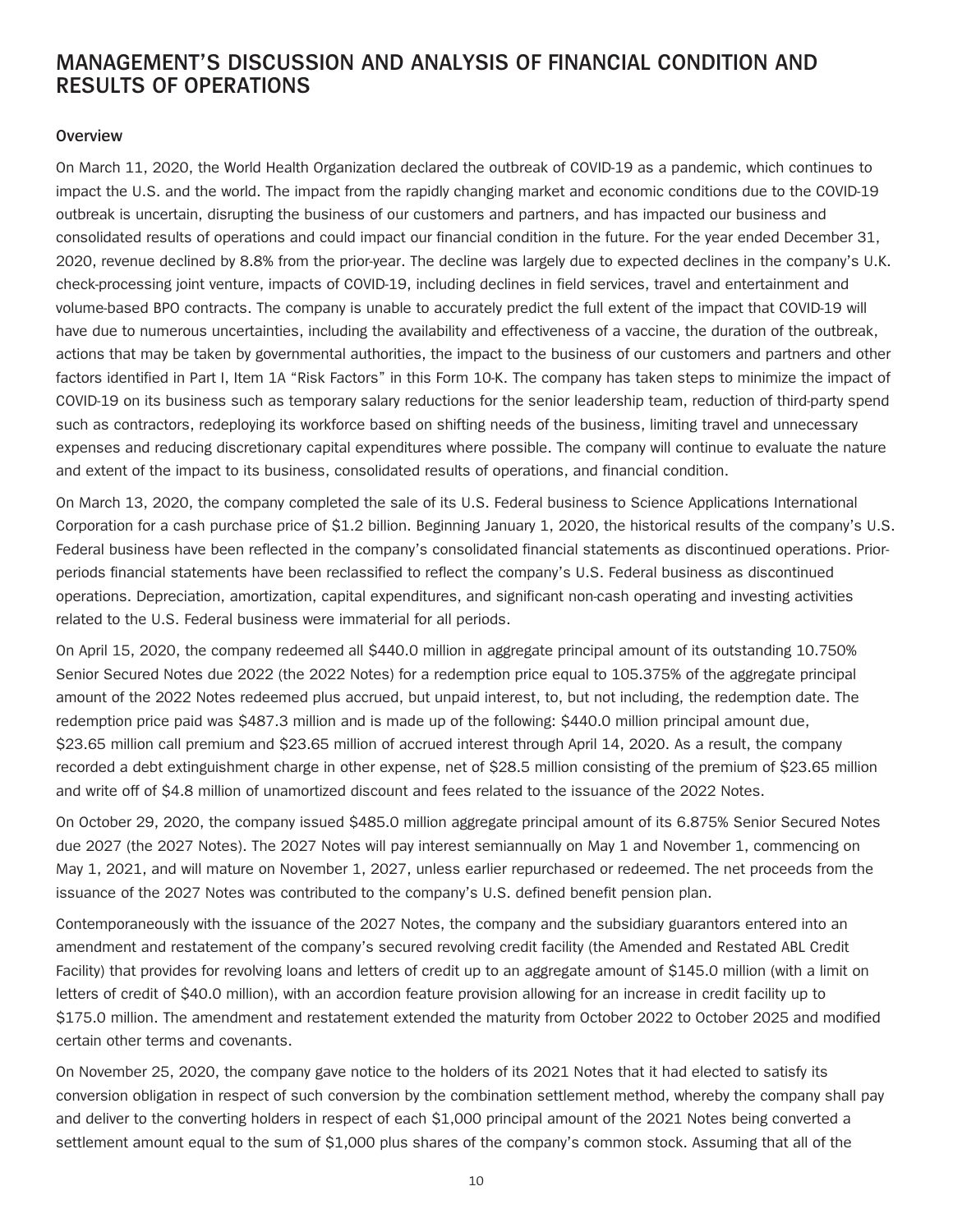holders of the 2021 Notes convert their 2021 Notes into shares of the company's common stock, in March of 2021, the company will deliver to the note holders \$84.2 million of cash and approximately 4.6 million shares of the company's common stock. The company estimates that it will receive approximately 1.2 million shares upon exercise of the capped call transactions; therefore, the number of outstanding shares of common stock will increase by approximately 3.4 million shares.

In 2020, the company contributed \$791.1 million to its U.S. qualified pension plans. In December 2020, the company completed a lump-sum cash-out offer for eligible former associates who had deferred vested benefit under the company's U.S. defined benefit pension plans to receive the value of their entire pension benefit in a lump-sum payment. As a result, the pension plan trust made lump sum payments to approximately 3,500 former associates of \$276.0 million and the company recorded a non-cash pre-tax settlement charge of \$142.1 million.

In 2020, the company reported a net loss from continuing operations attributable to Unisys Corporation of \$317.7 million, or a loss of \$5.05 per diluted share, compared with a 2019 net loss of \$92.2 million, or a loss of \$1.65 per diluted share.

#### **Results of operations**

#### *Company results*

Revenue for 2020 was \$2.03 billion compared with \$2.22 billion for 2019, a decrease of 8.8%. Foreign currency fluctuations had a 1-percentage-point negative impact on revenue in the current year compared with the year-ago period.

Services revenue decreased 10.6% and Technology revenue increased 1.0%. Foreign currency fluctuations had a 1-percentage-point negative impact on Services revenue and a 1-percentage-point negative impact on Technology revenue in the current year compared with the year-ago period.

Revenue from international operations in 2020 and 2019 was \$1.24 billion and \$1.40 billion, respectively. Foreign currency had a 2-percentage-point negative impact on international revenue in 2020 compared with 2019. Revenue from U.S. operations was \$0.78 billion in 2020 and \$0.82 billion in 2019.

The decline in Services revenue in 2020 compared with 2019 was largely due to expected declines in the company's U.K. check-processing joint venture; impacts of COVID-19, including declines in field services, travel and entertainment and volume-based BPO contracts.

Effective January 1, 2018, the company adopted the requirements of Accounting Standards Update (ASU) No. 2014-09, *Revenue from Contracts with Customers (Topic 606)* using the modified retrospective method whereby prior periods were not restated. This resulted in an adjustment to 2018 Technology revenue and profit of \$53.0 million (\$47.7 million, net of tax, or \$0.65 per diluted share). The adjustment represents revenue from software license extensions and renewals, which were contracted for in the fourth quarter of 2017 and properly recorded as revenue at that time under the revenue recognition rules then in effect (Topic 605). Topic 606 requires revenue related to software license renewals or extensions to be recorded when the new license term begins, which in the case of the \$53.0 million, was January 1, 2018.

Revenue for 2019 was \$2.22 billion compared with \$2.25 billion for 2018, a decrease of 1.3%. Excluding the Topic 606 adjustment of \$53.0 million, revenue increased 1.1%. Services revenue increased 1.9% and Technology revenue decreased 16.1%. Excluding the Topic 606 adjustment, Technology revenue declined 3.1%.

Revenue from international operations in 2019 and 2018 was \$1.40 billion and \$1.59 billion, respectively. Without the Topic 606 adjustment, 2018 revenue from international operations was \$1.54 billion. Revenue from U.S. operations was \$0.82 billion in 2019 and \$0.67 billion in 2018. Excluding the Topic 606 adjustment, U.S. revenue in 2018 was \$0.66 billion.

During 2020, the company recognized cost-reduction charges and other costs of \$95.5 million. The charges (credits) related to work-force reductions were \$25.5 million, principally related to severance costs, and were comprised of: (a) a charge of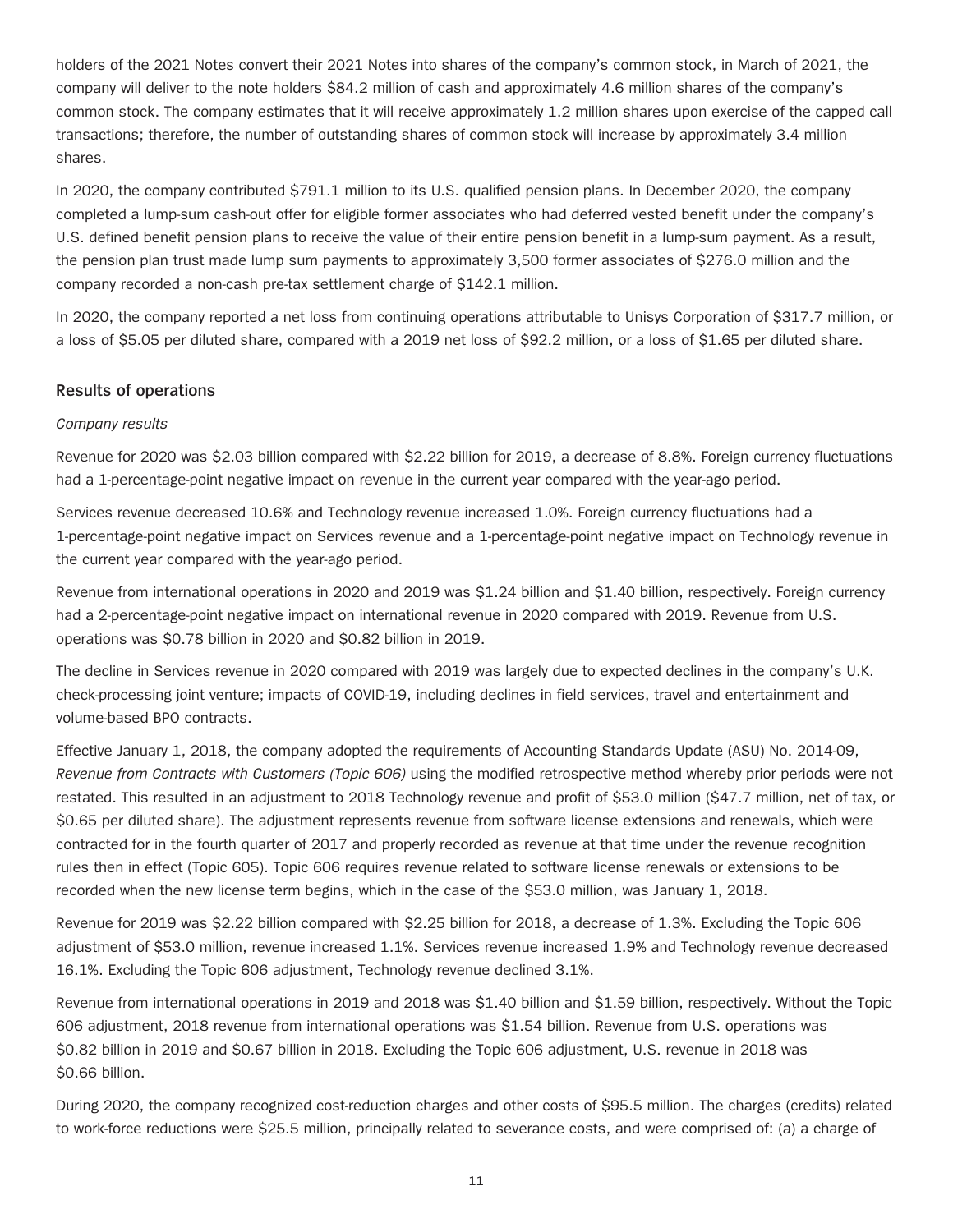\$39.0 million and (b) a credit of \$13.5 million for changes in estimates. In addition, the company recorded charges of \$70.0 million comprised of \$32.3 million for foreign currency losses related to exiting foreign countries, \$24.0 million for asset impairments and \$13.7 million for other expenses related to the cost-reduction effort.

During 2019, the company recognized cost-reduction charges and other costs of \$28.7 million. The charges related to workforce reductions were \$22.1 million, principally related to severance costs, and were comprised of: (a) a charge of \$25.7 million and (b) a credit of \$3.6 million for changes in estimates. In addition, the company recorded charges of \$6.6 million comprised of \$4.6 million for lease abandonment costs, \$1.1 million for asset write-offs and \$0.9 million for other expenses related to the cost-reduction effort.

During 2018, the company recognized cost-reduction charges and other costs of \$19.7 million. The charges related to workforce reductions were \$19.0 million, principally related to severance costs, and were comprised of: (a) a charge of \$27.7 million and (b) a credit of \$8.7 million for changes in estimates. In addition, the company recorded a charge of \$0.7 million for changes in estimates related to idle leased facilities costs.

The cost reduction charges (credits) were recorded in the following statement of income classifications:

| Year ended December 31,             | 2020         | 2019                 | 2018         |
|-------------------------------------|--------------|----------------------|--------------|
| Cost of revenue                     |              |                      |              |
| Services                            |              | \$22.2 \$10.8 \$18.1 |              |
| Technology                          |              | 0.2                  |              |
| Selling, general and administrative | 38.5         | 15.5                 | 1.6          |
| Research and development            | 2.5          | 2.2                  |              |
| Other (expenses), net               | 32.3         |                      |              |
| Total                               | <b>S95.5</b> | \$28.7               | <b>S19.7</b> |

Gross profit as a percent of total revenue, or gross profit percent, was 23.8% in 2020, 24.0% in 2019 and 26.0% in 2018. Gross profit in 2019 was positively impacted by \$19.8 million related to the change in useful life of the company's proprietary enterprise software. See Note 1, "Summary of significant accounting policies," of the Notes to Consolidated Financial Statements for further detail. Excluding this change, 2019 gross profit percent was 23.1%. Gross profit in 2018 was positively impacted by the Topic 606 adjustment described above. Excluding this adjustment, 2018 gross profit percent was 24.2%.

Selling, general and administrative expenses were \$369.4 million in 2020 (18.2% of revenue), \$364.8 million in 2019 (16.4% of revenue) and \$340.3 million in 2018 (15.1% of revenue). Exclusive of cost reduction charges in 2020 and 2019, selling, general and administrative expenses would have declined.

Research and development (R&D) expenses in 2020 were \$26.6 million compared with \$31.3 million in 2019 and \$31.9 million in 2018.

In 2020, the company reported an operating profit of \$87.0 million compared with an operating profit of \$137.9 million in 2019 and \$212.1 million in 2018. The decline in 2020 was principally due to higher cost reduction charges. Operating profit in 2018 was positively impacted by the Topic 606 adjustment described above. Excluding this adjustment, operating profit in 2018 was \$159.1 million.

Interest expense was \$29.2 million in 2020, \$62.1 million in 2019 and \$64.0 million in 2018. The decline in 2020 was principally due to the redemption of the company's 2022 Notes on April 14, 2020. See Note 15, "Debt," of the Notes to Consolidated Financial Statements.

Other (expense), net was \$329.6 million in 2020 compared with \$136.4 million in 2019 and \$77.1 million in 2018. In 2020, the company recorded a settlement charge of \$142.1 million related to its U.S. defined benefit pension plan and a foreign exchange charge of \$32.3 million related to substantial completion of liquidation of foreign subsidiaries. See Note 6, "Other (expense), net" of the Notes to Consolidated Financial Statements for details of other (expense), net.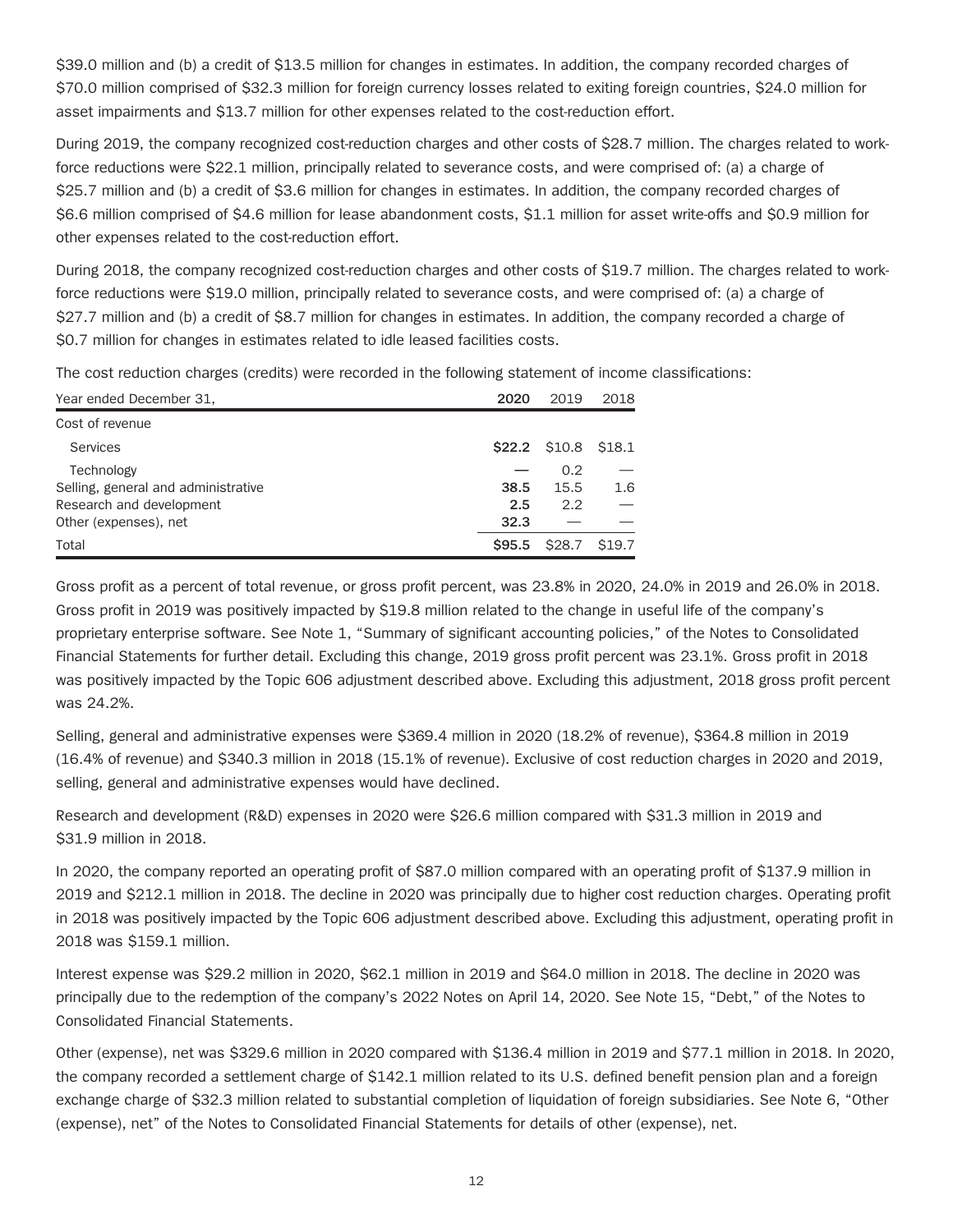Pension expense for 2020 was \$235.3 million compared with \$92.7 million in 2019 and \$79.7 million in 2018. The increase in 2020 was principally due to the \$142.1 million U.S. settlement charge, discussed above. For 2021, the company expects to recognize pension expense of approximately \$418.6 million, which includes estimated settlement charges of \$373 million related to plans in the Netherlands, the United States and Switzerland of \$186 million, \$158 million and \$29 million, respectively (see below, in financial condition, information concerning expected 2021 pension plan settlements). The company records the service cost component of pension income or expense, as well as other employeerelated costs such as payroll taxes and medical insurance costs, in operating income in the following income statement categories: cost of revenue; selling, general and administrative expenses; and research and development expenses. The amount allocated to each category is based on where the salaries of active employees are charged. All other components of pension income or expense are recorded in other income (expense), net in the consolidated statements of income.

Income (loss) from continuing operations before income taxes in 2020 was a loss of \$271.8 million compared with a loss of \$60.6 million in 2019 and income of \$71.0 million in 2018. Included in the loss in 2020 was the \$142.1 million U.S. pension settlement charge as well as \$95.5 million cost reduction charges. Income before income taxes in 2018 was positively impacted by the Topic 606 adjustment described above. Excluding this adjustment, income before income taxes in 2018 was \$18.0 million.

The provision for income taxes in 2020, 2019 and 2018 was \$45.4 million, \$27.7 million and \$46.0 million, respectively.

The company evaluates quarterly the realizability of its deferred tax assets by assessing its valuation allowance and by adjusting the amount of such allowance, if necessary. The company records a tax provision or benefit for those international subsidiaries that do not have a full valuation allowance against their deferred tax assets. Any profit or loss recorded for the company's U.S. operations will have no provision or benefit associated with it due to the company's valuation allowance, except with respect to refundable tax credits and withholding taxes not creditable against future taxable income. As a result, the company's provision or benefit for taxes may vary significantly period to period depending on the geographic distribution of income.

The realization of the company's net deferred tax assets as of December 31, 2020 is primarily dependent on forecasted future taxable income within certain foreign jurisdictions. Any reduction in estimated forecasted future taxable income may require the company to record an additional valuation allowance against the remaining deferred tax assets. Any increase or decrease in the valuation allowance would result in additional or lower income tax expense in such period and could have a significant impact on that period's earnings.

Net income (loss) from continuing operations attributable to Unisys Corporation for 2020 was a loss of \$317.7 million, or \$5.05 per diluted share, compared with a loss of \$92.2 million, or \$1.65 per diluted share in 2019 and income of \$21.6 million, or \$0.42 per diluted share, in 2018.

#### *Segment results*

The company has two business segments: Services and Technology. Revenue classifications within the Services and Technology segment are as follows:

- Cloud and infrastructure services. This represents revenue from helping clients apply cloud and as-a-service delivery models to capitalize on business opportunities, make their end users more productive and manage and secure their IT infrastructure and operations more economically.
- Application services. This represents revenue from helping clients transform their business processes by developing and managing new leading-edge applications for select industries, offering advanced data analytics and modernizing existing enterprise applications.
- Business process outsourcing (BPO) solutions. This represents revenue from the management of critical processes and functions for clients in target industries, helping them improve performance and reduce costs.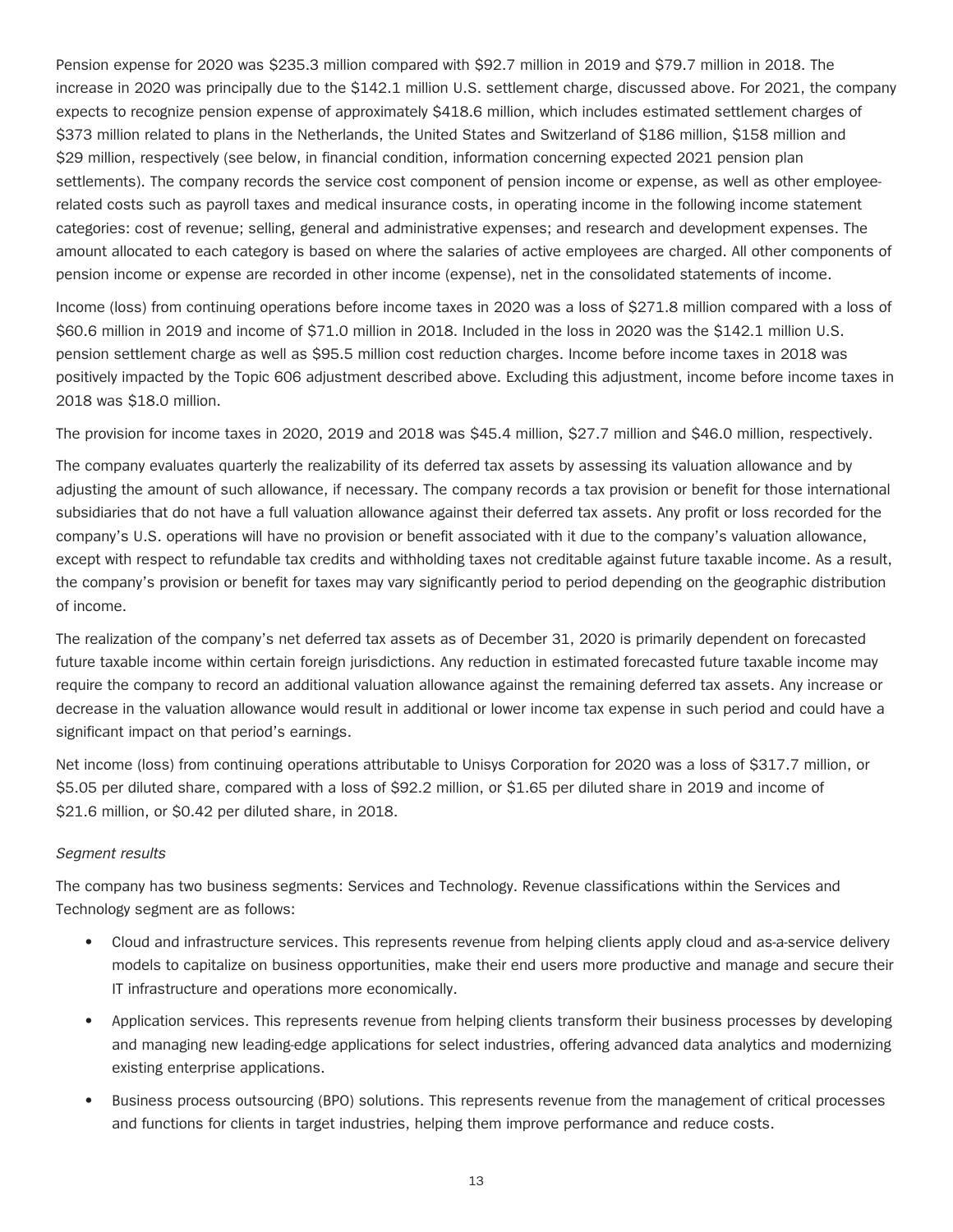• Technology. This represents revenue from designing and developing software operating environments and related applications for high-intensity enterprise computing, including the procurement of hardware and other related products to help clients improve security and flexibility, reduce costs and improve the efficiency of their data-center environments.

The accounting policies of each business segment are the same as those followed by the company as a whole. Intersegment sales and transfers are priced as if the sales or transfers were to third parties. Accordingly, the Technology segment recognizes intersegment revenue and manufacturing profit on software and hardware shipments to customers under Services contracts. The Services segment, in turn, recognizes customer revenue and marketing profits on such shipments of company software and hardware to customers. The Services segment also includes the sale of software and hardware products sourced from third parties that are sold to customers through the company's Services channels. In the company's consolidated statements of income, the manufacturing costs of products sourced from the Technology segment and sold to Services customers are reported in cost of revenue for Services.

Also included in the Technology segment's sales and operating profit are sales of software and hardware sold to the Services segment for internal use in Services engagements. The amount of such profit included in operating income of the Technology segment for the years ended December 31, 2020, 2019 and 2018 was \$7.8 million, \$5.7 million and \$4.2 million, respectively. The profit on these transactions is eliminated in Corporate.

The company evaluates business segment performance based on operating income exclusive of postretirement income or expense, restructuring charges and unusual and nonrecurring items, which are included in Corporate. All other corporate and centrally incurred costs are allocated to the business segments based principally on revenue, employees, square footage or usage. See Note 20, "Segment information," of the Notes to Consolidated Financial Statements.

Information by business segment is presented below:

| (millions)               | Total     | Corporate               | Services  | Technology |
|--------------------------|-----------|-------------------------|-----------|------------|
| 2020                     |           |                         |           |            |
| Customer revenue         | \$2,026.3 | $s -$                   | \$1,692.9 | \$333.4    |
| Intersegment             |           | (16.3)                  |           | 16.3       |
| Total revenue            | \$2,026.3 | \$(16.3)                | \$1,692.9 | \$349.7    |
| Gross profit percent     | 23.8%     |                         | 16.5%     | 65.0%      |
| Operating profit percent | 4.3%      |                         | 0.7%      | 40.8%      |
| 2019                     |           |                         |           |            |
| Customer revenue         | \$2,222.8 | \$.                     | \$1,892.7 | \$330.1    |
| Intersegment             |           | (15.2)                  |           | 15.2       |
| Total revenue            | \$2,222.8 | $\frac{\sin 2}{\sin 2}$ | \$1,892.7 | \$345.3    |
| Gross profit percent     | 24.0%     |                         | 16.2%     | 69.0%      |
| Operating profit percent | 6.2%      |                         | 1.1%      | 46.1%      |
| 2018                     |           |                         |           |            |
| Customer revenue         | \$2,251.2 | S.                      | \$1,857.6 | \$393.6    |
| Intersegment             |           | (24.7)                  |           | 24.7       |
| Total revenue            | \$2,251.2 | \$(24.7)                | \$1,857.6 | \$418.3    |
| Gross profit percent     | 26.0%     |                         | 15.9%     | 73.0%      |
| Operating profit percent | 9.4%      |                         | 0.5%      | 53.6%      |

*Gross profit percent and operating income percent are as a percent of total revenue.*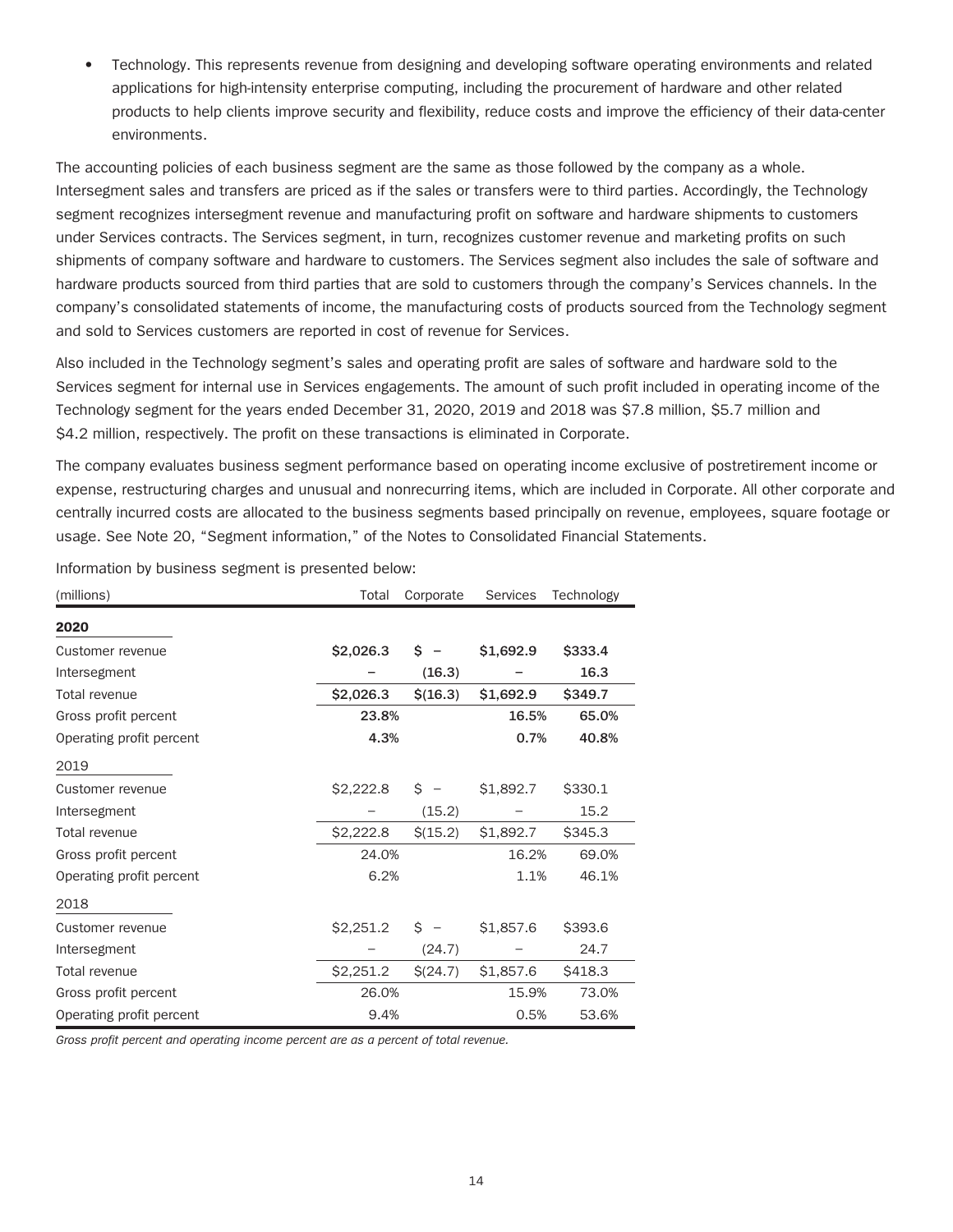Customer revenue by classes of similar products or services, by segment, is presented below:

|                                   |           |           | Percentage |           | Percentage |
|-----------------------------------|-----------|-----------|------------|-----------|------------|
| Year ended December 31 (millions) | 2020      | 2019      | Change     | 2018      | Change     |
| Services                          |           |           |            |           |            |
| Cloud & infrastructure services   | \$1,178.1 | \$1,287.2 | (8.5)%     | \$1,225.4 | 5.0%       |
| Application services              | 350.2     | 370.9     | (5.6)%     | 381.7     | (2.8)%     |
| <b>BPO</b> solutions              | 164.6     | 234.6     | $(29.8)\%$ | 250.5     | (6.3)%     |
| <b>Total Services</b>             | 1,692.9   | 1,892.7   | $(10.6)\%$ | 1,857.6   | 1.9%       |
| Technology                        | 333.4     | 330.1     | 1.0%       | 393.6     | (16.1)%    |
| Total customer revenue            | \$2,026.3 | \$2,222.8 | (8.8)%     | \$2,251.2 | (1.3)%     |

In the Services segment, customer revenue was \$1.7 billion in 2020, \$1.9 billion in 2019 and \$1.9 billion in 2018. Foreign currency fluctuations had a 1-percentage-point negative impact on revenue in 2020 compared with 2019. The decline in revenue in 2020 compared with 2019 was largely due to expected declines in the company's U.K. check-processing joint venture; impacts of COVID-19, including declines in field services, travel and entertainment and volume-based BPO contracts.

Revenue from cloud & infrastructure services was \$1.2 billion in 2020, down 8.5% compared with 2019. Revenue in 2019 was \$1.3 billion, up 5.0% compared with 2018. Foreign currency fluctuations had a 1-percentage-point negative impact on cloud & infrastructure services revenue in the current period compared with the year-ago period.

Application services revenue decreased 5.6% in 2020 compared with 2019. Revenue in 2019 was down 2.8% from 2018. Foreign currency fluctuations had a 3-percentage-point negative impact on application services revenue in the current period compared with the year-ago period.

Business process outsourcing solutions revenue decreased 29.8% in 2020 compared with 2019. Revenue in 2019 was down 6.3% from 2018. Foreign currency fluctuations had an insignificant impact on business process outsourcing solutions revenue in the current period compared with the year-ago period. The declines were due to reductions in volumes at the company's check-processing operations.

Services gross profit percent was 16.5% in 2020 compared with 16.2% in 2019 and 15.9% in 2018. Services operating profit percent was 0.7% in 2020 compared with 1.1% in 2019 and 0.5% in 2018. Operating profit in 2020 compared with 2019 was negatively impacted by the flow-through effect of lower revenues related to the COVID-19 impact.

In the Technology segment, customer revenue increased 1.0% to \$333.4 million in 2020 compared with \$330.1 million in 2019. Foreign currency translation had a 1-percentage-point negative impact on Technology revenue in 2020 compared with 2019. Technology revenue in 2019 was \$330.1 million compared with \$393.6 million in 2018, a decline of 16.1%. The decline in Technology revenue in 2019 compared with 2018 is principally attributable to the 2018 Topic 606 adjustment of \$53.0 million described above. Excluding the Topic adjustment, Technology customer revenue declined 3.1%.

Technology gross profit percent was 65.0% in 2020 compared with 69.0% in 2019 and 73.0% in 2018. The Technology operating profit percent was 40.8% in 2020 compared with 46.1% in 2019 and 53.6% in 2018. The decrease in gross profit percent and operating profit percent in 2020 compared with 2019 was primarily due to a lower mix of higher margin software sales. Excluding the impact of the Topic 606 adjustment, 2018 gross profit percent was 69.1% and the operating profit percent was 46.9%.

#### **New accounting pronouncements**

See Note 3, "Recent accounting pronouncements and accounting changes," of the Notes to Consolidated Financial Statements for a full description of recent accounting pronouncements, including the expected dates of adoption and estimated effects on the company's consolidated financial statements.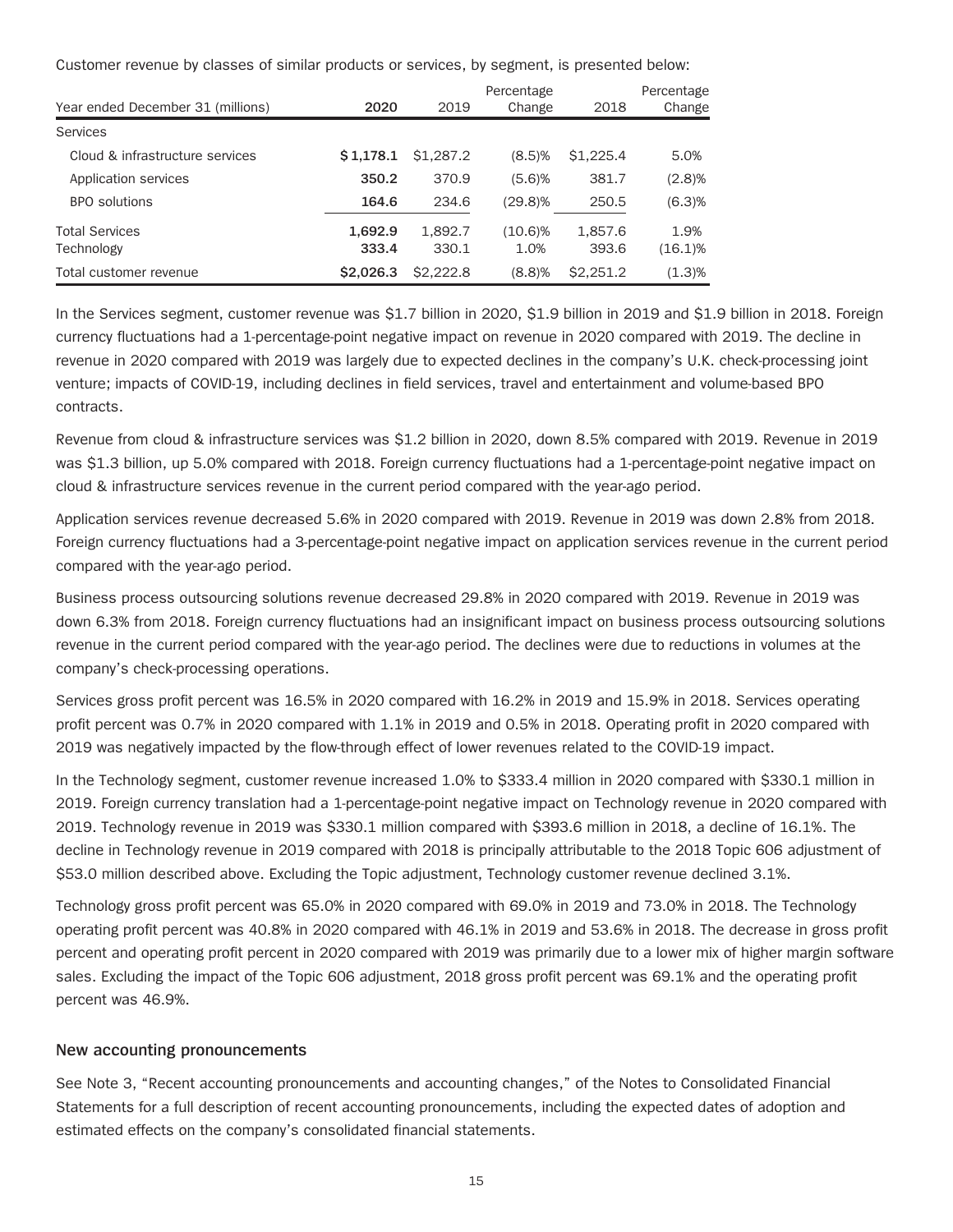#### **Financial condition**

The company's principal sources of liquidity are cash on hand, cash from operations and its ABL credit facility, discussed below. The company and certain international subsidiaries have access to uncommitted lines of credit from various banks. The company believes that it will have adequate sources of liquidity to meet its expected cash requirements through at least the next twelve months.

Cash and cash equivalents at December 31, 2020 were \$898.5 million compared with \$538.8 million at December 31, 2019.

As of December 31, 2020, \$326.3 million of cash and cash equivalents were held by the company's foreign subsidiaries and branches operating outside of the U.S. The company may not be able to readily transfer up to one-third of these funds out of the country in which they are located as a result of local restrictions, contractual or other legal arrangements or commercial considerations. Additionally, any transfers of these funds to the U.S. in the future may require the company to accrue or pay withholding or other taxes on a portion of the amount transferred. See Note 7, "Income taxes," of the Notes to Consolidated Financial Statements regarding the company's intention to indefinitely reinvest earnings of foreign subsidiaries.

During 2020, cash used for operating activities was \$681.2 million compared with cash provided by operations of \$123.9 million in 2019. The increase in cash usage during 2020 was principally due to higher cash contributions to the company's U.S. qualified defined benefit pension plans, discussed above.

Cash provided by investing activities in 2020 was \$1,041.6 million compared with cash usage of \$158.2 million in 2019. On March 13, 2020, the company sold its U.S. Federal business and received net cash proceeds of \$1,162.9 million (net of working capital adjustments and transaction costs). Net proceeds of investments were \$9.3 million in 2020 compared with net proceeds of \$2.8 million in 2019. Proceeds from investments and purchases of investments represent derivative financial instruments used to manage the company's currency exposure to market risks from changes in foreign currency exchange rates. In addition, capital additions of properties were \$27.7 million in 2020 compared with \$38.0 million in 2019, capital additions of outsourcing assets were \$30.1 million in 2020 compared with \$48.8 million in 2019 and the investment in marketable software was \$72.3 million in 2020 compared with \$73.0 million in 2019.

Cash provided by financing activities during 2020 was \$5.1 million compared with cash used for financing activities of \$38.0 million in 2019. The increase in cash provided in 2020 is principally due to the 2019 convertible notes exchange partially offset by proceeds received from the issuance of debt as described below.

At December 31, 2020, total debt was \$629.9 million compared with \$579.4 million at December 31, 2019. The increase is primarily due to the issuance of the 6.875% senior secured notes, offset in part by the redemption of the 10.750%, both of which are described below.

On April 15, 2020, the company redeemed all \$440.0 million in aggregate principal amount of its outstanding 10.750% Senior Secured Notes due 2022 (the 2022 Notes) for a redemption price equal to 105.375% of the aggregate principal amount of the 2022 Notes redeemed plus accrued, but unpaid interest, to, but not including, the redemption date. The redemption price paid was \$487.3 million and is made up of the following: \$440.0 million principal amount due, \$23.65 million call premium and \$23.65 million of accrued interest through April 14, 2020. As a result, the company recorded a debt extinguishment charge in other expense, net of \$28.5 million consisting of the premium of \$23.65 million and write off of \$4.8 million of unamortized discount and fees related to the issuance of the 2022 Notes.

On October 29, 2020, the company issued \$485.0 million aggregate principal amount of its 6.875% Senior Secured Notes due 2027 (the 2027 Notes). The 2027 Notes will pay interest semiannually on May 1 and November 1, commencing on May 1, 2021, and will mature on November 1, 2027, unless earlier repurchased or redeemed. The 2027 Notes are fully and unconditionally guaranteed on a senior secured basis by Unisys Holding Corporation, Unisys NPL, Inc., and Unisys AP Investment Company I, each a Delaware corporation that is directly or indirectly owned by the company (the subsidiary guarantors).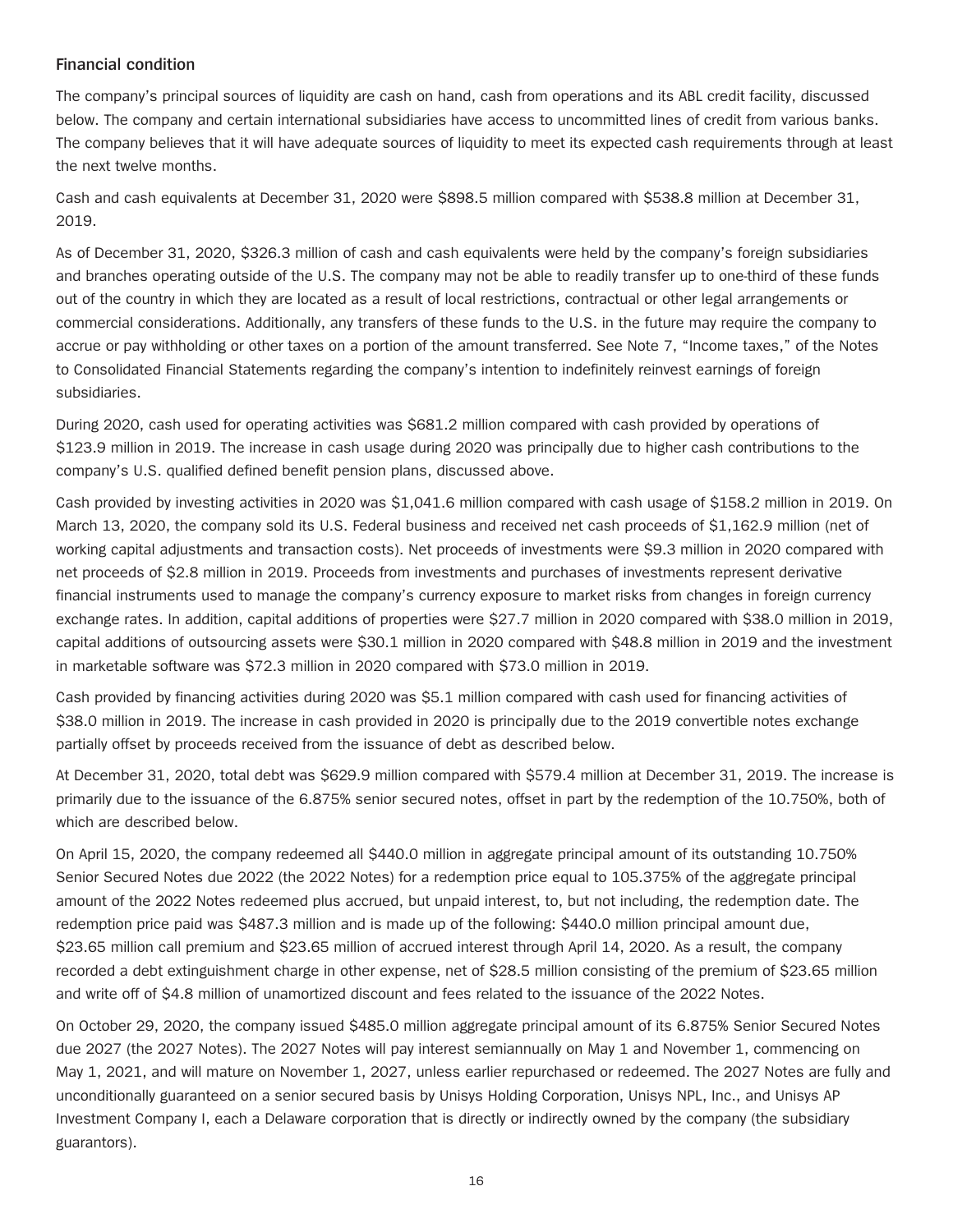The 2027 Notes and the related guarantees rank equally in right of payment with all of the existing and future senior debt of the company and its subsidiary guarantors and senior in right of payment to any future subordinated debt of the company and its subsidiary guarantors. The 2027 Notes and the related guarantees are structurally subordinated to all existing and future liabilities (including preferred stock, trade payables and pension liabilities) of the subsidiaries of the company that are not subsidiary guarantors. The 2027 Notes and the guarantees will be secured by liens on substantially all assets of the company and the subsidiary guarantors, other than certain excluded assets (the collateral). The liens securing the 2027 Notes on certain ABL collateral will be subordinated to the liens on ABL collateral in favor of the ABL secured parties and, in the future, the liens securing the 2027 Notes may be subordinated to liens on the collateral securing certain permitted first lien debt, subject to certain limitations and permitted liens.

The company may, at its option, redeem some or all of the 2027 Notes at any time on or after November 1, 2020 at a redemption price determined in accordance with the redemption schedule set forth in the indenture, plus accrued and unpaid interest, if any.

Prior to November 1, 2023 the company may, at its option, redeem some or all of the 2027 Notes at any time, at a price equal to 100% of the principal amount of the 2027 Notes redeemed plus a "make-whole" premium, plus accrued and unpaid interest, if any. The company may also redeem, at its option, up to 40% of the 2027 Notes at any time prior to November 1, 2023, using the proceeds of certain equity offerings at a redemption price of 106.875% of the principal amount thereof, plus accrued and unpaid interest, if any. On or after November 1, 2023, the company may, on any one or more occasions, redeem all or a part of the 2027 Notes at specified redemption premiums, declining to par for any redemptions on or after November 1, 2025.

The indenture contains covenants that limit the ability of the company and its restricted subsidiaries to, among other things: (i) incur additional indebtedness and guarantee indebtedness; (ii) pay dividends or make other distributions or repurchase or redeem its capital stock; (iii) prepay, redeem or repurchase certain debt; (iv) make certain prepayments in respect of pension obligations; (v) issue certain preferred stock or similar equity securities; (vi) make loans and investments (including investments by the company and subsidiary guarantors in subsidiaries that are not guarantors); (vii) sell assets; (viii) create or incur liens; (ix) enter into transactions with affiliates; (x) enter into agreements restricting its subsidiaries' ability to pay dividends; and (xi) consolidate, merge or sell all or substantially all of its assets. These covenants are subject to several important limitations and exceptions.

If the company experiences certain kinds of changes of control (as defined in the indenture), it will be required to offer to repurchase the 2027 Notes at 101% of the principal amount of the 2027 Notes, plus accrued and unpaid interest as of the repurchase date, if any. In addition, if the company sells assets under certain circumstances it must apply the proceeds towards an offer to repurchase the 2027 Notes at a price equal to par plus accrued and unpaid interest, if any.

The indenture also provides for events of default, which, if any of them occur, would permit or require the principal, premium, if any, interest and any other monetary obligations on all the then outstanding 2027 Notes to be due and payable immediately.

Contemporaneously with the issuance of the 2027 Notes, the company and the subsidiary guarantors entered into an amendment and restatement of the company's secured revolving credit facility (the Amended and Restated ABL Credit Facility) that provides for revolving loans and letters of credit up to an aggregate amount of \$145.0 million (with a limit on letters of credit of \$40.0 million), with an accordion feature provision allowing for an increase in credit facility up to \$175.0 million upon the satisfaction of certain conditions specified in the Amended and Restated ABL Credit Facility. The amendment and restatement extended the maturity from October 2022 to October 29, 2025 and modified certain other terms and covenants. Availability under the credit facility is subject to a borrowing base calculated by reference to the company's receivables. At December 31, 2020, the company had no borrowings and \$5.7 million of letters of credit outstanding, and availability under the facility was \$112.9 million net of letters of credit issued.

The Amended and Restated ABL Credit Facility is subject to a springing maturity, under which the Amended and Restated ABL Credit Facility will immediately mature 91 days prior to any date on which contributions to pension funds in the United States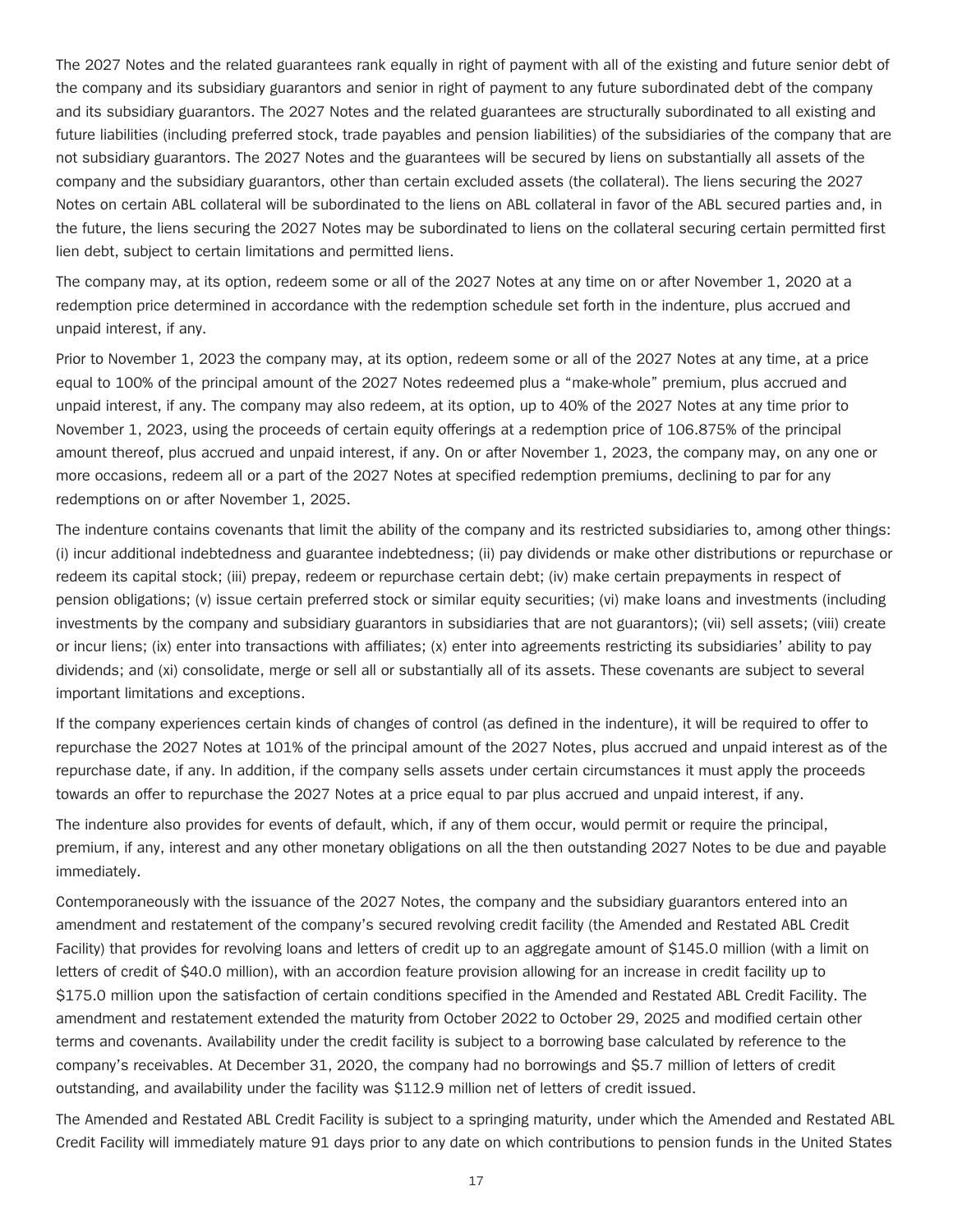in an amount in excess of \$100.0 million are required to be paid unless the company is able to meet certain conditions, including that the company has the liquidity (as defined in the Amended and Restarted ABL Credit Facility) to cash settle the amount of such pension payments, no default or event of default has occurred under the Amended and Restated ABL Credit Facility, the company's liquidity is above \$130.0 million and the company is in compliance with the then applicable fixed charge coverage ratio on a pro forma basis.

The Amended and Restated ABL Credit Facility is guaranteed by the subsidiary guarantors and any future material domestic subsidiaries. The facility is secured by the assets of the company and the subsidiary guarantors, other than certain excluded assets, under a security agreement entered into by the company and the subsidiary guarantors in favor of JPMorgan Chase Bank, N.A., as agent for the lenders under the credit facility.

The company is required to maintain a minimum fixed charge coverage ratio if the availability under the Amended and Restated ABL Credit Facility falls below the greater of 10% of the lenders' commitments under the facility and \$14.5 million.

The Amended and Restated ABL Credit Facility contains customary representations and warranties, including, but not limited to, that there has been no material adverse change in the company's business, properties, operations or financial condition. The Amended and Restated ABL Credit Facility includes restrictions on the ability of the company and its subsidiaries to, among other things, incur other debt or liens, dispose of assets and make acquisitions, loans and investments, repurchase its equity, and prepay other debt. These restrictions are subject to several important limitations and exceptions. Events of default include non-payment, failure to comply with covenants, materially incorrect representations and warranties, change of control and default under other debt aggregating at least \$50.0 million, subject to relevant cure periods, as applicable.

On November 25, 2020, the company gave notice to the holders of its 2021 Notes that it had elected to satisfy its conversion obligation in respect of such conversion by the combination settlement method, whereby the company shall pay and deliver to the converting holders in respect of each \$1,000 principal amount of the 2021 Notes being converted a settlement amount equal to the sum of \$1,000 plus shares of the company's common stock. Assuming that all of the holders of the 2021 Notes convert their 2021 Notes into shares of the company's common stock, in March of 2021, the company will deliver to the note holders \$84.2 million of cash and approximately 4.6 million shares of the company's common stock. The company estimates that it will receive approximately 1.2 million shares upon exercise of the capped call transactions; therefore, the number of outstanding shares of common stock will increase by approximately 3.4 million shares.

At December 31, 2020, the company has met all covenants and conditions under its various lending and funding agreements. The company expects to continue to meet these covenants and conditions through at least the next twelve months.

At December 31, 2020, the company had outstanding standby letters of credit and surety bonds totaling approximately \$191 million related to performance and payment guarantees. On the basis of experience with these arrangements, the company believes that any obligations that may arise will not be material.

As described more fully in Note 4, "Cost-reduction actions," Note 5, "Leases and commitments" and Note 15, "Debt," of the Notes to Consolidated Financial Statements, at December 31, 2020, the company had certain cash obligations, which are due as follows:

|                                            | Less than |  |        |  |           |               |               |
|--------------------------------------------|-----------|--|--------|--|-----------|---------------|---------------|
| (millions)                                 | Total     |  | 1 year |  | 1-3 years | 4-5 vears     | After 5 years |
| Long-term debt (including current portion) | 638.8     |  | 103.6  |  | 34.7      | \$12.6        | \$487.9       |
| Interest payments on debt                  | 249.9     |  | 40.0   |  | 72.1      | 68.9          | 68.9          |
| Operating leases                           | 108.2     |  | 40.8   |  | 53.2      | 13.4          | 0.8           |
| Work-force reductions                      | 55.9      |  | 40.7   |  | 15.2      | -             |               |
| Total                                      | \$1,052.8 |  | 225.1  |  | 175.2     | <b>\$94.9</b> | \$557.6       |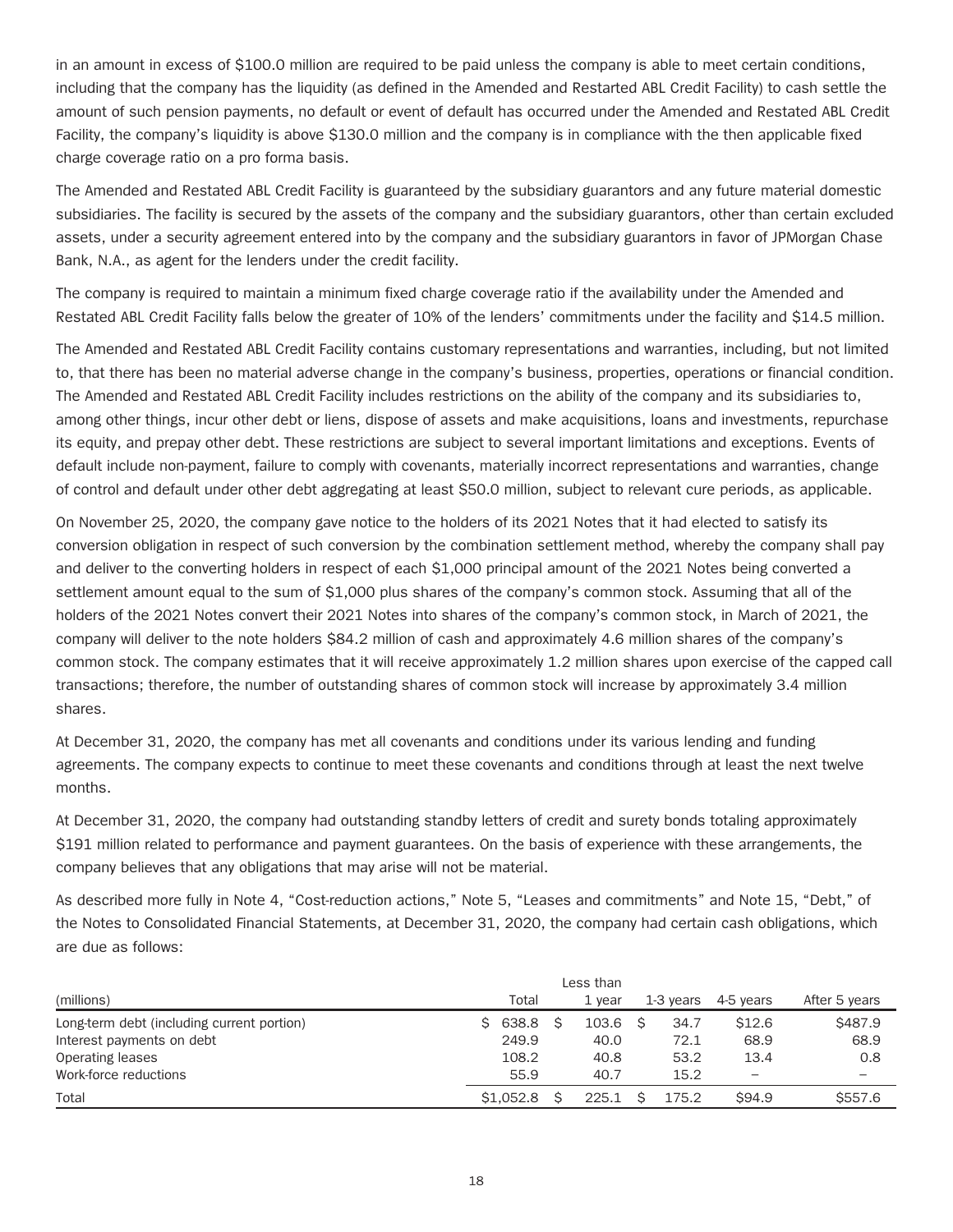As described in Note 17, "Employee plans," of the Notes to Consolidated Financial Statements, in 2021, the company expects to make cash contributions of approximately \$250.6 million to its worldwide defined benefit pension plans, which are comprised of a voluntary contribution of \$200.0 million for the company's U.S. qualified defined benefit pension plans and \$50.6 million primarily for international defined benefit pension plans.

In January of 2021, the company signed an agreement with an insurance company to purchase a group annuity contract for \$279 million to transfer projected benefit obligations related to approximately 11,600 retirees of the company's U.S. defined benefit pension plans. This action is expected to result in a first quarter 2021 one-time, non-cash, pre-tax settlement charge of approximately \$158 million.

In late February or early March of 2021, the company's Swiss subsidiary is expected to complete the transfer of its defined benefit pension plan to a multi-employer collective foundation. This is expected to result in removing the projected benefit obligations related to retirees under the Swiss plan, valued at approximately \$100 million, from the company's balance sheet. The transfer requires a one-time additional contribution of approximately \$10 million to the Swiss plan. This action is expected to result in a first quarter 2021 one-time, non-cash, pre-tax settlement charge of approximately \$29 million.

In late March 2021, the company expects its Netherlands subsidiary to complete the transfer of its defined benefit pension plan from a single-client circle to a multi-client circle within a multi-employer general pension fund. This will result in removing the plan's projected benefit obligations and assets, valued at approximately \$550 million and \$620 million, respectively, from the company's balance sheet. This action is expected to result in a first quarter 2021 one-time, non-cash pre-tax settlement charge of approximately \$186 million.

In January 2021, the company decided to make a number of changes to its organizational structure to more effectively address evolving client needs. With these changes, the company revised its reportable segments, but this did not impact the consolidated financial statements as of December 31, 2020. The company's reportable segments will be as follows: Digital Workplace Services, which will provide services and IP-led solutions that support clients' employees' productivity, satisfaction and ability to securely work anywhere, any time; Cloud & Infrastructure, which will provide hybrid and multi-cloud solutions in select markets to accelerate innovation and increase efficiency of our clients' businesses; ClearPath Forward®, which will provide server systems and operating system software and services that are secure, innovative, and reliable for mission-critical processing; and Other, which is principally comprised of business processing outsourcing (BPO) solutions, which will provide management of critical processes and functions for clients in select industries, helping them improve performance and reduce costs. These changes will be reflected prospectively, with comparable prior period data, in the company's first quarter 2021 Form 10-Q.

The company maintains a shelf registration statement with the Securities and Exchange Commission, which expires in June of 2021, that covers the offer and sale of up to \$700.0 million of debt or equity securities. The company expects to replace the current shelf registration statement before it expires with a new shelf registration statement. Subject to the company's ongoing compliance with securities laws, the company may offer and sell debt and equity securities from time to time under the shelf registration statement. In addition, from time to time the company has explored, and expects to continue to explore, a variety of debt and equity sources to fund its liquidity and capital needs.

The company may, from time to time, redeem, tender for, or repurchase its securities in the open market or in privately negotiated transactions depending upon availability, market conditions and other factors.

#### **Critical accounting policies and estimates**

The preparation of financial statements in conformity with U.S. generally accepted accounting principles requires management to make estimates, judgments and assumptions that affect the amounts reported in the financial statements and accompanying notes. Certain accounting policies, methods and estimates are particularly important because of their significance to the financial statements and because of the possibility that future events affecting them may differ from management's current judgments. The company bases its estimates and judgments on historical experience and on other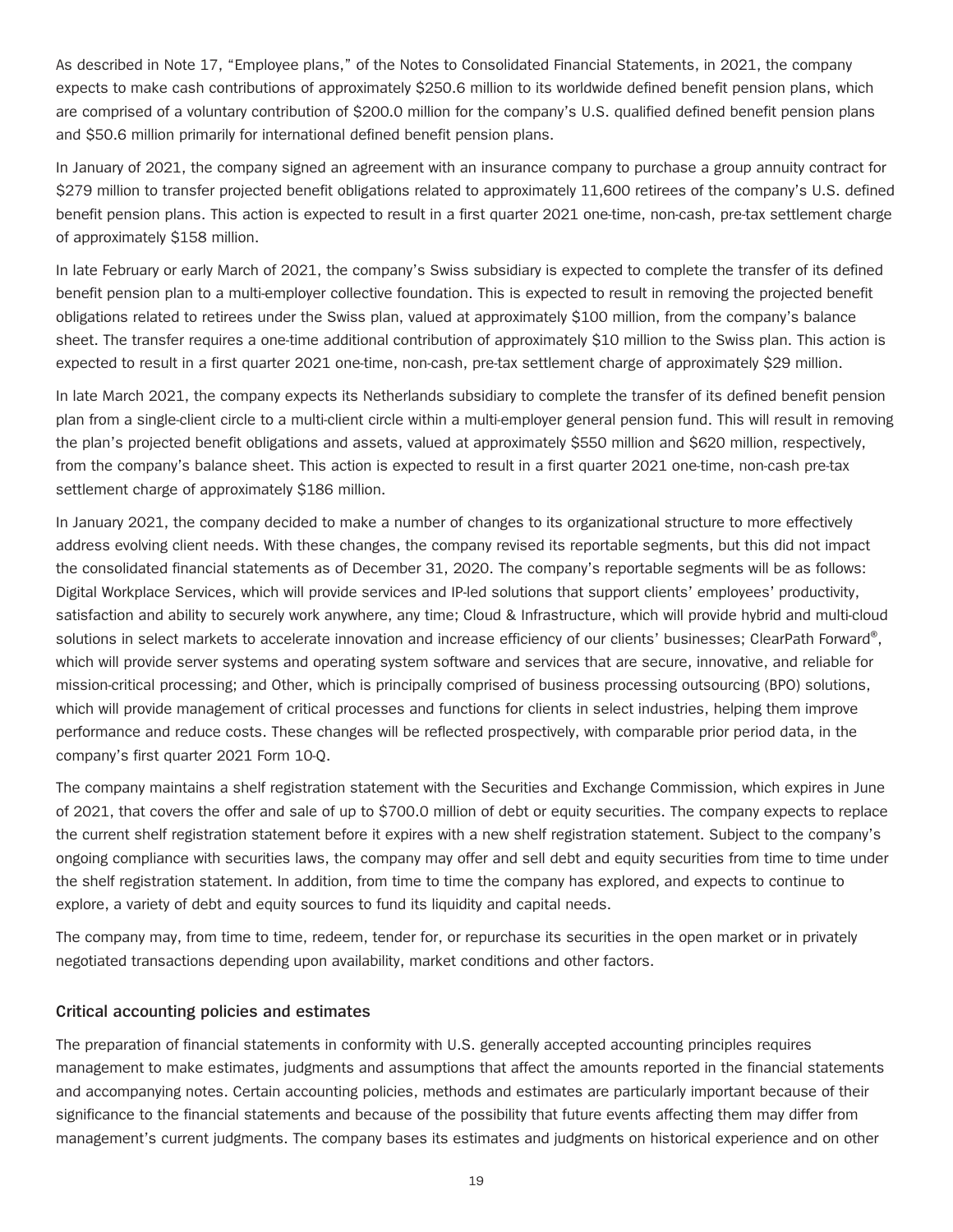assumptions that it believes are reasonable under the circumstances; however, to the extent there are material differences between these estimates, judgments and assumptions and actual results, the financial statements will be affected. Although there are a number of accounting policies, methods and estimates affecting the company's financial statements as described in Note 1, "Summary of significant accounting policies," of the Notes to Consolidated Financial Statements, the following critical accounting policies reflect the significant estimates, judgments and assumptions. The development and selection of these critical accounting policies have been determined by management of the company and the related disclosures have been reviewed with the Audit and Finance Committee of the Board of Directors.

#### *Revenue recognition*

Many of the company's sales agreements contain standard business terms and conditions; however, some agreements contain multiple performance obligations or non-standard terms and conditions. As discussed in Note 1, "Summary of significant accounting policies," of the Notes to Consolidated Financial Statements, the company enters into arrangements, which may include any combination of hardware, software or services. As a result, significant contract interpretation is sometimes required to determine the appropriate accounting, including whether the performance obligations specified in an arrangement should be treated as separate performance obligations for revenue recognition purposes, and when to recognize revenue for each performance obligation.

Revenue and profit under systems integration contracts are recognized over time as the company transfers control of goods or services. The company measures its progress toward satisfaction of its performance obligations using the cost-to-cost method, or when services have been performed, depending on the nature of the project.

For contracts accounted for using the cost-to-cost method, revenue and profit recognized in any given accounting period are based on estimates of total projected contract costs. The estimates are continually reevaluated and revised, when necessary, throughout the life of a contract. The company follows this method because reasonably dependable estimates of the revenue and costs applicable to various elements of a contract can be made. The financial reporting of these contracts depends on estimates, which are assessed continually during the term of the contracts and therefore, recognized revenues and profit are subject to revisions as the contract progresses to completion. Revisions in profit estimates are reflected in the period in which the facts that give rise to the revision become known. Accordingly, favorable changes in estimates result in additional revenue and profit recognition, and unfavorable changes in estimates result in a reduction of recognized revenue and profit. When estimates indicate that a loss will be incurred on a contract upon completion, a provision for the expected loss is recorded in the period in which the loss becomes evident. As work progresses under a loss contract, revenue continues to be recognized, and a portion of the contract costs incurred in each period is charged to the contract loss reserve.

#### *Income Taxes*

Accounting rules governing income taxes require that deferred tax assets and liabilities be recognized using enacted tax rates for the effect of temporary differences between the book and tax bases of recorded assets and liabilities. These rules also require that deferred tax assets be reduced by a valuation allowance if it is more likely than not that some portion or the entire deferred tax asset will not be realized.

At December 31, 2020 and 2019, the company had deferred tax assets in excess of deferred tax liabilities of \$1,380.8 million and \$1,617.8 million, respectively. For the reasons cited below, at December 31, 2020 and 2019, management determined that it is more likely than not that \$109.3 million and \$93.1 million, respectively, of such assets will be realized, resulting in a valuation allowance of \$1,271.5 million and \$1,524.7 million, respectively.

The company evaluates the realizability of its deferred tax assets by assessing its valuation allowance and by adjusting the amount of such allowance, if necessary. The factors used to assess the likelihood of realization are the company's historical profitability, forecast of future taxable income and available tax-planning strategies that could be implemented to realize the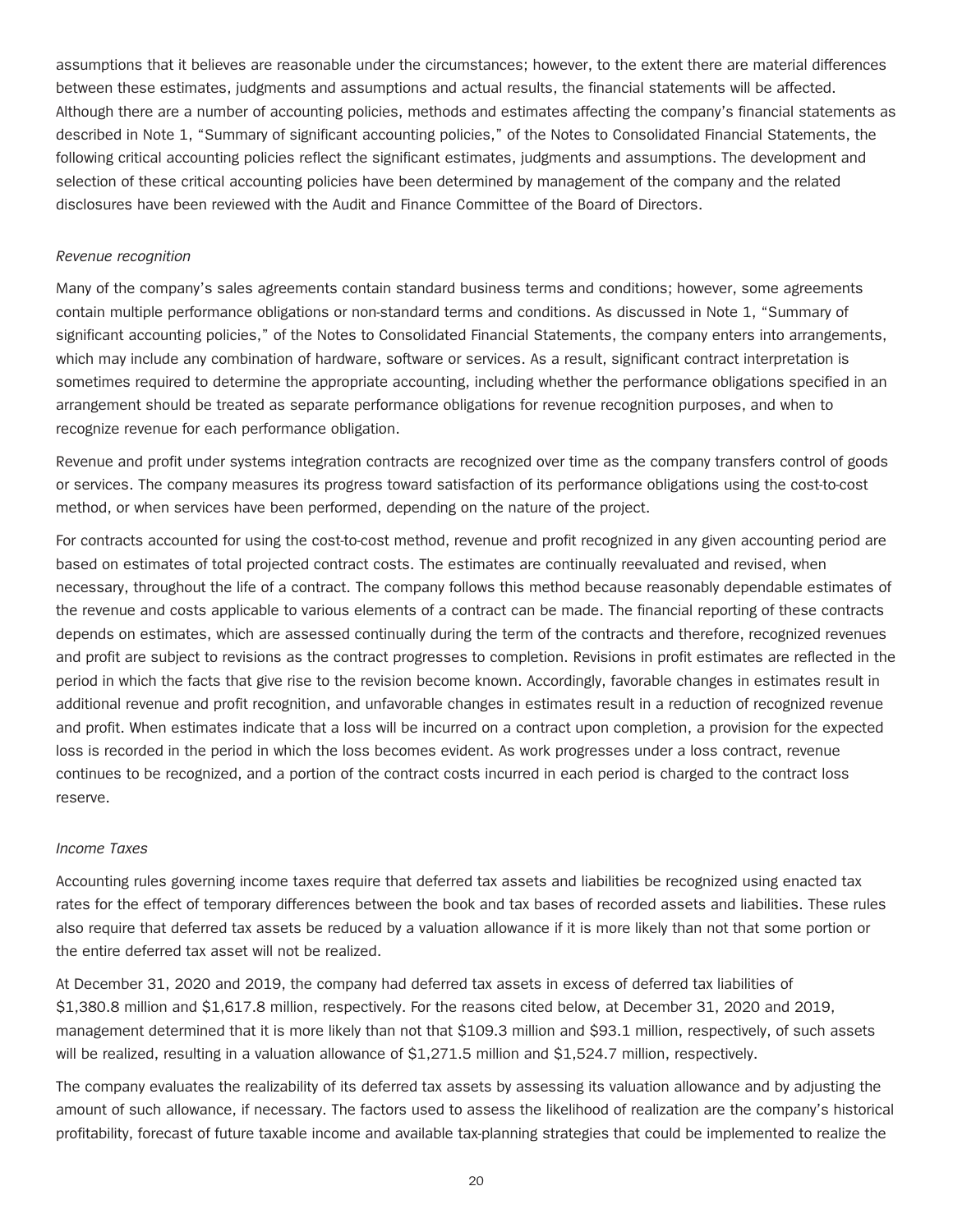net deferred tax assets. The company uses tax-planning strategies to realize or renew net deferred tax assets to avoid the potential loss of future tax benefits. Failure to achieve forecasted taxable income might affect the ultimate realization of the net deferred tax assets. Factors that may affect the company's ability to achieve sufficient forecasted taxable income include, but are not limited to, the following: increased competition, a decline in sales or margins, loss of market share, delays in product availability or technological obsolescence. See "Item 1A. Risk Factors."

Internal Revenue Code Sections 382 and 383 provide annual limitations with respect to the ability of a corporation to utilize its net operating loss (as well as certain built-in losses) and tax credit carryforwards, respectively (Tax Attributes), against future U.S. taxable income, if the corporation experiences an "ownership change." In general terms, an ownership change may result from transactions increasing the ownership of certain stockholders in the stock of a corporation by more than 50 percentage points over a three-year period. The company regularly monitors ownership changes (as calculated for purposes of Section 382). The company has determined that, for purposes of the rules of Section 382 described above, an ownership change occurred in February 2011. Any future transaction or transactions and the timing of such transaction or transactions could trigger additional ownership changes under Section 382.

As a result of the February 2011 ownership change, utilization for certain of the company's Tax Attributes, U.S. net operating losses and tax credits, is subject to an overall annual limitation of \$70.6 million. The cumulative limitation as of December 31, 2020 is approximately \$346.1 million. This limitation will be applied to any net operating losses and then to any other Tax Attributes. Any unused limitation may be carried over to later years. Based on presently available information and the existence of tax planning strategies, the company does not expect to incur a U.S. cash tax liability in the near term. The company maintains a full valuation allowance against the realization of all U.S. deferred tax assets as well as certain foreign deferred tax assets in excess of deferred tax liabilities. See Note 7, "Income taxes," of the Notes to Consolidated Financial Statements.

The company's provision for income taxes and the determination of the resulting deferred tax assets and liabilities involve a significant amount of management judgment and are based on the best information available at the time. The company operates within federal, state and international taxing jurisdictions and is subject to audit in these jurisdictions. These audits can involve complex issues, which may require an extended period of time to resolve. As a result, the actual income tax liabilities in the jurisdictions with respect to any fiscal year are ultimately determined long after the financial statements have been published.

#### *Pensions*

Accounting rules governing defined benefit pension plans require that amounts recognized in financial statements be determined on an actuarial basis. The measurement of the company's pension obligations, costs and liabilities is dependent on a variety of assumptions selected by the company and used by the company's actuaries. These assumptions include estimates of the present value of projected future pension payments to plan participants, taking into consideration the likelihood of potential future events such as demographic experience. The assumptions used in developing the required estimates include the following key factors: discount rates, retirement rates, inflation, expected return on plan assets and mortality rates.

As permitted for purposes of computing pension expense, the company uses a calculated value of plan assets (which is further described below). This allows the effects of the performance of the pension plan's assets on the company's computation of pension income or expense to be amortized over future periods. A substantial portion of the company's pension plan assets relates to its qualified defined benefit plans in the United States.

Funding requirements for its U.S. qualified pension plans are calculated by the plan's actuaries based on certain assumptions including, as permitted under the Bi-partisan Budget Act of 2015, a discount rate constrained to be within 10% of the 25-year average of the relevant rates. The effect of this limitation is that the funding discount rate is higher than the GAAP discount rate applied for balance sheet purposes, and the liability is therefore lower. In addition, this constraint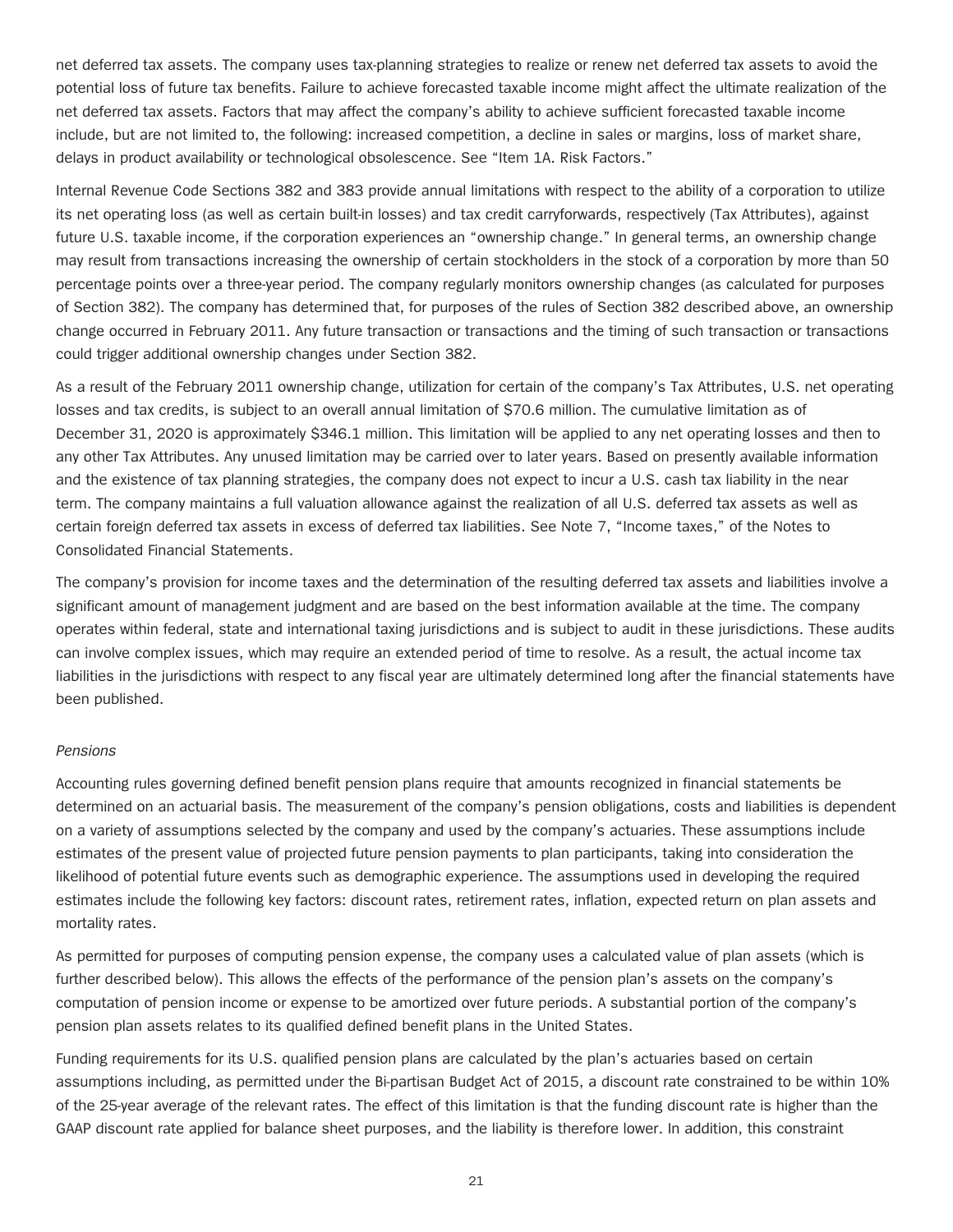mitigates the effect of changes in market interest rates on the funding discount rate and the funding liability. Changes to the benefit obligation caused by a 25 basis point change noted above are related to the balance sheet obligation and are not necessarily indicative of the impact on the funding liability.

A significant element in determining the company's pension income or expense is the expected long-term rate of return on plan assets. The company sets the expected long-term rate of return based on the expected long-term return of the various asset categories in which it invests. The company considers the current expectations for future returns and the actual historical returns of each asset class. Also, because the company's investment policy is to actively manage certain asset classes where the potential exists to outperform the broader market, the expected returns for those asset classes are adjusted to reflect the expected additional returns. For 2021, the company has assumed that the expected long-term rate of return on U.S. plan assets will be 6.07%, and on the company's non-U.S. plan assets will be 3.30%. A change of 25 basis points in the expected long-term rate of return for the company's U.S. and non-U.S. pension plans causes a change of approximately \$9 million and \$5 million, respectively, in 2021 pension expense. The assumed long-term rate of return on assets is applied to a calculated value of plan assets, which recognizes changes in the fair value of plan assets in a systematic manner over four years. This produces the expected return on plan assets that is included in pension income or expense. The difference between this expected return and the actual return on plan assets is deferred. The net deferral of past asset gains or losses affects the calculated value of plan assets and, ultimately, future pension income or expense. At December 31, 2020, for the company's U.S. qualified defined benefit pension plans, the calculated value of plan assets was \$3.85 billion and the fair value was \$3.71 billion.

At the end of each year, the company determines the discount rate to be used to calculate the present value of plan liabilities. Inherent in deriving the discount rate are significant assumptions with respect to the timing and magnitude of expected benefit payment obligations. The discount rate is an estimate of the current interest rate at which the pension liabilities could be effectively settled at the end of the year. In estimating this rate, the company looks to rates of return on high-quality, fixed-income investments that (a) receive one of the two highest ratings given by a recognized ratings agency and (b) are currently available and expected to be available during the period to maturity of the pension benefits. At December 31, 2020, the company determined this rate to be 2.85% for its U.S. defined benefit pension plans, a decrease of 68 basis points from the rate used at December 31, 2019, and 1.23% for the company's non-U.S. defined benefit pension plans, a decrease of 59 basis points from the rate used at December 31, 2019. A change of 25 basis points in the U.S. and non-U.S. discount rates causes a change in 2021 pension expense of approximately \$2 million and \$100 thousand, respectively, and a change of approximately \$107 million and \$137 million, respectively, in the benefit obligation. These estimates are intended to be illustrative based on a single 25 basis point change. The sensitivity to rate changes is not linear and additional changes in rates may result in a different impact on the pension liability. The net effect of changes in the discount rate, as well as the net effect of other changes in actuarial assumptions and experience, has been deferred, as permitted.

Gains and losses are defined as changes in the amount of either the projected benefit obligation or plan assets resulting from experience different from that assumed and from changes in assumptions. Because gains and losses may reflect refinements in estimates as well as real changes in economic values and because some gains in one period may be offset by losses in another and vice versa, the accounting rules do not require recognition of gains and losses as components of net pension cost of the period in which they arise.

At a minimum, amortization of an unrecognized net gain or loss must be included as a component of net pension cost for a year if, as of the beginning of the year, that unrecognized net gain or loss exceeds 10 percent of the greater of the projected benefit obligation or the calculated value of plan assets. If amortization is required, the minimum amortization is that excess above the 10 percent divided by the average remaining life expectancy of the plan participants. For the company's U.S. qualified defined benefit pension plans and the company's non-U.S. pension plans, that period is approximately 16 and 23 years, respectively. At December 31, 2020, the estimated unrecognized loss for the company's U.S. qualified defined benefit pension plans and the company's non-U.S. pension plans was \$2.35 billion and \$1.13 billion, respectively.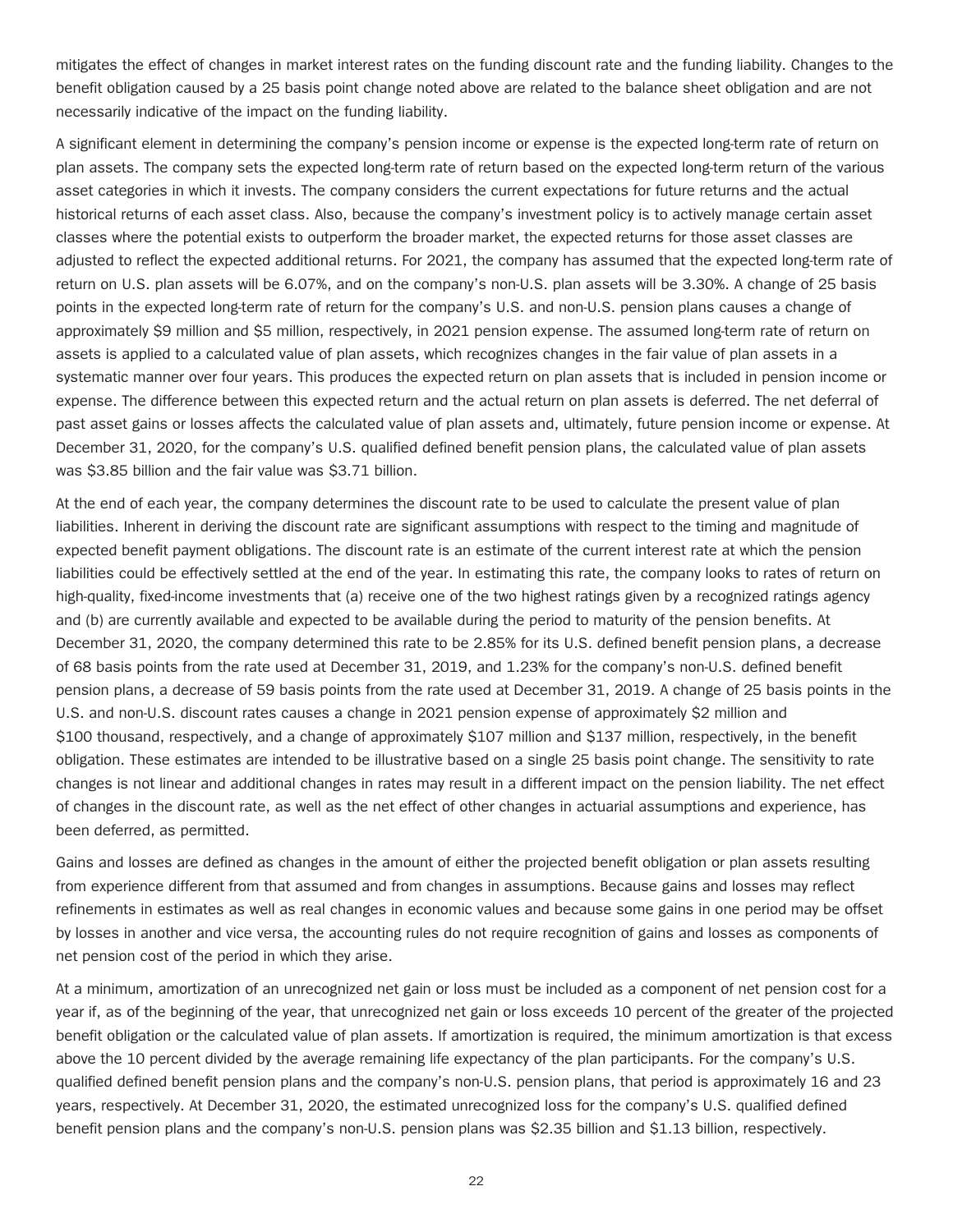For the year ended December 31, 2020, the company recognized consolidated pension expense of \$235.3 million, compared with \$92.7 million for the year ended December 31, 2019. For 2021, the company expects to recognize pension expense of approximately \$418.6 million, which includes estimated settlement charges of \$373 million related to plans in the Netherlands, the United States and Switzerland of \$186 million, \$158 million and \$29 million, respectively. See Note 17, "Employee plans," of the Notes to Consolidated Financial Statements.

#### *Goodwill*

Accounting rules governing goodwill require a company test goodwill for impairment at least annually, as well as whenever there are events or changes in circumstances (triggering events) which suggest that the carrying amount may not be recoverable.

When determining the fair value of a reporting unit, as appropriate for the individual reporting unit, the company uses both an income and market approach. The methodology used to determine the fair values using the income and market approaches, as described below, are weighted to determine the fair value for each reporting unit.

The income approach is a forward-looking approach to estimating fair value and relies primarily on internal forecasts. Within the income approach, the method used is the discounted cash flow method. The company starts with a forecast of all expected net cash flows associated with the reporting unit, which includes the application of a terminal value, and then a reporting unit-specific discount rate is applied to arrive at a net present value amount. Some of the more significant estimates and assumptions inherent in this approach include the amount and timing of projected net cash flows, long-term growth rate and the discount rate. Cash flow projections are based on management's estimates of economic and market conditions, which drive key assumptions of revenue growth rates and operating margins. The discount rate in turn is based on various market factors and specific risk characteristics of each reporting unit.

The market approach relies primarily on external information for estimating the fair value. Some of the more significant estimates and assumptions inherent in this approach include the selection of appropriate guideline companies and the selected performance metric used in this approach.

Estimating the fair value of reporting units requires the use of estimates and significant judgments about key assumptions. There are a number of factors including potential events and changes in circumstances that could change in future periods, including: projected operating results; valuation multiples exhibited by the company and by companies considered comparable to the reporting units; and other macro-economic factors that could impact the discount rate. It is reasonably possible that the judgments and estimates described above could change in future periods.

Goodwill by reporting unit at December 31, 2020, was as follows (dollars in millions):

| Reporting unit<br>________   | <b>Carrying Value</b> |
|------------------------------|-----------------------|
| Business process outsourcing | \$10.3                |
| Technology                   | 98.3                  |
| Total                        | \$108.6               |

As a result of the impairment review, the company concluded that none of its goodwill was impaired as of December 31, 2020, and does not believe that any of its reporting units are at risk of failing the impairment test since all reporting unit fair values were substantially in excess of carrying value as of the last impairment test.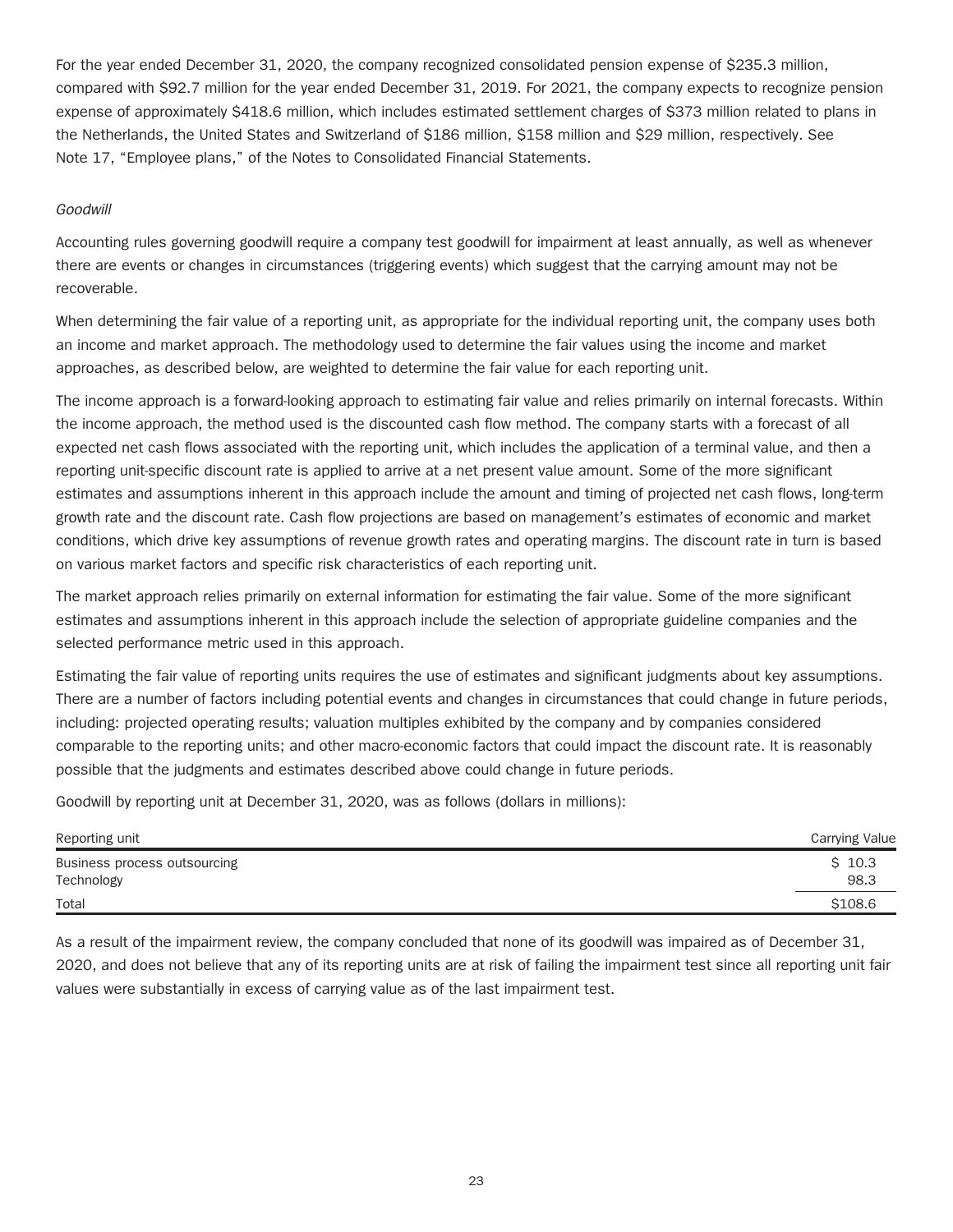# **Factors that may affect future results**

Factors that could affect future results include the following:

#### COVID-19

*The company's business and results of operations will be, and our financial condition may be, impacted by the COVID-19 pandemic and such impact could be materially adverse.*

On March 11, 2020, the World Health Organization declared COVID-19 a pandemic. The COVID-19 pandemic has negatively impacted the global economy, disrupted global supply chains and workforce participation due to "shelter-in-place" restrictions by various governments worldwide and created significant volatility and disruption of financial markets. The full extent of the impact of the COVID-19 pandemic on our operational and financial performance, including our ability to execute our business strategies and initiatives in the expected time frame, will depend on future developments, including the duration and spread of the pandemic and related restrictions on travel and transportations, the effect on our customers and clients and demand for our products and services; our ability to sell and provide our products and services, including as a result of travel restrictions and people working from home; the ability of our clients to pay for our services and solutions; and any closures of our and our customers' and clients' offices and facilities all of which are uncertain and cannot be predicted. Continued impacts of the pandemic could materially adversely impact global economic conditions, our business, results of operations and financial condition, including our cash flow and liquidity, our potential to conduct financings on terms acceptable to us, if at all, and may require significant actions in response, including but not limited to expense reductions or discounting of pricing of our products, in an effort to mitigate such impacts. The full extent of the impact of the pandemic on our business and financial results will depend largely on future developments, including the duration of the spread of the COVID-19 virus, the availability and effectiveness of a vaccine, the impact on capital and financial markets and the related impact on the financial circumstances of our customers, all of which are highly uncertain and cannot be predicted. This situation is changing rapidly, and additional impacts may arise that we are not aware of currently.

### IMPLEMENTATION OF BUSINESS STRATEGY IN INFORMATION TECHNOLOGY MARKETPLACE

# *If the company is unable to attract, motivate and retain experienced personnel in key positions, its future results could be adversely impacted.*

The company's ability to retain, train and develop its existing associate base in the skills and solutions required to service its target markets with the appropriate solutions is critical to the company's future success. The company also needs to attract new talent to augment the skills required to deliver its solutions to its target markets. The failure of the company to attract new talent with the requisite skill set, retain key personnel or implement an appropriate succession plan could adversely impact the company's ability to successfully carry out its business strategy and retain other key personnel.

# *Future results may be adversely impacted if the company is unable to grow revenue and expand margin in its Digital Workplace Services and Cloud and Infrastructure businesses.*

The company's strategy places an emphasis on an industry go-to-market approach with a focus within the company's Digital Workplace Services and Cloud and Infrastructure businesses on growing revenue, including specifically on higher-value and higher-margin offerings, while growing revenue and increasing margins with its other offerings such as business process outsourcing solutions. The company's ability to grow revenue and profitability in these businesses will depend on the level of demand for projects and the portfolio of solutions the company offers. It will also depend on an efficient utilization of services delivery personnel. Revenue and profit margins in these businesses are a function of both the portfolio of solutions sold in a given period and the rates the company is able to charge for services and the chargeability of its professionals. If the company is unable to attain sufficient rates and chargeability for its professionals, revenue and profit margins will be adversely affected. The rates the company is able to charge for services are affected by a number of factors, including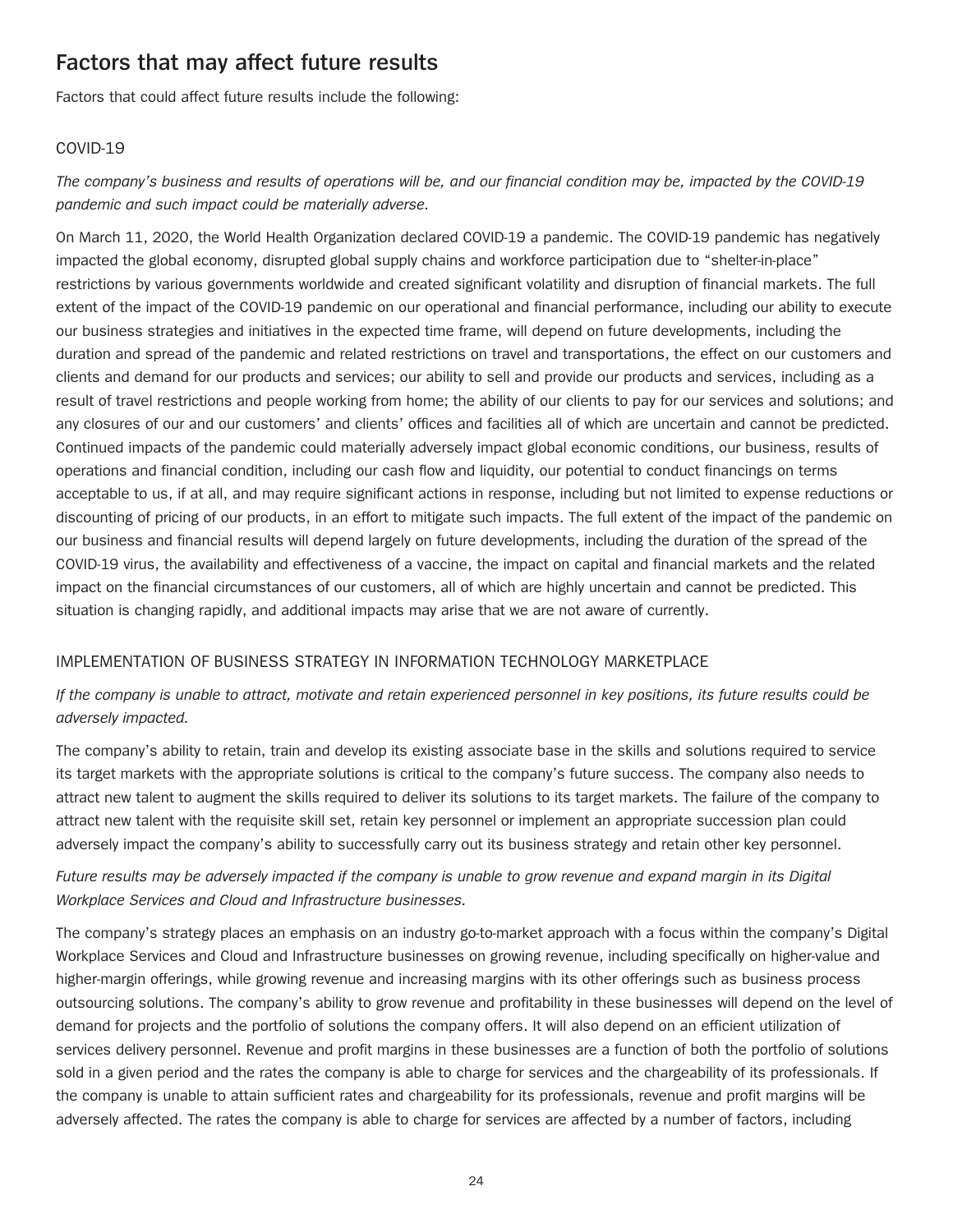clients' perception of the company's ability to add value through its services; introduction of new services or products by the company or its competitors; pricing policies of competitors; and general economic conditions. Chargeability is also affected by a number of factors, including the company's ability to transition resources from completed projects to new engagements and across geographies, and its ability to forecast demand for services and thereby maintain appropriate resource levels. The company's results of operations and financial condition may be adversely impacted if sales of higher-margin offerings do not offset declines in revenue and profitability of lower-margin offerings.

# *Future results may be adversely impacted if the company is unable to maintain its installed base and sell new solutions.*

The company continues to invest in its ClearPath Forward operating system software in order to retain existing clients in its ClearPath Forward business. If clients do not believe in the value proposition provided by ClearPath Forward or choose not to renew their contracts for any other reason, there may not be a meaningful return on these investments, and revenue could decline meaningfully. Furthermore, if ClearPath Forward is sold in the form of Software as a Service (SaaS) at an accelerated pace, this would have a negative impact on the company's short- and medium-term cash position and could adversely impact the company's operations, financial condition and liquidity. The company also continues to invest in its Stealth family of software, as well as in other software and solutions. If the company is unsuccessful in selling these Stealth products or other solutions and related services, there may not be a meaningful return on these investments. Further, the revenues generated by Stealth and other new solutions and related services may be insufficient to offset any revenue declines caused if the company is unable to retain its installed base.

# *The company faces aggressive competition in the information services and technology marketplace, which could lead to reduced demand for the company's services and products and could have an adverse effect on the company's business.*

The information services and technology markets in which the company operates include a large number of companies vying for customers and market share both domestically and internationally. The company's competitors include systems integrators, consulting and other professional services firms, outsourcing providers, infrastructure services providers, computer hardware manufacturers and software providers. Some of the company's competitors may develop competing services and products that offer better price-performance or that reach the market in advance of the company's offerings. Some competitors also have or may develop greater financial and other resources than the company, with enhanced ability to compete for market share, in some instances through significant economic incentives to secure contracts. Some also may be better able to compete for skilled professionals. Any of these factors could lead to reduced demand for the company's services and products and could have an adverse effect on the company's business. Future results will depend on the company's ability to mitigate the effects of aggressive competition on revenues, pricing and margins.

# *The company's future results may be adversely impacted if it is unable to effectively anticipate and respond to volatility and rapid technological innovation in its industry.*

The company operates in a highly volatile industry characterized by rapid technological innovation, evolving technology standards, short product life cycles and continually changing customer demand patterns. Future success will depend in part on the company's ability to anticipate and respond to these market trends and to design, develop, introduce, deliver or obtain new and innovative services and products on a timely and cost-effective basis using new delivery models such as cloud computing. Additionally, the company may not be successful in anticipating or responding to changes in technology, industry standards or customer preferences, and the market may not demand or accept its services and product offerings. In addition, services and products developed by competitors may make the company's offerings less competitive.

# *The company's future results will depend on its ability to retain significant clients and attract new clients to its solutions.*

The company has a number of significant long-term contracts with clients, including governmental entities, and its future success will depend, in part, on retaining its relationships with these clients. The company could lose clients for reasons such as contract expiration, conversion to a competing service provider, disputes with clients or a decision to in-source services. The company could also lose clients as a result of their merger, acquisition or business failure. The company may not be able to replace the revenue and earnings from any such lost client. The company is expecting revenue, margin and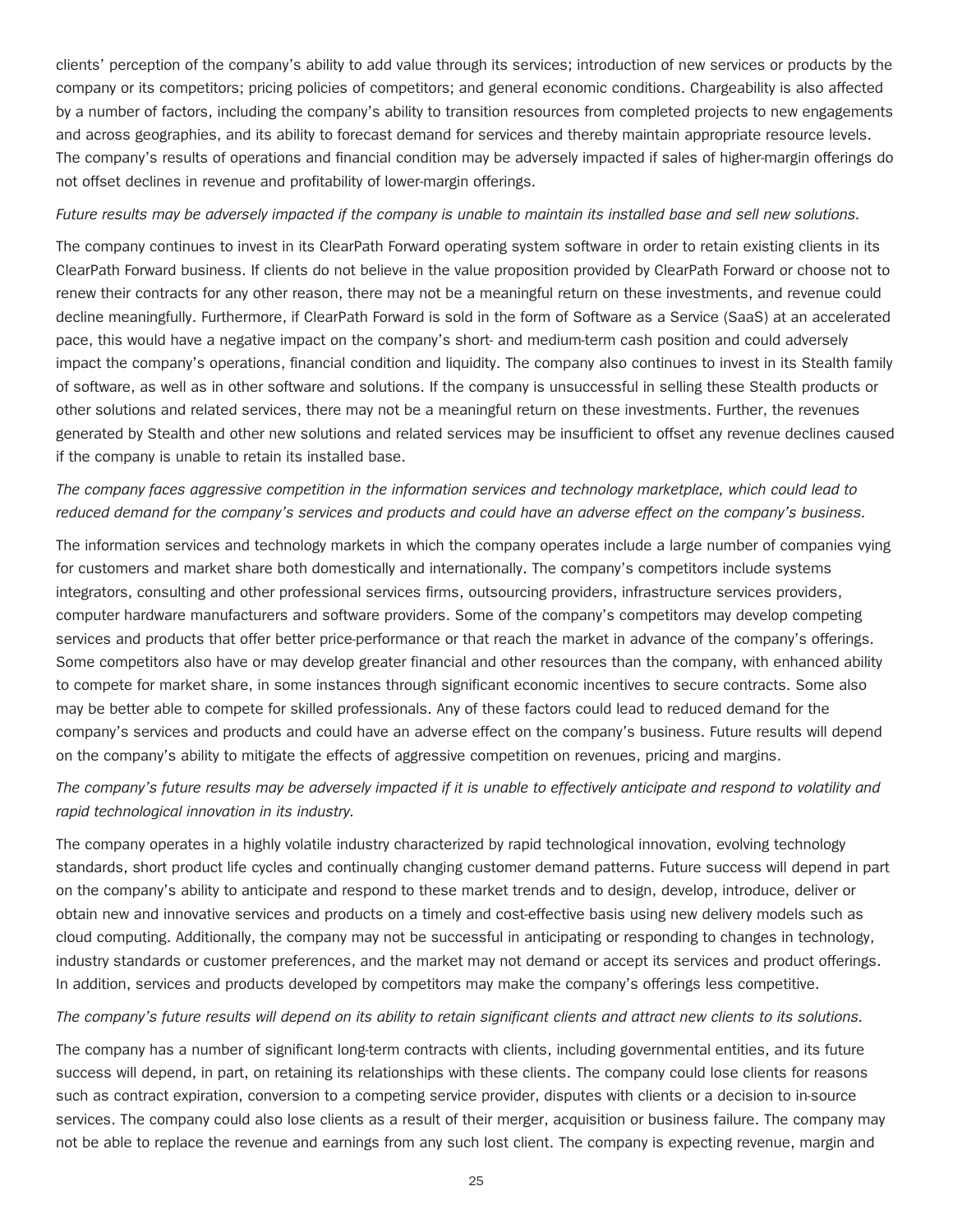market share expansion due to decisions by some of the company's competitors to exit or de-emphasize their focus on the company's target markets. If such competitor's change that position, it could impact the company's ability to gain market share.

#### *The company's contracts may not be as profitable as expected or provide the expected level of revenues.*

In a number of the company's long-term services contracts, the company's revenue is based on the volume of services and products provided. As a result, revenue levels anticipated at contract inception are not guaranteed. The company's contracts with governmental entities are subject to the availability of appropriated funds. In addition, some of these contracts may permit termination at the customer's discretion before the end of the contract term or may permit termination or impose other penalties if the company does not meet the performance levels specified in the contracts.

Some of the company's services contracts are fixed-price contracts under which the company assumes the risk for delivery of the contracted services and products at an agreed-upon fixed price. Should the company experience problems in performing fixed-price contracts on a profitable basis, adjustments to the estimated cost to complete may be required. Future results will depend on the company's ability to perform these services contracts profitably.

# *The inability of the company to develop or acquire the capabilities to enhance the company's solutions could adversely impact the company's revenue and margins and result in the failure to expand the company's market share.*

The company's financial objectives require it to develop, acquire or orchestrate with its strategic partnership network the prerequisite capabilities to enhance the company's solutions so they contain higher-growth, higher-margin offerings and allow for the expansion of market share. If the company is unable to do so, its financial performance may be adversely impacted.

# *An increase in the concentration of the company's business in the global commercial sector of the information technology industry may subject the company's financial results to increased volatility and greater risk.*

The company's operational and financial profile has changed due to the sale of the company's former U.S. Federal business. As a result, the company's diversification of historical revenue sources has diminished, and the company's results of operations, cash flows, working capital and financing requirements may be subject to increased volatility and greater risk as a result of the concentration of its business in the global commercial sector of the information technology industry. Moreover, the shares of the company's common stock will represent an investment in a smaller company than in existence prior to the asset sale and the company's exposure to the risks inherent in its remaining businesses will increase. Additionally, the company's ability to return to the U.S. Federal market is restricted by the terms of the non-competition commitments made to Science Applications International Corporation pursuant to the terms of the asset purchase agreement governing the sale. As a result, the company's ability to capitalize on market disruptions and the acceleration of our target markets transformation to digital platforms could be impeded.

### DEFINED BENEFIT PENSION PLANS

# *The company has significant pension obligations and required cash contributions and may be required to make additional significant cash contributions to its defined benefit pension plans.*

The company has significant unfunded obligations under its U.S. and non-U.S. defined benefit pension plans. In 2020, the company made cash contributions of \$826.2 million to its worldwide defined benefit pension plans, which were comprised of \$791.1 million for the company's U.S. qualified defined benefit pension plans and \$35.1 million primarily for non-U.S. defined benefit pension plans. Based on current legislation, global regulations, recent interest rates and expected returns, in 2021 the company estimates that it will make cash contributions to its worldwide defined benefit pension plans of approximately \$250.6 million, which are comprised of a voluntary contribution of \$200.0 million for the company's U.S. qualified defined benefit pension plans and approximately \$50.6 million primarily for non-U.S. defined benefit pension plans. Estimates for future cash contributions are likely to change based on a number of factors including market conditions and changes in discount rates. If estimates for future contributions change materially, the company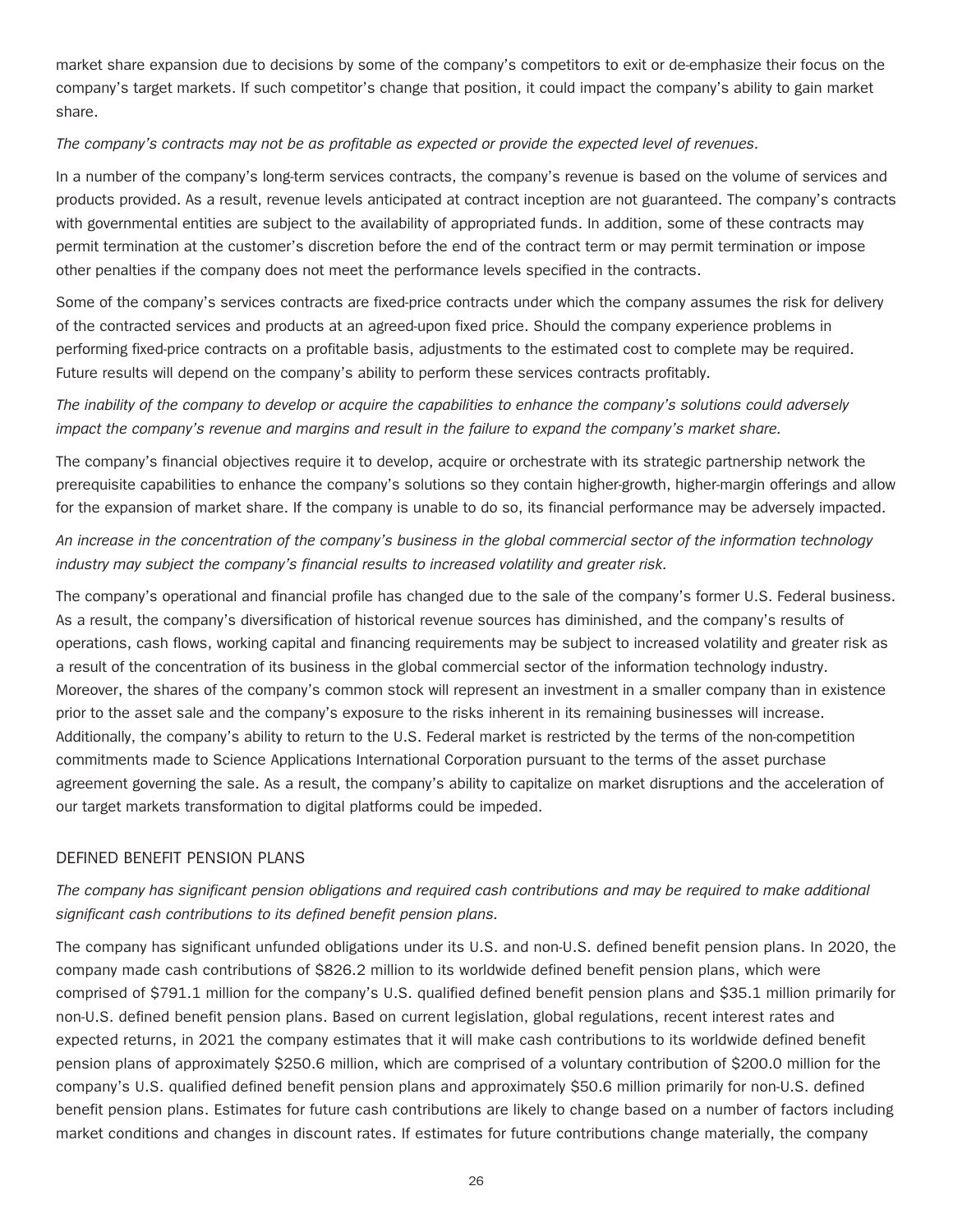may need to obtain additional funding in order to make future contributions. In this event, there is no assurance that the company would be able to obtain such funding or that the company will have enough cash on hand to pay the required cash contributions.

Deterioration in the value of the company's worldwide defined benefit pension plan assets, as well as discount rate changes, asset return changes, or changes in economic or demographic trends, could require the company to make cash contributions to its defined benefit pension plans in the future in an amount larger than currently anticipated. Increased cash contribution requirements or an acceleration in the due date of such cash contributions would further reduce the cash available for working capital, capital expenditures and other corporate uses and may worsen the adverse impact on the company's operations, financial condition and liquidity.

#### TAX ASSETS

#### *Our ability to use our net operating loss carryforwards and certain other tax attributes may be limited.*

A corporation's ability to deduct its federal NOL carryforwards and utilize certain other available tax attributes can be substantially constrained under the general annual limitation rules of Section 382 of the Internal Revenue Code (Section 382) if it undergoes an "ownership change" as defined in Section 382 (generally where cumulative stock ownership changes among material shareholders exceed 50 percent during a rolling three-year period). Similar rules may apply under state tax laws. A future tax "ownership change" pursuant to Section 382, may severely limit or effectively eliminate our ability to utilize our NOL carryforwards and other tax attributes.

#### GENERAL BUSINESS RISKS

*A significant portion of the company's revenue is derived from operations outside of the United States, and the company is subject to the risks of doing business internationally.*

A significant amount of the company's total revenue is derived from international operations. The risks of doing business internationally include foreign currency exchange rate fluctuations, changing global data privacy regulations, currency

restrictions and devaluations, changes in political or economic conditions, trade protection measures, import or export licensing requirements, multiple and possibly overlapping and conflicting tax laws, new tax legislation, weaker intellectual property protections in some jurisdictions and additional legal and regulatory compliance requirements applicable to businesses that operate internationally, including the U.S. Foreign Corrupt Practices Act, economic and trade sanctions regulations administered by the U.S. Treasury Department's Office of Foreign Assets Control, regulations in the European Union such as the General Data Protection Regulation, the U.K. Bribery Act and other U.S. and non-U.S. laws and regulations.

#### *The company could face business and financial risk in implementing future acquisitions or dispositions.*

As part of the company's business strategy, it may from time to time consider acquiring complementary technologies, products and businesses, or disposing of existing technologies, products and businesses, including transactions of a material size. Any acquisitions may result in the incurrence of substantial additional indebtedness or contingent liabilities. Acquisitions could also result in potentially dilutive issuances of equity securities and an increase in amortization expenses related to intangible assets. Additional potential risks associated with acquisitions include integration difficulties; difficulties in maintaining or enhancing the profitability of any acquired business; risks of entering markets in which the company has no or limited prior experience; potential loss of employees or failure to maintain or renew any contracts of any acquired business; and expenses of any undiscovered or potential liabilities of the acquired product or business, including relating to employee benefits contribution obligations or environmental requirements. Potential risks with respect to dispositions include difficulty finding buyers or alternative exit strategies on acceptable terms in a timely manner; potential loss of employees or clients; dispositions at unfavorable prices or on unfavorable terms, including relating to retained liabilities; and post-closing indemnity claims. Further, with respect to both acquisitions and dispositions, management's attention could be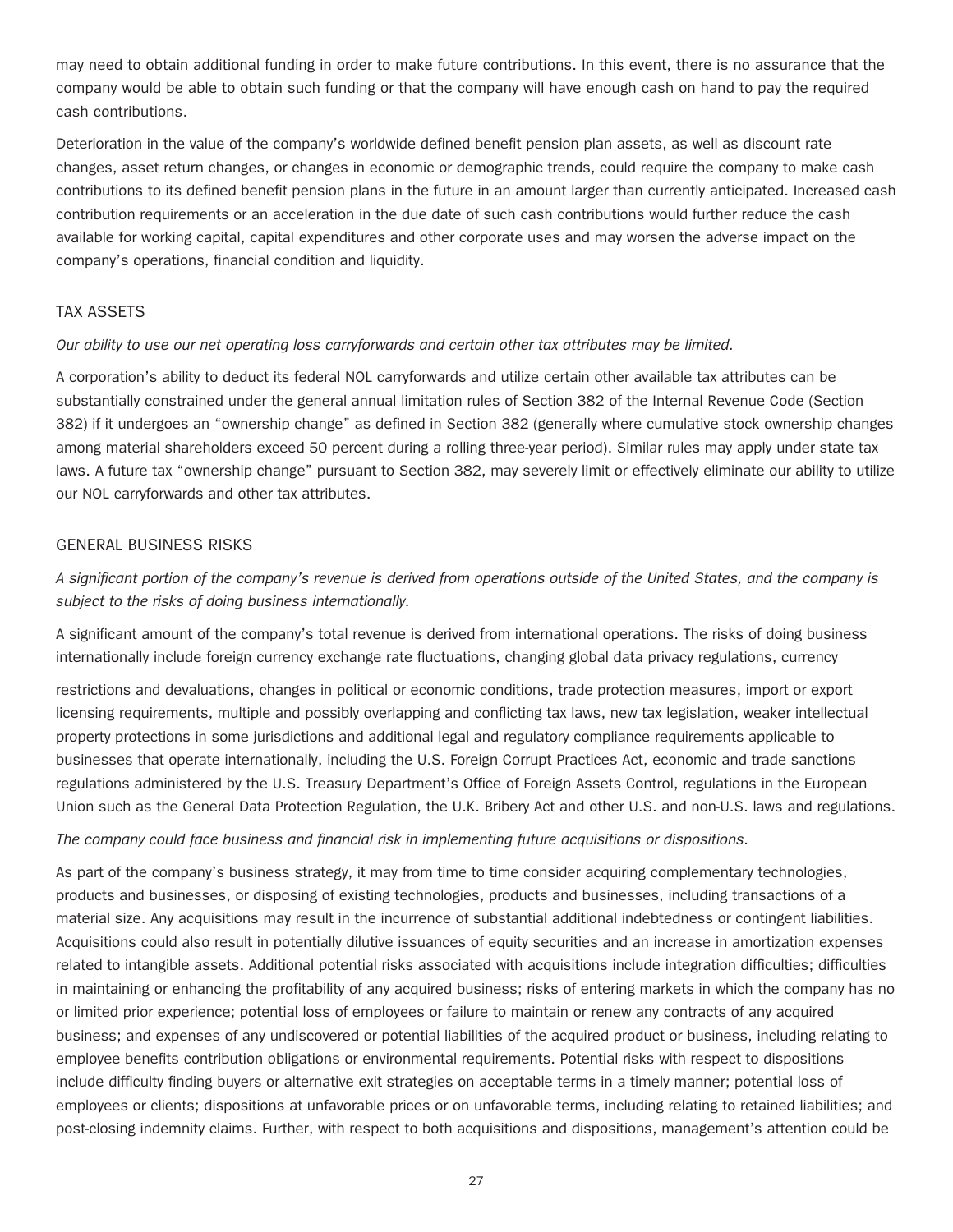diverted from other business concerns. Adverse credit conditions could also affect the company's ability to consummate acquisitions or dispositions. The risks associated with acquisitions and dispositions could have a material adverse effect upon the company's business, financial condition and results of operations. There can be no assurance that the company will be successful in consummating future acquisitions or dispositions on favorable terms or at all.

# *Cybersecurity breaches could result in the company incurring significant costs and could harm the company's business and reputation.*

The company's business includes managing, processing, storing and transmitting proprietary and confidential data, including personal information, intellectual property and proprietary business information, within the company's own IT systems and those that the company designs, develops, hosts or manages for clients. Cybersecurity breaches involving these systems by hackers, other third parties or the company's employees, despite established security controls, could disrupt these systems or result in the loss or corruption of data or the unauthorized disclosure or misuse of information of the company, its clients or others. This could result in claims, investigations, litigation and legal liability for the company, lead to the loss of existing or potential clients and adversely affect the market's perception of the security and reliability of the company's services and products. In addition, such breaches could subject the company to fines and penalties for violations of laws and result in the company incurring other significant costs. This may negatively impact the company's reputation and financial results.

# *Future results will depend in part on the performance and capabilities of third parties with whom the company has commercial relationships.*

The company maintains business relationships with key partners, suppliers, channel partners and other parties that have complementary products, services or skills. Future results will depend, in part, on the performance and capabilities of these third parties, on the ability of external suppliers to deliver components at reasonable prices and in a timely manner, and on the financial condition of, and the company's relationship with, distributors and other indirect channel partners, which can affect the company's capacity to effectively and efficiently serve current and potential customers and end users.

# *A failure to meet standards or expectations with respect to the company's environmental, social and governance practices could adversely impact the company's business and reputation.*

Many governmental bodies and current and prospective investors, clients, partners, and employees are increasing their focus on corporate environmental, social and governance (ESG) practices. If the company fails meet the standards or expectations of any of these groups, the company may suffer reputational damage, the company's business may be adversely impacted and the company may find it more difficult to recruit or retain key personnel.

#### *If the company is unable to access the financing markets, it may adversely impact the company's business and liquidity.*

Market conditions may impact the company's ability to access the financing markets on terms acceptable to the company or at all. If the company is unable to access the financing markets, the company would be required to use cash on hand to fund operations and the company's required pension contributions and repay outstanding debt as it comes due. There is no assurance that the company will generate sufficient cash to fund its operations and required pension contributions and refinance such debt. A failure by the company to generate such cash would have a material adverse effect on its business if the company were unable to access financing markets and may result in a default with respect to the company's pension obligation and under the

company's debt agreements. Market conditions may also impact the company's ability to utilize surety bonds, letters of credit, foreign exchange derivatives or other financial instruments the company uses to conduct its business.

#### *A reduction in the company's credit rating could adversely affect its business and/or the holders of its securities.*

The credit rating agencies rating the company's indebtedness regularly evaluate the company, and credit ratings are based on a number of factors, including the company's financial strength and ability to generate earnings, as well as factors not entirely within the company's control, including conditions affecting the information technology industry and the economy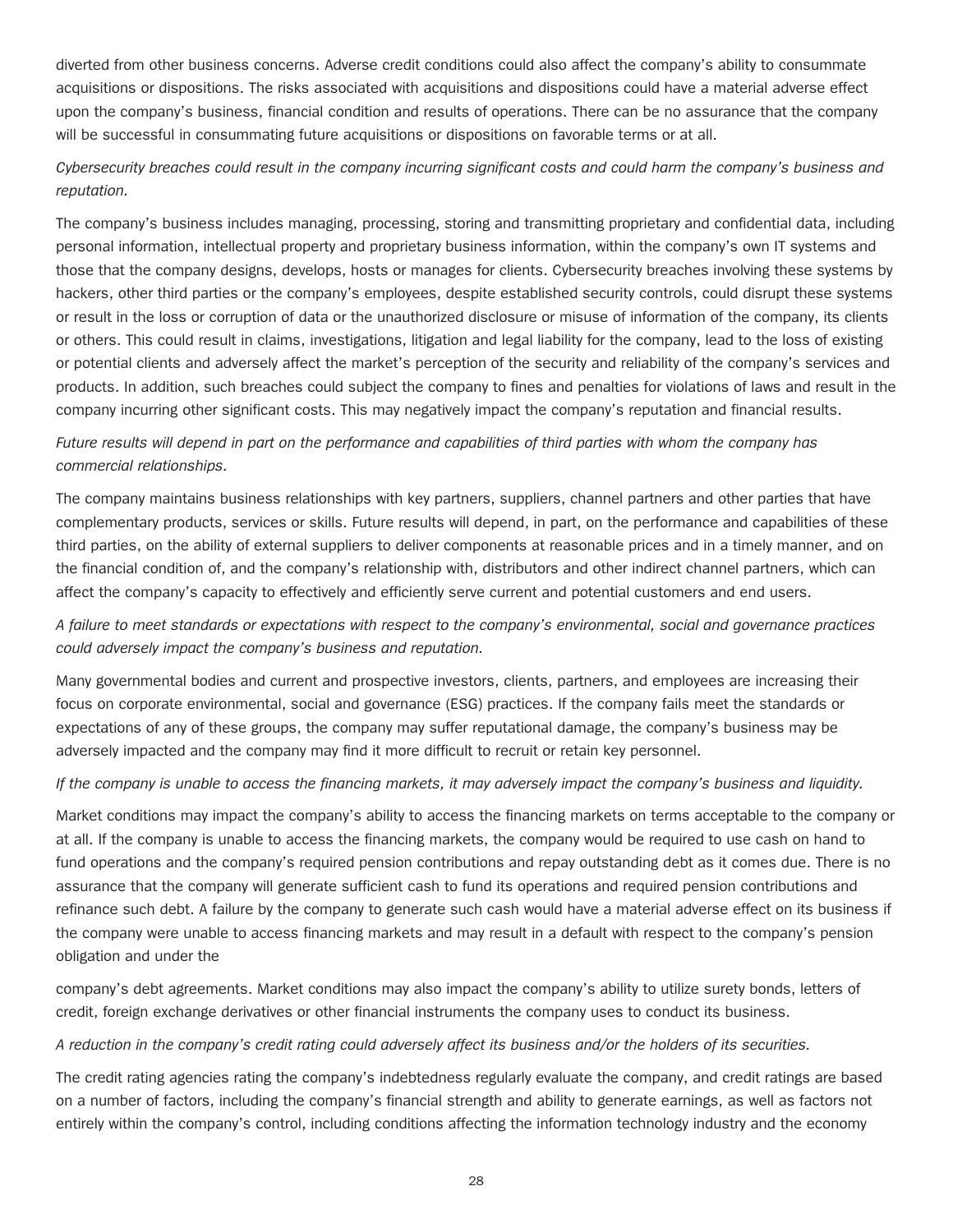and changes in rating methodologies. There can be no assurance that the company will maintain its current credit ratings. A downgrade of the company's credit ratings could adversely affect its access to liquidity and capital, and could significantly increase its cost of funds, decrease the number of investors and counterparties willing to lend to the company or purchase its securities and impact the company's ability to utilize surety bonds or other financial instruments the company uses to conduct its business. This could affect the company's growth, profitability, and financial condition, including liquidity.

# *The company's business may be adversely affected by global economic conditions, acts of war, terrorism, natural disasters or the widespread outbreak of infectious diseases.*

If global economic conditions deteriorate, the company could see reductions in demand and increased pressure on revenue and profit margins. The company could also see a further consolidation of clients, which could also result in a decrease in demand. The company's business could also be affected by acts of war, terrorism, natural disasters and the widespread outbreak of infectious diseases. Current world tensions could escalate, and this could have unpredictable consequences on the world economy and on the company's business. If, as a result of such an event, the company's clients in a particular industry were to suffer material adverse impacts, the company may experience a reduction in demand for its services and products from such clients, which may materially and adversely affect the company's business, results of operations and financial condition.

# *The impact of Brexit could adversely affect the company's operations in the United Kingdom as well as the funded status of the company's U.K. pension plans.*

The impact of the United Kingdom's withdrawal from the European Union, commonly referred to as "Brexit", and the resulting effect on the political and economic future of the U.K. and the European Union is uncertain. Depending on the outcome, the company may decide to alter its European operations to respond to the new business, legal, regulatory, tax and trade environments that may result, which may adversely affect the company's financial results. In addition, uncertainty regarding Brexit could cause a slowdown in economic activity in the U.K., the European Union or globally. As a result of these possible effects, among others, Brexit could adversely impact the company's operations in the U.K., cause increased volatility in the measurement of the pension assets or benefit obligations in the company's U.K. pension plans, as well as adversely affect the funded status of the company's U.K. pension plans.

#### *A significant disruption in the company's IT systems could adversely affect the company's business and reputation.*

We rely extensively on our IT systems to conduct our business and perform services for our clients. Our systems are subject to damage or interruption from power outages, telecommunications failures, computer viruses and malicious attacks, cybersecurity breaches and catastrophic events. If our systems are accessed without our authorization, damaged or fail to function properly, we could incur substantial repair or replacement costs, experience data loss and impediments to our ability to conduct our business, and damage the market's perception of our services and products. In addition, a disruption could result in the company failing to meet performance standards and obligations in its client contracts, which could subject the company to liability, penalties and contract termination. This may adversely affect the company's reputation and financial results.

#### *The company may face damage to its reputation or legal liability if its clients are not satisfied with its services or products.*

The success of the company's business is dependent on strong, long-term client relationships and on its reputation for responsiveness and quality. As a result, if a client is not satisfied with the company's services or products, its reputation could be damaged and its business adversely affected. Allegations by private litigants or regulators of improper conduct, as well as negative publicity and press speculation about the company, whatever the outcome and whether or not valid, may harm its reputation. In addition to harm to reputation, if the company fails to meet its contractual obligations, it could be subject to legal liability, which could adversely affect its business, operating results and financial condition.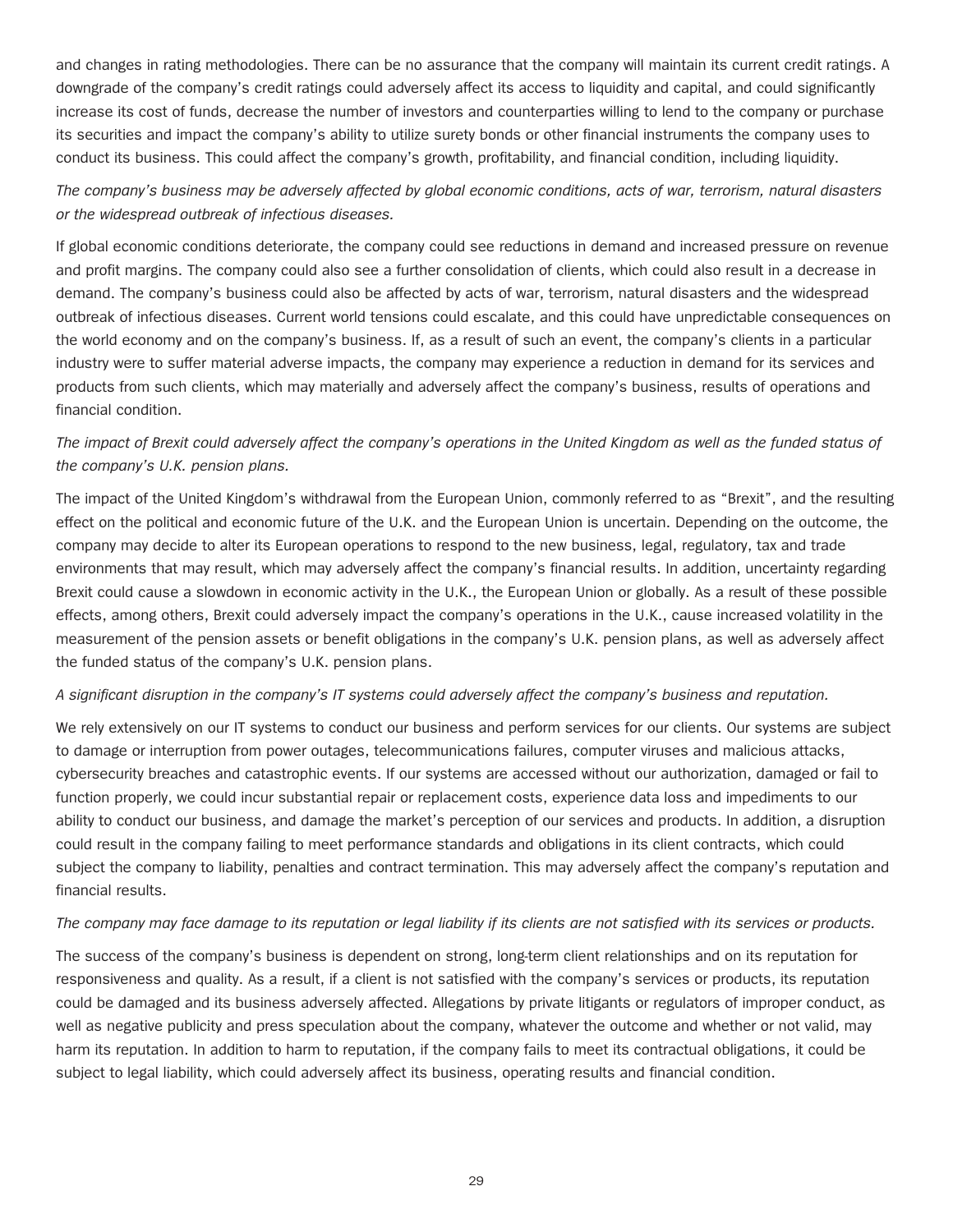#### *The company's services or products may infringe upon the intellectual property rights of others.*

The company cannot be sure that its services and products do not infringe on the intellectual property rights of third parties, and it may have infringement claims asserted against it or against its clients. These claims could cost the company money, prevent it from offering some services or products, or damage its reputation.

# *Legal proceedings could affect the company's results of operations or cash flow or may adversely affect the company's business or reputation.*

Various lawsuits, claims, investigations and proceedings that have been brought or asserted against the company in the past relating to matters arising in the ordinary course of business, including actions with respect to commercial and government contracts, labor and employment, employee benefits, environmental matters, intellectual property and non-income tax matters. The company believes that it has valid defenses with respect to legal matters pending against it. Litigation is inherently unpredictable, however, and it is possible that the company's results of operations or cash flows could be materially affected in any particular period as a result of future developments of the legal matters pending against it, including the resolution of any such matters. Additional legal proceedings may arise in the future with respect to the company's existing and legacy operations that may adversely affect the company's business or reputation.

Other factors discussed in this report, although not listed here, also could materially affect our future results.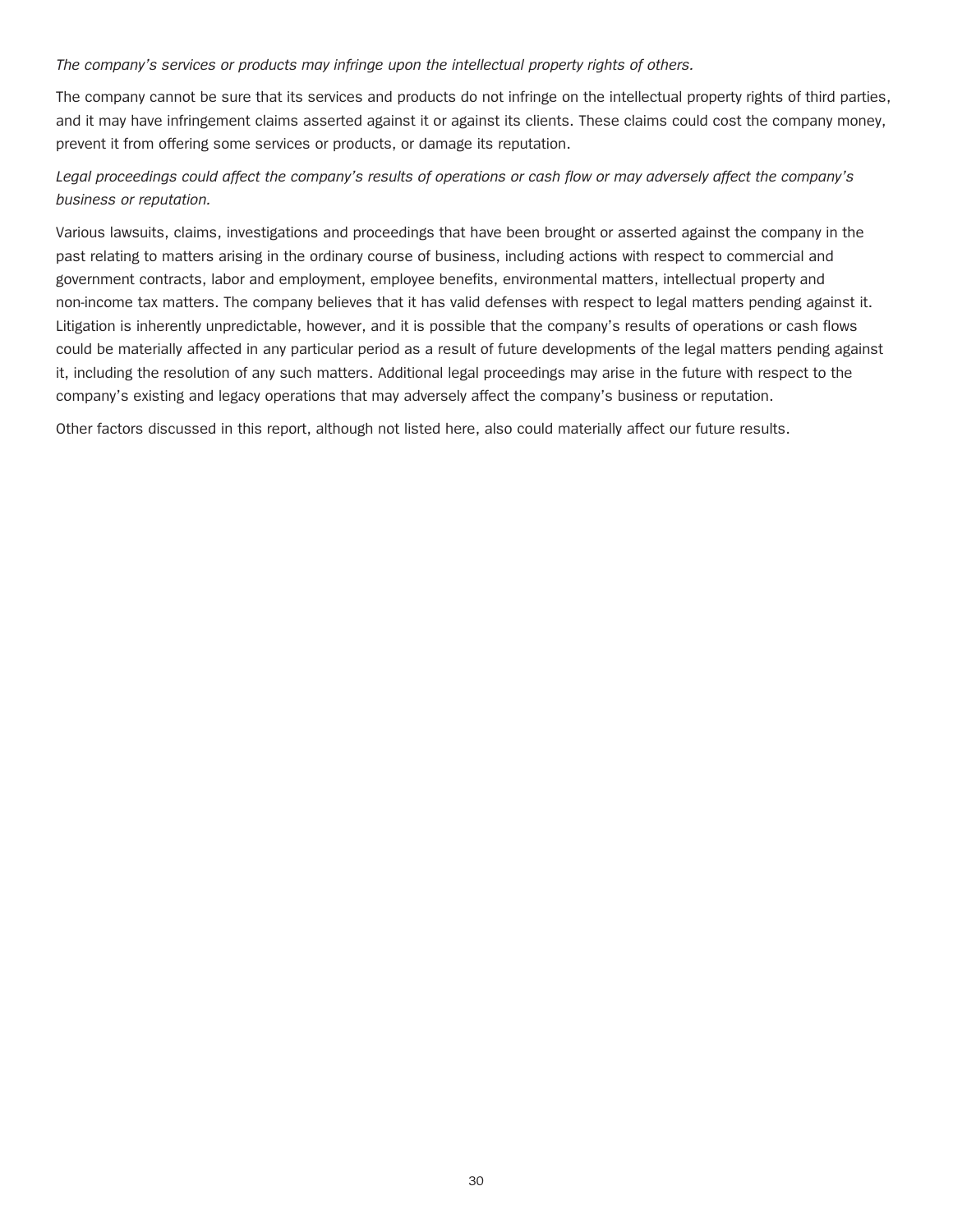# **QUANTITATIVE AND QUALITATIVE DISCLOSURES ABOUT MARKET RISK**

#### **Interest rate risk**

The company has exposure to interest rate risk from its debt. In general, the company's long-term debt is fixed rate and, to the extent it has any, its short-term debt is variable rate. See Note 15, "Debt," of the Notes to Consolidated Financial Statements for components of the company's debt. The company believes that the market risk assuming a hypothetical 10% increase in interest rates would not be material to the fair value of these financial instruments, or the related cash flows, or future results of operations.

### **Market risk**

As of December 31, 2020, the company had outstanding \$476.9 million (\$485.0 million face value) of senior secured notes due 2027 and \$83.6 million (\$84.2 million face value) of convertible senior notes due 2021. The interest rates on these notes are fixed and therefore do not expose the company to risk related to rising interest rates. As of December 31, 2020, the fair value of the senior secured notes due 2027 was \$532.3 million. As of December 31, 2020, the fair value of the convertible senior notes was \$169.8 million. In connection with the offering of the convertible senior notes, the company paid \$27.3 million to purchase a capped call covering approximately 21.9 million shares of the company's common stock. If the price per share of the company's common stock is below \$9.76, these capped call transactions would provide no benefit from potential dilution. If the price per share of the company's common stock is above \$12.75, then to the extent of the excess, these capped call transactions would result in no additional benefit for potential dilution at conversion. As a result of the convertible note exchange in August 2019, the company unwound a pro rata portion of the capped call transactions and received proceeds of \$7.2 million. Following the convertible note exchange, the capped call transactions remaining cover approximately 8.6 million shares of the company's common stock. See Note 15, "Debt," of the Notes to Consolidated Financial Statements.

### **Foreign currency exchange rate risk**

The company is also exposed to foreign currency exchange rate risks. The company is a net receiver of currencies other than the U.S. dollar and, as such, can benefit from a weaker dollar, and can be adversely affected by a stronger dollar relative to currencies worldwide. Accordingly, changes in exchange rates, and in particular a strengthening of the U.S. dollar, may adversely affect consolidated revenue and operating margins as expressed in U.S. dollars. Currency exposure gains and losses are mitigated by purchasing components and incurring expenses in local currencies.

In addition, the company uses derivative financial instruments, primarily foreign exchange forward contracts, to reduce its exposure to market risks from changes in foreign currency exchange rates on intercompany balances. See Note 12, "Financial instruments and concentration of credit risks," of the Notes to Consolidated Financial Statements for additional information on the company's derivative financial instruments.

The company has performed a sensitivity analysis assuming a hypothetical 10% adverse movement in foreign currency exchange rates applied to these derivative financial instruments described above. As of December 31, 2020 and 2019, the analysis indicated that such market movements would have reduced the estimated fair value of these derivative financial instruments by approximately \$50 million and \$44 million, respectively. Based on changes in the timing and amount of interest rate and foreign currency exchange rate movements and the company's actual exposures and hedges, actual gains and losses in the future may differ from the above analysis.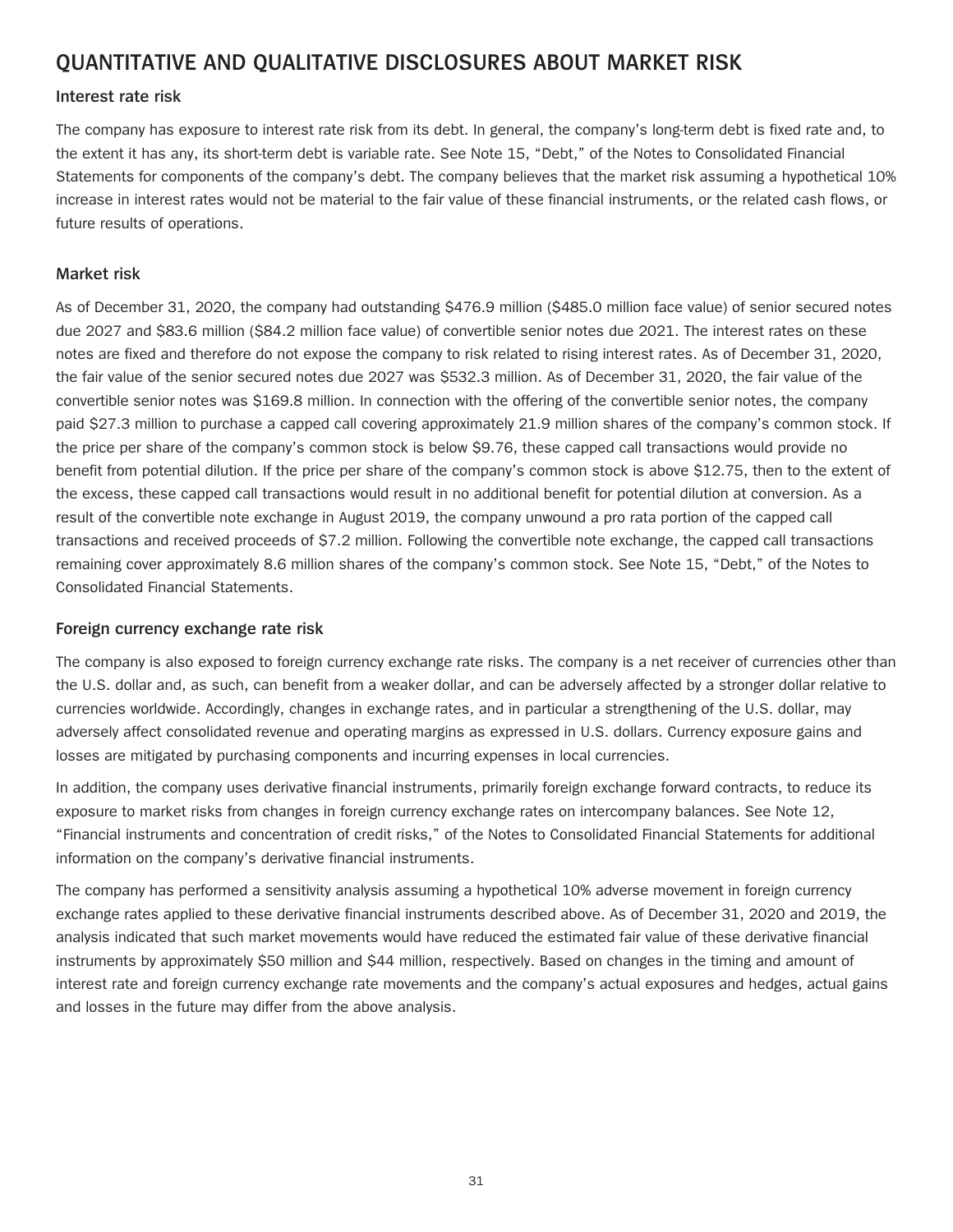# **CONSOLIDATED STATEMENTS OF INCOME (LOSS)**

# **(Millions, except per share data)**

| Year ended December 31,                                                            | 2020         | 2019         | 2018       |
|------------------------------------------------------------------------------------|--------------|--------------|------------|
| Revenue                                                                            |              |              |            |
| Services                                                                           | \$1,692.9    | \$1,892.7    | \$1,857.6  |
| Technology                                                                         | 333.4        | 330.1        | 393.6      |
|                                                                                    | 2,026.3      | 2,222.8      | 2,251.2    |
| Costs and expenses                                                                 |              |              |            |
| Cost of revenue:                                                                   |              |              |            |
| Services                                                                           | 1,429.4      | 1,590.6      | 1,567.8    |
| Technology                                                                         | 113.9        | 98.2         | 99.1       |
|                                                                                    | 1,543.3      | 1,688.8      | 1,666.9    |
| Selling, general and administrative                                                | 369.4        | 364.8        | 340.3      |
| Research and development                                                           | 26.6         | 31.3         | 31.9       |
|                                                                                    | 1,939.3      | 2,084.9      | 2,039.1    |
| Operating income                                                                   | 87.0         | 137.9        | 212.1      |
| Interest expense                                                                   | 29.2         | 62.1         | 64.0       |
| Other (expense), net                                                               | (329.6)      | (136.4)      | (77.1)     |
| Income (loss) from continuing operations before income taxes                       | (271.8)      | (60.6)       | 71.0       |
| Provision for income taxes                                                         | 45.4         | 27.7         | 46.0       |
| Consolidated net income (loss) from continuing operations                          | (317.2)      | (88.3)       | 25.0       |
| Net income attributable to noncontrolling interests                                | 0.5          | 3.9          | 3.4        |
| Net income (loss) from continuing operations attributable to Unisys<br>Corporation | (317.7)      | (92.2)       | 21.6       |
| Income from discontinued operations, net of tax                                    | 1,068.4      | 75.0         | 53.9       |
| Net income (loss) attributable to Unisys Corporation                               | 750.7<br>\$. | \$<br>(17.2) | \$<br>75.5 |
| Earnings (loss) per common share attributable to Unisys Corporation                |              |              |            |
| <b>Basic</b>                                                                       |              |              |            |
| Continuing operations                                                              | (5.05)<br>S  | S<br>(1.65)  | \$<br>0.42 |
| Discontinued operations                                                            | 16.98        | 1.34         | 1.06       |
| Total                                                                              | 11.93<br>\$  | \$<br>(0.31) | \$<br>1.48 |
| Diluted                                                                            |              |              |            |
| Continuing operations                                                              | (5.05)<br>S. | \$<br>(1.65) | \$<br>0.42 |
| Discontinued operations                                                            | 16.98        | 1.34         | 1.05       |
| Total                                                                              | 11.93<br>\$  | (0.31)<br>\$ | \$<br>1.47 |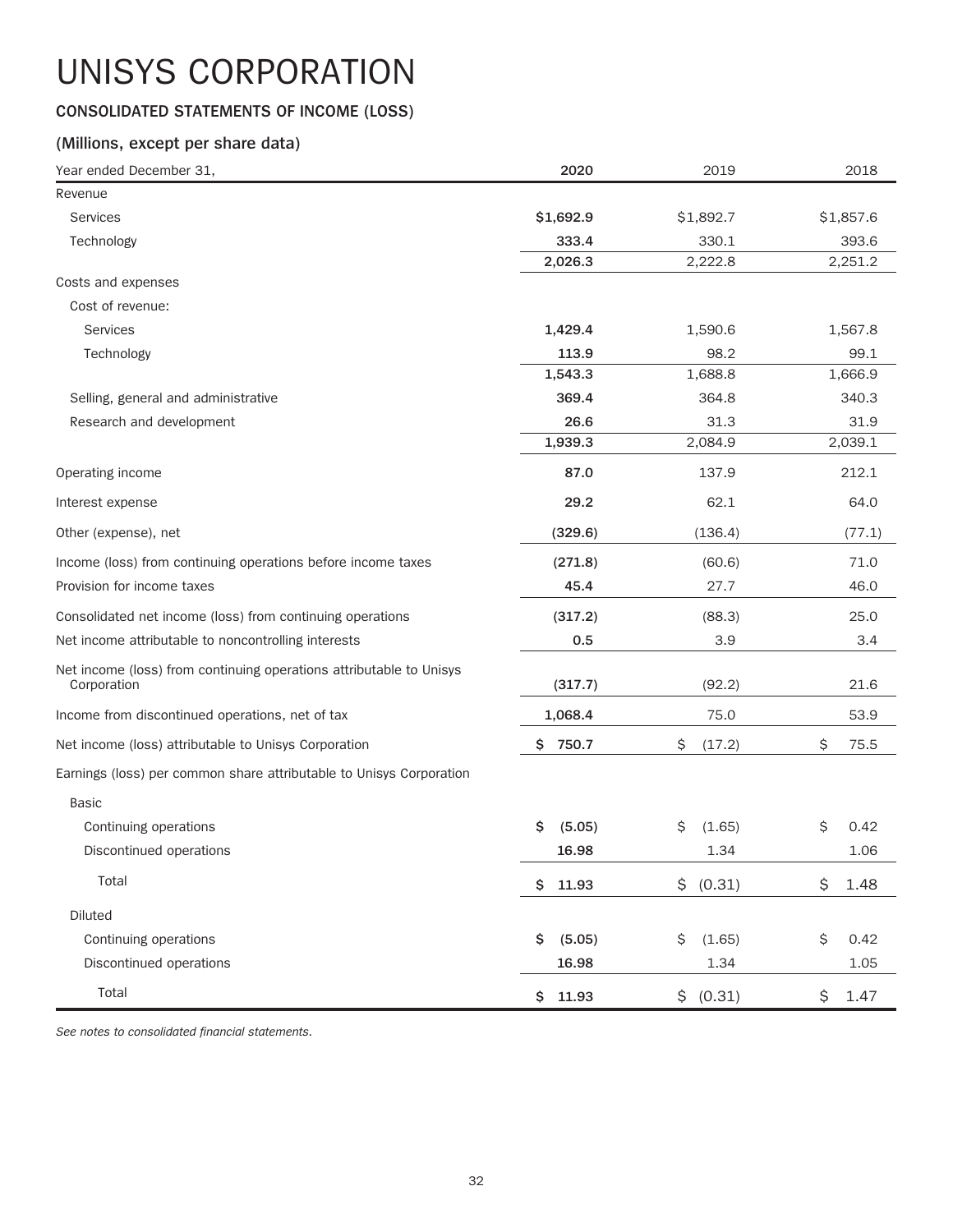# **CONSOLIDATED STATEMENTS OF COMPREHENSIVE INCOME (LOSS)**

# **(Millions)**

| Year ended December 31,                                                                                                  | 2020        | 2019      | 2018   |
|--------------------------------------------------------------------------------------------------------------------------|-------------|-----------|--------|
| Consolidated net income (loss) from continuing operations                                                                | \$ (317.2)  | \$ (88.3) | \$25.0 |
| Income from discontinued operations, net of tax                                                                          | 1,068.4     | 75.0      | 53.9   |
| Total                                                                                                                    | 751.2       | (13.3)    | 78.9   |
| Other comprehensive income                                                                                               |             |           |        |
| Foreign currency translation                                                                                             | 49.3        | 24.4      | (81.8) |
| Postretirement adjustments, net of tax of $\frac{6}{9}$ (9.2) in 2020, $\frac{6}{11}$ (1.3) in 2019<br>and \$7.1 in 2018 | 106.9       | (38.9)    | 33.8   |
| Total other comprehensive income (loss)                                                                                  | 156.2       | (14.5)    | (48.0) |
| Comprehensive income (loss)                                                                                              | 907.4       | (27.8)    | 30.9   |
| Comprehensive income (loss) attributable to noncontrolling interests                                                     | 7.6         | (6.8)     | 15.7   |
| Comprehensive income (loss) attributable to Unisys Corporation                                                           | 899.8<br>S. | \$(21.0)  | \$15.2 |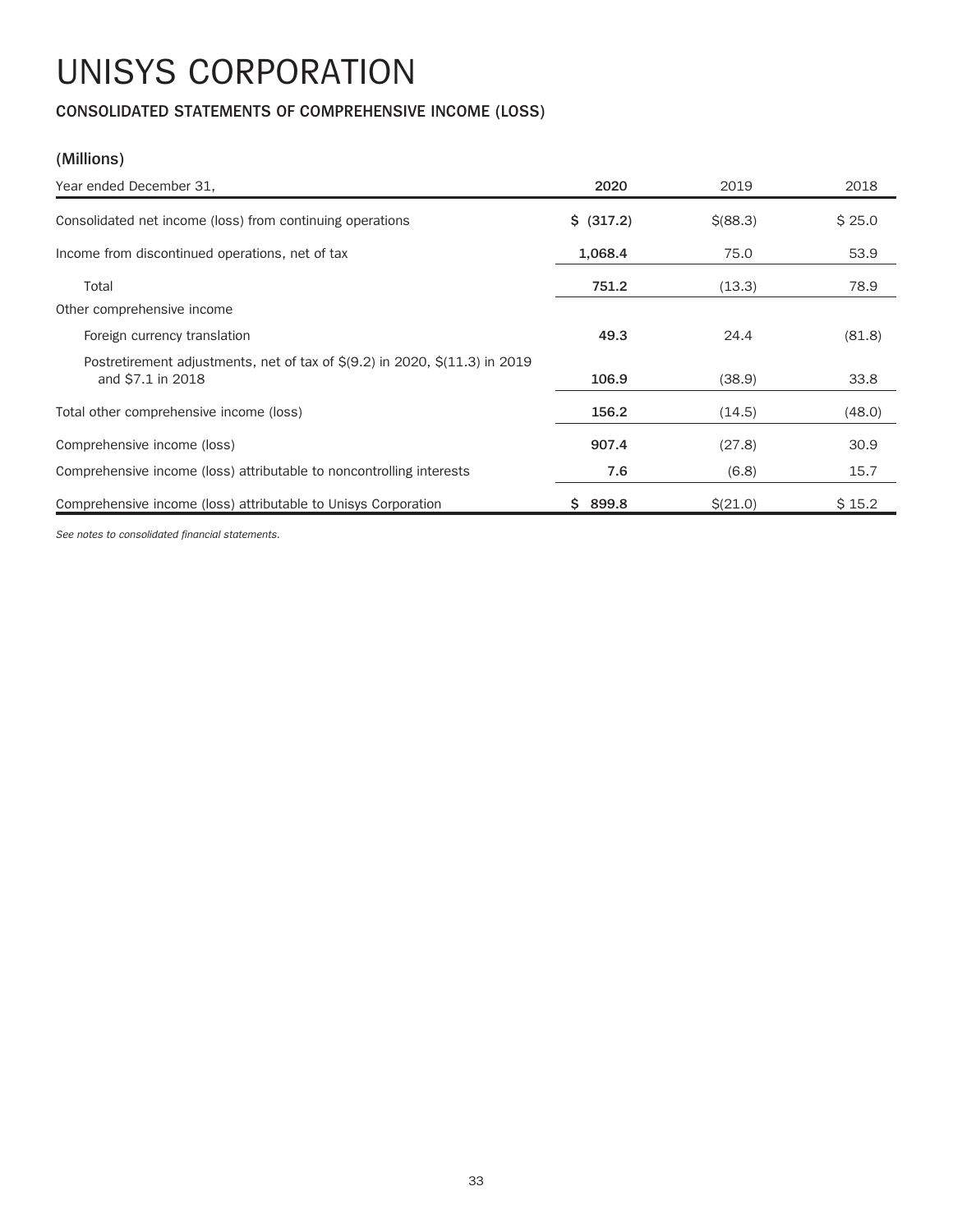# **CONSOLIDATED BALANCE SHEETS**

# **(Millions)**

| As of December 31,                                                        |    | 2020                     |    | 2019               |
|---------------------------------------------------------------------------|----|--------------------------|----|--------------------|
| Assets                                                                    |    |                          |    |                    |
| Current assets                                                            |    |                          |    |                    |
| Cash and cash equivalents                                                 | Ŝ  | 898.5                    | S  | 538.8              |
| Accounts receivable, net                                                  |    | 460.5                    |    | 417.7              |
| Contract assets                                                           |    | 44.3                     |    | 38.4               |
| Inventories                                                               |    | 13.4                     |    | 16.4               |
| Prepaid expenses and other current assets                                 |    | 89.3                     |    | 100.7              |
| Current assets of discontinued operations                                 |    | $\qquad \qquad -$        |    | 109.3              |
| Total current assets                                                      |    | 1,506.0                  |    | 1,221.3            |
| Properties                                                                |    | 727.0                    |    | 784.0              |
| Less - Accumulated depreciation and amortization                          |    | 616.5                    |    | 668.0              |
| Properties, net                                                           |    | 110.5                    |    | 116.0              |
| Outsourcing assets, net                                                   |    | 173.9                    |    | 202.1              |
| Marketable software, net                                                  |    | 193.6                    |    | 186.8              |
| Operating lease right-of-use assets                                       |    | 79.3                     |    | 71.4               |
| Prepaid postretirement assets                                             |    | 187.5                    |    | 136.2              |
| Deferred income taxes                                                     |    | 136.2                    |    | 114.0              |
| Goodwill                                                                  |    | 108.6                    |    | 110.4              |
| Restricted cash                                                           |    | 8.2<br>204.1             |    | 13.0<br>198.9      |
| Other long-term assets<br>Long-term assets of discontinued operations     |    |                          |    | 133.9              |
| Total assets                                                              |    | \$2,707.9                |    | \$2,504.0          |
|                                                                           |    |                          |    |                    |
| Liabilities and deficit                                                   |    |                          |    |                    |
| Current liabilities:                                                      | S. | 102.8                    | Ŝ. | 13.5               |
| Current maturities of long-term debt<br>Accounts payable                  |    | 223.2                    |    | 204.3              |
| Deferred revenue                                                          |    | 257.1                    |    | 246.4              |
| Other accrued liabilities                                                 |    | 352.0                    |    | 316.7              |
| Current liabilities of discontinued operations                            |    | $\overline{\phantom{0}}$ |    | 146.4              |
| Total current liabilities                                                 |    | 935.1                    |    | 927.3              |
| Long-term debt                                                            |    | 527.1                    |    | 565.9              |
| Long-term postretirement liabilities                                      |    | 1,286.1                  |    | 1,960.2            |
| Long-term deferred revenue                                                |    | 137.9                    |    | 147.0              |
| Long-term operating lease liabilities                                     |    | 62.4                     |    | 56.0               |
| Other long-term liabilities                                               |    | 71.4                     |    | 47.6               |
| Long-term liabilities of discontinued operations                          |    | $\overline{\phantom{0}}$ |    | 28.3               |
| Commitments and contingencies (see note 18)                               |    |                          |    |                    |
| Deficit:                                                                  |    |                          |    |                    |
| Common stock, par value \$.01 per share (150.0 million shares authorized; |    |                          |    |                    |
| 66.8 million shares and 65.9 million shares issued)                       |    | 0.7                      |    | 0.7                |
| Accumulated deficit                                                       |    | (960.5)                  |    | (1,711.2)          |
| Treasury stock, at cost<br>Paid-in capital                                |    | (114.4)<br>4,656.9       |    | (109.6)<br>4,643.3 |
| Accumulated other comprehensive loss                                      |    | (3,939.5)                |    | (4,088.6)          |
| Total Unisys stockholders' deficit                                        |    | (356.8)                  |    |                    |
| Noncontrolling interests                                                  |    | 44.7                     |    | (1,265.4)<br>37.1  |
| Total deficit                                                             |    | (312.1)                  |    | (1,228.3)          |
|                                                                           |    |                          |    | \$2,504.0          |
| Total liabilities and deficit                                             |    | \$2,707.9                |    |                    |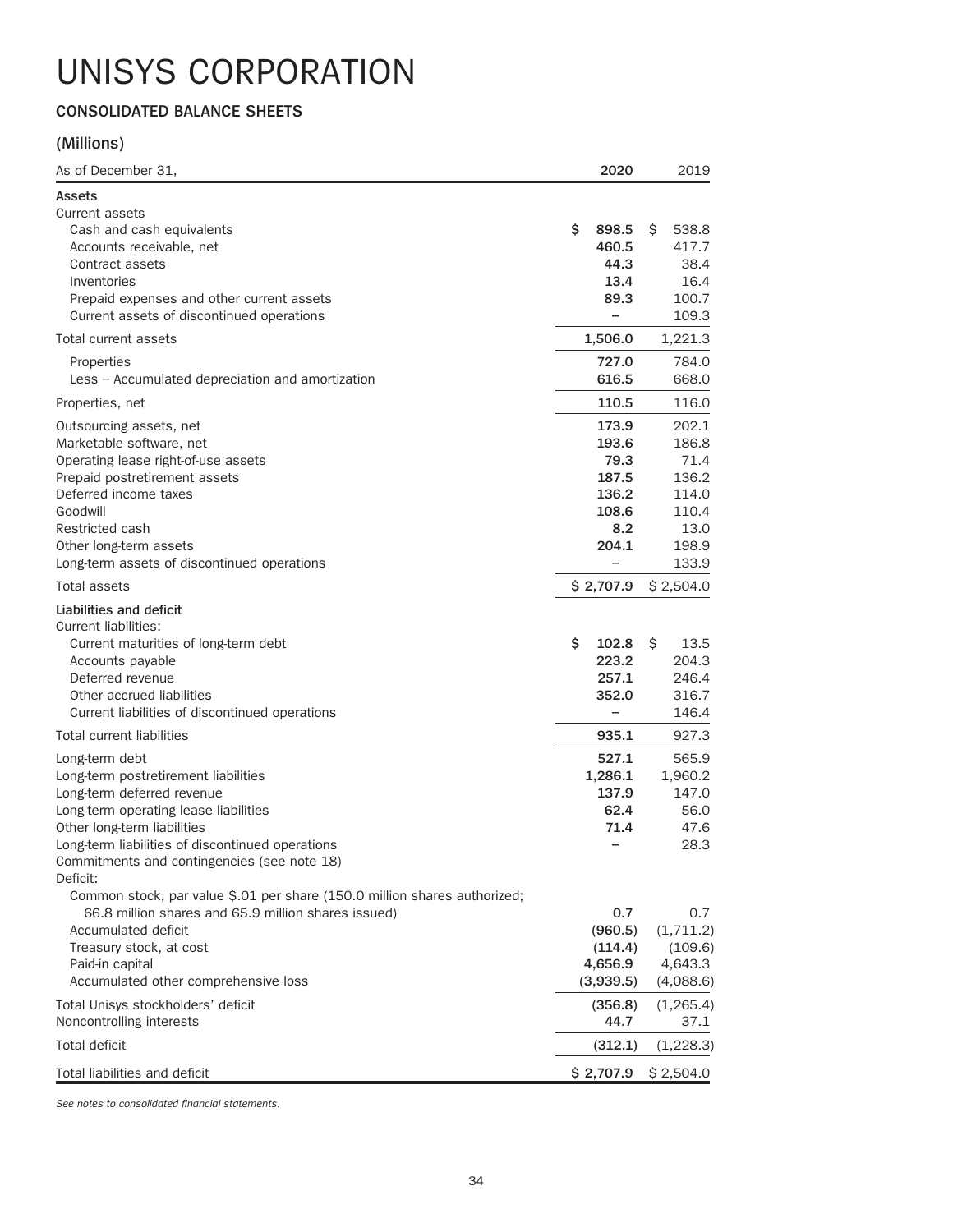# **CONSOLIDATED STATEMENTS OF CASH FLOWS**

# **(Millions)**

| Year ended December 31,                                           | 2020         | 2019         | 2018              |
|-------------------------------------------------------------------|--------------|--------------|-------------------|
| Cash flows from operating activities                              |              |              |                   |
| Consolidated net income (loss) from continuing operations         | (317.2)<br>S | \$<br>(88.3) | \$<br>25.0        |
| Income from discontinued operations, net of tax                   | 1,068.4      | 75.0         | 53.9              |
| Adjustments to reconcile consolidated net income (loss) to net    |              |              |                   |
| cash (used for) provided by operating activities:                 |              |              |                   |
| Gain on sale of U.S. Federal business                             | (1,060.0)    |              |                   |
| Foreign currency translation losses                               | 36.2         | 11.0         | 7.4               |
| Non-cash interest expense                                         | 4.6          | 9.2          | 10.5              |
| Debt extinguishment charge                                        | 28.5         | 20.1         | $\qquad \qquad -$ |
| Employee stock compensation                                       | 14.5         | 13.2         | 13.2              |
| Depreciation and amortization of properties                       | 29.7         | 35.3         | 40.4              |
| Depreciation and amortization of outsourcing assets               | 65.8         | 63.8         | 66.8              |
| Amortization of marketable software                               | 65.5         | 48.3         | 56.9              |
| Other non-cash operating activities                               | (0.3)        | (1.6)        | (4.8)             |
| Loss on disposal of capital assets                                | 4.5          | 1.5          | 0.8               |
| Gain on sale of properties                                        |              |              | (7.3)             |
| Postretirement contributions                                      | (832.2)      | (109.4)      | (138.7)           |
| Postretirement expense                                            | 239.2        | 96.6         | 84.1              |
| Deferred income taxes, net                                        | (13.4)       | 4.4          | 8.2               |
| Changes in operating assets and liabilities:                      |              |              |                   |
| Receivables, net and contract assets                              | (74.8)       | (8.3)        | (50.5)            |
| Inventories                                                       | 3.0          | 6.1          | (5.5)             |
| Other assets                                                      | 5.9          | 9.9          | (23.9)            |
| Accounts payable and current liabilities                          | 3.4          | (114.4)      | (62.2)            |
| Other liabilities                                                 | 47.5         | 51.5         | (0.4)             |
| Net cash (used for) provided by operating activities              | (681.2)      | 123.9        | 73.9              |
| Cash flows from investing activities                              |              |              |                   |
| Net proceeds from sale of U.S. Federal business                   | 1,162.9      |              |                   |
| Proceeds from investments                                         | 3,388.5      | 3,568.9      | 3,708.0           |
| Purchases of investments                                          | (3,379.2)    | (3,566.1)    | (3,722.0)         |
| Capital additions of properties                                   | (27.7)       | (38.0)       | (35.6)            |
| Capital additions of outsourcing assets                           | (30.1)       | (48.8)       | (73.0)            |
| Investment in marketable software                                 | (72.3)       | (73.0)       | (80.7)            |
| Net proceeds from sale of properties                              |              | (0.3)        | 19.2              |
| Other                                                             | (0.5)        | (0.9)        | (0.9)             |
| Net cash provided by (used for) investing activities              | 1,041.6      | (158.2)      | (185.0)           |
| Cash flows from financing activities                              |              |              |                   |
| Payments of long-term debt                                        | (454.8)      | (14.4)       | (2.3)             |
| Proceeds from issuance of long-term debt                          | 497.3        | 30.5         |                   |
| Cash paid in connection with debt extinguishment                  | (23.7)       | (56.7)       |                   |
| Issuance costs relating to long-term debt                         | (7.9)        |              |                   |
| Proceeds from capped call transactions                            |              | 7.2          |                   |
| Other                                                             | (5.8)        | (4.6)        | (2.5)             |
| Net cash provided by (used for) financing activities              | 5.1          | (38.0)       | (4.8)             |
| Effect of exchange rate changes on cash, cash equivalents and     |              |              |                   |
| restricted cash                                                   | (10.6)       |              | (24.1)            |
| Increase (decrease) in cash, cash equivalents and restricted cash | 354.9        | (72.3)       | (140.0)           |
| Cash, cash equivalents and restricted cash, beginning of year     | 551.8        | 624.1        | 764.1             |
| Cash, cash equivalents and restricted cash, end of year           | \$<br>906.7  | \$<br>551.8  | \$<br>624.1       |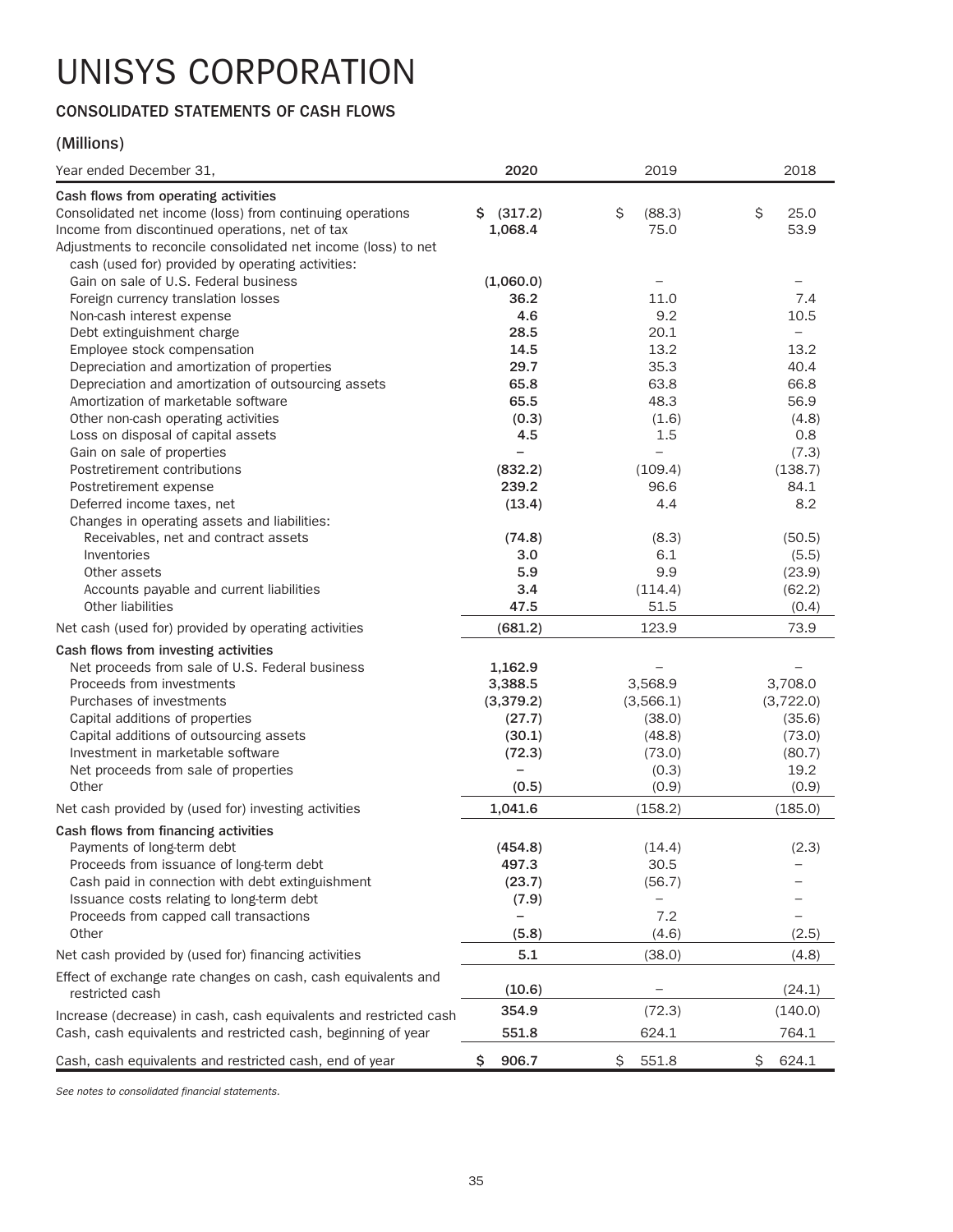# UNISYS CORPORATION

## **CONSOLIDATED STATEMENTS OF DEFICIT**

### **(Millions)**

|                                                                                                         |                              |                                |                                     |                             | Unisys Corporation           |                     |                                                         |                              |
|---------------------------------------------------------------------------------------------------------|------------------------------|--------------------------------|-------------------------------------|-----------------------------|------------------------------|---------------------|---------------------------------------------------------|------------------------------|
|                                                                                                         | Total                        | Total<br>Unisys<br>Corporation | Common<br><b>Stock Par</b><br>Value | Accumu-<br>lated<br>Deficit | Treasury<br>Stock At<br>Cost | Paid-in<br>Capital  | Accumu-<br>lated<br>Other<br>Compre-<br>hensive<br>Loss | Non-controlling<br>Interests |
| Balance at December 31, 2017                                                                            | \$(1,326.5)                  | \$(1,354.7)                    | \$0.5                               | \$(1,963.1)                 | \$(102.7)                    | \$4,526.4           | \$ (3,815.8)                                            | \$28.2                       |
| Cumulative effect adjustment -<br>ASU No. 2014-09<br>Cumulative effect adjustment -                     | (21.4)                       | (21.4)                         |                                     | (21.4)                      |                              |                     |                                                         |                              |
| ASU No. 2017-05                                                                                         | 6.3                          | 6.3                            |                                     | 6.3                         |                              |                     |                                                         |                              |
| Reclassification pursuant to ASU<br>No. 2018-02                                                         |                              | $\qquad \qquad -$              |                                     | 208.7                       |                              |                     | (208.7)                                                 |                              |
| Consolidated net income                                                                                 | 78.9<br>11.1                 | 75.5<br>11.1                   |                                     | 75.5                        |                              |                     |                                                         | 3.4                          |
| Stock-based activity<br>Translation adjustments<br>Postretirement plans                                 | (81.8)<br>33.8               | (79.7)<br>19.4                 |                                     |                             | (2.3)                        | 13.4                | (79.7)<br>19.4                                          | (2.1)<br>14.4                |
| Balance at December 31, 2018                                                                            | \$(1,299.6)                  | \$(1,343.5)                    | \$0.5                               | \$(1,694.0)                 | \$(105.0)                    | \$4,539.8           | \$(4,084.8)                                             | \$43.9                       |
| Consolidated net income (loss)<br>Stock-based activity<br>Debt exchange<br>Capped call on debt exchange | (13.3)<br>8.0<br>83.9<br>7.2 | (17.2)<br>8.0<br>83.9<br>7.2   | 0.1<br>0.1                          | (17.2)                      | (4.6)                        | 12.5<br>83.8<br>7.2 |                                                         | 3.9                          |
| Translation adjustments<br>Postretirement plans                                                         | 24.4<br>(38.9)               | 23.8<br>(27.6)                 |                                     |                             |                              |                     | 23.8<br>(27.6)                                          | 0.6<br>(11.3)                |
| Balance at December 31, 2019<br>Consolidated net income                                                 | \$(1,228.3)<br>751.2         | \$(1,265.4)<br>750.7           | \$0.7                               | \$(1,711.2)<br>750.7        | \$(109.6)                    | \$4,643.3           | \$(4,088.6)                                             | \$37.1<br>0.5                |
| Stock-based activity<br>Translation adjustments<br>Postretirement plans                                 | 8.8<br>49.3<br>106.9         | 8.8<br>46.3<br>102.8           |                                     |                             | (4.8)                        | 13.6                | 46.3<br>102.8                                           | 3.0<br>4.1                   |
| Balance at December 31, 2020                                                                            | Ś.<br>(312.1)                | (356.8)<br>Ś                   | \$0.7                               | Ś.<br>(960.5)               | \$(114.4)                    | \$4.656.9           | \$(3,939.5)                                             | \$44.7                       |

*See notes to consolidated financial statements.*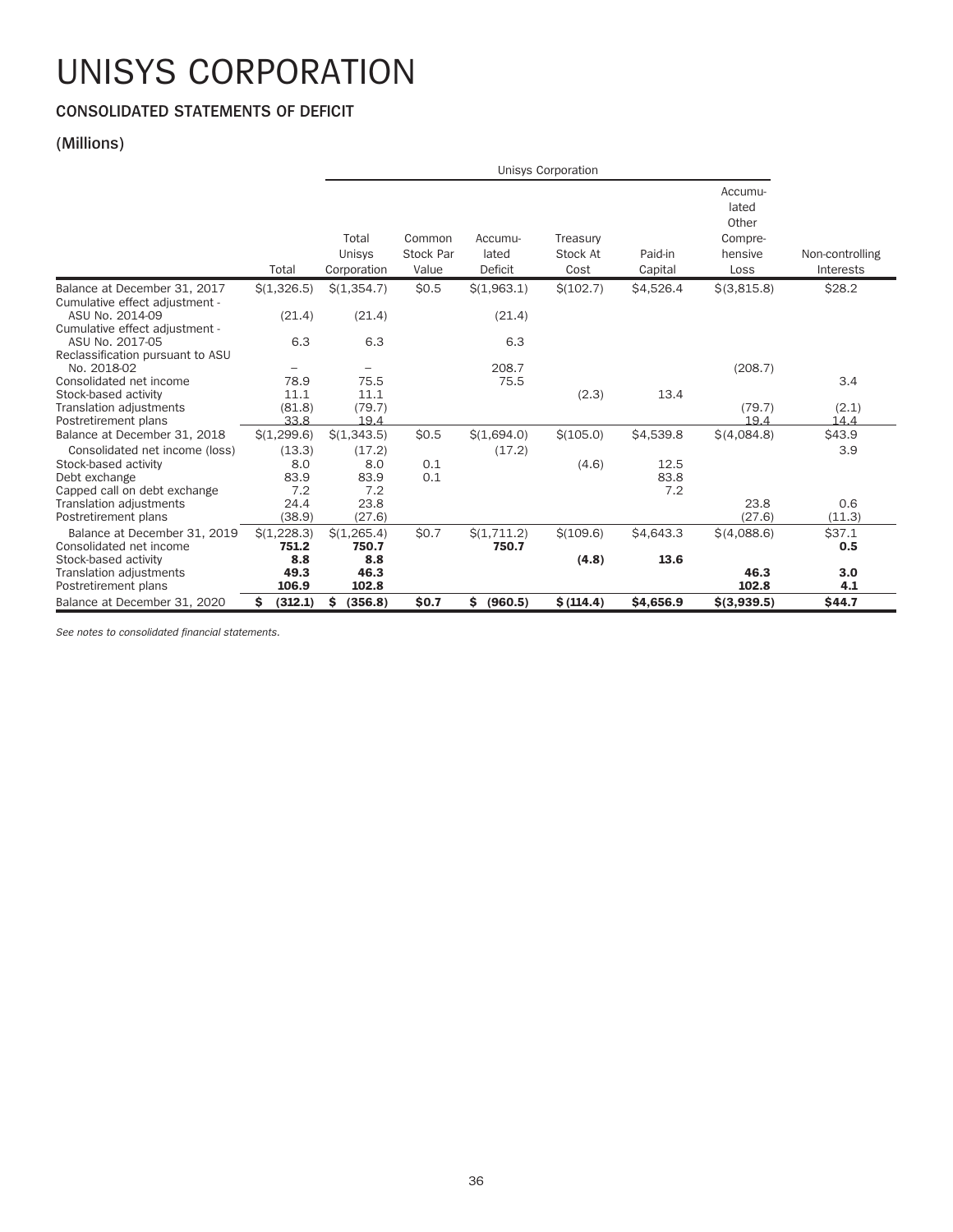## UNISYS CORPORATION **NOTES TO CONSOLIDATED FINANCIAL STATEMENTS**

#### **(Dollars in millions, except share and per share amounts)**

#### **Note 1 – Summary of significant accounting policies**

**Principles of consolidation** The consolidated financial statements include the accounts of all majority-owned subsidiaries.

**Use of estimates** The preparation of financial statements in conformity with generally accepted accounting principles in the United States of America (GAAP) requires management to make estimates and assumptions about future events. These estimates and assumptions affect the amounts of assets and liabilities reported, disclosures about contingent assets and liabilities and the reported amounts of revenue and expenses. Such estimates include the valuation of estimated credit losses, contract assets, operating lease right-of-use assets, outsourcing assets, marketable software, goodwill and other long-lived assets, legal contingencies, assumptions used in the calculation for systems integration projects, income taxes and retirement and other post-employment benefits, among others. These estimates and assumptions are based on management's best estimates and judgment. Management evaluates its estimates and assumptions on an ongoing basis using historical experience and other factors, including the current economic environment, which management believes to be reasonable under the circumstances. Management adjusts such estimates and assumptions when facts and circumstances dictate. As future events and their effects cannot be determined with precision, actual results could differ materially from these estimates. Changes in those estimates resulting from continuing changes in the economic environment will be reflected in the financial statements in future periods.

The company assessed certain accounting matters that generally require consideration of forecasted financial information in context with the information reasonably available to us and the unknown future impacts of COVID-19 as of December 31, 2020 and through the date of this report. The accounting matters assessed included, but were not limited to the valuation of estimated credit losses, contract assets, outsourcing assets, marketable software, goodwill and other long-lived assets, and retirement and other post-employment benefits. While there was not a material impact to our consolidated financial position as of December 31, 2020 resulting from our assessments, our future assessment of our current expectations at that time of the magnitude and duration of COVID-19, as well as other factors, could result in material impacts to our consolidated financial position in future reporting periods.

**Cash and Cash equivalents** Cash and cash equivalents consist of cash on hand, short-term investments purchased with an original maturity of three months or less and certificates of deposit which may be withdrawn at any time at the discretion of the company without penalty. Cash and cash equivalents subject to contractual restrictions and not readily available are classified as restricted cash.

The following table provides a reconciliation of cash and cash equivalents and restricted cash reported within the consolidated balance sheets to the total of the amounts shown in the consolidated statements of cash flows.

| As of December 31,                                                                                  | 2020   | 2019            |
|-----------------------------------------------------------------------------------------------------|--------|-----------------|
| Cash and cash equivalents                                                                           |        | \$898.5 \$538.8 |
| Restricted cash                                                                                     | 8.2    | 13.0            |
| Total cash, cash equivalents and restricted cash shown in the consolidated statements of cash flows | S906.7 | \$551.8         |

**Inventories** Inventories are valued at the lower of cost and net realizable value. Cost is determined on the first-in, first-out method.

**Properties** Properties are carried at cost and are depreciated over the estimated lives of such assets using the straight-line method. The estimated lives used, in years, are as follows: buildings,  $20 - 50$ ; machinery and office equipment,  $4 - 7$ ; rental equipment, 4; and internal-use software,  $3 - 10$ .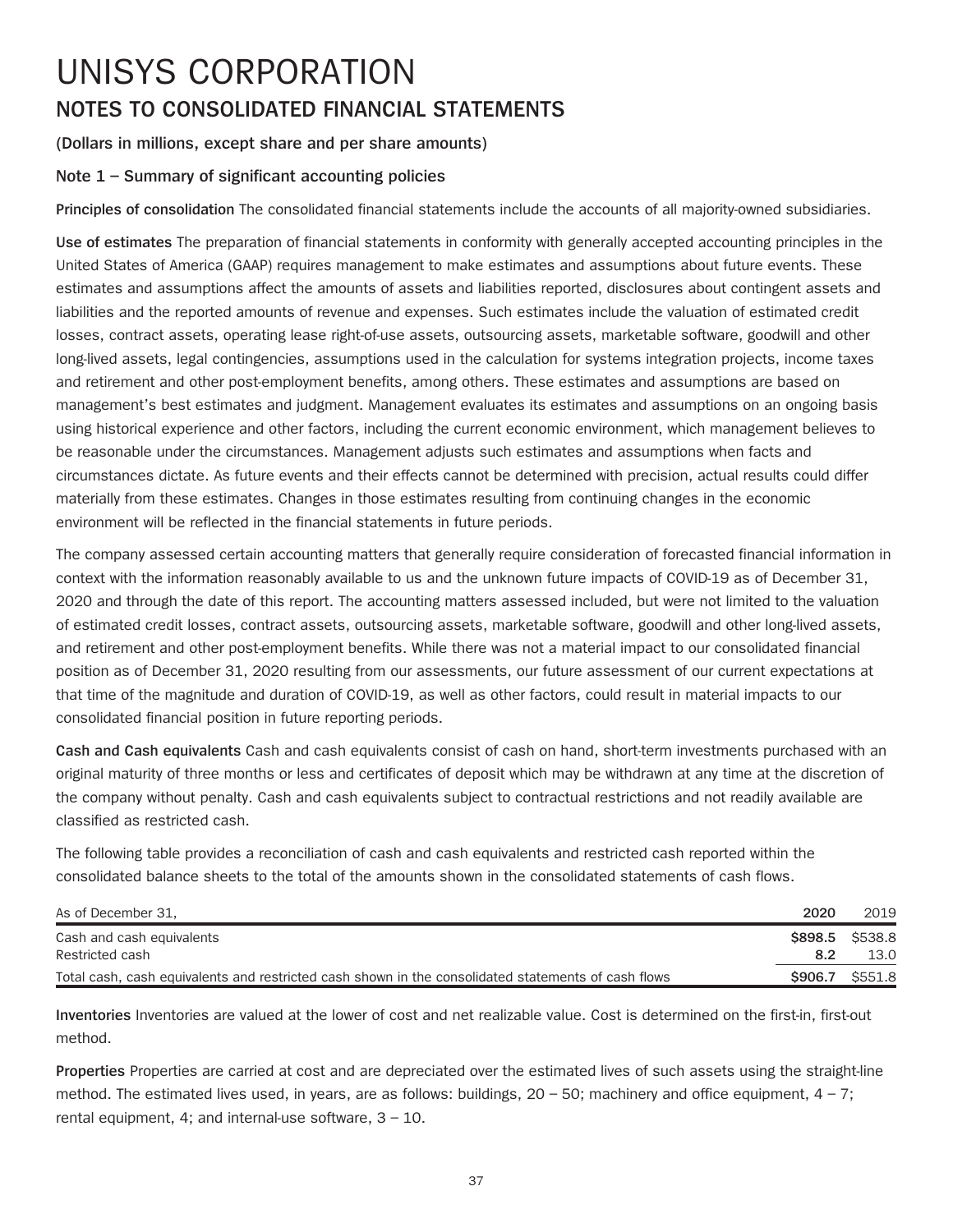**Outsourcing assets** Costs of outsourcing contracts are generally expensed as incurred. However, certain costs incurred upon initiation of an outsourcing contract (principally initial customer setup) are deferred and expensed over the initial contract life. Fixed assets and software used in connection with outsourcing contracts are capitalized and depreciated over the shorter of the initial contract life or in accordance with the fixed asset policy described above.

Recoverability of these costs is subject to various business risks. Quarterly, the company compares the carrying value of these assets with the undiscounted future cash flows expected to be generated by them to determine if there is impairment. If impaired, these assets are reduced to an estimated fair value on a discounted cash flow basis. The company prepares its cash flow estimates based on assumptions that it believes to be reasonable but are also inherently uncertain. Actual future cash flows could differ from these estimates.

**Marketable software** The cost of development of computer software to be sold or leased, incurred subsequent to establishment of technological feasibility, is capitalized and amortized to cost of sales over the estimated revenue-producing lives of the products. Effective January 1, 2019, the company changed the estimated revenue-producing lives of the company's proprietary enterprise software products from three years to five years. This change in estimate was applied prospectively and resulted in a \$19.8 million decrease to cost of revenue in 2019. For the company's proprietary enterprise software products, the amortization period is five years following product release, and for the remaining products, the amortization period is three years following product release. In assessing the estimated revenue-producing lives and recoverability of the products, the company considers operating strategies, underlying technologies utilized, estimated economic life and external market factors, such as expected levels of competition, barriers to entry by potential competitors, stability in the market and governmental regulation. The company continually reassesses the estimated revenue-producing lives of the products and any change in the company's estimate could result in the remaining amortization expense being accelerated or spread out over a longer period. As of December 31, 2020, the company believes that all unamortized costs are fully recoverable.

**Internal-use software** The company capitalizes certain internal and external costs incurred to acquire or create internal-use software, principally related to software coding, designing system interfaces, and installation and testing of the software. These costs are amortized in accordance with the fixed asset policy described above.

**Goodwill** Goodwill arising from the acquisition of an entity represents the excess of the cost of acquisition over the fair value of the acquired identifiable assets, liabilities and contingent liabilities of the entity recognized at the date of acquisition. Goodwill is initially recognized as an asset and is subsequently measured at cost less any accumulated impairment losses.

The company tests goodwill for impairment annually in the fourth quarter using data as of September 30 of that year, as well as whenever there are events or changes in circumstances (triggering events) that would more likely than not reduce the fair value of one or more reporting units below its respective carrying amount. The company compares the fair value of each of its reporting units to their respective carrying value. If the carrying value exceeds fair value, an impairment charge is recognized for the difference. Impaired goodwill is written down to its fair value through a charge to the consolidated statement of income in the period the impairment is identified.

The company estimates the fair value of each reporting unit using a combination of the income approach and market approach.

The income approach incorporates the use of a discounted cash flow method in which the estimated future cash flows and terminal values for each reporting unit are discounted to present value. Cash flow projections are based on management's estimates of economic and market conditions, which drive key assumptions of revenue growth rates, operating margins, capital expenditures and working capital requirements. The discount rate in turn is based on various market factors and specific risk characteristics of each reporting unit.

The market approach estimates fair value by applying performance metric multiples to the reporting unit's prior and expected operating performance. The multiples are derived from comparable publicly traded companies with similar operating and investment characteristics as the reporting unit.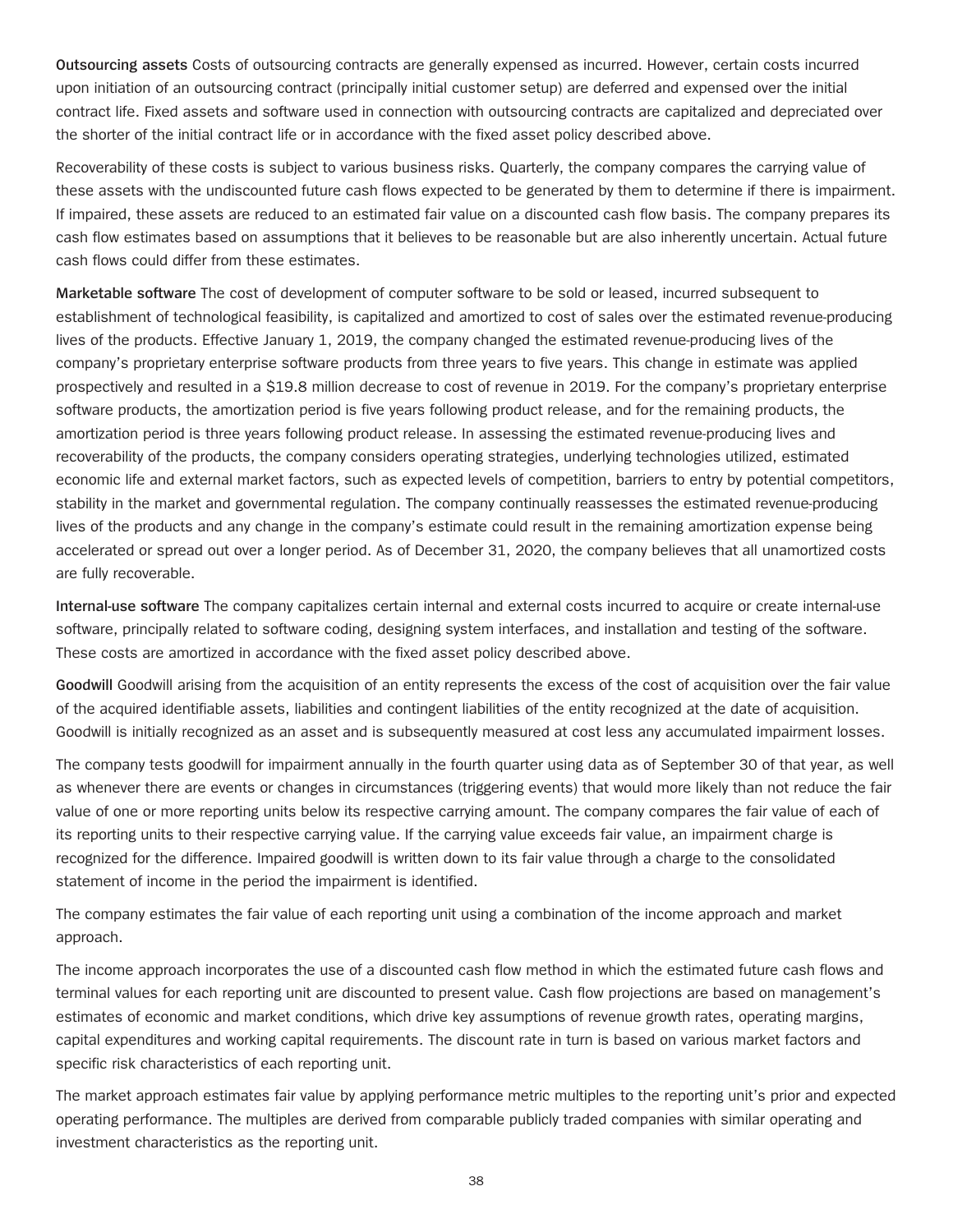If the fair value of the reporting unit derived using the income approach is significantly different from the fair value estimate using the market approach, the company reevaluates its assumptions used in the two models. When considering the weighting between the market approach and income approach, the company gives more weighting to the income approach. The higher weighting assigned to the income approach takes into consideration that the guideline companies used in the market approach generally represent larger diversified companies relative to the reporting units and may have different longterm growth prospects, among other factors.

In order to assess the reasonableness of the calculated reporting unit fair values, the company also compares the sum of the reporting units' fair values to its market capitalization (per share stock price multiplied by shares outstanding) and calculates an implied control premium (the excess of the sum of the reporting units' fair values over the market capitalization).

Estimating the fair value of reporting units requires the use of estimates and significant judgments that are based on a number of factors including actual operating results. It is reasonably possible that the judgments and estimates described above could change in future periods.

**Retirement benefits** Accounting rules covering defined benefit pension plans and other postretirement benefits require that amounts recognized in financial statements be determined on an actuarial basis. Management develops the actuarial assumptions used by its U.S. and international defined benefit pension plan obligations based upon the circumstances of each particular plan. The determination of the defined benefit pension plan obligations requires the use of estimates. A significant element in determining the company's retirement benefits expense or income is the expected long-term rate of return on plan assets. This expected return is an assumption as to the average rate of earnings expected on the funds invested or to be invested to provide for the benefits included in the projected pension benefit obligation. The company applies this assumed long-term rate of return to a calculated value of plan assets, which recognizes changes in the fair value of plan assets in a systematic manner over four years. This produces the expected return on plan assets that is included in retirement benefits expense or income. The difference between this expected return and the actual return on plan assets is deferred. The net deferral of past asset losses or gains affects the calculated value of plan assets and, ultimately, future retirement benefits expense or income.

At December 31 of each year, the company determines the fair value of its retirement benefits plan assets as well as the discount rate to be used to calculate the present value of plan liabilities. Management's significant assumption used in the determination of the defined benefit pension plan obligations, and settlement losses associated with respect to the U.S. pension plans, is the discount rate. Inherent in deriving the discount rate are significant assumptions with respect to the timing and magnitude of expected benefit payment obligations. The discount rate is an estimate of the interest rate at which the retirement benefits could be effectively settled. In estimating the discount rate, the company looks to rates of return on high-quality, fixed-income investments currently available and expected to be available during the period to maturity of the retirement benefits. The company uses a portfolio of fixed-income securities, which receive at least the second-highest rating given by a recognized ratings agency.

**Noncontrolling interest** The company owns a fifty-one percent interest in Intelligent Processing Solutions Ltd. (iPSL), a U.K. business process outsourcing joint venture. The remaining interests, which are reflected as a noncontrolling interest in the company's financial statements, are owned by three financial institutions for which iPSL performs services.

**Revenue recognition** Revenue is recognized at an amount that reflects the consideration to which the company expects to be entitled in exchange for transferring goods and services to a customer. The company determines revenue recognition using the following five steps: (1) identify the contract(s) with a customer, (2) identify the performance obligations in the contract, (3) determine the transaction price, (4) allocate the transaction price to the performance obligations in the contract, and (5) recognize revenue when (or as) the company satisfies a performance obligation.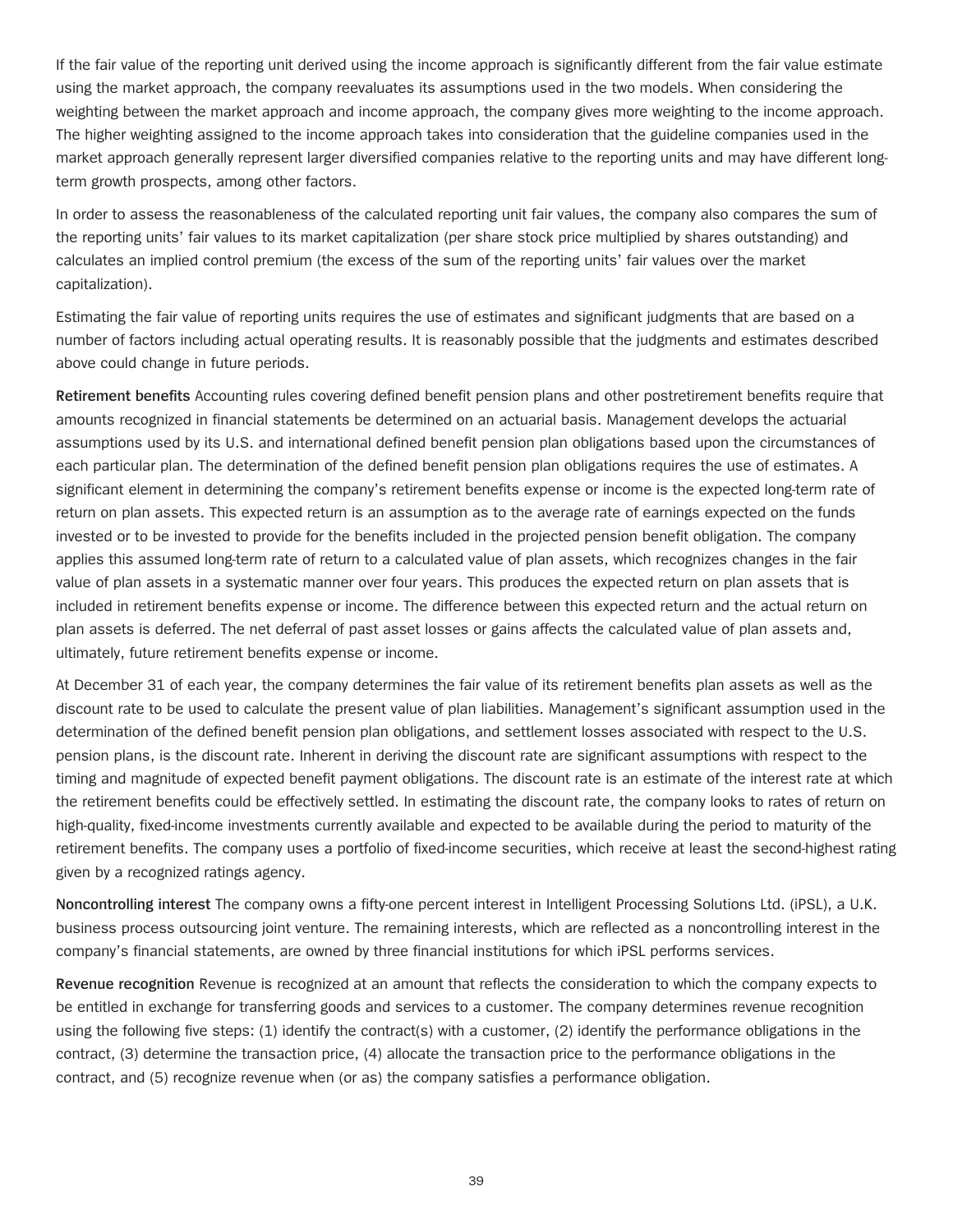Revenue excludes taxes assessed by a governmental authority that are both imposed on and concurrent with a specific revenue producing transaction and collected by the company from a customer (e.g., sales, use and value-added taxes). Revenue includes payments for shipping and handling activities.

At contract inception, the company assesses the goods and services promised in a contract with a customer and identifies as a performance obligation each promise to transfer to the customer either: (1) a good or service (or a bundle of goods or services) that is distinct or (2) a series of distinct goods or services that are substantially the same and that have the same pattern of transfer to the customer. The company recognizes revenue only when it satisfies a performance obligation by transferring a promised good or service to a customer.

The company must apply its judgment to determine the timing of the satisfaction of performance obligations as well as the transaction price and the amounts allocated to performance obligations including estimating variable consideration, adjusting the consideration for the effects of the time value of money and assessing whether an estimate of variable consideration is constrained.

Revenue from hardware sales is recognized upon the transfer of control to a customer, which is defined as an entity's ability to direct the use of and obtain substantially all of the remaining benefits of an asset.

Revenue from software licenses is recognized at the inception of either the initial license term or the inception of an extension or renewal to the license term.

Revenue for operating leases is recognized on a monthly basis over the term of the lease and for sales-type leases at the inception of the lease term.

Revenue from equipment and software maintenance and post-contract support is recognized on a straight-line basis as earned over the terms of the respective contracts. Cost related to such contracts is recognized as incurred.

Revenue and profit under systems integration contracts are recognized over time as the company transfers control of goods or services. The company measures its progress toward satisfaction of its performance obligations using the cost-to-cost method, or when services have been performed, depending on the nature of the project. For contracts accounted for using the cost-to-cost method, revenue and profit recognized in any given accounting period are based on estimates of total projected contract costs. The estimates are continually reevaluated and revised, when necessary, throughout the life of a contract. Any adjustments to revenue and profit resulting from changes in estimates are accounted for in the period of the change in estimate. When estimates indicate that a loss will be incurred on a contract upon completion, a provision for the expected loss is recorded in the period in which the loss becomes evident.

In services arrangements, the company typically satisfies the performance obligation and recognizes revenue over time, because the client simultaneously receives and consumes the benefits provided as the company performs the services. The company's services are provided on a time-and-materials basis, as a fixed-price contract or as a fixed-price per measure of output contract.

Revenue from time-and-material contracts is recognized on an output basis as labor hours are delivered and/or direct expenses are incurred.

In outsourcing contracts, including managed services, application management, business process outsourcing and other cloud-based services arrangements, the arrangement generally consists of a single performance obligation comprised of services that are substantially the same and that have the same pattern of transfer. The company applies a measure of progress (typically time-based) to any fixed consideration and allocates variable consideration to the periods of service based on usage. As a result, revenue is generally recognized over the period the services are provided either on a straight-line basis or on a usage basis, depending on the terms of the arrangement (such as whether the company is standing ready to perform or whether the contract has usage-based metrics). This results in revenue recognition that corresponds with the value to the client of the services transferred to date relative to the remaining services promised.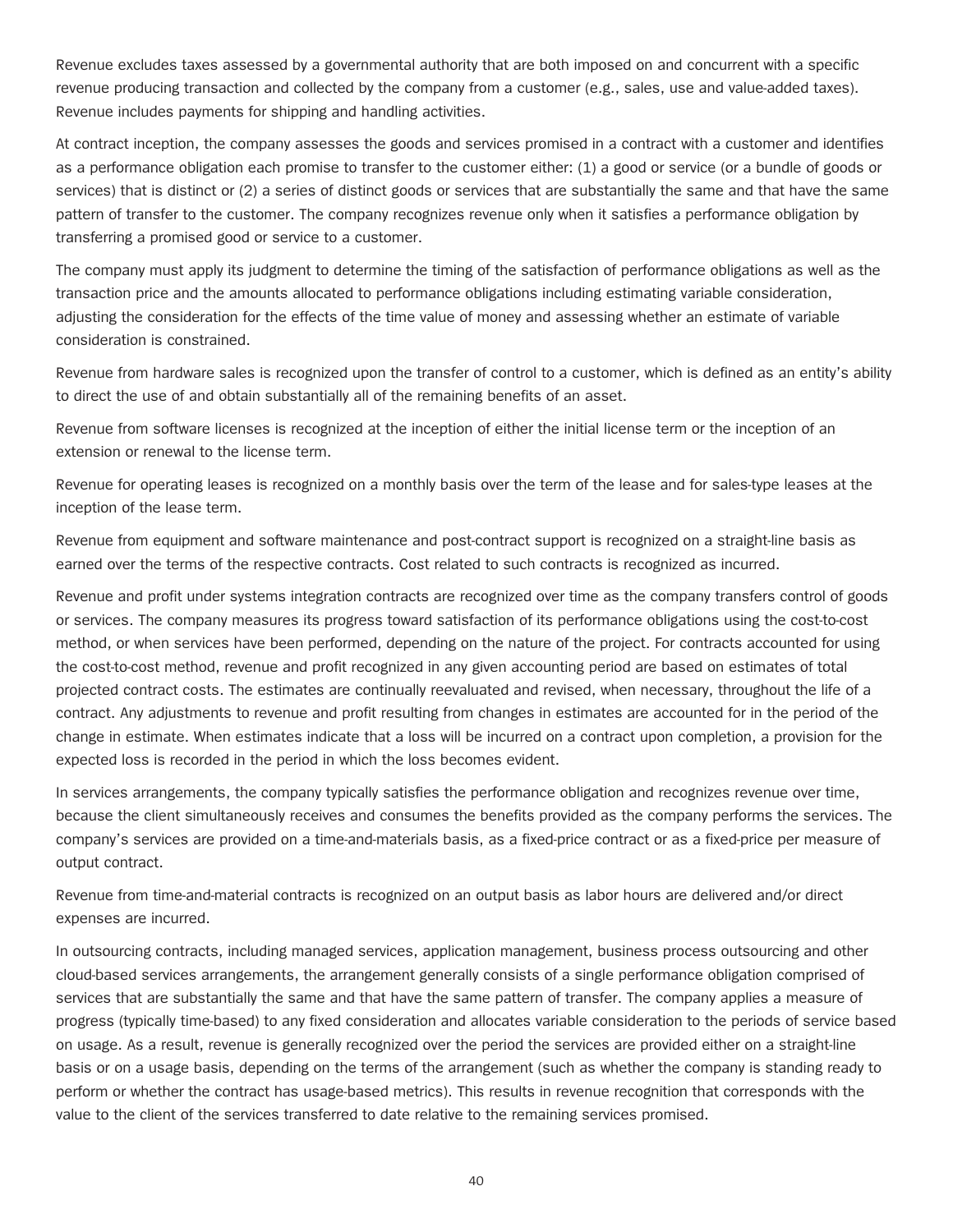The company also enters into arrangements, which may include any combination of hardware, software or services. For example, a client may purchase an enterprise server that includes operating system software. In addition, the arrangement may include post-contract support for the software and a contract for post-warranty maintenance for service of the hardware. These arrangements consist of multiple performance obligations, with control over hardware and software transferred in one reporting period and the software support and hardware maintenance services performed across multiple reporting periods. In another example, the company may provide desktop managed services to a client on a long-term multiple-year basis and periodically sell hardware and license software products to the client. The services are provided on a continuous basis across multiple reporting periods and control over the hardware and software products occurs in one reporting period. To the extent that a performance obligation in an arrangement is subject to specific guidance, that performance obligation is accounted for in accordance with such specific guidance. An example of such an arrangement may include leased assets which are subject to specific leasing accounting guidance.

The company allocates the total transaction price to be earned under an arrangement among the various performance obligations in proportion to their standalone selling prices (relative standalone selling price basis). The standalone selling price for a performance obligation is the price at which the company would sell a promised good or service separately to a customer.

A performance obligation is a promise in a contract to transfer a distinct good or service to the customer. A contract's transaction price is allocated to each distinct performance obligation and recognized as revenue when, or as, the performance obligation is satisfied. Many of the company's contracts have a single performance obligation as the promise to transfer the individual goods or services is not separately identifiable from other promises in the contracts and, therefore, not distinct. For contracts with multiple performance obligations, the company allocates the contract's transaction price to each performance obligation using its best estimate of the standalone selling price of each distinct good or service in the contract. The primary methods used to estimate standalone selling price are as follows: (1) the expected cost plus margin approach, under which the company forecasts its expected costs of satisfying a performance obligation and then adds an appropriate margin for that distinct good or service and (2) the percent discount off of list price approach.

In the Services segment, substantially all of the company's performance obligations are satisfied over time as work progresses and therefore substantially all of the revenue in this segment is recognized over time. The company generally receives payment for these contracts over time as the performance obligations are satisfied.

In the Technology segment, substantially all of the company's goods and services are transferred to customers at a single point in time. Revenue on these contracts is recognized when control over the product is transferred to the customer or a software license term begins. The company generally receives payment for these contracts upon signature or within 30 to 60 days.

The company discloses disaggregation of its customer revenue by geographic areas and by classes of similar products and services, by segment (see Note 20).

The timing of revenue recognition, billings and cash collections results in billed accounts receivable, unbilled receivables, contract assets and deferred revenue (contract liabilities).

**Advertising costs** All advertising costs are expensed as incurred.

**Shipping and handling** Costs related to shipping and handling are included in cost of revenue.

**Stock-based compensation plans** Stock-based compensation represents the cost related to stock-based awards granted to employees and directors. Compensation expense for performance-based restricted stock unit awards is recognized as expense ratably for each installment from the date of the grant until the date the restrictions lapse and is based on the fair market value at the date of grant and the probability of achievement of the specific performance-related goals. Compensation expense for market-based awards is recognized as expense ratably over the measurement period, regardless of the actual level of achievement, provided the service requirement is met. The fair value of restricted stock units with time and performance conditions is determined based on the trading price of the company's common shares on the date of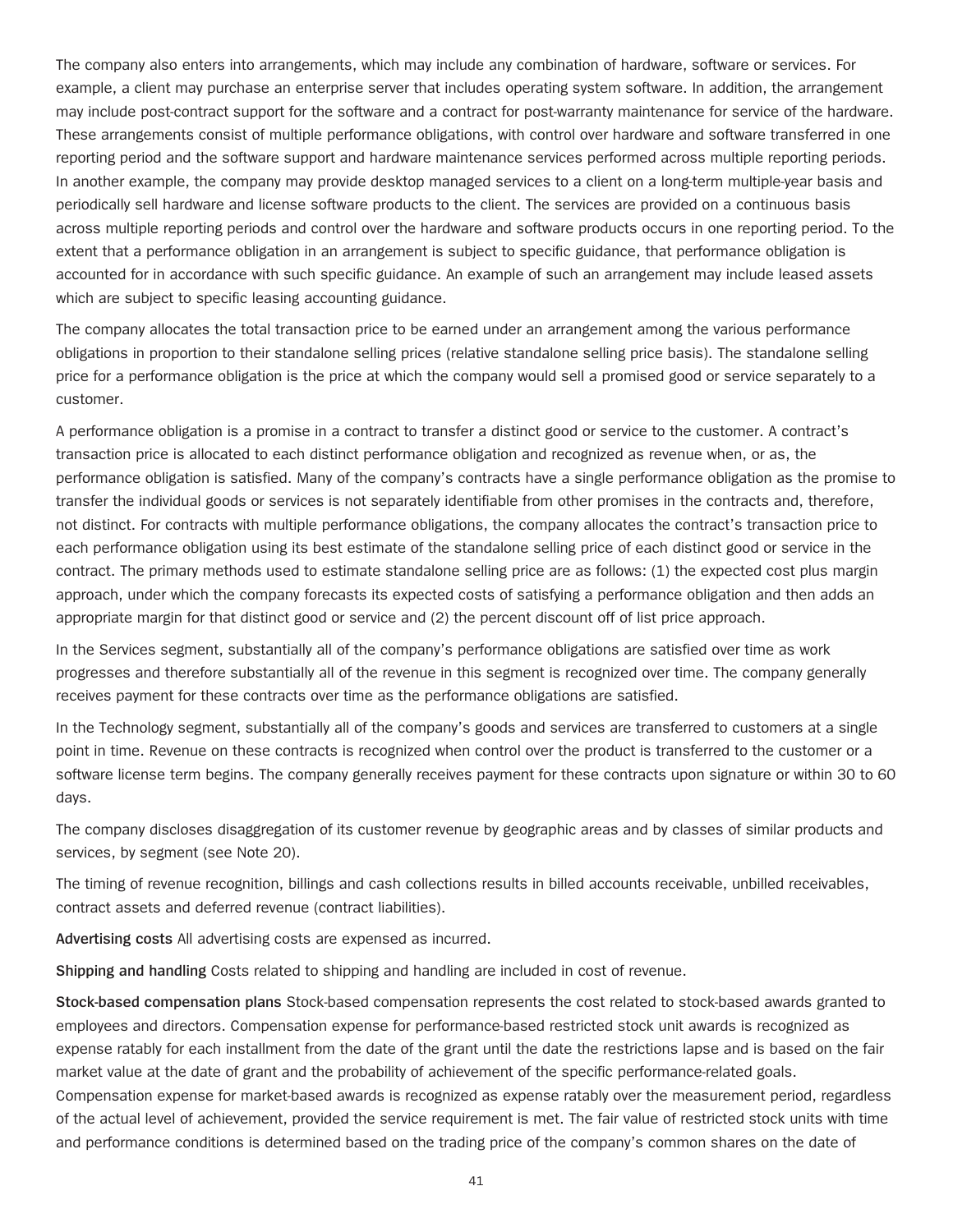grant. The fair value of awards with market conditions is estimated using a Monte Carlo simulation. The company recognizes compensation expense for the fair value of stock options, which have graded vesting, on a straight-line basis over the requisite service period. The expense is recorded in selling, general and administrative expenses.

**Income taxes** Income taxes are based on income before taxes for financial reporting purposes and reflect a current tax liability for the estimated taxes payable in the current-year tax returns and changes in deferred taxes. Deferred tax assets or liabilities are determined based on differences between financial reporting and tax bases of assets and liabilities and are measured using enacted tax laws and rates. A valuation allowance is provided on deferred tax assets if it is determined that it is more likely than not that the asset will not be realized. The company releases the income tax effects of deferred tax balances that have a valuation allowance from accumulated other comprehensive income once the reason the tax effects were established ceases to exist (e.g., a postretirement plan is liquidated). The company recognizes penalties and interest accrued related to income tax liabilities in provision for income taxes in its consolidated statements of income.

The company treats the global intangible low-taxed income tax, or GILTI, as a period cost when included in U.S. taxable income, and the base erosion and anti-abuse tax, or BEAT, as a period cost when incurred.

**Translation of foreign currency** The local currency is the functional currency for most of the company's international subsidiaries, and as such, assets and liabilities are translated into U.S. dollars at year-end exchange rates. Income and expense items are translated at average exchange rates during the year. Translation adjustments resulting from changes in exchange rates are reported in other comprehensive income (loss). Exchange gains and losses on intercompany balances are reported in other expense, net.

For those international subsidiaries operating in highly inflationary economies, the U.S. dollar is the functional currency, and as such, nonmonetary assets and liabilities are translated at historical exchange rates, and monetary assets and liabilities are translated at current exchange rates. Exchange gains and losses arising from translation are included in other expense, net.

**Fair value measurements** Fair value is defined as the price that would be received to sell an asset or paid to transfer a liability in an orderly transaction between market participants at the measurement date. When determining fair value measurements for assets and liabilities required to be recorded at fair value, the company assumes that the transaction is an orderly transaction that assumes exposure to the market for a period before the measurement date to allow for marketing activities that are usual and customary for transactions involving such assets or liabilities; it is not a forced transaction (for example, a forced liquidation or distress sale). The fair value hierarchy has three levels of inputs that may be used to measure fair value: Level 1 – Quoted prices (unadjusted) in active markets for identical assets or liabilities that the company can access at the measurement date; Level 2 – Inputs other than quoted prices within Level 1 that are observable for the asset or liability, either directly or indirectly; and Level 3 – Unobservable inputs for the asset or liability. The company has applied fair value measurements to its derivatives (see Note 12), long-term debt (see Note 15), and to its postretirement plan assets (see Note 17).

#### **Note 2 – Discontinued Operations**

On March 13, 2020, the company completed the sale of its U.S. Federal business to Science Applications International Corporation for cash of \$1.2 billion. Net cash proceeds of the sale was \$1,162.9 million (net of working capital adjustments and transaction costs). The company's consolidated financial statements have been retroactively reclassified to report the U.S. Federal business as discontinued operations. As a result, all items relating to the business within the consolidated statements of income (loss) have been reported as income from discontinued operations, net of tax, and all items relating to the business within the consolidated balance sheets have been reported as either assets or liabilities of discontinued operations. In addition, all items related to the business within the relevant notes to the consolidated financial statements have been recast to reflect the effects of the discontinued operations. Depreciation, amortization, capital expenditures, and significant noncash operating and investing activities related to the U.S. Federal business were immaterial for all periods presented.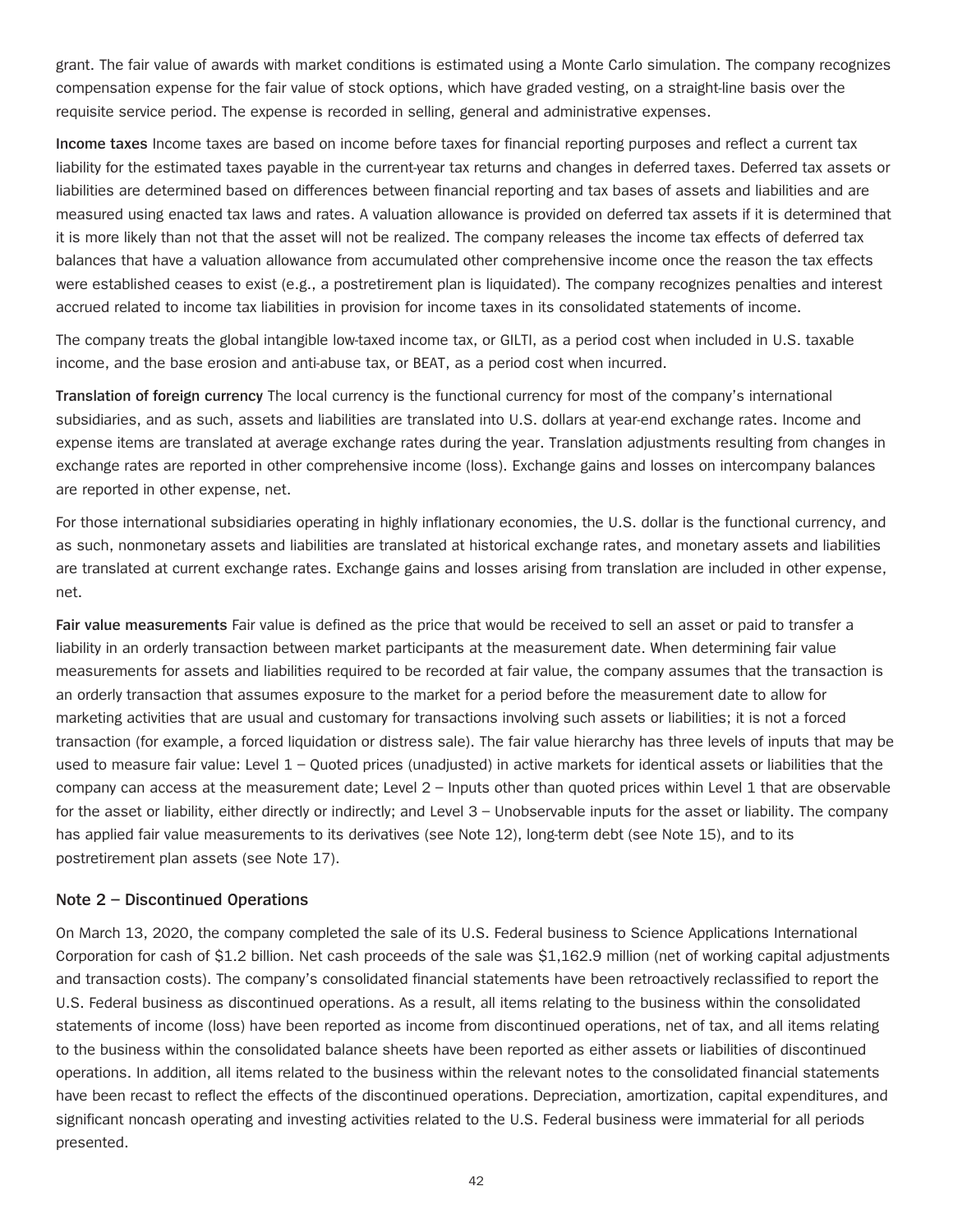#### The results of the U.S. Federal business discontinued operations were as follows:

| Year ended December 31,                         | 2020*          | 2019          | 2018    |
|-------------------------------------------------|----------------|---------------|---------|
| Revenue                                         | S.             | 149.5 \$725.9 | \$573.8 |
| Income (loss)                                   |                |               |         |
| Operations<br>Gain on sale                      | 8.4<br>1,060.7 | 100.3         | 72.2    |
|                                                 | 1,069.1        | 100.3         | 72.2    |
| Income tax provision                            | 0.7            | 25.3          | 18.3    |
| Income from discontinued operations, net of tax | \$1,068.4      | \$75.0        | \$53.9  |

\* Includes results of operations through the March 13, 2020 closing date.

#### **Note 3 – Recent accounting pronouncements and accounting changes**

Effective January 1, 2020, the company adopted ASU No. 2018-15, Intangibles—Goodwill and Other—Internal-Use Software (Subtopic 350-40): Customer's Accounting for Implementation Costs Incurred in a Cloud Computing Arrangement That Is a Service Contract which clarifies the accounting for implementation costs incurred in a cloud computing arrangement that is a service contract. The company adopted the new guidance on a prospective basis and the adoption did not have a material impact on its consolidated results of operations and financial position.

Effective January 1, 2020, the company adopted ASU No. 2016-13 Financial Instruments—Credit Losses (Topic 326): Measurement of Credit Losses on Financial Instruments which introduces a new model for recognizing credit losses on financial instruments based on an estimate of current expected losses. This includes trade and other receivables, contract assets, loans and other financial instruments. The adoption did not have a material impact on the company's consolidated results of operations and financial position.

Effective January 1, 2020, the company adopted ASU 2019-12, Income Taxes (Topic 740): Simplifying the Accounting for Income Taxes which removed certain exceptions related to the approach for intraperiod tax allocation, the methodology for calculating income taxes in an interim period and the recognition of deferred tax liabilities for outside basis differences. The new standard was applied to the presentation of the company's U.S. Federal business, which is reflected in discontinued operations.

#### **Note 4 – Cost-reduction actions**

During 2020, the company recognized cost-reduction charges and other costs of \$95.5 million. The charges (credits) related to work-force reductions were \$25.5 million, principally related to severance costs, and were comprised of: (a) a charge of \$39.0 million and (b) a credit of \$13.5 million for changes in estimates. In addition, the company recorded charges of \$70.0 million comprised of \$32.3 million for foreign currency losses related to exiting foreign countries, \$24.0 million for asset impairments and \$13.7 million for other expenses related to the cost-reduction effort.

During 2019, the company recognized cost-reduction charges and other costs of \$28.7 million. The charges related to workforce reductions were \$22.1 million, principally related to severance costs, and were comprised of: (a) a charge of \$25.7 million and (b) a credit of \$3.6 million for changes in estimates. In addition, the company recorded charges of \$6.6 million comprised of \$4.6 million for lease abandonment costs, \$1.1 million for asset write-offs and \$0.9 million for other expenses related to the cost-reduction effort.

During 2018, the company recognized cost-reduction charges and other costs of \$19.7 million. The charges related to workforce reductions were \$19.0 million, principally related to severance costs, and were comprised of: (a) a charge of \$27.7 million and (b) a credit of \$8.7 million for changes in estimates. In addition, the company recorded a charge of \$0.7 million for changes in estimates related to idle leased facilities costs.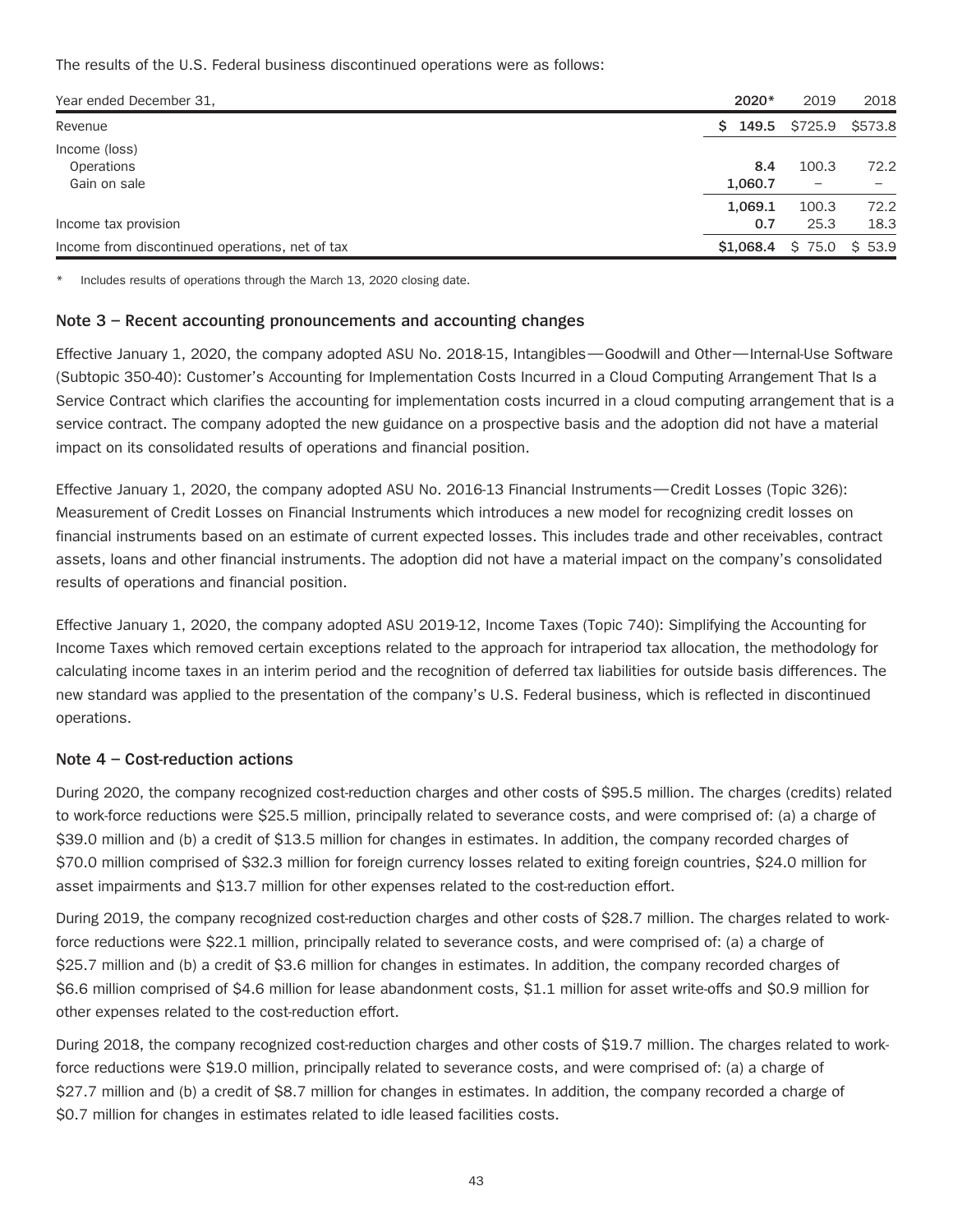The charges (credits) were recorded in the following statement of income classifications:

| Year ended December 31,                                         | 2020        | 2019                        | 2018   |
|-----------------------------------------------------------------|-------------|-----------------------------|--------|
| Cost of revenue<br>Services<br>Technology                       |             | \$22.2 \$10.8 \$18.1<br>0.2 |        |
| Selling, general and administrative<br>Research and development | 38.5<br>2.5 | 15.5<br>2.2                 | 1.6    |
| Other (expenses), net                                           | 32.3        | $\overline{\phantom{0}}$    |        |
| Total                                                           | \$95.5      | \$28.7                      | \$19.7 |

Liabilities and expected future payments related to the company's work-force reduction actions are as follows:

|                                                           | Total      | U.S.      | International |
|-----------------------------------------------------------|------------|-----------|---------------|
| Balance at December 31, 2017                              | \$113.5    | \$<br>3.9 | \$109.6       |
| Additional provisions                                     | 27.7       | 5.2       | 22.5          |
| Payments                                                  | (42.4)     | (3.1)     | (39.3)        |
| Changes in estimates                                      | (8.7)      | 0.1       | (8.8)         |
| Translation adjustments                                   | (3.9)      |           | (3.9)         |
| Balance at December 31, 2018                              | 86.2       | 6.1       | 80.1          |
| Additional provisions                                     | 25.7       | 4.6       | 21.1          |
| Payments                                                  | (57.7)     | (4.0)     | (53.7)        |
| Changes in estimates                                      | (3.6)      | (1.5)     | (2.1)         |
| Translation adjustments                                   | (0.8)      |           | (0.8)         |
| Balance at December 31, 2019                              | 49.8       | 5.2       | 44.6          |
| Additional provisions                                     | 39.0       | 13.8      | 25.2          |
| Payments                                                  | (21.5)     | (3.2)     | (18.3)        |
| Changes in estimates                                      | (13.5)     | (2.7)     | (10.8)        |
| Translation adjustments                                   | 2.1        |           | 2.1           |
| Balance at December 31, 2020                              | \$5.9      | \$13.1    | \$42.8        |
| Expected future payments on balance at December 31, 2020: |            |           |               |
| In 2021                                                   | Ŝ.<br>40.7 | \$13.1    | \$27.6        |
| Beyond 2021                                               | 15.2       |           | 15.2          |

#### **Note 5 – Leases and commitments**

#### **Leases**

The company determines if an arrangement is a lease at inception. This determination generally depends on whether the arrangement conveys to the company the right to control the use of an explicitly or implicitly identified asset for a period of time in exchange for consideration. Control of an underlying asset is conveyed to the company if the company obtains the rights to direct the use of and to obtain substantially all of the economic benefits from using the underlying asset. The company is the lessee in lease agreements that include lease and non-lease components, which the company accounts for as a single lease component for all personal property leases. The company also has lease agreements in which it is the lessor that include lease and non-lease components. For these agreements, the company accounts for these components as a single lease component. Lease expense for variable leases and short-term leases is recognized when the expense is incurred.

Operating leases are included in operating lease right-of-use (ROU) assets, other accrued liabilities and long-term operating lease liabilities on the consolidated balance sheets. Operating lease ROU assets and lease liabilities are recognized at the commencement date of the lease based on the present value of lease payments over the lease term. Operating lease payments are recognized as lease expense on a straight-line basis over the lease term.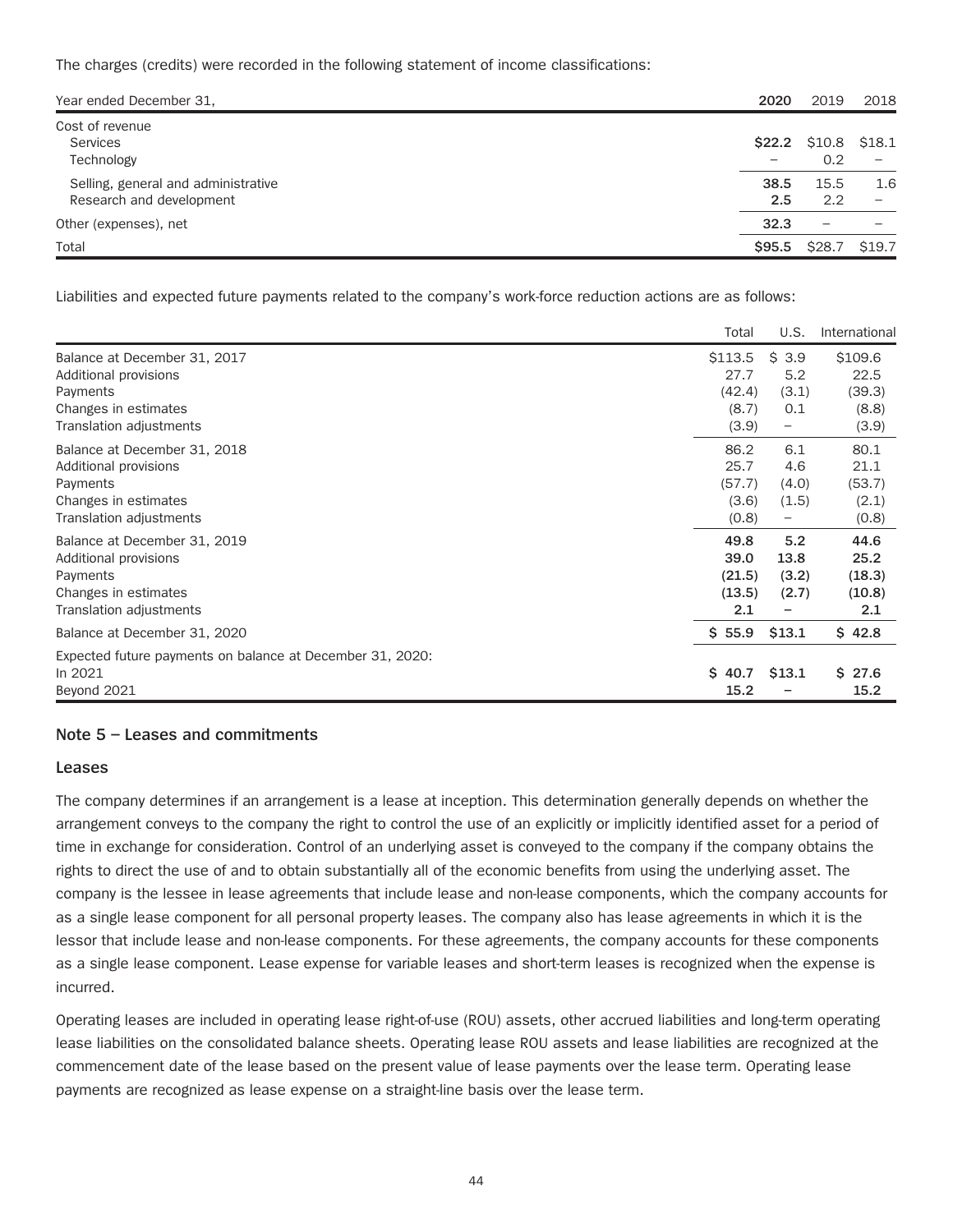Finance leases are included in outsourcing assets, net and long-term debt on the consolidated balance sheets. Finance lease ROU assets and lease liabilities are initially measured in the same manner as operating leases. Finance lease ROU assets are amortized using the straight-line method. Finance lease liabilities are measured at amortized cost using the effective interest method.

The company has not capitalized leases with terms of twelve months or less.

As most of the company's leases do not provide an implicit rate, the company uses its incremental borrowing rate, based on the information available at the lease commencement date, in determining the present value of lease payments. The company determines the incremental borrowing rate using the portfolio approach considering lease term and lease currency.

The lease term for all of the company's leases includes the non-cancelable period of the lease plus any additional periods covered by either a company option to extend (or not to terminate) the lease that the company is reasonably certain to exercise, or an option to extend (or not to terminate) the lease controlled by the lessor.

Lease payments included in the measurement of the lease liability are comprised of fixed payments, variable payments that depend on index or rate, amounts expected to be payable under a residual value guarantee and the exercise of the company option to purchase the underlying asset, if reasonably certain.

Variable lease payments associated with the company's leases are recognized when the event, activity, or circumstance in the lease agreement on which those payments are assessed occurs. Variable lease payments are presented as an operating expense in the company's consolidated results of operations in the same line item as expense arising from fixed lease payments (operating leases) or amortization of the ROU asset (finance leases).

The company uses the long-lived assets impairment guidance in ASC Subtopic 360-10 *Property, Plant, and Equipment* to determine whether a ROU asset is impaired, and if so, the amount of the impairment loss to recognize. If impaired, ROU assets for operating and finance leases are reduced for any impairment losses.

The company monitors for events or changes in circumstances that require a reassessment of its leases. When a reassessment results in the remeasurement of a lease liability, a corresponding adjustment is made to the carrying amount of the corresponding ROU asset unless doing so would reduce the carrying amount of the ROU asset to an amount less than zero. In that case, the amount of the adjustment that would result in a negative ROU asset balance is recorded in the consolidated statement of income.

The company has commitments under operating leases for certain facilities and equipment used in its operations. The company also has finance leases for equipment. The company's leases generally have initial lease terms ranging from 1 year to 8 years, most of which include options to extend or renew the leases for up to 5 years, and some of which may include options to terminate the leases within 1 year. Certain lease agreements contain provisions for future rent increases.

The components of lease expense are as follows:

| Year ended December 31,                                                                    | 2020                    | 2019                 |
|--------------------------------------------------------------------------------------------|-------------------------|----------------------|
| Operating lease cost                                                                       | \$42.3                  | \$37.9               |
| Finance lease cost<br>Amortization of right-of-use assets<br>Interest on lease liabilities | 1.7<br>0.2 <sub>0</sub> | 1.6<br>0.3           |
| Total finance lease cost                                                                   | 1.9                     | 1.9                  |
| Short-term lease costs<br>Variable lease cost<br>Sublease income                           | 1.4<br>10.3<br>(12.1)   | 0.6<br>13.7<br>(0.7) |
| Total lease cost                                                                           | \$43.8                  | \$53.4               |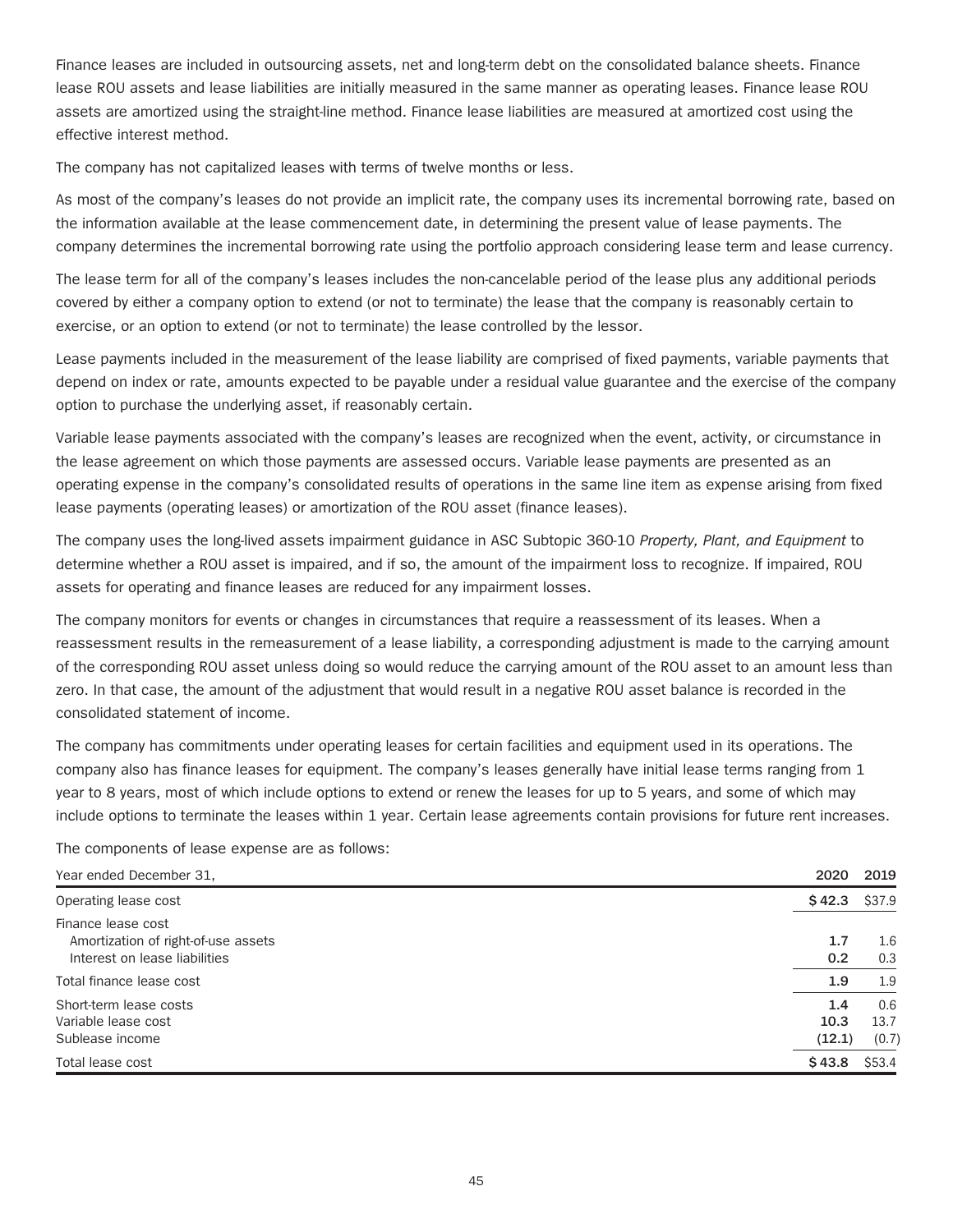Effective January 1, 2019, the Company adopted ASU 2016-02. Prior-period results were not restated. Rental expense and income from subleases for the year ended December 31, 2018, prior to the adoption of ASU 2016-02 were as follows:

| Year ended December 31.                    | 2018   |
|--------------------------------------------|--------|
| Rental expense, less income from subleases | S 55.5 |
| Income from subleases                      |        |

Supplemental balance sheet information related to leases is as follows:

| As of December 31,                               | 2020   | 2019       |
|--------------------------------------------------|--------|------------|
| <b>Operating Leases</b>                          |        |            |
| Operating lease right-of-use assets              | \$79.3 | \$71.4     |
| Other accrued liabilities                        | 37.1   | 34.1       |
| Long-term operating lease liabilities            | 62.4   | 56.0       |
| Total operating lease liabilities                | \$99.5 | \$90.1     |
| <b>Finance Leases</b>                            |        |            |
| Outsourcing assets, net                          | \$2.9  | Ŝ.<br>-4.6 |
| Current maturities of long-term debt             | 2.4    | 1.8        |
| Long-term debt                                   | 3.1    | 3.5        |
| Total finance lease liabilities                  | \$5.5  | \$5.3      |
| Weighted-Average Remaining Lease Term (in years) |        |            |
| Operating leases                                 | 2.3    | 3.4        |
| Finance leases                                   | 2.0    | 3.0        |
| Weighted-Average Discount Rate                   |        |            |
| Operating leases                                 | 6.4%   | 6.4%       |
| Finance leases                                   | 5.2%   | 5.0%       |

Supplemental cash flow information related to leases is as follows:

| Years ended December 31,                                                | 2020  | 2019  |
|-------------------------------------------------------------------------|-------|-------|
| Cash paid for amounts included in the measurement of lease liabilities: |       |       |
| Cash payments for operating leases included in operating activities     | S41.6 | S42.1 |
| Cash payments for finance leases included in financing activities       | 1.8   | 1.7   |
| Cash payments for finance lease included in operating activities        | 0.2   | 0.3   |

ROU assets obtained in exchange for lease obligations are as follows:

| Years ended December 31, | 2020           | 2019 |
|--------------------------|----------------|------|
| Operating leases         | $$40.9$ \$17.4 |      |
| Finance leases           | -              | 1.5  |

Maturities of lease liabilities as of December 31, 2020 are as follows:

| Year                  | Finance<br>Leases        | Operating<br>Leases |
|-----------------------|--------------------------|---------------------|
| 2021                  | \$2.6                    | \$40.8              |
| 2022                  | 2.0                      | 33.6                |
| 2023                  | 0.7                      | 19.6                |
| 2024                  | 0.4                      | 9.0                 |
| 2025                  | $\overline{\phantom{a}}$ | 4.4                 |
| Thereafter            |                          | 0.8                 |
| Total lease payments  | 5.7                      | 108.2               |
| Less imputed interest | 0.2                      | 8.7                 |
| Total                 | \$5.5                    | \$99.5              |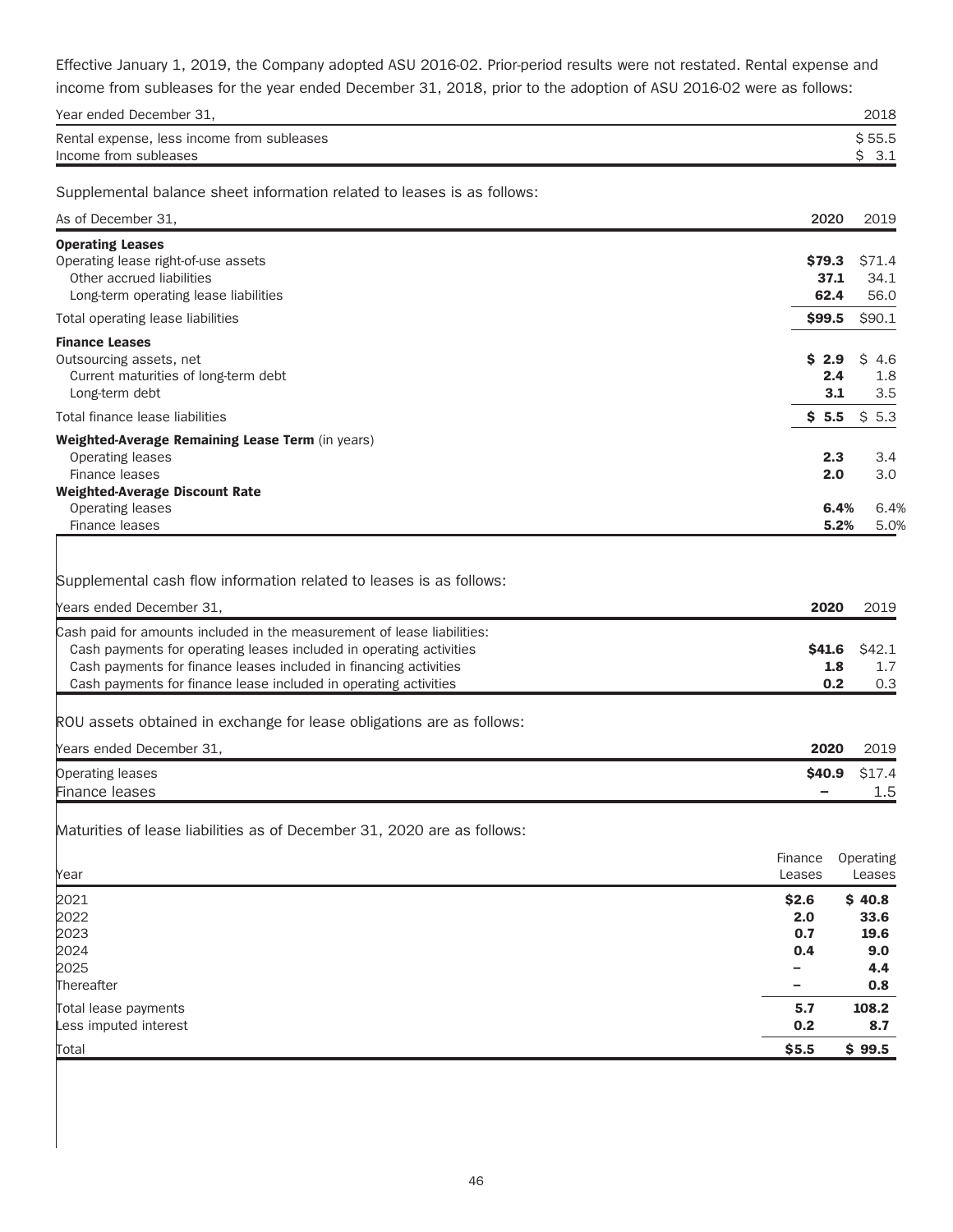For transactions where the company is considered the lessor, revenue for operating leases is recognized on a monthly basis over the term of the lease and for sales-type leases at the inception of the lease term. These amounts were immaterial for all periods presented. As of December 31, 2020, receivables under sales-type leases before the allowance for unearned income were collectible as follows:

| Year       |        |
|------------|--------|
| 2021       | \$14.9 |
| 2022       | 26.5   |
| 2023       | 16.4   |
| 2024       | 16.6   |
| 2025       | 10.1   |
| Thereafter | 3.2    |
| Total      | \$87.7 |

#### **Other Commitments**

At December 31, 2020, the company had outstanding standby letters of credit and surety bonds totaling approximately \$191 million related to performance and payment guarantees. On the basis of experience with these arrangements, the company believes that any obligations that may arise will not be material. In addition, at December 31, 2020, the company had deposits and collateral of approximately \$8 million in other long-term assets, principally related to tax contingencies in Brazil.

#### **Note 6 – Other (expense), net**

Other (expense), net is comprised of the following:

| Year ended December 31,            | 2020   | 2019                                                                                             | 2018                     |
|------------------------------------|--------|--------------------------------------------------------------------------------------------------|--------------------------|
| Postretirement expense*            |        | $\$(235.9)$ $\$(93.3)$ $\$(80.3)$                                                                |                          |
| Debt extinguishment charge         | (28.5) | (20.1)                                                                                           | $\overline{\phantom{m}}$ |
| Foreign exchange losses**          | (36.2) | (10.4)                                                                                           | (5.9)                    |
| Environmental costs and other, net | (29.0) | (12.6)                                                                                           | 9.1                      |
| Total other expense, net           |        | $\textbf{\$}(\textbf{329.6}) \quad \textbf{\$}(\textbf{136.4}) \quad \textbf{\$}(\textbf{77.1})$ |                          |

Includes \$142.1 million settlement charge in 2020 related to the U.S. defined benefit pension plans.

\*\* Includes \$32.3 million for foreign currency losses in 2020 related to substantial completion of liquidation of foreign subsidiaries.

#### **Note 7 – Income taxes**

Following is the total income (loss) from continuing operations before income taxes and the provision (benefit) for income taxes.

| Year ended December 31,                                                                  | 2020              | 2019                                                                                                          | 2018           |
|------------------------------------------------------------------------------------------|-------------------|---------------------------------------------------------------------------------------------------------------|----------------|
| Income (loss) from continuing operations before income taxes<br>United States<br>Foreign | 44.5              | $\textbf{\$}(\textbf{316.3}) \quad \textbf{\$}(\textbf{148.4}) \quad \textbf{\$}(\textbf{125.8})$<br>87.8     | 196.8          |
| Total income (loss) before income taxes from continuing operations                       |                   | $\textcolor{blue}{\mathsf{S}(271.8)} \ \textcolor{red}{\mathsf{S}(60.6)} \ \textcolor{red}{\mathsf{S}(71.0)}$ |                |
| Provision (benefit) for income taxes<br>Current<br>United States<br>Foreign              | Ŝ.<br>7.3<br>51.5 | $$(17.7)$ $$$<br>41.0                                                                                         | (13.6)<br>51.4 |
| Total                                                                                    | 58.8              | 23.3                                                                                                          | 37.8           |
| Deferred<br>Foreign                                                                      | (13.4)            | 4.4                                                                                                           | 8.2            |
| Total provision for income taxes                                                         | 45.4<br>S.        | 27.7<br>S                                                                                                     | 46.0<br>S      |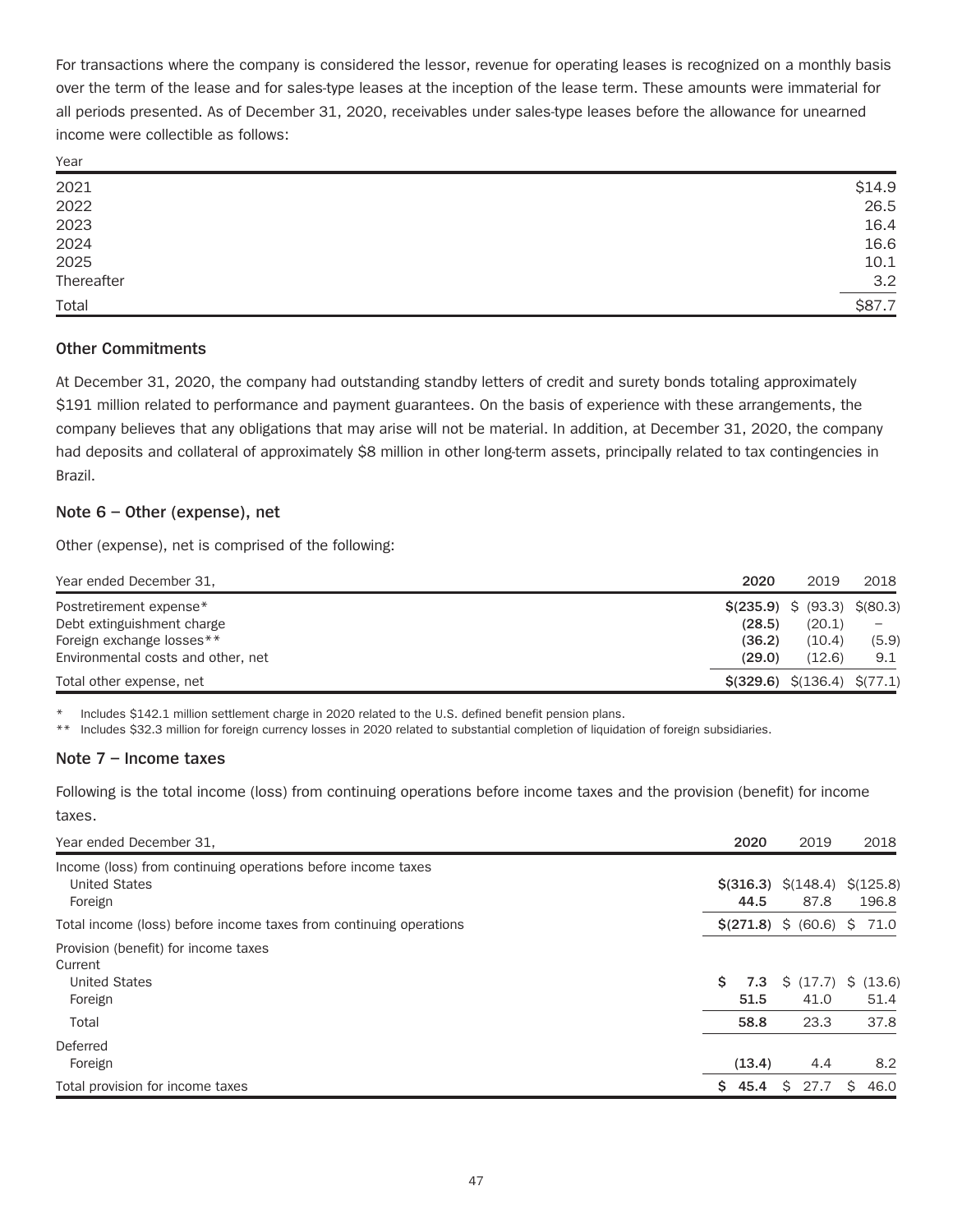Following is a reconciliation of the provision (benefit) for income taxes at the United States statutory tax rate to the provision for income taxes as reported:

| Year ended December 31,                                                 | 2020      | 2019     | 2018   |
|-------------------------------------------------------------------------|-----------|----------|--------|
| United States statutory income tax provision (benefit)                  | \$ (57.1) | \$(12.7) | \$14.9 |
| Income and losses for which no provision or benefit has been recognized | 78.6      | 23.9     | 19.1   |
| Foreign rate differential and other foreign tax expense                 | 5.9       | 3.2      | 9.5    |
| Income tax withholdings                                                 | 16.8      | 17.6     | 19.3   |
| Permanent items                                                         | 0.8       | (2.5)    | (5.0)  |
| Enacted rate changes                                                    | (4.0)     | 0.5      | (2.3)  |
| Change in uncertain tax positions                                       | 3.6       | 0.2      | (1.2)  |
| Change in valuation allowances due to changes in judgment               | 2.9       | (2.3)    | (5.9)  |
| Income tax credits, U.S.                                                | (2.1)     | (0.2)    | (2.4)  |
| Provision for income taxes                                              | \$45.4    | \$27.7   | \$46.0 |

The tax effects of temporary differences and carryforwards that give rise to significant portions of deferred tax assets and liabilities were as follows:

| As of December 31,                     | 2020        | 2019        |
|----------------------------------------|-------------|-------------|
| Deferred tax assets                    |             |             |
| Tax loss carryforwards                 | Ś.<br>795.2 | 841.1<br>S  |
| Postretirement benefits                | 253.0       | 434.4       |
| Foreign tax credit carryforwards       | 201.3       | 211.5       |
| Other tax credit carryforwards         | 29.2        | 30.3        |
| Deferred revenue                       | 31.1        | 42.8        |
| Employee benefits and compensation     | 25.3        | 31.2        |
| Purchased capitalized software         | 24.1        | 31.2        |
| Depreciation                           | 28.2        | 28.1        |
| Warranty, bad debts and other reserves | 10.5        | 5.9         |
| Capitalized costs                      | 8.1         | 7.1         |
| Other                                  | 52.0        | 27.9        |
|                                        | 1,458.0     | 1,691.5     |
| Valuation allowance                    | (1,271.5)   | (1,524.7)   |
| Total deferred tax assets              | 186.5<br>Ŝ. | Ŝ.<br>166.8 |
| Deferred tax liabilities               |             |             |
| Capitalized research and development   | Ś.<br>47.4  | Ŝ.<br>44.7  |
| Other                                  | 29.8        | 29.0        |
| Total deferred tax liabilities         | \$.<br>77.2 | Ŝ.<br>73.7  |
| Net deferred tax assets                | \$<br>109.3 | 93.1<br>S   |

During 2020, the company's valuation allowance declined by \$253.2 million principally due to the recognition of a net income tax benefit of \$189.0 million including net tax expense of \$2.9 million, expired net operating losses/tax credits of \$28.9 million, translation adjustments of \$(20.9) million and other activity of \$56.2 million.

At December 31, 2020, the company has tax effected tax loss carryforwards as follows:

| As of December 31,           | 2020                                       |
|------------------------------|--------------------------------------------|
| U.S. Federal                 | \$317.6                                    |
| State and local              | 200.1                                      |
| Foreign                      | 277.5<br>the control of the control of the |
| Total tax loss carryforwards | \$795.2                                    |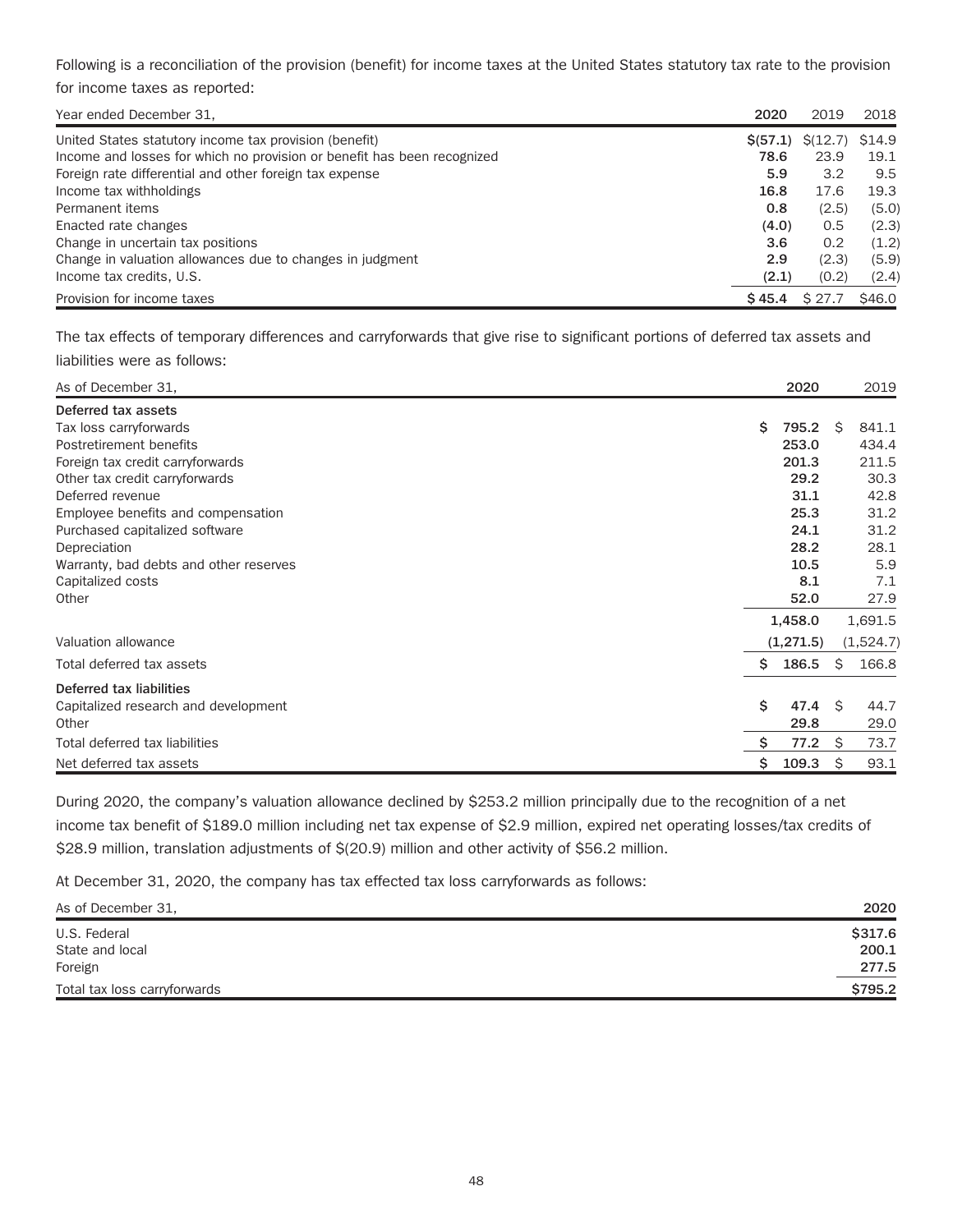These carryforwards will expire as follows:

 $\mathbf{y}$ 

 $\overline{Y}$ 

| Year         |                        |
|--------------|------------------------|
| 2021         | \$15.7                 |
| 2022         | 17.5                   |
| 2023<br>2024 | 13.6                   |
|              | 11.9                   |
| 2025         | 13.2                   |
| Thereafter   |                        |
| Total        | $\frac{723.3}{5795.2}$ |

The company also has available tax credit carryforwards, which will expire as follows:

| \$55.9                                                                                                                                                                                                                                                                                                                                                                                                                                                                             |
|------------------------------------------------------------------------------------------------------------------------------------------------------------------------------------------------------------------------------------------------------------------------------------------------------------------------------------------------------------------------------------------------------------------------------------------------------------------------------------|
| 38.1                                                                                                                                                                                                                                                                                                                                                                                                                                                                               |
| 27.0                                                                                                                                                                                                                                                                                                                                                                                                                                                                               |
| 22.5                                                                                                                                                                                                                                                                                                                                                                                                                                                                               |
| 20.7                                                                                                                                                                                                                                                                                                                                                                                                                                                                               |
| 66.3<br>$\frac{1}{2} \left( \frac{1}{2} \right) \left( \frac{1}{2} \right) \left( \frac{1}{2} \right) \left( \frac{1}{2} \right) \left( \frac{1}{2} \right) \left( \frac{1}{2} \right) \left( \frac{1}{2} \right) \left( \frac{1}{2} \right) \left( \frac{1}{2} \right) \left( \frac{1}{2} \right) \left( \frac{1}{2} \right) \left( \frac{1}{2} \right) \left( \frac{1}{2} \right) \left( \frac{1}{2} \right) \left( \frac{1}{2} \right) \left( \frac{1}{2} \right) \left( \frac$ |
| \$230.5                                                                                                                                                                                                                                                                                                                                                                                                                                                                            |
|                                                                                                                                                                                                                                                                                                                                                                                                                                                                                    |

Failure to achieve forecasted taxable income might affect the ultimate realization of the company's net deferred tax assets. Factors that may affect the company's ability to achieve sufficient forecasted taxable income include, but are not limited to, the following: increased competition, a decline in sales or margins, loss of market share, the impact of the economic environment, delays in product availability and technological obsolescence.

Under U.S. tax law, distributions from foreign subsidiaries to U.S. shareholders are generally exempt from taxation. Consequently, the deferred income tax liability on undistributed earnings is generally limited to any foreign withholding or other foreign taxes that will be imposed on such distributions. As the company currently intends to indefinitely reinvest the earnings of certain foreign subsidiaries, no provision has been made for income taxes that may become payable upon distribution of the earnings of such subsidiaries. The unrecognized deferred income tax liability at December 31, 2020 approximated \$26.6 million.

Cash paid for income taxes, net of refunds was as follows:

| Year ended December 31,                    | 2020 | 2019                        | 2018 |
|--------------------------------------------|------|-----------------------------|------|
| Cash paid for income taxes, net of refunds |      | <b>\$24.7</b> \$37.6 \$39.1 |      |

A reconciliation of the beginning and ending amount of unrecognized tax benefits is as follows:

| Year ended December 31,                                                | 2020   | 2019          | 2018   |
|------------------------------------------------------------------------|--------|---------------|--------|
| Balance at January 1                                                   |        | \$25.6 \$18.9 | S27.9  |
| Additions based on tax positions related to the current year           | 8.5    | 11.1          | 2.6    |
| Changes for tax positions of prior years                               | (0.7)  | (0.6)         | (6.1)  |
| Reductions as a result of a lapse of applicable statute of limitations | (2.3)  | (2.3)         | (2.4)  |
| Settlements                                                            | (1.8)  | (1.1)         | (1.5)  |
| Changes due to foreign currency                                        | 1.6    | (0.4)         | (1.6)  |
| Balance at December 31                                                 | \$30.9 | \$25.6        | \$18.9 |

The company recognizes penalties and interest accrued related to income tax liabilities in the provision for income taxes in its consolidated statements of income. At December 31, 2020 and 2019, the company had an accrual of \$3.9 million and \$3.0 million, respectively, for the payment of penalties and interest.

At December 31, 2020, all of the company's liability for unrecognized tax benefits, if recognized, would affect the company's effective tax rate. Within the next 12 months, the company believes that it is reasonably possible that the amount of unrecognized tax benefits may decrease by \$2.3 million related to a statute of limitation expiration; however, various events could cause this belief to change in the future.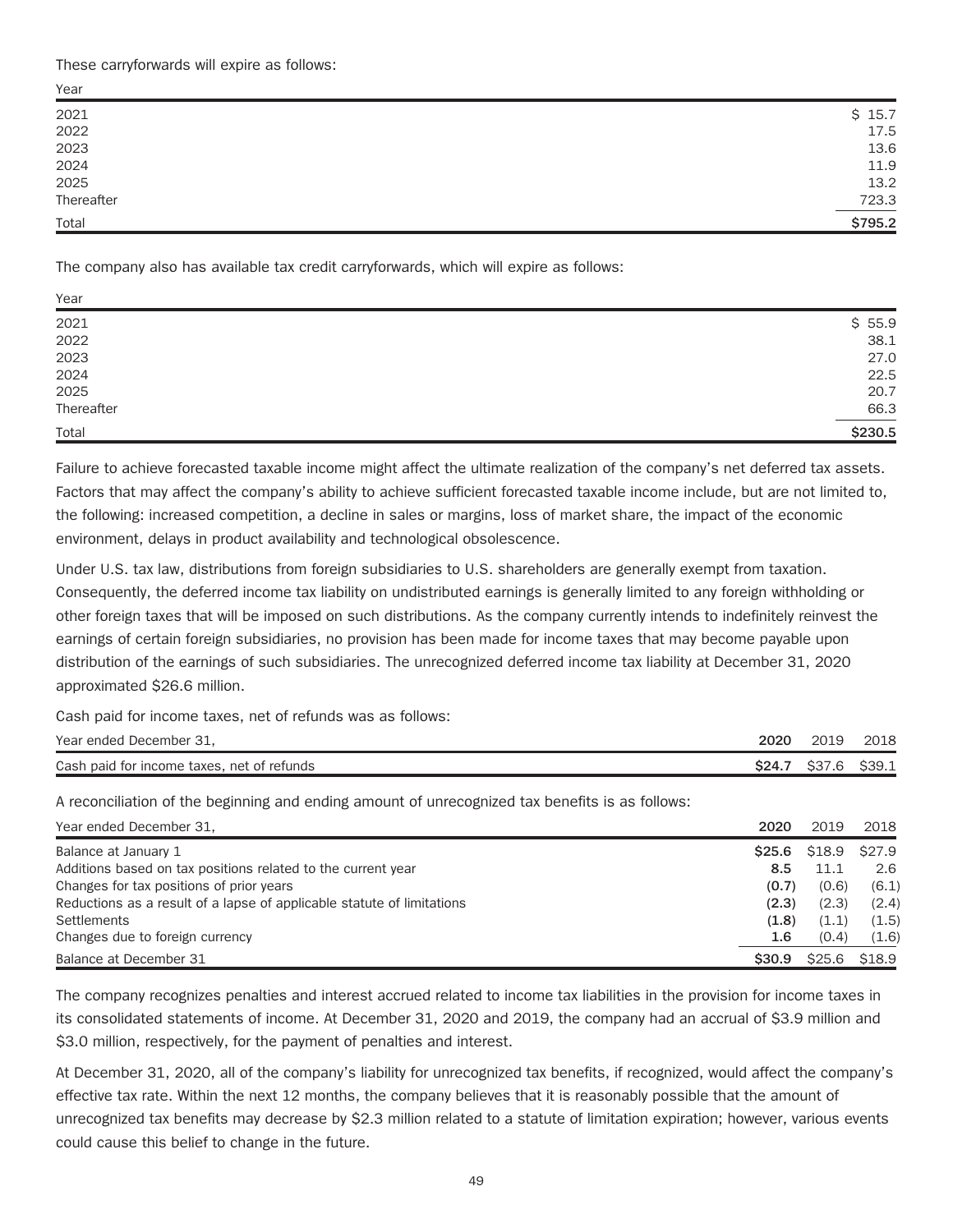The company and its subsidiaries file income tax returns in the U.S. federal jurisdiction, and various states and foreign jurisdictions. Several U.S. state and foreign income tax audits are in process. The company is under an audit in India, for which years prior to 2007 are closed. For the most significant jurisdictions outside the U.S., the audit periods through 2015 are closed for Brazil, and the audit periods through 2016 are closed for the United Kingdom. All of the various ongoing income tax audits throughout the world are not expected to have a material impact on the company's financial position.

Internal Revenue Code Sections 382 and 383 provide annual limitations with respect to the ability of a corporation to utilize its net operating loss (as well as certain built-in losses) and tax credit carryforwards, respectively (Tax Attributes), against future U.S. taxable income, if the corporation experiences an "ownership change." In general terms, an ownership change may result from transactions increasing the ownership of certain stockholders in the stock of a corporation by more than 50 percentage points over a three-year period. The company regularly monitors ownership changes (as calculated for purposes of Section 382). The company has determined that, for purposes of the rules of Section 382 described above, an ownership change occurred in February 2011. Any future transaction or transactions and the timing of such transaction or transactions could trigger additional ownership changes under Section 382.

As a result of the February 2011 ownership change, utilization for certain of the company's Tax Attributes, U.S. net operating losses and tax credits, is subject to an overall annual limitation of \$70.6 million. The cumulative limitation as of December 31, 2020 is approximately \$346.1 million. This limitation will be applied to any net operating losses and then to any other Tax Attributes. Any unused limitation may be carried over to later years. Based on presently available information and the existence of tax planning strategies, the company does not expect to incur a U.S. cash tax liability in the near term. The company maintains a full valuation allowance against the realization of all U.S. deferred tax assets as well as certain foreign deferred tax assets in excess of deferred tax liabilities.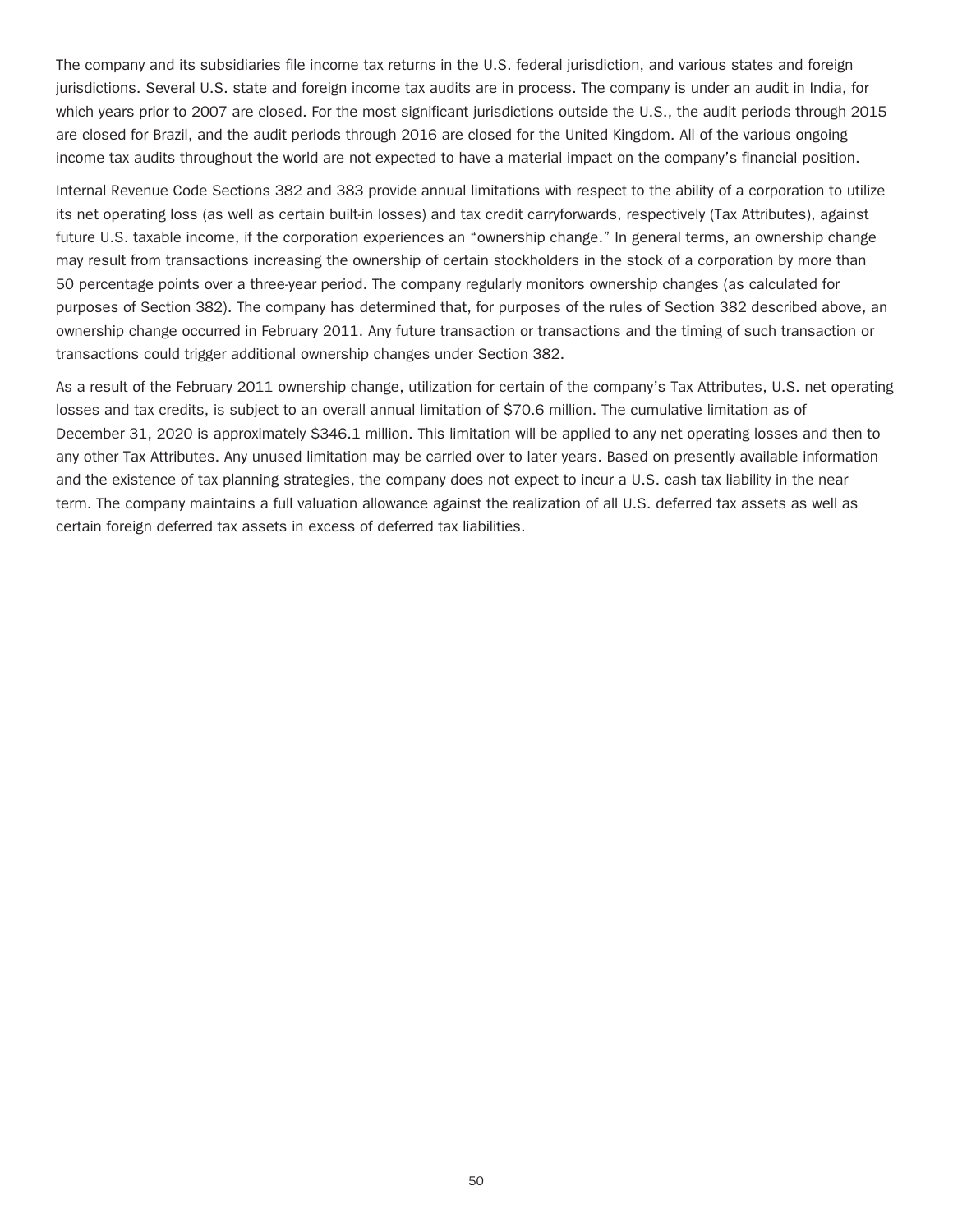#### **Note 8 – Earnings per common share**

The following table shows how earnings (loss) per common share attributable to Unisys Corporation was computed for the three years ended December 31, 2020 (shares in thousands).

| Year ended December 31,                                                                                                                                                                                                               |    | 2020                           |    | 2019                          | 2018                   |
|---------------------------------------------------------------------------------------------------------------------------------------------------------------------------------------------------------------------------------------|----|--------------------------------|----|-------------------------------|------------------------|
| Basic earnings (loss) per common share computation:<br>Net income (loss) from continuing operations attributable to Unisys Corporation<br>Income from discontinued operations, net of tax                                             |    | \$ (317.7) \$<br>1,068.4       |    | $(92.2)$ \$<br>75.0           | 21.6<br>53.9           |
| Net income (loss) attributable to Unisys Corporation                                                                                                                                                                                  |    | \$750.7                        | Ŝ. | $(17.2)$ \$                   | 75.5                   |
| Weighted average shares<br>Basic earnings (loss) per share attributable to Unisys Corporation<br>Continuing operations<br>Discontinued operations                                                                                     | S  | 62,932<br>$(5.05)$ \$<br>16.98 |    | 55,961<br>$(1.65)$ \$<br>1.34 | 50,946<br>0.42<br>1.06 |
| Total                                                                                                                                                                                                                                 | \$ | 11.93                          | Ŝ. | $(0.31)$ \$                   | 1.48                   |
| Diluted earnings (loss) per common share computation:<br>Net income (loss) from continuing operations attributable to Unisys Corporation<br>Add interest expense on convertible senior notes, net of tax of zero                      | S. | $(317.7)$ \$                   |    | $(92.2)$ \$                   | 21.6                   |
| Net income (loss) from continuing operations attributable to Unisys Corporation for diluted earnings<br>per share<br>Income from discontinued operations, net of tax                                                                  |    | (317.7)<br>1,068.4             |    | (92.2)<br>75.0                | 21.6<br>53.9           |
| Net income (loss) attributable to Unisys Corporation for diluted earnings per share                                                                                                                                                   |    | \$750.7                        | Ŝ. | $(17.2)$ \$                   | 75.5                   |
| Weighted average shares<br>Plus incremental shares from assumed conversions:<br>Employee stock plans<br>Convertible senior notes                                                                                                      |    | 62,932                         |    | 55,961                        | 50,946<br>541          |
| Adjusted weighted average shares                                                                                                                                                                                                      |    | 62,932                         |    | 55,961                        | 51,487                 |
| Diluted earnings (loss) per common share attributable to Unisys Corporation<br>Continuing operations<br>Discontinued operations                                                                                                       | \$ | $(5.05)$ \$<br>16.98           |    | $(1.65)$ \$<br>1.34           | 0.42<br>1.05           |
| <b>Total</b>                                                                                                                                                                                                                          | \$ | 11.93                          | Ŝ. | $(0.31)$ \$                   | 1.47                   |
| Anti-dilutive weighted-average stock options and restricted stock units <sup>(i)</sup><br>Anti-dilutive weighted-average common shares issuable upon conversion of the 5.50% convertible<br>senior notes <sup>(i)</sup> (see Note 15) |    | 579<br>3,425                   |    | 1,393<br>16,578               | 1,226<br>21,868        |

(i) Amounts represent shares excluded from the computation of diluted earnings per share, as their effect, if included, would have been anti-dilutive for the periods presented.

#### **Note 9 – Accounts receivable**

Accounts receivable consist principally of trade accounts receivable from customers and are generally unsecured and due within 30 to 90 days. Credit losses relating to these receivables consistently have been within management's expectations. Expected credit losses are recorded as an allowance for doubtful accounts in the consolidated balance sheets. Estimates of expected credit losses are based primarily on the aging of the accounts receivable balances. The company records a specific reserve for individual accounts when it becomes aware of a customer's inability to meet its financial obligations, such as in the case of bankruptcy filings or deterioration in the customer's operating results or financial position. The collection policies and procedures of the company vary by credit class and prior payment history of customers.

Revenue recognized in excess of billings on services contracts, or unbilled accounts receivable, was \$63.3 million and \$60.8 million at December 31, 2020 and 2019, respectively.

The allowance for doubtful accounts, which is reported as a deduction from accounts receivable, was \$9.2 million and \$11.8 million at December 31, 2020 and 2019, respectively. The provision for doubtful accounts, which is reported in selling, general and administrative expenses in the consolidated statements of income, was (income) expense of \$(0.3) million, \$(1.6) million and \$(5.1) million, in 2020, 2019 and 2018, respectively.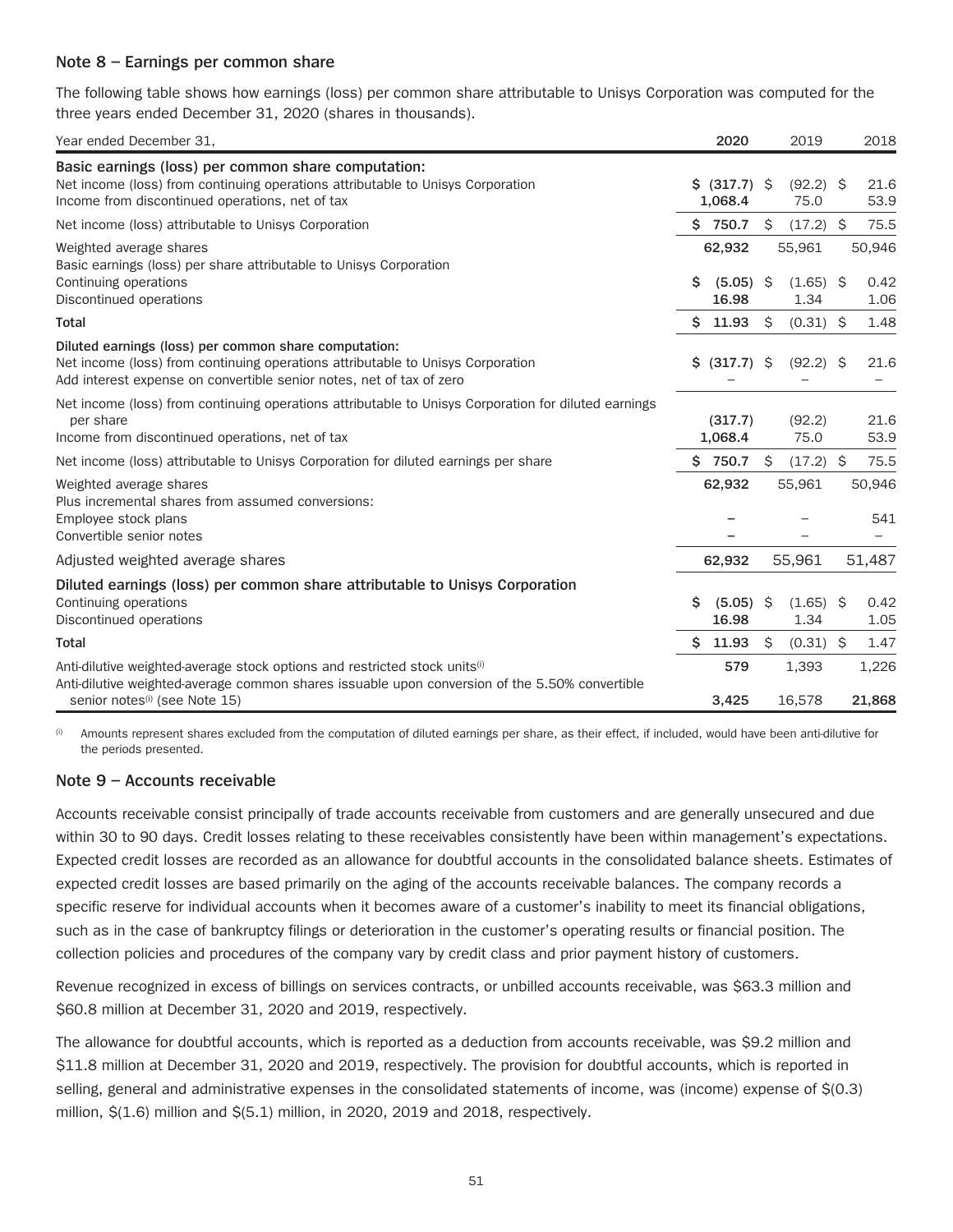#### **Note 10 – Contract assets and deferred revenue**

Contract assets represent rights to consideration in exchange for goods or services transferred to a customer when that right is conditional on something other than the passage of time. Deferred revenue represents contract liabilities.

Net contract assets (liabilities) are as follows:

| As of December 31,                         | 2020    | 2019          |
|--------------------------------------------|---------|---------------|
| Contract assets - current                  |         | \$44.3\$538.4 |
| Contract assets - long-term <sup>(i)</sup> | 20.7    | 21.6          |
| Deferred revenue - current                 | (257.1) | (246.4)       |
| Deferred revenue - long-term               | (137.9) | (147.0)       |

(i) Reported in other long-term assets on the company's consolidated balance sheets

Significant changes in the above contract asset and liability balances were as follows:

| Year ended December 31,                                                                 | 2020                   | 2019 |
|-----------------------------------------------------------------------------------------|------------------------|------|
| Revenue recognized that was included in deferred revenue at the beginning of the period | <b>\$236.1</b> \$270.1 |      |

#### **Note 11 – Capitalized contract costs**

The company's incremental direct costs of obtaining a contract consist of sales commissions which are deferred and amortized ratably over the initial contract life. These costs are classified as current or noncurrent based on the timing of when the company expects to recognize the expense. The current and noncurrent portions of deferred commissions are included in prepaid expenses and other current assets and in other long-term assets, respectively, in the company's consolidated balance sheets.

Deferred commissions were as follows:

| As of December 31,                                                   | 2020 | 2019 |
|----------------------------------------------------------------------|------|------|
| Deferred commissions                                                 | S8.7 | S9.1 |
| Amortization expense related to deferred commissions was as follows: |      |      |

| Year ended December 31.                                    | 2020.            | 2019 | 2018        |
|------------------------------------------------------------|------------------|------|-------------|
| Deferred commissions - amortization expense <sup>(i)</sup> | S <sub>3.2</sub> | S3.1 | <b>S6.5</b> |

(i) Reported in selling, general and administrative expense in the company's consolidated statements of income

Costs on outsourcing contracts are generally expensed as incurred. However, certain costs incurred upon initiation of an outsourcing contract (costs to fulfill a contract), principally initial customer setup, are capitalized and expensed over the initial contract life. These costs are included in outsourcing assets, net in the company's consolidated balance sheets, and are amortized over the initial contract life and reported in Services cost of sales.

Costs to fulfill a contract were as follows:

| As of December 31,                                                          | 2020 | 2019          |
|-----------------------------------------------------------------------------|------|---------------|
| Costs to fulfill a contract                                                 |      | \$74.4 \$75.8 |
| Amortization expense related to costs to fulfill a contract was as follows: |      |               |

| Year ended December 31,                            | 2020  | 2019        | 2018 |
|----------------------------------------------------|-------|-------------|------|
| Costs to fulfill a contract - amortization expense | S27.5 | S24.2 S21.7 |      |

The remaining balance of outsourcing assets, net is comprised of fixed assets and software used in connection with outsourcing contracts. These costs are capitalized and depreciated over the shorter of the initial contract life or in accordance with the company's fixed asset policy.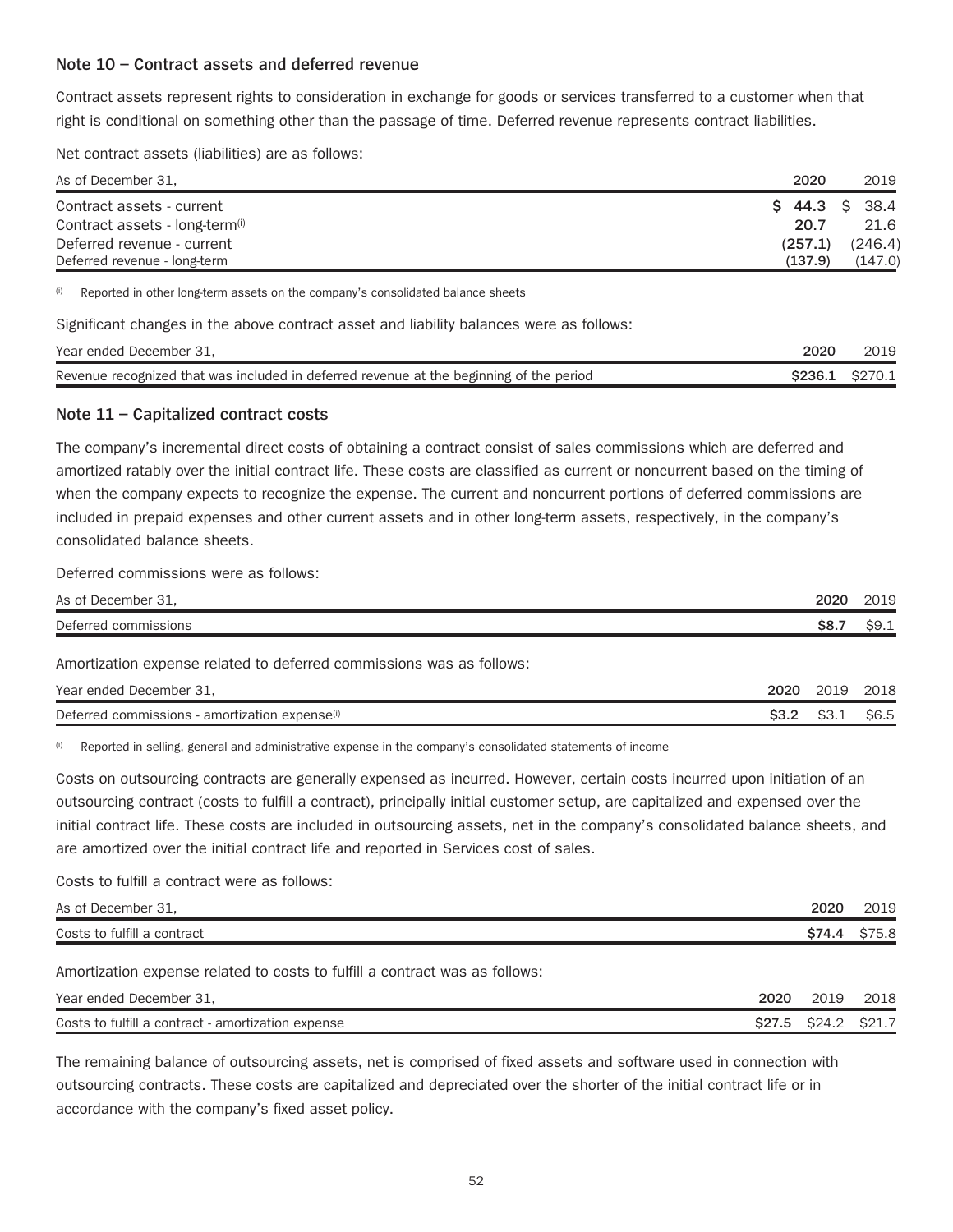#### **Note 12 – Financial instruments and concentration of credit risks**

Due to its foreign operations, the company is exposed to the effects of foreign currency exchange rate fluctuations on the U.S. dollar, principally related to intercompany account balances. The company uses derivative financial instruments to reduce its exposure to market risks from changes in foreign currency exchange rates on such balances. The company enters into foreign exchange forward contracts, generally having maturities of three months or less, which have not been designated as hedging instruments. At December 31, 2020 and 2019, the notional amount of these contracts was \$588.5 million and \$437.0 million, respectively. The fair value of these forward contracts is based on quoted prices for similar but not identical financial instruments; as such, the inputs are considered Level 2 inputs.

The following table summarizes the fair value of the company's foreign exchange forward contracts.

| As of December 31,                        | 2020        | 2019  |
|-------------------------------------------|-------------|-------|
| <b>Balance Sheet Location</b>             |             |       |
| Prepaid expenses and other current assets | \$1.4       | \$2.1 |
| Other accrued liabilities                 | 1.0         |       |
| Total fair value                          | <b>SO.4</b> | \$2.0 |

The following table summarizes the location and amount of gains and losses recognized on foreign exchange forward contracts.

| Year Ended December 31,      | 2020 | 2019        | 2018        |
|------------------------------|------|-------------|-------------|
| Statement of Income Location |      |             |             |
| Other (expense), net         |      | \$7.6 \$1.7 | $\Im(14.2)$ |

Financial instruments also include temporary cash investments and customer accounts receivable. Temporary investments are placed with creditworthy financial institutions, primarily in money market funds, time deposits and certificate of deposits which may be withdrawn at any time at the discretion of the company without penalty. At December 31, 2020 and 2019, the company's cash equivalents principally have maturities of less than one month or can be withdrawn at any time at the discretion of the company without penalty. Due to the short maturities of these instruments, they are carried on the consolidated balance sheets at cost plus accrued interest, which approximates market value. Receivables are due from a large number of customers that are dispersed worldwide across many industries. At December 31, 2020 and 2019, the company had no significant concentrations of credit risk with any one customer. At December 31, 2020 and 2019, the carrying amount of cash and cash equivalents approximated fair value.

#### **Note 13 – Properties**

Properties comprise the following:

| As of December 31,             | 2020     | 2019    |
|--------------------------------|----------|---------|
| Land                           | 2.3<br>s | 2.3     |
| <b>Buildings</b>               | 63.5     | 63.5    |
| Machinery and office equipment | 466.7    | 521.5   |
| Internal-use software          | 171.2    | 161.8   |
| Rental equipment               | 23.3     | 34.9    |
| Total properties               | \$727.0  | \$784.0 |

#### **Note 14 – Goodwill**

During the fourth quarter of 2020, the company performed its annual impairment test of goodwill for all of its reporting units. The fair values of each of the reporting units exceeded their carrying values; therefore, no goodwill impairment was required.

At December 31, 2020, the amount of goodwill allocated to reporting units with negative net assets was as follows: Business Process Outsourcing Services, \$10.3 million.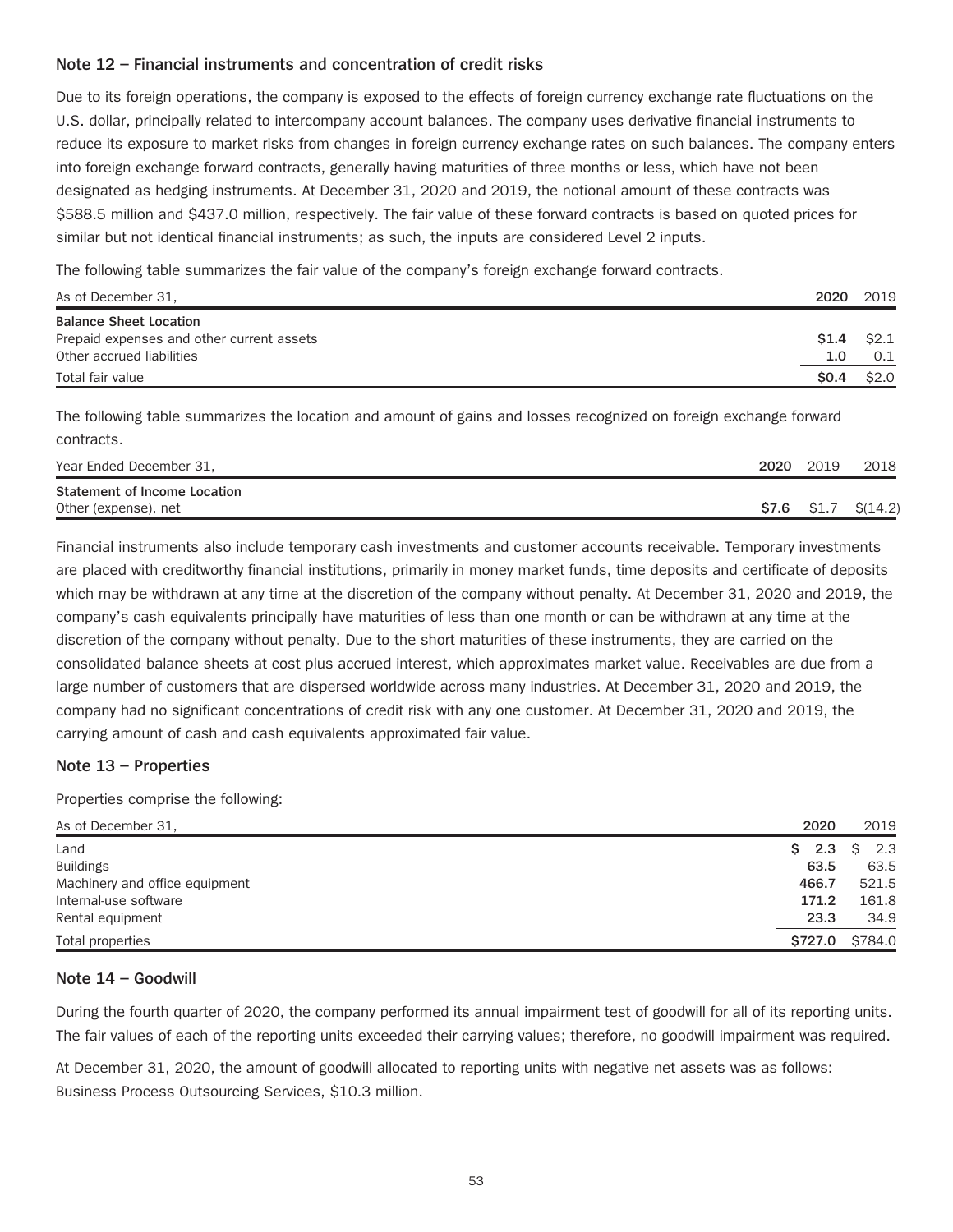Changes in the carrying amount of goodwill by segment were as follows:

|                              | Total   | Services | Technology |
|------------------------------|---------|----------|------------|
| Balance at December 31, 2018 | \$111.0 | \$10.9   | \$100.1    |
| Translation adjustments      | (0.6)   | (0.6)    |            |
| Balance at December 31, 2019 | 110.4   | 10.3     | 100.1      |
| Translation adjustments      | (1.8)   | -        | (1.8)      |
| Balance at December 31, 2020 | \$108.6 | \$10.3   | \$98.3     |

#### **Note 15 – Debt**

Long-term debt is comprised of the following:

| As of December 31.                                                                                                                                                                                                                                                        | 2020    | 2019    |
|---------------------------------------------------------------------------------------------------------------------------------------------------------------------------------------------------------------------------------------------------------------------------|---------|---------|
| 6.875% senior secured notes due November 1, 2027 (Face value of \$485.0 million less unamortized issuance costs<br>of \$8.1 million at December 31, 2020)<br>5.50% convertible senior notes due March 1, 2021 (Face value of \$84.2 million less unamortized discount and | \$476.9 |         |
| issuance costs of \$0.6 million and \$4.2 million at December 31, 2020 and 2019, respectively)                                                                                                                                                                            | 83.6    | 80.0    |
| 10.75% senior secured notes (\$440.0 million face value less unamortized issuance costs of \$5.5 million at                                                                                                                                                               |         |         |
| December 31, 2019)                                                                                                                                                                                                                                                        |         | 434.5   |
| Finance leases                                                                                                                                                                                                                                                            | 5.5     | 5.3     |
| Other debt                                                                                                                                                                                                                                                                | 63.9    | 59.6    |
| Total                                                                                                                                                                                                                                                                     | 629.9   | 579.4   |
| $Less - current$ maturities                                                                                                                                                                                                                                               | 102.8   | 13.5    |
| Total long-term debt                                                                                                                                                                                                                                                      | \$527.1 | \$565.9 |

Long-term debt is carried at amortized cost and its estimated fair value is based on market prices classified as Level 2 in the fair value hierarchy. Presented below are the estimated fair values of long-term debt.

| As of December 31.                               | 2020              | 2019  |
|--------------------------------------------------|-------------------|-------|
| 6.875% senior secured notes due November 1, 2027 | $$532.3$ S $-$    |       |
| 5.50% convertible senior notes due March 1, 2021 | 169.8             | 115.8 |
| 10.75% senior secured notes                      | $\qquad \qquad -$ | 474.2 |

The company's principal sources of liquidity are cash on hand, cash from operations and its Amended and Restated ABL Credit Facility, discussed below. The company and certain international subsidiaries have access to uncommitted lines of credit from various banks.

At December 31, 2020, the company has met all covenants and conditions under its various lending agreements. The company expects to continue to meet these covenants and conditions through at least the next twelve months.

Maturities of long-term debt, including finance leases, in each of the next five years and thereafter are as follows:

| Year       | Total   | Long-Term<br>Debt | Finance<br>Leases        |
|------------|---------|-------------------|--------------------------|
| 2021       | \$102.8 | \$100.4           | \$2.4                    |
| 2022       | 18.2    | 16.2              | 2.0                      |
| 2023       | 16.5    | 15.8              | 0.7                      |
| 2024       | 9.8     | 9.4               | 0.4                      |
| 2025       | 2.8     | 2.8               | $\overline{\phantom{m}}$ |
| Thereafter | 479.8   | 479.8             | $\qquad \qquad -$        |
| Total      | \$629.9 | \$624.4           | \$5.5                    |

Cash paid for interest and capitalized interest expense was as follows:

| Year ended December 31.      | 2020 | 2019                 | 2018 |
|------------------------------|------|----------------------|------|
| Cash paid for interest       |      | \$32.9 \$61.5 \$59.5 |      |
| Capitalized interest expense |      | $$4.6$ \$6.6 \$6.0   |      |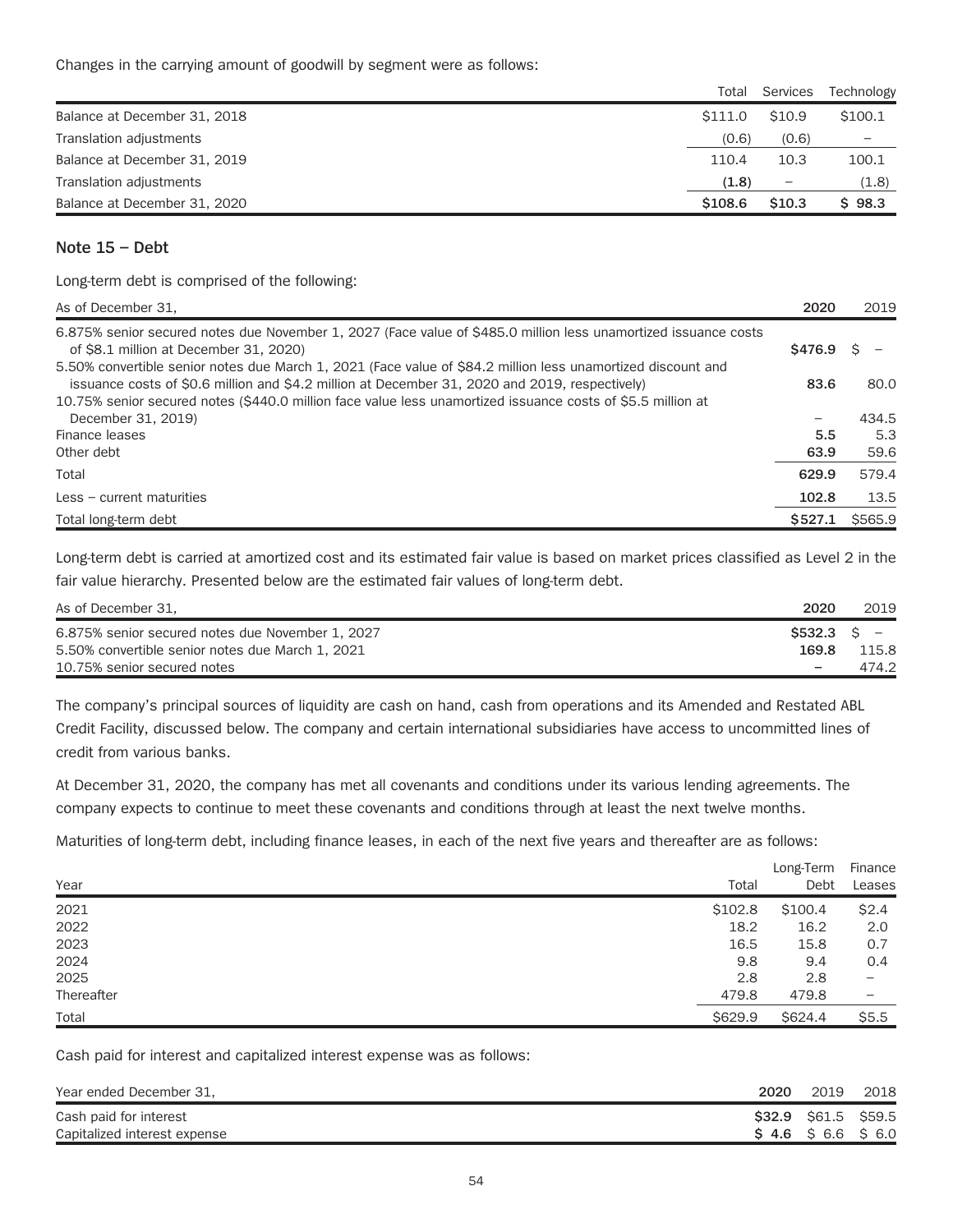#### *Senior Secured Notes due 2027*

On October 29, 2020, the company issued \$485.0 million aggregate principal amount of its 6.875% Senior Secured Notes due 2027 (the 2027 Notes). The 2027 Notes will pay interest semiannually on May 1 and November 1, commencing on May 1, 2021, and will mature on November 1, 2027, unless earlier repurchased or redeemed. The 2027 Notes are fully and unconditionally guaranteed on a senior secured basis by Unisys Holding Corporation, Unisys NPL, Inc., and Unisys AP Investment Company I, each a Delaware corporation that is directly or indirectly owned by the company (the subsidiary guarantors).

The 2027 Notes and the related guarantees rank equally in right of payment with all of the existing and future senior debt of the company and its subsidiary guarantors and senior in right of payment to any future subordinated debt of the company and its subsidiary guarantors. The 2027 Notes and the related guarantees are structurally subordinated to all existing and future liabilities (including preferred stock, trade payables and pension liabilities) of the subsidiaries of the company that are not subsidiary guarantors. The 2027 Notes and the guarantees will be secured by liens on substantially all assets of the company and the subsidiary guarantors, other than certain excluded assets (the collateral). The liens securing the 2027 Notes on certain ABL collateral will be subordinated to the liens on ABL collateral in favor of the ABL secured parties and, in the future, the liens securing the 2027 Notes may be subordinated to liens on the collateral securing certain permitted first lien debt, subject to certain limitations and permitted liens.

The company may, at its option, redeem some or all of the 2027 Notes at any time on or after November 1, 2020 at a redemption price determined in accordance with the redemption schedule set forth in the indenture, plus accrued and unpaid interest, if any.

Prior to November 1, 2023 the company may, at its option, redeem some or all of the 2027 Notes at any time, at a price equal to 100% of the principal amount of the 2027 Notes redeemed plus a "make-whole" premium, plus accrued and unpaid interest, if any. The company may also redeem, at its option, up to 40% of the 2027 Notes at any time prior to November 1, 2023, using the proceeds of certain equity offerings at a redemption price of 106.875% of the principal amount thereof, plus accrued and unpaid interest, if any. On or after November 1, 2023, the company may, on any one or more occasions, redeem all or a part of the 2027 Notes at specified redemption premiums, declining to par for any redemptions on or after November 1, 2025.

The indenture contains covenants that limit the ability of the company and its restricted subsidiaries to, among other things: (i) incur additional indebtedness and guarantee indebtedness; (ii) pay dividends or make other distributions or repurchase or redeem its capital stock; (iii) prepay, redeem or repurchase certain debt; (iv) make certain prepayments in respect of pension obligations; (v) issue certain preferred stock or similar equity securities; (vi) make loans and investments (including investments by the company and subsidiary guarantors in subsidiaries that are not guarantors); (vii) sell assets; (viii) create or incur liens; (ix) enter into transactions with affiliates; (x) enter into agreements restricting its subsidiaries' ability to pay dividends; and (xi) consolidate, merge or sell all or substantially all of its assets. These covenants are subject to several important limitations and exceptions.

If the company experiences certain kinds of changes of control (as defined in the indenture), it will be required to offer to repurchase the 2027 Notes at 101% of the principal amount of the 2027 Notes, plus accrued and unpaid interest as of the repurchase date, if any. In addition, if the company sells assets under certain circumstances it must apply the proceeds towards an offer to repurchase the 2027 Notes at a price equal to par plus accrued and unpaid interest, if any.

The indenture also provides for events of default, which, if any of them occur, would permit or require the principal, premium, if any, interest and any other monetary obligations on all the then outstanding 2027 Notes to be due and payable immediately.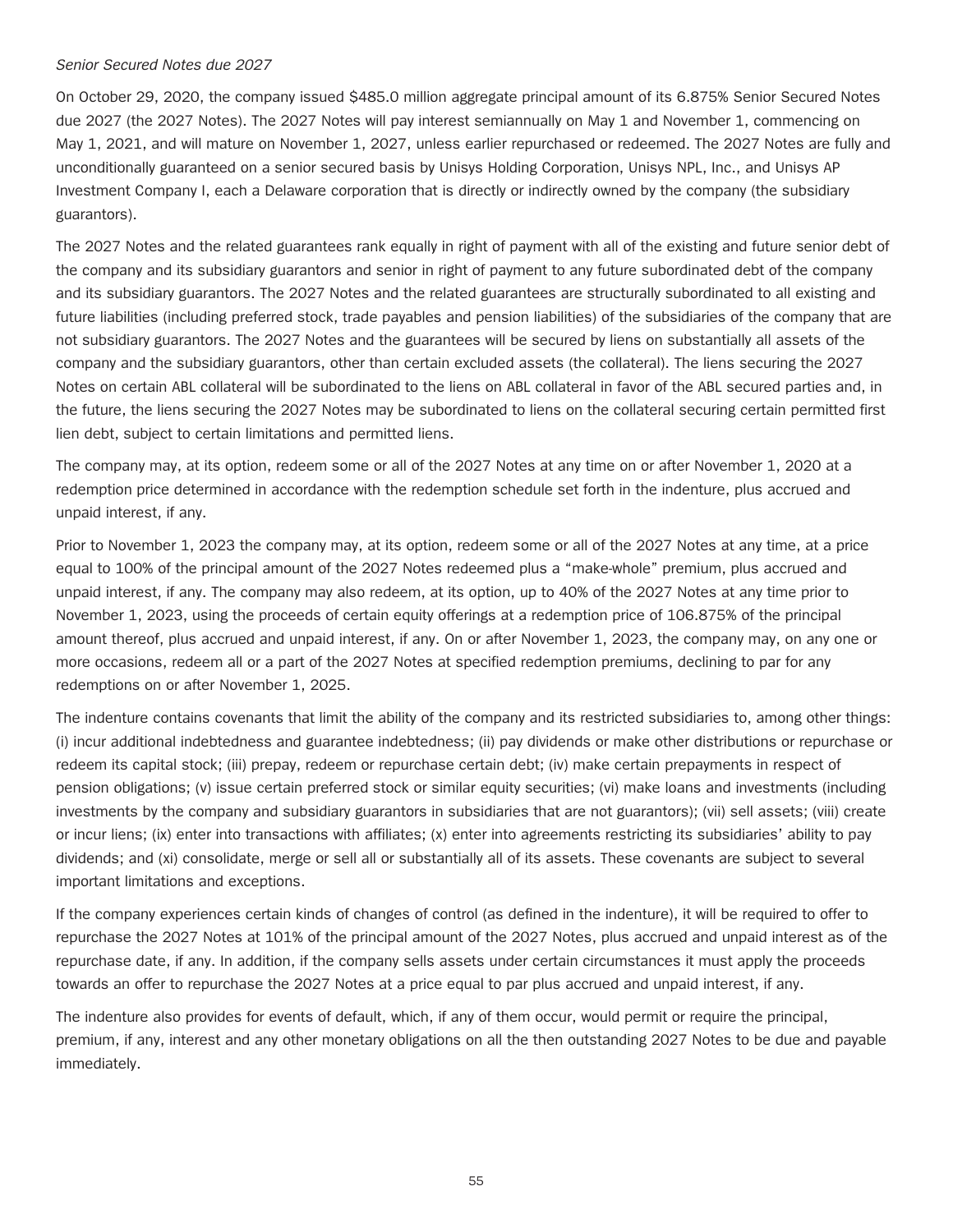Interest expense related to the 2027 Notes is comprised of the following:

| Year ended December 31,        | 2020                                         |
|--------------------------------|----------------------------------------------|
| Contractual interest coupon    | \$5.7                                        |
| Amortization of issuance costs | 0.2 <sub>0</sub><br>$\sim$ - $\sim$ - $\sim$ |
| Total                          | \$5.9                                        |

#### *Senior Secured Notes due 2022*

On April 15, 2020, the company redeemed all \$440.0 million in aggregate principal amount of its outstanding 10.750% Senior Secured Notes due 2022 (the 2022 Notes) for a redemption price equal to 105.375% of the aggregate principal amount of the 2022 Notes redeemed plus accrued but unpaid interest to, but not including, the redemption date. The redemption price paid was \$487.3 million and is made up of the following: \$440.0 million of principal amount due, \$23.65 million of call premium and \$23.65 million of accrued interest through April 14, 2020. The company recorded a loss on debt extinguishment in other expense, net of \$28.5 million consisting of the premium of \$23.65 million and write off of \$4.8 million of unamortized discount and fees related to the issuance of the 2022 Notes.

Interest expense related to the 2022 Notes is comprised of the following:

| Year ended December 31,        | 2020 | 2019                    | 2018 |
|--------------------------------|------|-------------------------|------|
| Contractual interest coupon    |      | \$13.8 \$47.3 \$47.3    |      |
| Amortization of issuance costs | 0.7  | 24                      | 2.4  |
| Total                          |      | $$14.5 \t$49.7 \t$49.7$ |      |

#### *Convertible Senior Notes*

In 2016, the company issued \$213.5 million aggregate principal amount of Convertible Senior Notes due 2021 (the 2021 Notes). The 2021 Notes, which are senior unsecured obligations, bear interest at a coupon rate of 5.50% (or 9.5% effective interest rate) per year until maturity, payable semiannually in arrears on March 1 and September 1 of each year. The 2021 Notes are not redeemable by the company prior to maturity. The 2021 Notes are convertible by the holders into shares of the company's common stock if certain conditions set forth in the indenture governing the 2021 Notes have been satisfied. The conversion rate for the 2021 Notes is 102.4249 shares of the company's common stock per \$1,000 principal amount of the 2021 Notes (or a total amount at issuance date of 21,867,716 shares), which is equivalent to an initial conversion price of approximately \$9.76 per share of the company's common stock.

On November 25, 2020, the company gave notice to the holders of its 2021 Notes that it had elected to satisfy its conversion obligation in respect of such conversion by the combination settlement method, whereby the company shall pay and deliver to the converting holders in respect of each \$1,000 principal amount of the 2021 Notes being converted a settlement amount equal to the sum of \$1,000 plus shares of the company's common stock. Assuming that all of the holders of the 2021 Notes convert their 2021 Notes into shares of the company's common stock, in March of 2021, the company will deliver to the note holders \$84.2 million of cash and approximately 4.6 million shares of the company's common stock. The company estimates that it will receive approximately 1.2 million shares upon exercise of the capped call transactions; therefore, the number of outstanding shares of common stock will increase by approximately 3.4 million shares.

In connection with the issuance of the 2021 Notes, the company also paid \$27.3 million to enter into privately negotiated capped call transactions with the initial purchasers and/or affiliates of the initial purchasers. The capped call transactions will cover, subject to customary anti-dilution adjustments, the number of shares of the company's common stock that will initially underlie the 2021 Notes. The capped call transactions will effectively raise the conversion premium on the 2021 Notes from approximately 22.5% to approximately 60%, which raises the initial conversion price from approximately \$9.76 per share of common stock to approximately \$12.75 per share of common stock. The capped call transactions are expected to reduce potential dilution to the company's common stock and/or offset potential cash payments the company is required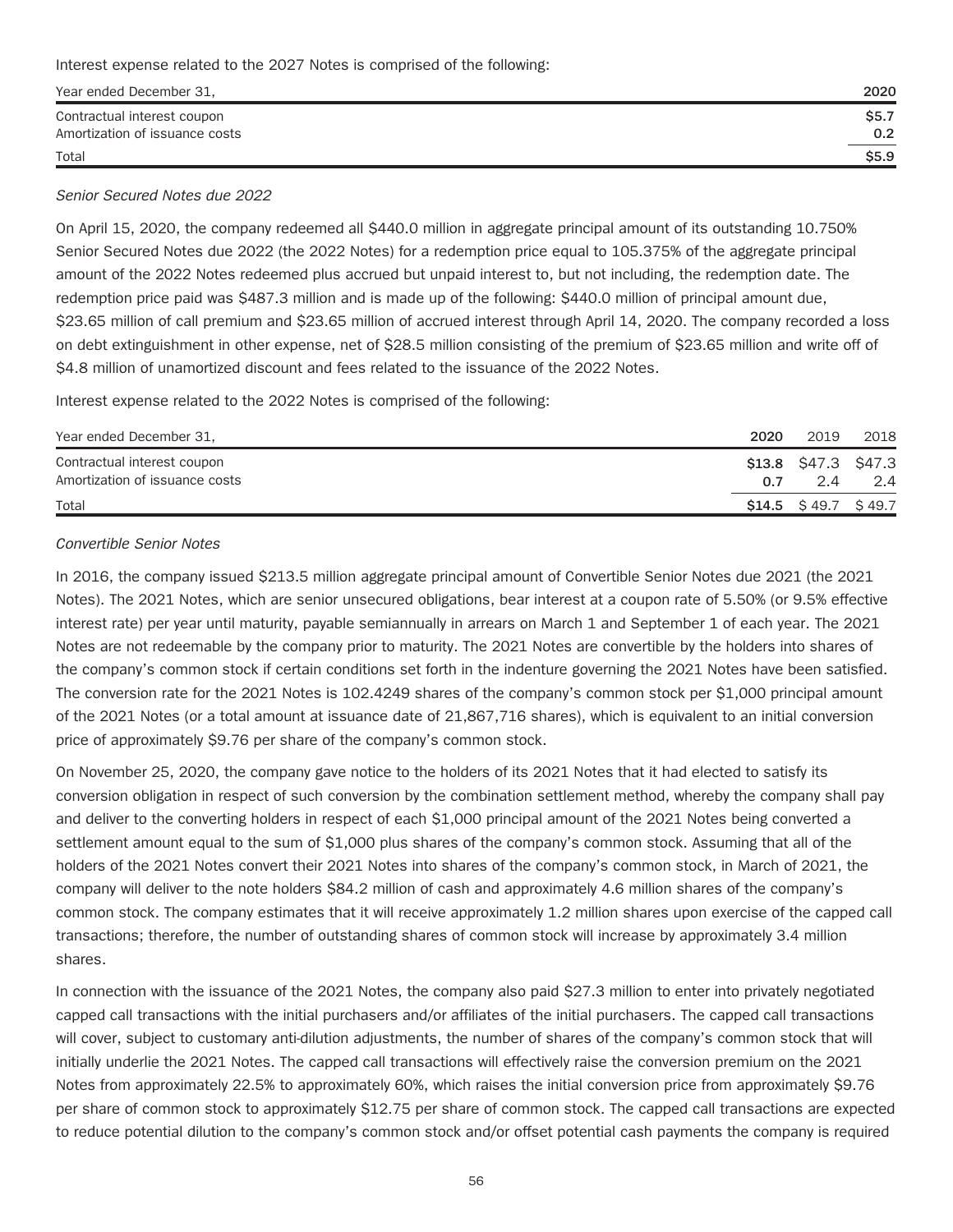to make in excess of the principal amount upon any conversion of the 2021 Notes. In 2019, the company entered into separate, privately negotiated exchange agreements pursuant to which it (i) issued an aggregate of 10,593,930 shares of its common stock, and (ii) paid cash in an aggregate amount of \$59.4 million, such cash amount included \$3.1 million of accrued and unpaid interest on the exchanged 2021 Notes up to, but excluding, the settlement date, in exchange for \$129.3 million in aggregate principal amount of its outstanding 2021 Notes. Upon closing, \$84.2 million aggregate principal amount of 2021 Notes remained outstanding. In connection with the transactions, the company unwound a pro rata portion of the capped call transactions described above and received proceeds of \$7.2 million. Following the 2021 Notes exchange, the capped call transactions remaining cover approximately 8.6 million shares of the company's common stock. As a result of the exchange, the company recognized a charge of \$20.1 million in other expense, net in 2019.

Interest expense related to the 2021 Notes is comprised of the following:

| Year ended December 31,             | 2020          | 2019                   | 2018 |
|-------------------------------------|---------------|------------------------|------|
| Contractual interest coupon         |               | $$4.6$ $$8.9$ $$11.8$  |      |
| Amortization of debt discount       | 3.1           | 5.5                    | 6.6  |
| Amortization of debt issuance costs | $0.5^{\circ}$ | 0.9                    | 1.2  |
| Total                               |               | $$8.2$ $$15.3$ $$19.6$ |      |

#### *Other Debt*

In 2019, the company entered into a \$27.7 million Installment Payment Agreement (IPA) maturing on December 20, 2023 with a syndicate of financial institutions to finance the acquisition of certain software licenses necessary for the provision of services to a client. Interest accrues at an annual rate of 7.0% and the company is required to make monthly principal and interest payments on each agreement in arrears. At December 31, 2020, \$6.5 million was reported in current maturities of long-term debt.

In 2019, the company entered into a vendor agreement in the amount of \$19.3 million to finance the acquisition of certain software licenses used to provide services to our clients and for its own internal use. Interest accrues at an annual rate of 5.47% and the company is required to make annual principal and interest payments in advance with the last payment due on March 1, 2024. At December 31, 2020, \$3.6 million was reported in current maturities of long-term debt.

#### *ABL Credit Facility*

Contemporaneously with the issuance of the 2027 Notes, the company and the subsidiary guarantors entered into an amendment and restatement of the company's secured revolving credit facility (the Amended and Restated ABL Credit Facility) that provides for revolving loans and letters of credit up to an aggregate amount of \$145.0 million (with a limit on letters of credit of \$40.0 million), with an accordion feature provision allowing for an increase in credit facility up to \$175.0 million upon the satisfaction of certain conditions specified in the Amended and Restated ABL Credit Facility . The amendment and restatement extended the maturity from October 2022 to October 29, 2025 and modified certain other terms and covenants. Availability under the credit facility is subject to a borrowing base calculated by reference to the company's receivables. At December 31, 2020, the company had no borrowings and \$5.7 million of letters of credit outstanding, and availability under the facility was \$112.9 million net of letters of credit issued.

The Amended and Restated ABL Credit Facility is subject to a springing maturity, under which the Amended and Restated ABL Credit Facility will immediately mature 91 days prior to any date on which contributions to pension funds in the United States in an amount in excess of \$100.0 million are required to be paid unless the company is able to meet certain conditions, including that the company has the liquidity (as defined in the Amended and Restarted ABL Credit Facility) to cash settle the amount of such pension payments, no default or event of default has occurred under the Amended and Restated ABL Credit Facility, the company's liquidity is above \$130.0 million and the company is in compliance with the then applicable fixed charge coverage ratio on a pro forma basis.

The Amended and Restated ABL Credit Facility is guaranteed by the subsidiary guarantors and any future material domestic subsidiaries. The facility is secured by the assets of the company and the subsidiary guarantors, other than certain excluded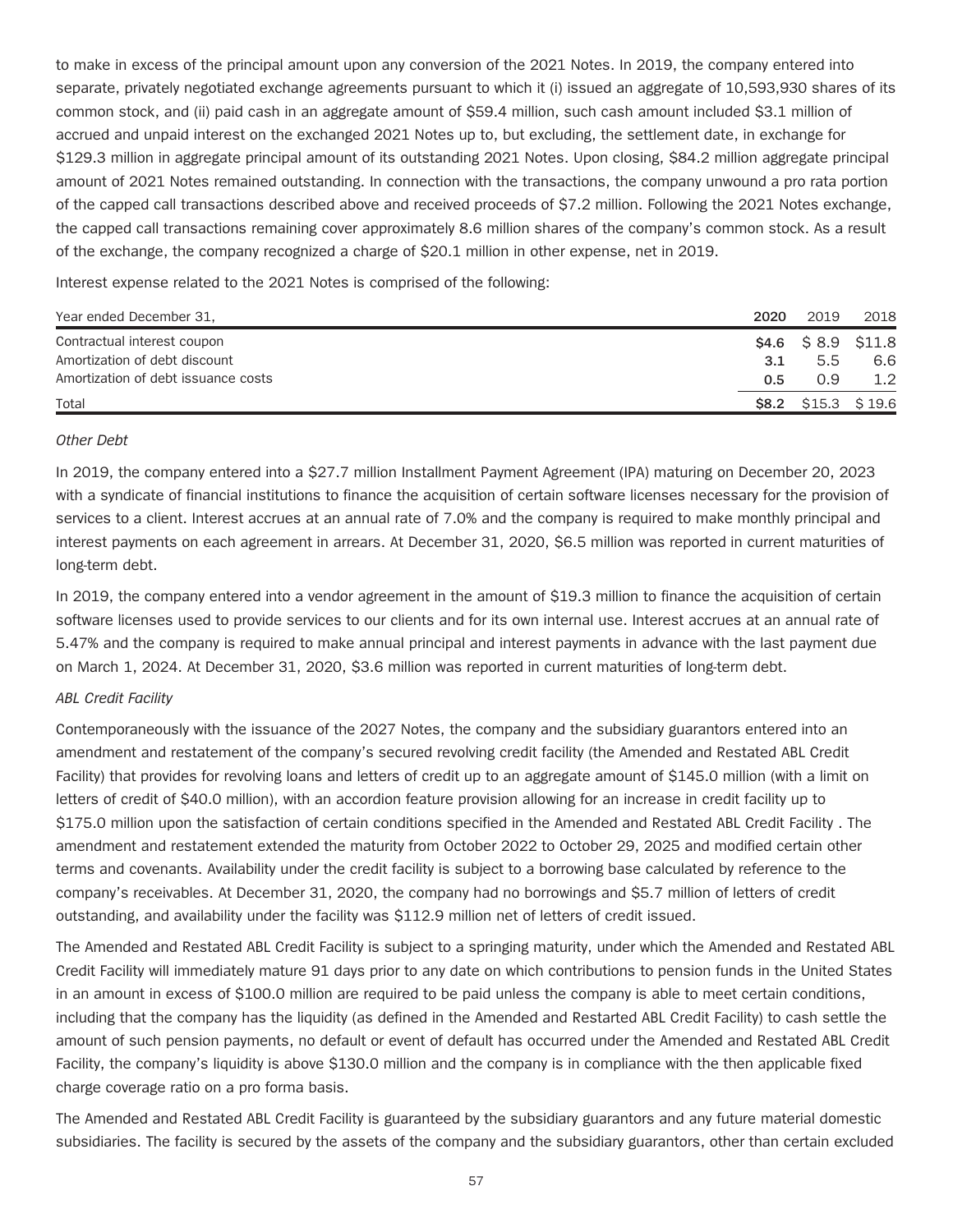assets, under a security agreement entered into by the company and the subsidiary guarantors in favor of JPMorgan Chase Bank, N.A., as agent for the lenders under the credit facility.

The company is required to maintain a minimum fixed charge coverage ratio if the availability under the Amended and Restated ABL Credit Facility falls below the greater of 10% of the lenders' commitments under the facility and \$14.5 million.

The Amended and Restated ABL Credit Facility contains customary representations and warranties, including, but not limited to, that there has been no material adverse change in the company's business, properties, operations or financial condition. The Amended and Restated ABL Credit Facility includes restrictions on the ability of the company and its subsidiaries to, among other things, incur other debt or liens, dispose of assets and make acquisitions, loans and investments, repurchase its equity, and prepay other debt. These restrictions are subject to several important limitations and exceptions. Events of default include non-payment, failure to comply with covenants, materially incorrect representations and warranties, change of control and default under other debt aggregating at least \$50.0 million, subject to relevant cure periods, as applicable.

#### **Note 16 – Other accrued liabilities**

Other accrued liabilities (current) are comprised of the following:

| As of December 31.              | 2020    | 2019    |
|---------------------------------|---------|---------|
| Payrolls and commissions        | \$95.9  | \$106.8 |
| Income taxes                    | 41.2    | 28.6    |
| Cost reduction                  | 40.7    | 47.5    |
| Operating leases                | 37.1    | 34.1    |
| Taxes other than income taxes   | 33.0    | 18.3    |
| Accrued vacations               | 24.3    | 24.7    |
| Postretirement                  | 11.7    | 13.6    |
| Accrued interest                | 8.0     | 11.8    |
| Other                           | 60.1    | 31.3    |
| Total other accrued liabilities | \$352.0 | \$316.7 |

#### **Note 17 – Employee plans**

**Stock plans** Under stockholder approved stock-based plans, stock options, stock appreciation rights, restricted stock and restricted stock units may be granted to officers, directors and other key employees. At December 31, 2020, 8.1 million shares of unissued common stock of the company were available for granting under these plans.

As of December 31, 2020, the company has granted non-qualified stock options and restricted stock units under these plans. The company recognizes compensation cost, net of a forfeiture rate, in selling, general and administrative expenses, and recognizes the compensation cost for only those awards expected to vest. The company estimates the forfeiture rate based on its historical experience and its expectations about future forfeitures.

During the years ended December 31, 2020, 2019 and 2018, the company recognized \$14.5 million, \$13.2 million and \$13.2 million of share-based compensation expense, which is comprised of \$14.5 million, \$13.2 million and \$13.1 million of restricted stock unit expense and zero, zero and \$0.1 million of stock option expense, respectively.

There were no grants of stock option awards for the years ended December 31, 2020, 2019 and 2018. As of December 31, 2020, 0.3 million stock option awards with a weighted-average exercise price of \$22.02 are outstanding.

Restricted stock unit awards may contain time-based units, performance-based units, total shareholder return market-based units, or a combination of these units. Each performance-based and market-based unit will vest into zero to two shares depending on the degree to which the performance or market conditions are met. Compensation expense for performancebased awards is recognized as expense ratably for each installment from the date of grant until the date the restrictions lapse and is based on the fair market value at the date of grant and the probability of achievement of the specific performance-related goals. Compensation expense for market-based awards is recognized as expense ratably over the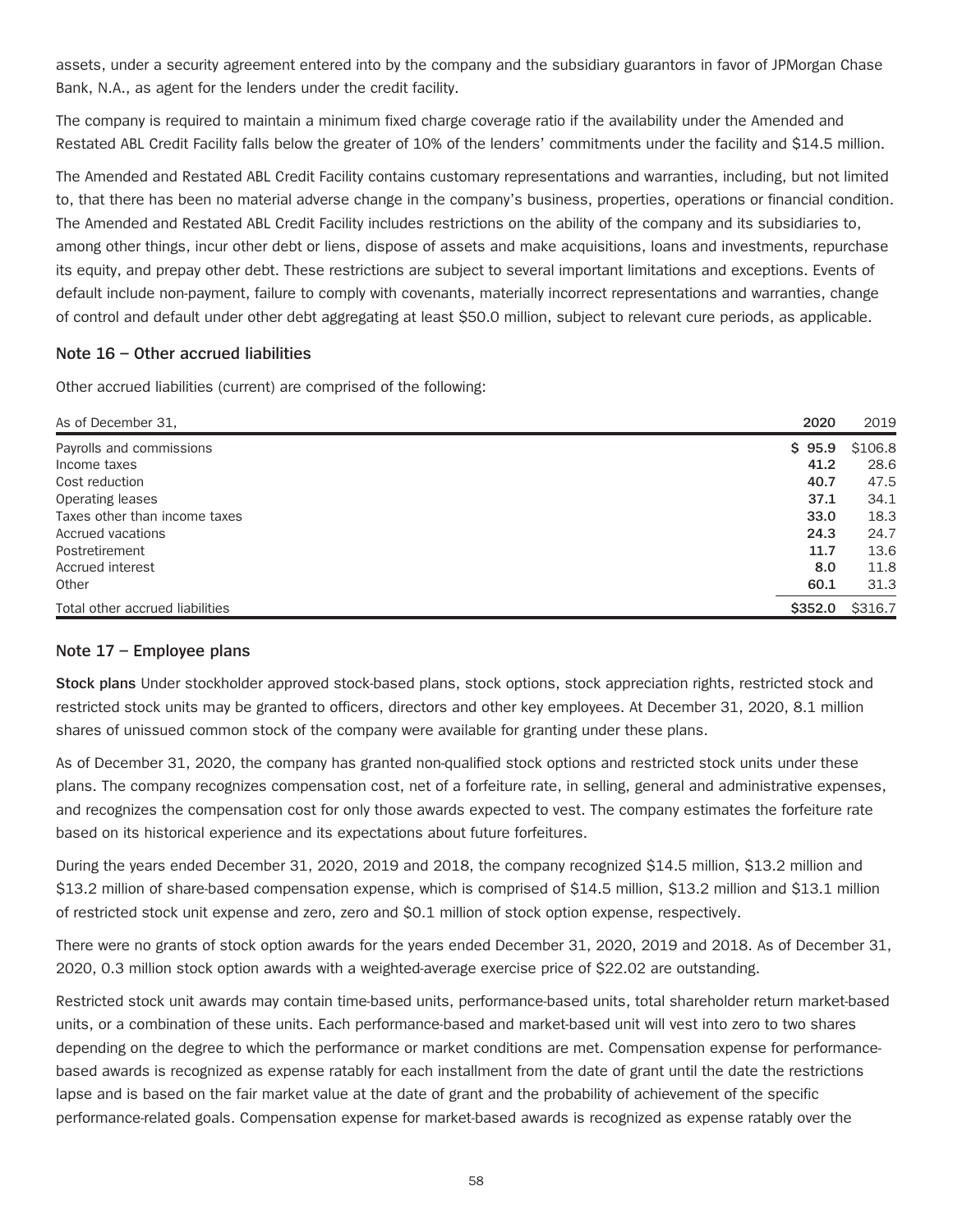measurement period, regardless of the actual level of achievement, provided the service requirement is met. Time-based restricted stock unit grants for the company's directors vest upon award and compensation expense for such awards is recognized upon grant.

A summary of restricted stock unit activity for the year ended December 31, 2020 follows (shares in thousands):

|                                  | Restricted<br><b>Stock Units</b> | Weighted-Average<br>Grant-Date Fair<br>Value |
|----------------------------------|----------------------------------|----------------------------------------------|
| Outstanding at December 31, 2019 | 2,040                            | \$14.17                                      |
| Granted                          | 752                              | 22.48                                        |
| Vested                           | (940)                            | 13.80                                        |
| Forfeited and expired            | (126)                            | 16.10                                        |
| Outstanding at December 31, 2020 | 1,726                            | 17.87                                        |

The aggregate weighted-average grant-date fair value of restricted stock units granted during the years ended December 31, 2020, 2019 and 2018 was \$17.4 million, \$16.9 million and \$17.9 million, respectively. The fair value of restricted stock units with time and performance conditions is determined based on the trading price of the company's common shares on the date of grant. The fair value of awards with market conditions is estimated using a Monte Carlo simulation with the following weighted-average assumptions.

| Year ended December 31,                                           | 2020            | 2019          |
|-------------------------------------------------------------------|-----------------|---------------|
| Weighted-average fair value of grant                              | \$28.33 \$16.58 |               |
| Risk-free interest rate <sup>(i)</sup>                            | 1.35%           | 2.49%         |
| Expected volatility(ii)                                           |                 | 51.81% 47.91% |
| Expected life of restricted stock units in years <sup>(iii)</sup> | 2.86            | 2.87          |
| Expected dividend yield                                           | $-$ %           | $-$ %         |

(i) Represents the continuously compounded semi-annual zero-coupon U.S. treasury rate commensurate with the remaining performance period

(ii) Based on historical volatility for the company that is commensurate with the length of the performance period

(iii) Represents the remaining life of the longest performance period

As of December 31, 2020, there was \$12.6 million of total unrecognized compensation cost related to outstanding restricted stock units granted under the company's plans. That cost is expected to be recognized over a weighted-average period of 1.9 years. The aggregate weighted-average grant-date fair value of restricted stock units vested during the years ended December 31, 2020, 2019 and 2018 was \$13.0 million, \$14.9 million and \$10.4 million, respectively.

Common stock issued upon exercise of stock options or upon lapse of restrictions on restricted stock units are newly issued shares. During 2020 and 2019, the company did not recognize any tax benefits from the exercise of stock options or upon issuance of stock upon lapse of restrictions on restricted stock units because of its tax position. Any such tax benefits resulting from tax deductions in excess of the compensation costs recognized are classified as operating cash flows.

**Defined contribution and compensation plans** U.S. employees are eligible to participate in an employee savings plan. Under this plan, employees may contribute a percentage of their pay for investment in various investment alternatives. The company matches 50 percent of the first 6 percent of eligible pay contributed by participants to the plan on a before-tax basis (subject to IRS limits). The company funds the match with cash. The charge to income related to the company match for the years ended December 31, 2020, 2019 and 2018, was \$8.8 million, \$8.2 million and \$7.0 million, respectively.

The company has defined contribution plans in certain locations outside the United States. The charge to income related to these plans was \$16.2 million, \$19.3 million and \$21.3 million, for the years ended December 31, 2020, 2019 and 2018, respectively.

The company has non-qualified compensation plans, which allow certain highly compensated employees and directors to defer the receipt of a portion of their salary, bonus and fees. Participants can earn a return on their deferred balance that is based on hypothetical investments in various investment vehicles. Changes in the market value of these investments are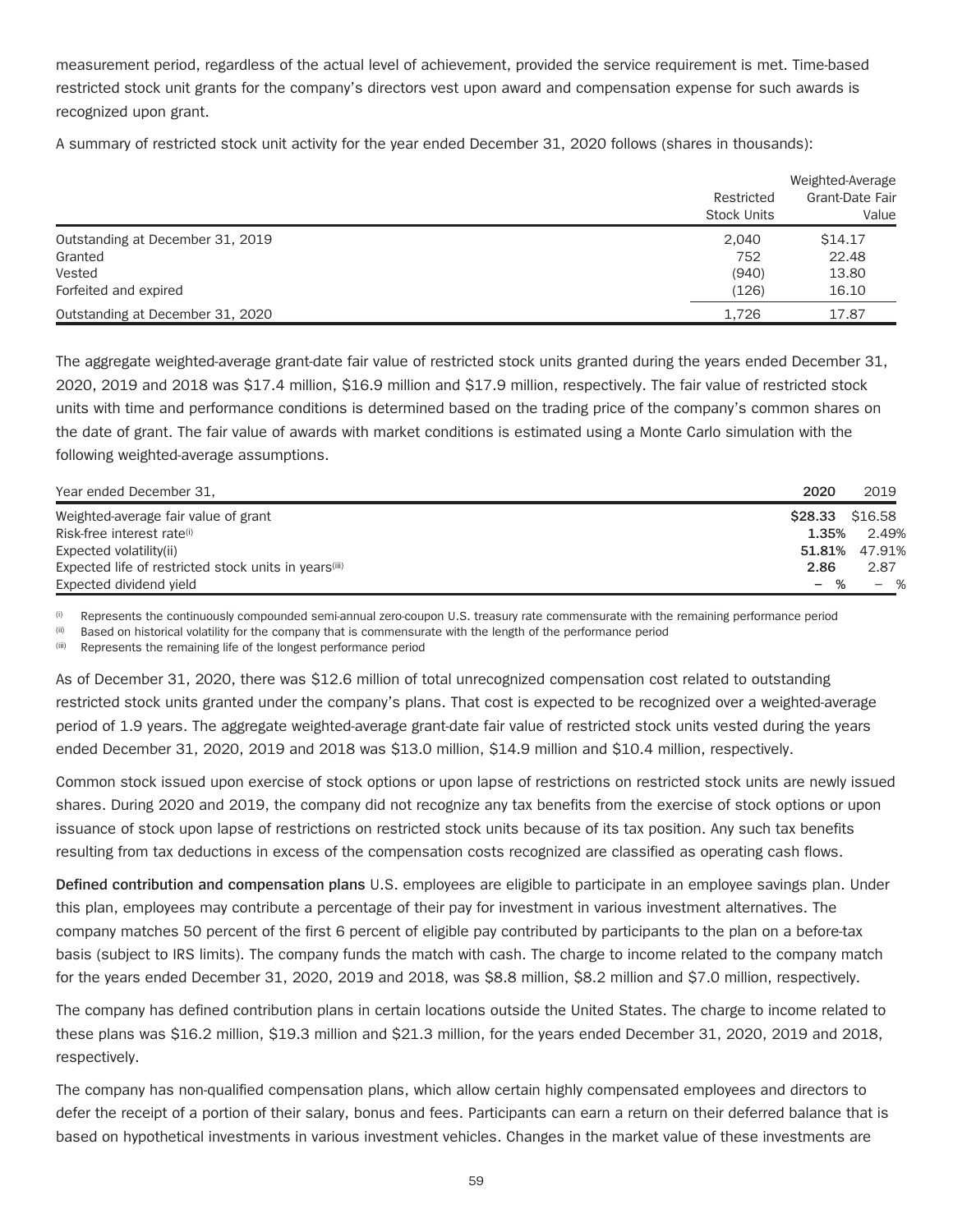reflected as an adjustment to the liability with an offset to expense. As of December 31, 2020 and 2019, the liability to the participants of these plans was \$12.7 million and \$14.7 million, respectively. These amounts reflect the accumulated participant deferrals and earnings thereon as of that date. The company makes no contributions to the deferred compensation plans and remains contingently liable to the participants.

**Retirement benefits** For the company's more significant defined benefit pension plans, including the U.S., U.K. and the Netherlands, accrual of future benefits under the plans has ceased. Management develops the actuarial assumptions used by its U.S. and international defined benefit pension plan obligations based upon the circumstances of each particular plan. The determination of the defined benefit pension plan obligations requires the use of estimates.

In December 2020, the company completed a lump-sum cash-out offer for eligible former associates who had deferred vested benefit under the company's U.S. defined benefit pension plans to receive the value of their entire pension benefit in a lump-sum payment. As a result, the pension plan trust made lump sum payments to approximately 3,500 former associates of \$276.0 million and the company recorded a non-cash pre-tax settlement charge of \$142.1 million.

Retirement plans' funded status and amounts recognized in the company's consolidated balance sheets follows:

| U.S. Plans                                                        |                                 |                                     |                          | <b>International Plans</b> |  |
|-------------------------------------------------------------------|---------------------------------|-------------------------------------|--------------------------|----------------------------|--|
| As of December 31,                                                | 2020                            | 2019                                | 2020                     | 2019                       |  |
| Change in projected benefit obligation                            |                                 |                                     |                          |                            |  |
| Benefit obligation at beginning of year                           | \$4,755.6                       | \$4,558.0                           | \$3,143.8                | \$2,829.5                  |  |
| Service cost                                                      |                                 |                                     | 2.8                      | 2.8                        |  |
| Interest cost                                                     | 162.5                           | 197.5                               | 53.4                     | 68.3                       |  |
| Plan participants' contributions                                  |                                 |                                     | 1.1                      | 1.3                        |  |
| Plan curtailment                                                  |                                 |                                     | (1.6)                    | (1.6)                      |  |
| Plan settlement                                                   | (277.3)                         |                                     | $\overline{\phantom{0}}$ | (3.5)                      |  |
| <b>Actuarial loss</b>                                             | 253.9                           | 357.7                               | 226.5                    | 284.1                      |  |
| Benefits paid                                                     | (349.4)                         | (357.6)                             | (119.0)                  | (118.1)                    |  |
| Foreign currency translation adjustments                          |                                 | $\overline{\phantom{0}}$            | 161.0                    | 81.0                       |  |
| Benefit obligation at end of year                                 | \$4,545.3                       | \$4,755.6                           | \$3,468.0                | \$3,143.8                  |  |
| Change in plan assets                                             |                                 |                                     |                          |                            |  |
| Fair value of plan assets at beginning of year                    | \$3,334.2                       | \$3,112.8                           | \$2,816.4                | \$2,539.4                  |  |
| Actual return on plan assets                                      | 347.2                           | 505.2                               | 254.7                    | 300.0                      |  |
| Employer contribution                                             | 793.1                           | 73.8                                | 33.1                     | 30.1                       |  |
| Plan participants' contributions                                  |                                 |                                     | 1.1                      | 1.3                        |  |
| Plan settlement                                                   | (277.3)                         | $\overline{\phantom{0}}$            | ۳                        | (3.5)                      |  |
| Benefits paid                                                     | (349.4)                         | (357.6)                             | (119.0)                  | (118.1)                    |  |
| Foreign currency translation adjustments                          | $\overbrace{\phantom{1232211}}$ | —                                   | 143.1                    | 67.2                       |  |
| Fair value of plan assets at end of year                          | \$3,847.8                       | \$3,334.2                           | \$3,129.4                | \$2,816.4                  |  |
| Funded status at end of year                                      |                                 | \$ (697.5) \$\$(1,421.4)            | \$ (338.6)               | \$ (327.4)                 |  |
| Amounts recognized in the consolidated balance sheets consist of: |                                 |                                     |                          |                            |  |
| Prepaid postretirement assets                                     | \$<br>27.2                      | Ŝ                                   | 160.3<br>Ŝ               | Ŝ.<br>135.9                |  |
| Other accrued liabilities                                         | (6.1)                           | (6.8)                               | (0.2)                    | (0.2)                      |  |
| Long-term postretirement liabilities                              | (718.6)                         | (1,414.6)                           | (498.7)                  | (463.1)                    |  |
| Total funded status                                               | \$ (697.5)                      | $\$(1,421.4)$ \$ (338.6) \$ (327.4) |                          |                            |  |
| Accumulated other comprehensive loss, net of tax                  |                                 |                                     |                          |                            |  |
| Net loss                                                          | \$2,510.4                       | \$2,672.7                           | \$1,116.9                | \$1,067.2                  |  |
| Prior service credit                                              | $(32.3)$ \$<br>s                | (34.8)                              | $$$ (45.9) $$$ (46.4)    |                            |  |
| Accumulated benefit obligation                                    |                                 | $$4,545.3 \$4,755.6 \$3,360.4$      |                          | \$3,035.3                  |  |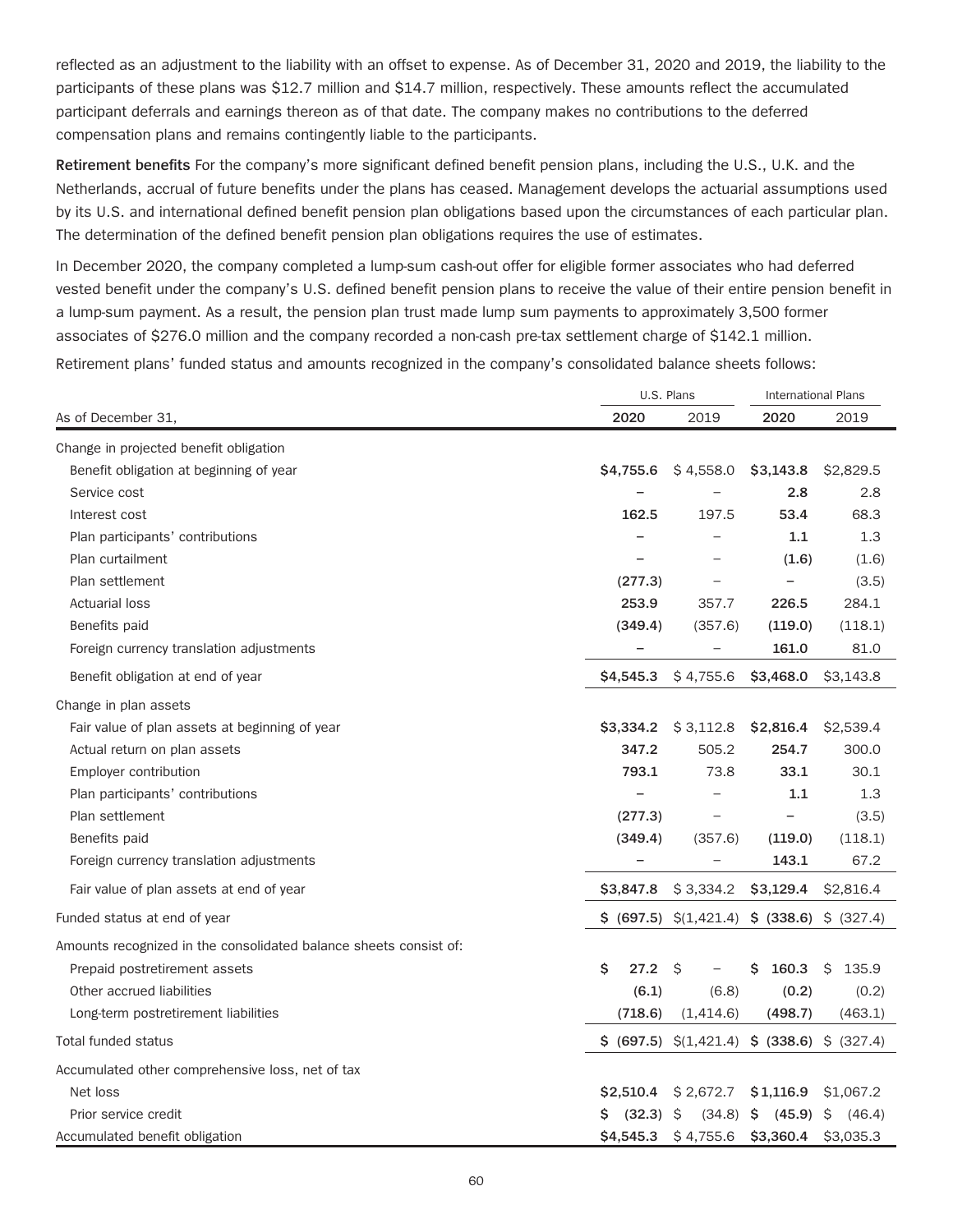Information for defined benefit retirement plans with an accumulated benefit obligation in excess of plan assets follows:

| As of December 31,             | 2020                | 2019                |
|--------------------------------|---------------------|---------------------|
| Accumulated benefit obligation | \$6,060.7 \$6,896.5 |                     |
| Fair value of plan assets      |                     | \$4,839.5 \$5,014.1 |

Information for defined benefit retirement plans with a projected benefit obligation in excess of plan assets follows:

| As of December 31,           | 2020                | 2019 |
|------------------------------|---------------------|------|
| Projected benefit obligation | \$6,063.0 \$6,898.7 |      |
| Fair value of plan assets    | \$4,839.5 \$5,014.1 |      |

Net periodic pension cost (income) includes the following components:

|                                      | U.S. Plans |                        |            |        | International Plans |                          |
|--------------------------------------|------------|------------------------|------------|--------|---------------------|--------------------------|
| Year ended December 31.              | 2020       | 2019                   | 2018       | 2020   | 2019                | 2018                     |
| Service cost <sup>(i)</sup>          | Ś.         | S<br>$\qquad \qquad -$ | Ŝ.         | \$2.8  | \$2.8               | \$3.2                    |
| Interest cost                        | 162.5      | 197.5                  | 186.6      | 53.4   | 68.3                | 67.3                     |
| Expected return on plan assets       | (208.6)    | (218.2)                | (230.6)    | (90.6) | (104.6)             | (114.4)                  |
| Amortization of prior service credit | (2.5)      | (2.5)                  | (2.5)      | (2.5)  | (2.5)               | (3.7)                    |
| Recognized net actuarial loss        | 135.5      | 116.6                  | 125.1      | 43.2   | 34.2                | 42.3                     |
| Curtailment gain                     |            |                        |            |        | (0.1)               | $\overline{\phantom{m}}$ |
| Settlement loss                      | 142.1      | $\qquad \qquad -$      |            |        | 1.2                 | 6.4                      |
| Net periodic pension cost (income)   | \$229.0    | S.<br>93.4             | 78.6<br>-S | \$6.3  | \$(0.7)             | \$1.1                    |

(i) Service cost is reported in cost of revenue - services and selling, general and administrative expenses. All other components of net periodic pension cost are reported in other expense, net in the consolidated statements of income.

Management's significant assumption used in the determination of the defined benefit pension plan obligations, and settlement losses associated with respect to the U.S. pension plans, is the discount rate. Weighted-average assumptions used to determine net periodic pension cost were as follows:

|                                             |       | U.S. Plans |       |       | International Plans |       |  |
|---------------------------------------------|-------|------------|-------|-------|---------------------|-------|--|
| Year ended December 31,                     | 2020  | 2019       | 2018  | 2020  | 2019                | 2018  |  |
| Discount rate                               | 3.53% | 4.50%      | 3.87% | 1.82% | 2.55%               | 2.24% |  |
| Expected long-term rate of return on assets | 6.50% | 6.80%      | 6.80% | 3.50% | 4.18%               | 4.38% |  |

Weighted-average assumptions used to determine benefit obligations at December 31 were as follows:

| <b>Discount</b><br>rate | $\sim$ $\sim$ $\sim$<br>. .<br>oə | <b>LOO</b><br><i></i> | EOM<br>א טעי | 1.23% | Q'' | $- - -$<br>JJ 70 |
|-------------------------|-----------------------------------|-----------------------|--------------|-------|-----|------------------|
|                         |                                   |                       |              |       |     |                  |

The company's investment policy targets and ranges for each asset category are as follows:

|                       | U.S.   |          | International |          |
|-----------------------|--------|----------|---------------|----------|
| <b>Asset Category</b> | Target | Range    | Target        | Range    |
| Equity securities     | 32%    | 26-38%   | 19%           | 16-23%   |
| Debt securities       | 53%    | 49-57%   | 61%           | 54-67%   |
| Real estate           | 0%     | 0%       | 1%            | $0 - 3%$ |
| Cash                  | 0%     | $0 - 5%$ | 1%            | $0 - 5%$ |
| Other                 | 15%    | 5-25%    | 18%           | 11-26%   |

The company periodically reviews its asset allocation, taking into consideration plan liabilities, local regulatory requirements, plan payment streams and then-current capital market assumptions. The actual asset allocation for each plan is monitored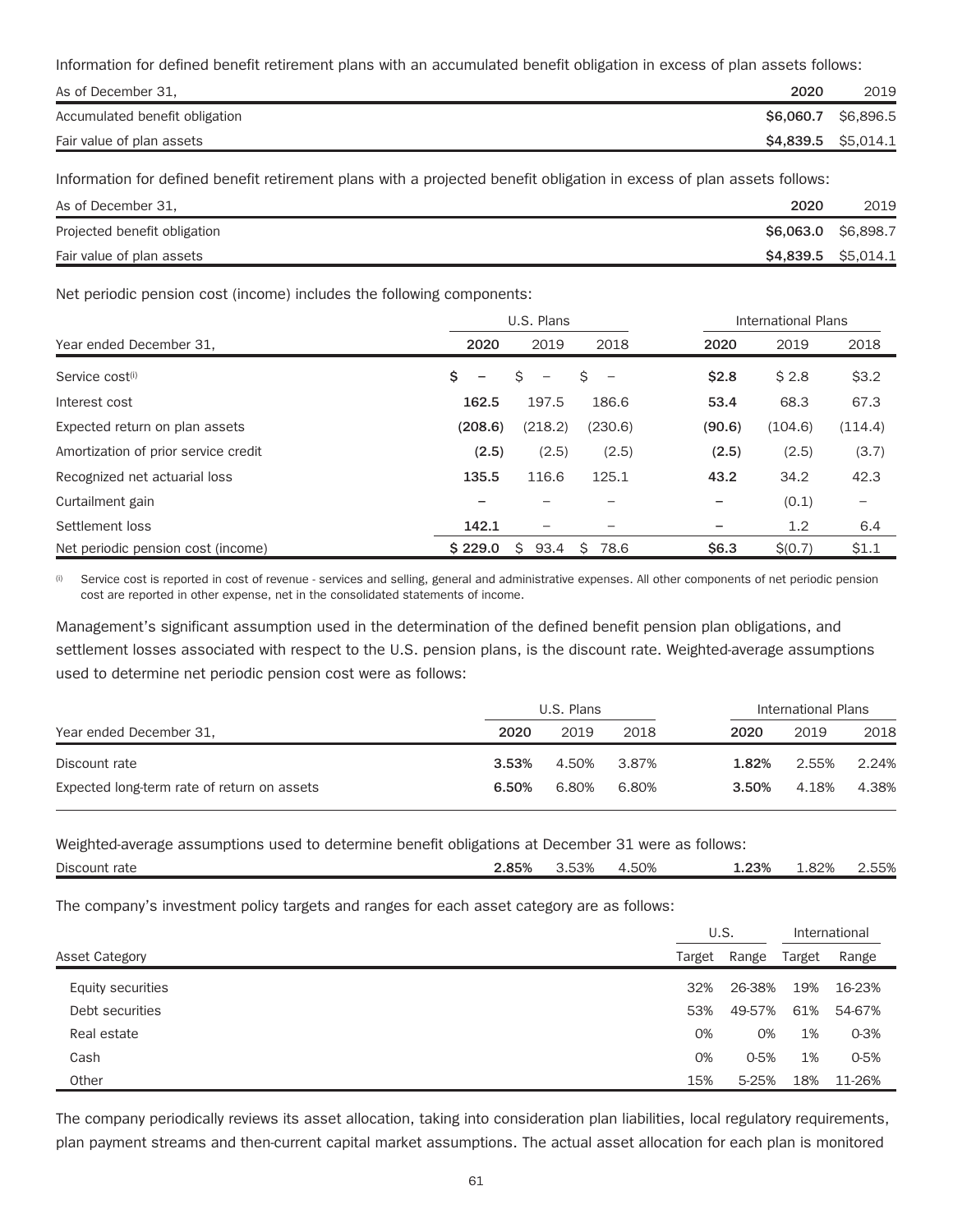at least quarterly, relative to the established policy targets and ranges. If the actual asset allocation is close to or out of any of the ranges, a review is conducted. Rebalancing will occur toward the target allocation, with due consideration given to the liquidity of the investments and transaction costs.

The objectives of the company's investment strategies are as follows: (a) to provide a total return that, over the long term, increases the ratio of plan assets to liabilities by maximizing investment return on assets, at a level of risk deemed appropriate, (b) to maximize return on assets by investing in equity securities in the U.S. and for international plans by investing in appropriate asset classes, subject to the constraints of each plan's asset allocation targets, as discussed above, design and local regulations, (c) to diversify investments within asset classes to reduce the impact of losses in single investments, and (d) for the U.S. plans to invest in compliance with the Employee Retirement Income Security Act of 1974 (ERISA), as amended and any subsequent applicable regulations and laws, and for international plans to invest in a prudent manner in compliance with local applicable regulations and laws.

The company sets the expected long-term rate of return based on the expected long-term return of the various asset categories in which it invests. The company considered the current expectations for future returns and the actual historical returns of each asset class. Also, since the company's investment policy is to actively manage certain asset classes where the potential exists to outperform the broader market, the expected returns for those asset classes were adjusted to reflect the expected additional returns.

In 2021, the company expects to make cash contributions of \$250.6 million to its worldwide defined benefit pension plans, which are comprised of a voluntary contribution of \$200.0 million for the company's U.S. qualified defined benefit pension plans and \$50.6 million primarily for international defined benefit pension plans.

As of December 31, 2020, the following benefit payments are expected to be paid from the defined benefit pension plans:

| Year ending December 31, | U.S.    | International |
|--------------------------|---------|---------------|
| 2021                     | \$352.8 | \$114.8       |
| 2022                     | 346.5   | 117.7         |
| 2023                     | 339.6   | 121.1         |
| 2024                     | 331.9   | 125.0         |
| 2025                     | 323.0   | 126.9         |
| $2026 - 2030$            | 1,453.2 | 677.3         |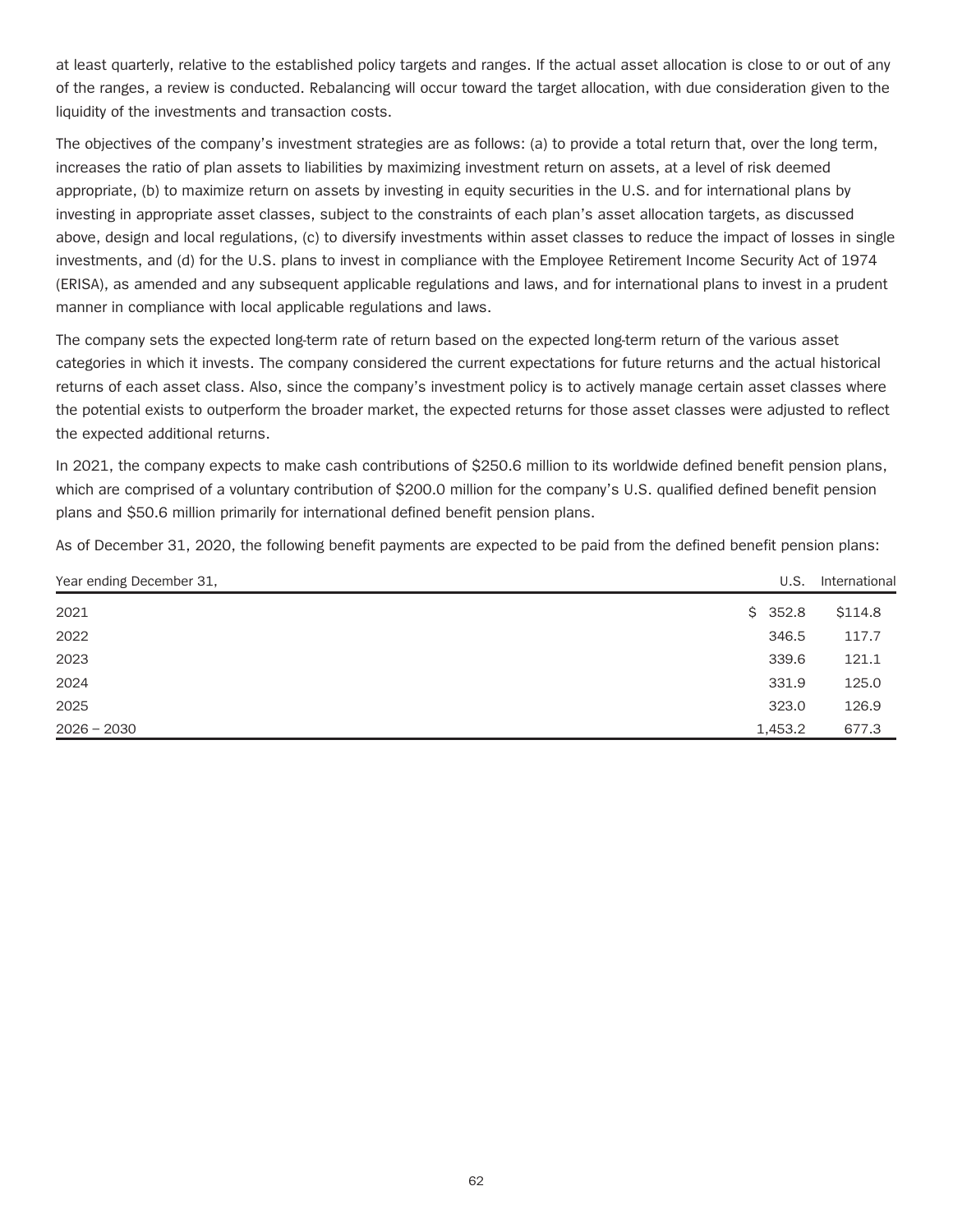**Other postretirement benefits** A reconciliation of the benefit obligation, fair value of the plan assets and the funded status of the postretirement benefit plans follows:

| As of December 31,                                                | 2020           | 2019                  |
|-------------------------------------------------------------------|----------------|-----------------------|
| Change in accumulated benefit obligation                          |                |                       |
| Benefit obligation at beginning of year                           | \$95.7         | \$96.2                |
| Service cost                                                      | 0.5            | 0.5                   |
| Interest cost                                                     | 4.4            | 4.8                   |
| Plan participants' contributions                                  | 2.3            | 2.7                   |
| Actuarial loss (gain)                                             | (13.8)         | 1.0                   |
| Benefits paid                                                     | (8.8)          | (8.9)                 |
| Foreign currency translation and other adjustments                | (0.1)          | (0.6)                 |
| Benefit obligation at end of year                                 | \$80.2         | \$95.7                |
| Change in plan assets                                             |                |                       |
| Fair value of plan assets at beginning of year                    | \$<br>6.9      | \$<br>7.8             |
| Actual return on plan assets                                      | (0.4)          | (0.2)                 |
| Employer contributions                                            | 6.0            | 5.5                   |
| Plan participants' contributions                                  | 2.3            | 2.7                   |
| Benefits paid                                                     | (8.8)          | (8.9)                 |
| Fair value of plan assets at end of year                          | \$6.0          | \$<br>6.9             |
| Funded status at end of year                                      | \$(74.2)       | $$^{(88.8)}$          |
| Amounts recognized in the consolidated balance sheets consist of: |                |                       |
| Prepaid postretirement assets                                     | \$             | \$<br>0.3             |
| Other accrued liabilities                                         | (5.4)          | (6.6)                 |
| Long-term postretirement liabilities                              | (68.8)         | (82.5)                |
| Total funded status                                               |                | $$$ (74.2) $$$ (88.8) |
| Accumulated other comprehensive loss, net of tax                  |                |                       |
| Net loss                                                          |                | \$ (3.0) \$11.1       |
| Prior service credit                                              | (4.9)          | (6.6)                 |
| Net periodic postretirement benefit cost follows:                 |                |                       |
| Year ended December 31,                                           | 2020<br>2019   | 2018                  |
| Service cost(i)                                                   | \$0.5<br>\$0.5 | \$0.6                 |
| Interest cost                                                     | 4.4<br>4.8     | 4.8                   |
| Expected return on assets                                         | (0.4)<br>(0.4) | (0.4)                 |
| Amortization of prior service cost                                | (1.6)<br>(1.7) | (1.6)                 |
| Recognized net actuarial loss                                     | 0.7<br>1.0     | 1.0                   |
| Net periodic benefit cost                                         | \$3.9<br>\$3.9 | \$4.4                 |

(i) Service cost is reported in selling, general and administrative expenses. All other components of net periodic benefit cost are reported in other expense, net in the consolidated statements of income.

Weighted-average assumptions used to determine net periodic postretirement benefit cost were as follows:

| Year ended December 31,        | 2020 | 2019 2018         |  |
|--------------------------------|------|-------------------|--|
| Discount rate                  |      | 5.13% 5.67% 5.30% |  |
| Expected return on plan assets |      | 5.50% 5.50% 5.50% |  |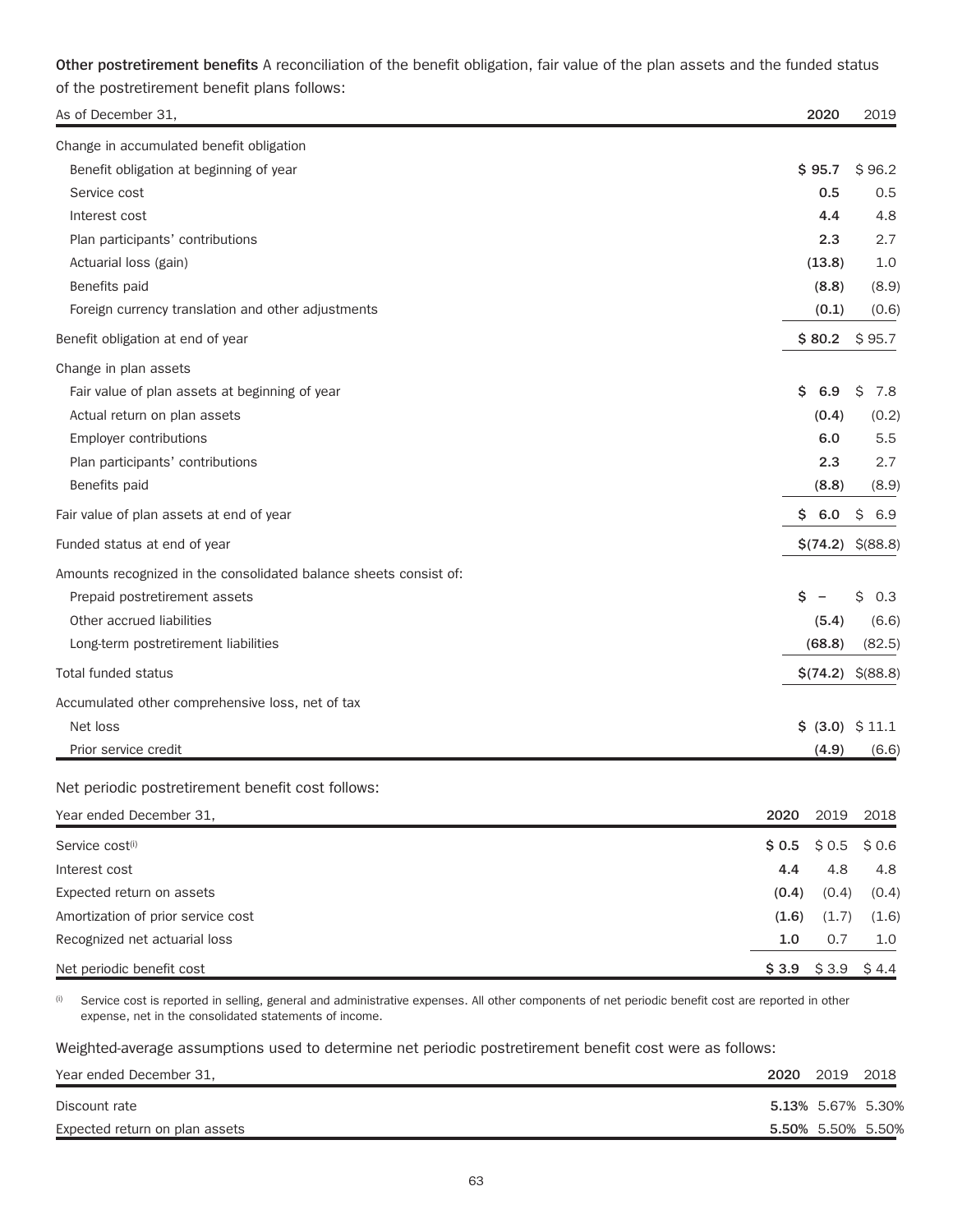Weighted-average assumptions used to determine benefit obligation at December 31 were as follows:

| Year ended December 31, | 2020  | 2019 | 2018        |
|-------------------------|-------|------|-------------|
| Discount rate           | 2.21% |      | 5.13% 5.67% |

The company reviews its asset allocation periodically, taking into consideration plan liabilities, plan payment streams and then-current capital market assumptions. The company sets the long-term expected return on asset assumption, based principally on the long-term expected return on debt securities. These return assumptions are based on a combination of current market conditions, capital market expectations of third-party investment advisors and actual historical returns of the asset classes. In 2021, the company expects to contribute approximately \$5 million to its postretirement benefit plans.

| Assumed health care cost trend rates at December 31,                              | 2020 2019 |           |
|-----------------------------------------------------------------------------------|-----------|-----------|
| Health care cost trend rate assumed for next year                                 |           | 5.4% 5.8% |
| Rate to which the cost trend rate is assumed to decline (the ultimate trend rate) |           | 4.5% 4.5% |
| Year that the rate reaches the ultimate trend rate                                | 2025 2025 |           |

As of December 31, 2020, the following benefits are expected to be paid from the company's postretirement plans:

| Year ending December 31, | Expected<br>Payments |
|--------------------------|----------------------|
| 2021                     | \$6.3                |
| 2022                     | 6.0                  |
| 2023                     | 5.6                  |
| 2024                     | 5.3                  |
| 2025                     | 4.9                  |
| $2026 - 2030$            | 19.9                 |

The following provides a description of the valuation methodologies and the levels of inputs used to measure fair value, and the general classification of investments in the company's U.S. and international defined benefit pension plans, and the company's other postretirement benefit plan.

Level 1 – These investments include cash, common stocks, real estate investment trusts, exchange traded funds, futures and options and U.S. government securities. These investments are valued using quoted prices in an active market. Payables, receivables and cumulative futures contracts variation margin received from brokers are also included as Level 1 investments and are valued at face value.

Level 2 – These investments include the following:

Pooled Funds – These investments are comprised of money market funds and fixed income securities. The money market funds are valued using the readily determinable fair value (RDFV) provided by trustees of the funds. The fixed income securities are valued based on quoted prices for identical or similar investments in markets that may not be active.

Commingled Funds – These investments are comprised of debt, equity and other securities and are valued using the RDFV provided by trustees of the funds. The fair value per share for these funds are published and are the basis for current transactions.

Other Fixed Income – These investments are comprised of corporate and government fixed income investments and asset and mortgage-backed securities for which there are quoted prices for identical or similar investments in markets that may not be active.

Derivatives – These investments include forward exchange contracts and options, which are traded on an active market, but not on an exchange; therefore, the inputs may not be readily observable. These investments also include fixed income futures and other derivative instruments.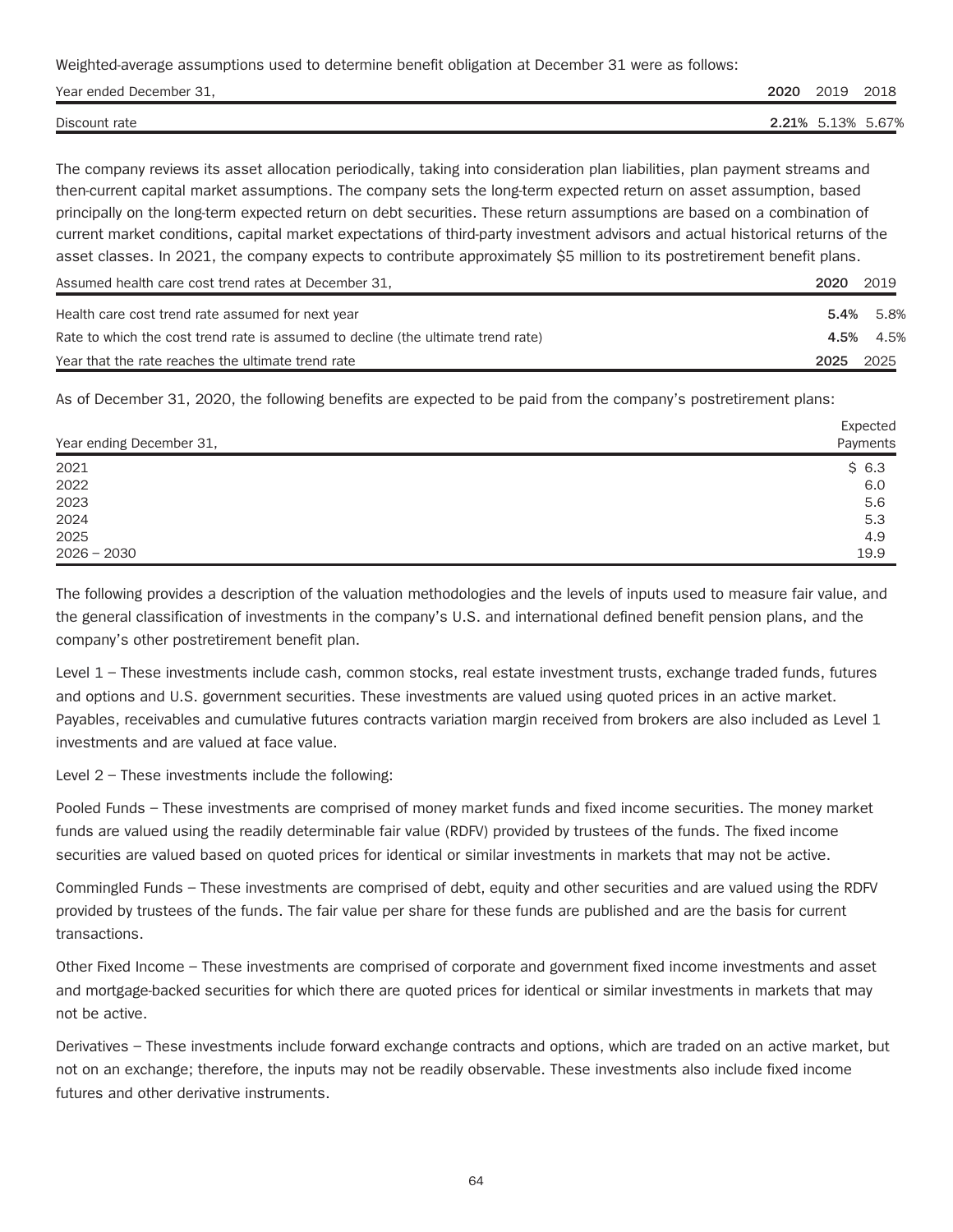Level 3 – These investments include the following:

Insurance Contracts – These investments are insurance contracts which are carried at book value, are not publicly traded and are reported at a fair value determined by the insurance provider.

Certain investments are valued using net asset value (NAV) as a practical expedient. These investments may not be redeemable on a daily basis and may have redemption notice periods of up to 120 days. These investments include the following:

Commingled Funds – These investments are comprised of debt, equity and other securities.

Private Real Estate and Private Equity – These investments represent interests in limited partnerships which invest in privatelyheld companies or privately-held real estate or other real assets. Net asset values are developed and reported by the general partners that manage the partnerships. These valuations are based on property appraisals, utilization of market transactions that provide valuation information for comparable companies, discounted cash flows, and other methods. These valuations are reported quarterly and adjusted as necessary at year end based on cash flows within the most recent period.

The following table sets forth by level, within the fair value hierarchy, the plans' assets (liabilities) at fair value at December 31, 2020.

|                                         |             | U.S. Plans    |                 |        | <b>International Plans</b> |         |           |         |  |
|-----------------------------------------|-------------|---------------|-----------------|--------|----------------------------|---------|-----------|---------|--|
| As of December 31, 2020                 | Fair Value  | Level 1       | Level 2 Level 3 |        | Fair Value                 | Level 1 | Level 2   | Level 3 |  |
| Pension plans                           |             |               |                 |        |                            |         |           |         |  |
| <b>Equity Securities</b>                |             |               |                 |        |                            |         |           |         |  |
| Common Stocks                           | 774.1<br>Ŝ. | 771.2 \$<br>Ŝ | 2.9             | $\sin$ | \$                         | \$      | \$        | \$      |  |
| Commingled Funds                        | 640.6       |               | 640.6           |        | 153.4                      |         | 153.4     |         |  |
| <b>Debt Securities</b>                  |             |               |                 |        |                            |         |           |         |  |
| U.S. Govt. Securities                   | 388.5       | 388.5         |                 |        |                            |         |           |         |  |
| Other Fixed Income                      | 589.9       |               | 589.9           |        | 125.8                      |         | 125.8     |         |  |
| Insurance Contracts                     |             |               |                 |        | 127.5                      |         |           | 127.5   |  |
| Commingled Funds                        | 689.9       |               | 689.9           |        | 471.2                      |         | 471.2     |         |  |
| <b>Real Estate</b>                      |             |               |                 |        |                            |         |           |         |  |
| Real Estate Investment Trusts           | 112.1       | 112.1         |                 |        | 2.0                        |         | 2.0       |         |  |
| Other                                   |             |               |                 |        |                            |         |           |         |  |
| Derivatives <sup>(i)</sup>              | (67.3)      | 5.0           | (72.3)          |        | 20.5                       |         | 20.5      |         |  |
| Commingled Funds                        |             |               |                 |        | 381.4                      |         | 381.4     |         |  |
| Pooled Funds                            | 233.4       |               | 233.4           |        | 178.0                      |         | 178.0     |         |  |
| Cumulative futures contracts            |             |               |                 |        |                            |         |           |         |  |
| variation margin paid to brokers        | (1.1)       | (1.1)         |                 |        |                            |         |           |         |  |
| Cash                                    | 21.8        | 21.8          |                 |        | 111.7                      | 111.7   |           |         |  |
| Receivables                             | 28.8        | 28.8          |                 |        | 2.1                        | 2.1     |           |         |  |
| Payables                                | (7.3)       | (7.3)         |                 |        | (20.7)                     | (20.7)  |           |         |  |
| Total plan assets in fair value         |             |               |                 |        |                            |         |           |         |  |
| hierarchy                               | \$3,403.4   | \$1,319.0     | \$2,084.4       | $\sin$ | \$1,552.9                  | \$93.1  | \$1,332.3 | \$127.5 |  |
| Plan assets measured using NAV as       |             |               |                 |        |                            |         |           |         |  |
| a practical expedient <sup>(ii)</sup> : |             |               |                 |        |                            |         |           |         |  |
|                                         |             |               |                 |        |                            |         |           |         |  |
| Commingled Funds<br>Equity              | Ś           |               |                 |        | Ś.<br>429.9                |         |           |         |  |
| Debt                                    | 121.7       |               |                 |        | 1,067.4                    |         |           |         |  |
| Other                                   | 104.2       |               |                 |        | 27.4                       |         |           |         |  |
| <b>Private Real Estate</b>              | 208.0       |               |                 |        | 51.8                       |         |           |         |  |
| <b>Private Equity</b>                   | 10.5        |               |                 |        | $\overline{\phantom{0}}$   |         |           |         |  |
|                                         |             |               |                 |        |                            |         |           |         |  |
| Total pension plan assets               | \$3,847.8   |               |                 |        | \$3,129.4                  |         |           |         |  |
| Other postretirement plans              |             |               |                 |        |                            |         |           |         |  |
| Insurance Contracts                     | \$<br>6.0   |               |                 | \$6.0  |                            |         |           |         |  |

<sup>(i)</sup> Level 1 derivatives represent unrealized appreciation or depreciation on open futures contracts. The value of open futures contracts includes derivatives and the cumulative futures contracts variation margin paid to or received from brokers.

(ii) Investments measured at fair value using NAV as a practical expedient have not been classified in the fair value hierarchy. The fair value amounts presented in this table for these investments are included to permit reconciliation of the fair value hierarchy to the total plan assets.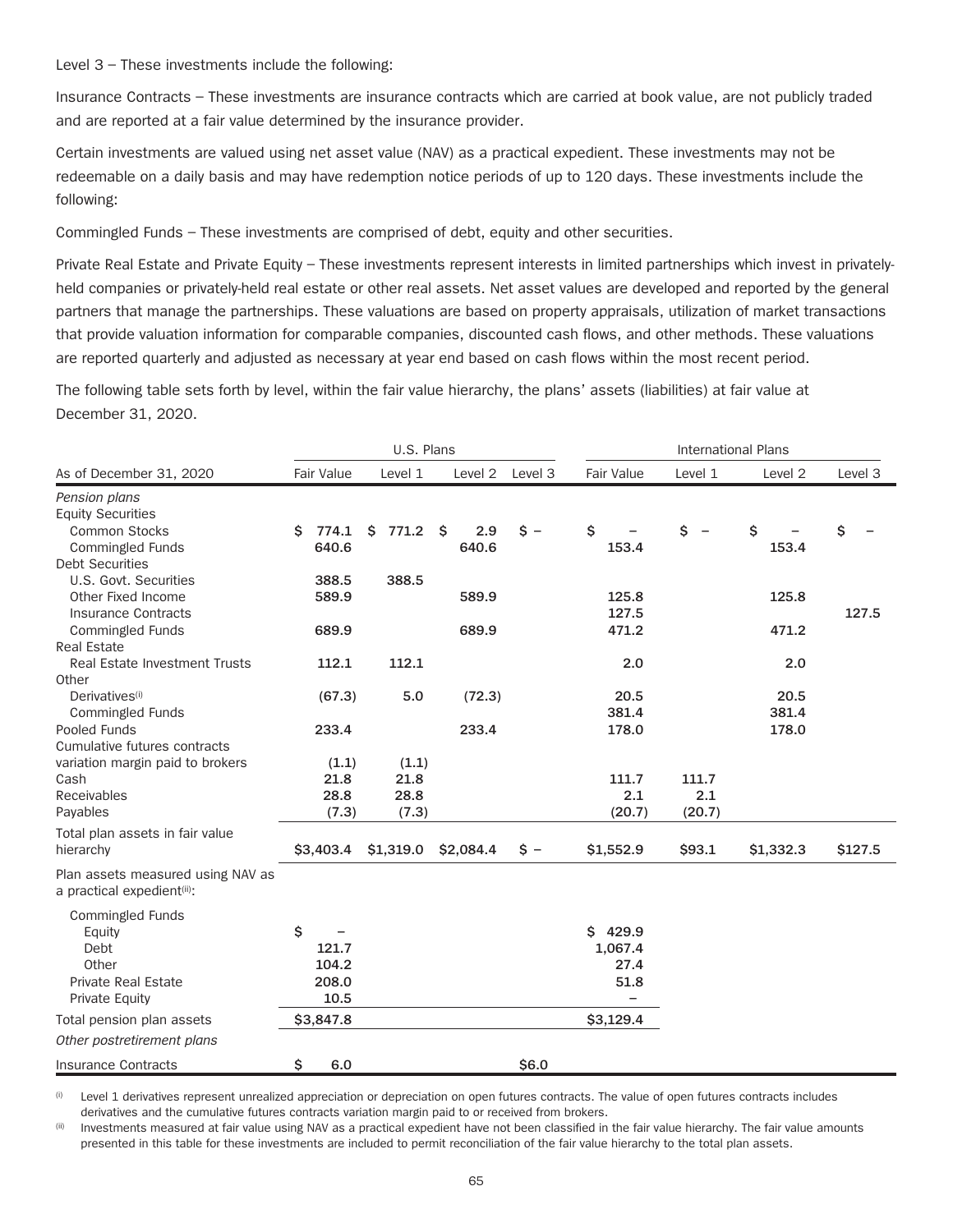The following table sets forth by level, within the fair value hierarchy, the plans' assets (liabilities) at fair value at December 31, 2019.

|                                      |            | U.S. Plans |         |            |  |           |                 |    | <b>International Plans</b> |         |           |         |  |
|--------------------------------------|------------|------------|---------|------------|--|-----------|-----------------|----|----------------------------|---------|-----------|---------|--|
| As of December 31, 2019              | Fair Value |            | Level 1 |            |  |           | Level 2 Level 3 |    | Fair Value                 | Level 1 | Level 2   | Level 3 |  |
| Pension plans                        |            |            |         |            |  |           |                 |    |                            |         |           |         |  |
| <b>Equity Securities</b>             |            |            |         |            |  |           |                 |    |                            |         |           |         |  |
| <b>Common Stocks</b>                 | \$         | 955.3      | \$      | $952.8$ \$ |  | 2.5       | $\sin 5 -$      | \$ |                            | $S-$    | $S-$      | $S-$    |  |
| Commingled Funds                     |            | 578.8      |         |            |  | 578.8     |                 |    | 176.7                      |         | 176.7     |         |  |
| <b>Debt Securities</b>               |            |            |         |            |  |           |                 |    |                            |         |           |         |  |
| U.S. Govt. Securities                |            | 436.0      |         | 436.0      |  |           |                 |    |                            |         |           |         |  |
| Other Fixed Income                   |            | 278.1      |         |            |  | 278.1     |                 |    | 91.0                       |         | 91.0      |         |  |
| Insurance Contracts                  |            |            |         |            |  |           |                 |    | 123.1                      |         |           | 123.1   |  |
| Commingled Funds                     |            | 433.6      |         |            |  | 433.6     |                 |    | 441.0                      |         | 441.0     |         |  |
| <b>Real Estate</b>                   |            |            |         |            |  |           |                 |    |                            |         |           |         |  |
| Real Estate Investment               |            |            |         |            |  |           |                 |    |                            |         |           |         |  |
| Trusts                               |            | 14.0       |         | 14.0       |  |           |                 |    | 1.0                        |         | 1.0       |         |  |
| Commingled Funds                     |            | 186.5      |         |            |  | 186.5     |                 |    |                            |         |           |         |  |
| Other                                |            |            |         |            |  |           |                 |    |                            |         |           |         |  |
| Derivatives <sup>(i)</sup>           |            | (103.5)    |         | (8.2)      |  | (95.3)    |                 |    | 6.5                        |         | 6.5       |         |  |
| Commingled Funds                     |            |            |         |            |  |           |                 |    | 372.8                      |         | 372.8     |         |  |
| Pooled Funds                         |            | 135.5      |         |            |  | 135.5     |                 |    | 189.2                      |         | 189.2     |         |  |
| Cumulative futures contracts         |            |            |         |            |  |           |                 |    |                            |         |           |         |  |
| variation margin received            |            |            |         |            |  |           |                 |    |                            |         |           |         |  |
| from brokers                         |            | 8.2        |         | 8.2        |  |           |                 |    |                            |         |           |         |  |
| Cash                                 |            | 2.0        |         | 2.0        |  |           |                 |    | 18.1                       | 18.1    |           |         |  |
| Receivables                          |            | 14.4       |         | 14.4       |  |           |                 |    | 0.2                        | 0.2     |           |         |  |
| Payables                             |            | (7.4)      |         | (7.4)      |  |           |                 |    | (7.3)                      | (7.3)   |           |         |  |
| Total plan assets in fair value      |            | \$2,931.5  |         | \$1,411.8  |  | \$1,519.7 | $S-$            |    | \$1,412.3                  | \$11.0  | \$1,278.2 | \$123.1 |  |
| hierarchy                            |            |            |         |            |  |           |                 |    |                            |         |           |         |  |
| Plan assets measured using           |            |            |         |            |  |           |                 |    |                            |         |           |         |  |
| NAV as a practical<br>expedient(ii): |            |            |         |            |  |           |                 |    |                            |         |           |         |  |
| Commingled Funds                     |            |            |         |            |  |           |                 |    |                            |         |           |         |  |
| Equity                               | \$         |            |         |            |  |           |                 | \$ | 406.9                      |         |           |         |  |
| Debt                                 |            | 86.3       |         |            |  |           |                 |    | 941.0                      |         |           |         |  |
| Other                                |            | 127.0      |         |            |  |           |                 |    | 24.8                       |         |           |         |  |
| Private Real Estate                  |            | 189.0      |         |            |  |           |                 |    | 31.4                       |         |           |         |  |
| <b>Private Equity</b>                |            | 0.4        |         |            |  |           |                 |    | $\qquad \qquad -$          |         |           |         |  |
| Total pension plan assets            |            | \$3,334.2  |         |            |  |           |                 |    | \$2,816.4                  |         |           |         |  |
| Other postretirement plans           |            |            |         |            |  |           |                 |    |                            |         |           |         |  |
| <b>Insurance Contracts</b>           | \$         | 6.9        |         |            |  |           | \$6.9           |    |                            |         |           |         |  |

(i) Level 1 derivatives represent unrealized appreciation or depreciation on open futures contracts. The value of open futures contracts includes derivatives and the cumulative futures contracts variation margin received from brokers.

(ii) Investments measured at fair value using NAV as a practical expedient have not been classified in the fair value hierarchy. The fair value amounts presented in this table for these investments are included to permit reconciliation of the fair value hierarchy to the total plan assets.

The following table sets forth a summary of changes in the fair value of the plans' Level 3 assets for the year ended December 31, 2020.

|                                                                 | January 1,<br>2020 | Realized<br>gains<br>(losses) | Purchases<br>or<br>acquisitions | <b>Sales</b><br>or<br>dispositions | Currency and<br>unrealized<br>gains (losses)<br>relating to<br>instruments<br>still held at<br>December 31,<br>2020 | December 31,<br>2020 |
|-----------------------------------------------------------------|--------------------|-------------------------------|---------------------------------|------------------------------------|---------------------------------------------------------------------------------------------------------------------|----------------------|
| U.S. plans<br>Other postretirement plans<br>Insurance Contracts | \$6.9              | \$(0.4)                       | \$ –                            | \$ (0.5)                           | $s -$                                                                                                               | \$6.0                |
| International pension plans<br>Insurance Contracts              | \$123.1            | \$                            | \$4.1                           | \$(11.5)                           | \$11.8                                                                                                              | \$127.5              |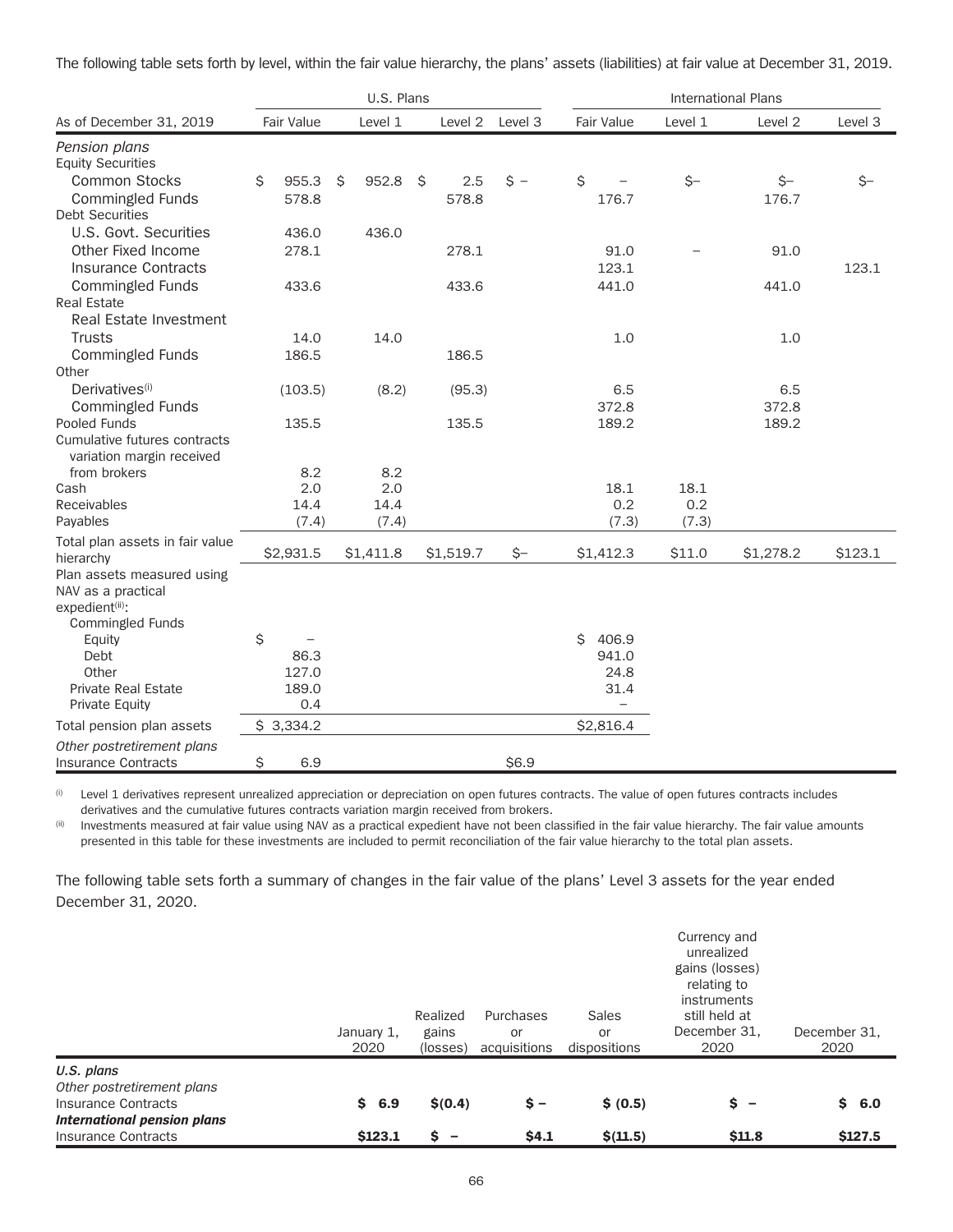The following table sets forth a summary of changes in the fair value of the plans' Level 3 assets for the year ended December 31, 2019.

|                             | January 1,<br>2019 | Realized<br>gains<br>(losses) | Purchases<br>or<br>acquisitions | Sales<br>or<br>dispositions | Currency and<br>unrealized<br>gains (losses)<br>relating to<br>instruments<br>still held at<br>December 31.<br>2019 | December 31,<br>2019 |
|-----------------------------|--------------------|-------------------------------|---------------------------------|-----------------------------|---------------------------------------------------------------------------------------------------------------------|----------------------|
| U.S. plans                  |                    |                               |                                 |                             |                                                                                                                     |                      |
| Other postretirement plans  |                    |                               |                                 |                             |                                                                                                                     |                      |
| Insurance Contracts         | 7.8<br>\$          | \$(0.3)                       | $S -$                           | \$ (0.6)                    | $S -$                                                                                                               | \$<br>6.9            |
| International pension plans |                    |                               |                                 |                             |                                                                                                                     |                      |
| Insurance Contracts         | \$123.7            | Ś<br>$\qquad \qquad -$        | \$6.4                           | \$(12.0)                    | \$5.0                                                                                                               | \$123.1              |

The following table presents additional information about plan assets valued using the net asset value as a practical expedient within the fair value hierarchy table.

|                                                              |    |                    |                    | 2020                                                     |                                      |    | 2019           |                          |                                                                                 |                                         |  |  |  |
|--------------------------------------------------------------|----|--------------------|--------------------|----------------------------------------------------------|--------------------------------------|----|----------------|--------------------------|---------------------------------------------------------------------------------|-----------------------------------------|--|--|--|
|                                                              |    | Fair               | Value Commit-ments | <b>Unfunded</b> Redemption<br>Frequency                  | Redemption<br>Notice Period<br>Range |    | Fair<br>Value  | Unfunded<br>Commit-ments | Redemption<br>Frequency                                                         | Redemption<br>Notice<br>Period<br>Range |  |  |  |
| U.S. plans<br>Commingled<br>Funds                            |    |                    |                    |                                                          |                                      |    |                |                          |                                                                                 |                                         |  |  |  |
| Debt<br>Other<br><b>Private Real</b>                         | Ś. | 121.7<br>104.2     | $\sin 5 -$         | Monthly<br>Monthly                                       | 45 days<br>5 days                    | \$ | 86.3<br>127.0  | \$                       | Monthly<br>Monthly                                                              | 45 days<br>5 days                       |  |  |  |
| Estate <sup>(i)</sup><br>Private Equity(ii)                  |    | 208.0<br>10.5      | 15.7<br>20.9       | Quarterly                                                | 60-90 days                           |    | 189.0<br>0.4   | 44.4                     | Quarterly                                                                       | 60-90 days                              |  |  |  |
| Total                                                        | Ŝ. | 444.4              | \$36.6             |                                                          |                                      | Ś  | 402.7          | \$44.4                   |                                                                                 |                                         |  |  |  |
| <b>International</b><br>pension plans<br>Commingled<br>Funds |    |                    |                    |                                                          |                                      |    |                |                          |                                                                                 |                                         |  |  |  |
| Equity<br>Debt                                               |    | \$429.9<br>1,067.4 | $\sin 5 -$<br>86.2 | Weekly<br>Weekly,<br>Bimonthly,<br>Monthly,<br>Quarterly | Up to 2 days<br>Up to 120<br>days    | Ś  | 406.9<br>941.0 | \$<br>117.9              | Weekly<br>Daily,<br>Weekly,<br>Biweekly.<br>Bimonthly,<br>Monthly,<br>Quarterly | Up to 2 days<br>Up to<br>120 days       |  |  |  |
| Other                                                        |    | 27.4               |                    | Monthly                                                  | Up to 30 days                        |    | 24.8           |                          | Monthly                                                                         | Up to<br>30 days                        |  |  |  |
| <b>Private Real</b><br>Estate                                |    | 51.8               |                    | Monthly                                                  | Up to 90 days                        |    | 31.4           |                          | Monthly                                                                         | Up to<br>90 days                        |  |  |  |
| Total                                                        |    | \$1,576.5          | \$86.2             |                                                          |                                      |    | \$1,404.1      | \$117.9                  |                                                                                 |                                         |  |  |  |

(i) Includes investments in private real estate funds. The funds invest in U.S. real estate and allow redemptions quarterly, though queues, restrictions and gates may extend the period. A redemption has been requested from one fund, which has a redemption queue with estimates of full receipt of three to four years.

(ii) Includes investments in limited partnerships, which invest primarily in secondaries markets, U.S. buyouts and venture capital. The investments can never be redeemed.

#### **Note 18 – Litigation and contingencies**

There are various lawsuits, claims, investigations and proceedings that have been brought or asserted against the company, which arise in the ordinary course of business, including actions with respect to commercial and government contracts, labor and employment, employee benefits, environmental matters, intellectual property and non-income tax matters. The company records a provision for these matters when it is both probable that a liability has been incurred and the amount of the loss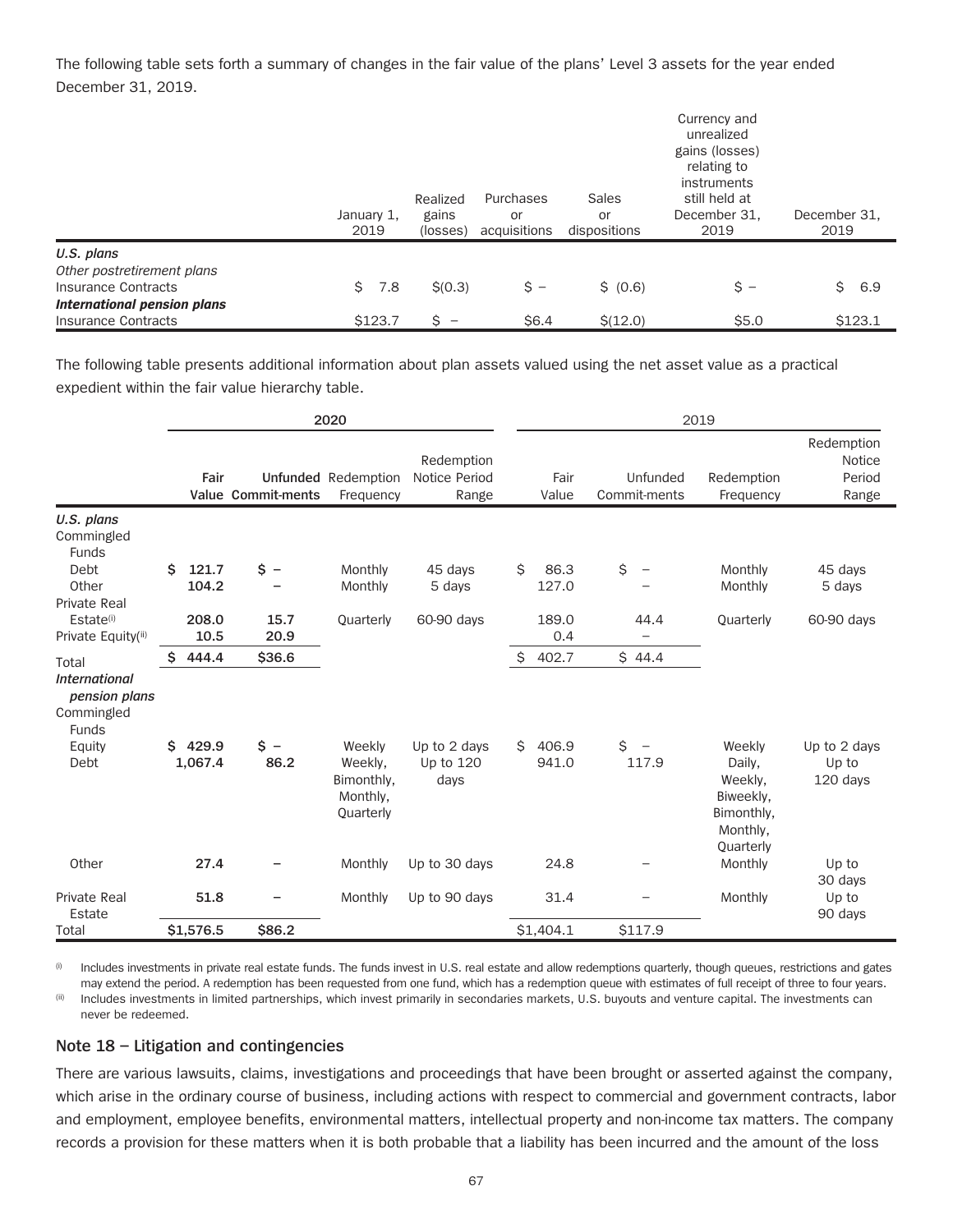can be reasonably estimated. Any provisions are reviewed at least quarterly and are adjusted to reflect the impact and status of settlements, rulings, advice of counsel and other information and events pertinent to a particular matter.

The company believes that it has valid defenses with respect to legal matters pending against it. Based on its experience, the company also believes that the damage amounts claimed in the lawsuits disclosed below are not a meaningful indicator of the company's potential liability. Litigation is inherently unpredictable, however, and it is possible that the company's results of operations or cash flow could be materially affected in any particular period by the resolution of one or more of the legal matters pending against it.

The company's Brazilian operations, along with those of many other companies doing business in Brazil, are involved in various litigation matters, including numerous governmental assessments related to indirect and other taxes, as well as disputes associated with former employees and contract labor. The tax-related matters pertain to value-added taxes, customs, duties, sales and other non-income-related tax exposures. The labor-related matters include claims related to compensation. The company believes that appropriate accruals have been established for such matters based on information currently available. At December 31, 2020, excluding those matters that have been assessed by management as being remote as to the likelihood of ultimately resulting in a loss, the amount related to unreserved tax-related matters, inclusive of any related interest, is estimated to be up to approximately \$81 million.

On June 26, 2014, the State of Louisiana filed a Petition for Damages against, among other defendants, the company and Molina Information Systems, LLC, in the Parish of East Baton Rouge, 19th Judicial District. The State alleged that between 1989 and 2012 the defendants, each acting successively as the State's Medicaid fiscal intermediary, utilized an incorrect reimbursement formula for the payment of pharmaceutical claims causing the State to pay excessive amounts for prescription drugs. The State contends it has incurred damages of approximately \$48 million for the period July 1, 1989 through September 4, 2012, plus interest. On November 23, 2020, the parties reached a settlement in the amount of \$10.6 million.

With respect to the specific legal proceedings and claims described above, except as otherwise noted, either (i) the amount or range of possible losses in excess of amounts accrued, if any, is not reasonably estimable or (ii) the company believes that the amount or range of possible losses in excess of amounts accrued that are estimable would not be material.

Litigation is inherently unpredictable and unfavorable resolutions could occur. Accordingly, it is possible that an adverse outcome from such matters could exceed the amounts accrued in an amount that could be material to the company's financial condition, results of operations and cash flows in any particular reporting period.

Notwithstanding that the ultimate results of the lawsuits, claims, investigations and proceedings that have been brought or asserted against the company are not currently determinable, the company believes that at December 31, 2020, it has adequate provisions for any such matters.

#### **Note 19 – Stockholders' equity**

The company has 150 million authorized shares of common stock, par value \$.01 per share, and 40 million shares of authorized preferred stock, par value \$1 per share, issuable in series.

At December 31, 2020, 18.7 million shares of unissued common stock of the company were reserved for stock-based incentive plans and the company's convertible senior notes.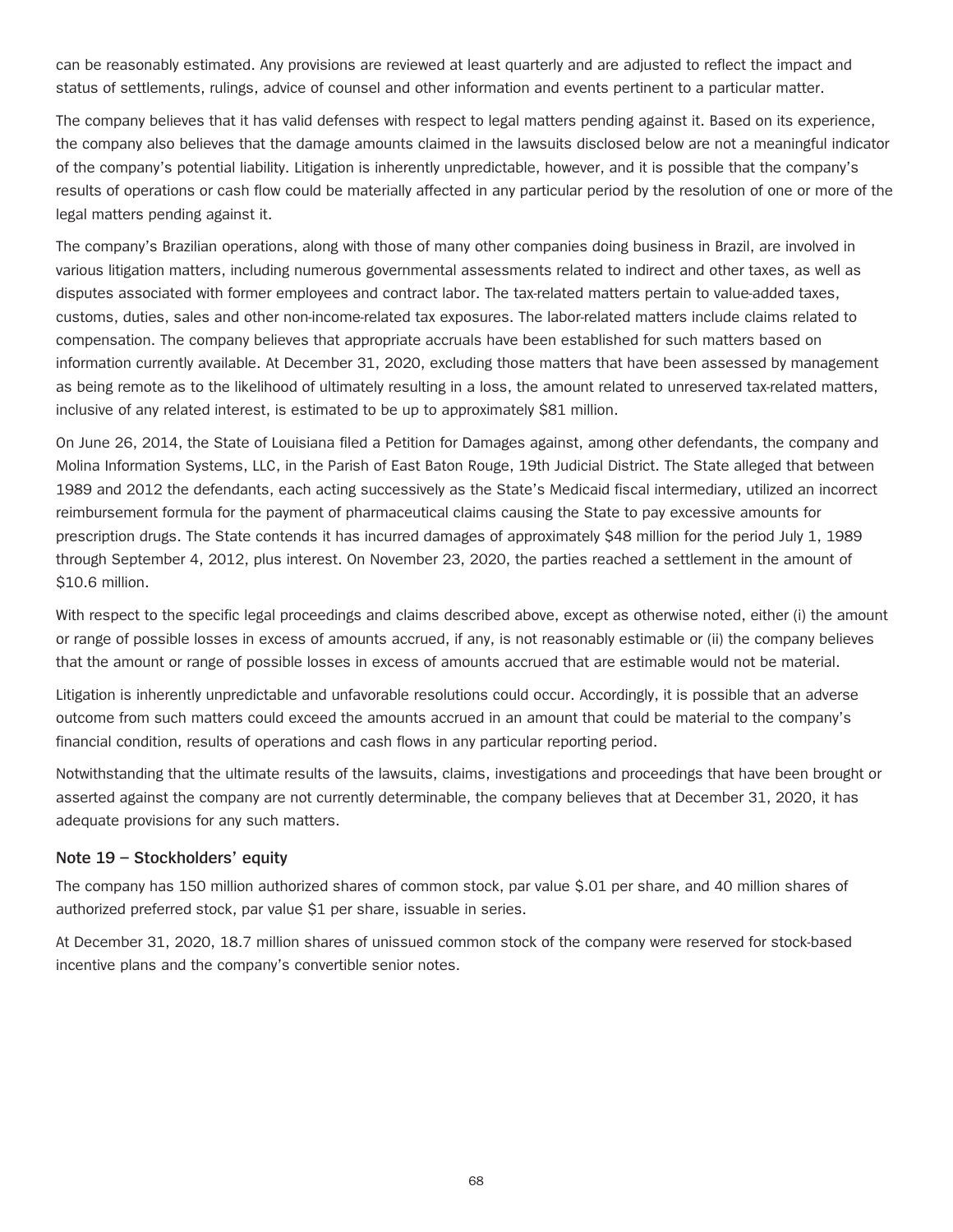Accumulated other comprehensive income (loss) attributable to Unisys Corporation is as follows:

|                                                                  | Total        | Translation<br>Adjustments | Postretirement<br>Plans |
|------------------------------------------------------------------|--------------|----------------------------|-------------------------|
| Balance at December 31, 2017                                     | \$ (3,815.8) | \$ (817.0)                 | \$(2,998.8)             |
| Reclassification pursuant to ASU No. 2018-02                     | (208.7)      |                            | (208.7)                 |
| Other comprehensive income before reclassifications              | 96.7         | (79.7)                     | 176.4                   |
| Amounts reclassified from accumulated other comprehensive income | (157.0)      |                            | (157.0)                 |
| Current period other comprehensive income                        | (269.0)      | (79.7)                     | (189.3)                 |
| Balance at December 31, 2018                                     | (4,084.8)    | (896.7)                    | (3, 188.1)              |
| Other comprehensive income before reclassifications              | 136.8        | 23.8                       | 113.0                   |
| Amounts reclassified from accumulated other comprehensive income | (140.6)      |                            | (140.6)                 |
| Current period other comprehensive income                        | (3.8)        | 23.8                       | (27.6)                  |
| Balance at December 31, 2019                                     | (4,088.6)    | (872.9)                    | (3,215.7)               |
| Other comprehensive income before reclassifications              | 489.4        | 78.6                       | 410.8                   |
| Amounts reclassified from accumulated other comprehensive income | (340.3)      | (32.3)                     | (308.0)                 |
| Current period other comprehensive income                        | 149.1        | 46.3                       | 102.8                   |
| Balance at December 31, 2020                                     | \$(3,939.5)  | \$ (826.6)                 | \$ (3, 112.9)           |

Amounts reclassified out of accumulated other comprehensive loss are as follows:

| Year ended December 31,                                                                                                 | 2020         | 2019                    | 2018    |
|-------------------------------------------------------------------------------------------------------------------------|--------------|-------------------------|---------|
| Translation Adjustments:<br>Adjustment for substantial completion of liquidation of foreign subsidiaries <sup>(i)</sup> | \$ (32.3) \$ |                         |         |
| Postretirement Plans:                                                                                                   |              |                         |         |
| Amortization of prior service cost <sup>(ii)</sup>                                                                      | 5.9          | 5.9                     | 7.1     |
| Amortization of actuarial losses <sup>(ii)</sup>                                                                        | (177.3)      | (149.7)                 | (165.9) |
| Settlement loss(ii)                                                                                                     | (142.1)      | (1.1)                   | (3.9)   |
| Total before tax                                                                                                        | (345.8)      | (144.9)                 | (162.7) |
| Income tax benefit                                                                                                      | 5.5          | 4.3                     | 5.7     |
| Total reclassifications for the period                                                                                  | $$$ (340.3)  | $\$(140.6)$ $\$(157.0)$ |         |

 $(ii)$  Reported in other expense, net in the consolidated statements of income

(ii) Included in net periodic postretirement cost (see Note 17)

The following table summarizes the changes in shares of common stock and treasury stock:

|                                                                           | Common<br><b>Stock</b> | Treasury<br>Stock |
|---------------------------------------------------------------------------|------------------------|-------------------|
| Balance at December 31, 2017<br>Stock-based compensation                  | 53.4<br>0.8            | 2.9<br>0.2        |
| Balance at December 31, 2018<br>Debt exchange<br>Stock-based compensation | 54.2<br>10.6<br>1.1    | 3.1<br>0.4        |
| Balance at December 31, 2019<br>Stock-based compensation                  | 65.9<br>0.9            | 3.5<br>0.3        |
| Balance at December 31, 2020                                              | 66.8                   | 3.8               |

#### **Note 20 – Segment information**

The company has two business segments: Services and Technology. Revenue classifications within the Services and Technology segment are as follows:

• Cloud and infrastructure services. This represents revenue from helping clients apply cloud and as-a-service delivery models to capitalize on business opportunities, make their end users more productive and manage and secure their IT infrastructure and operations more economically.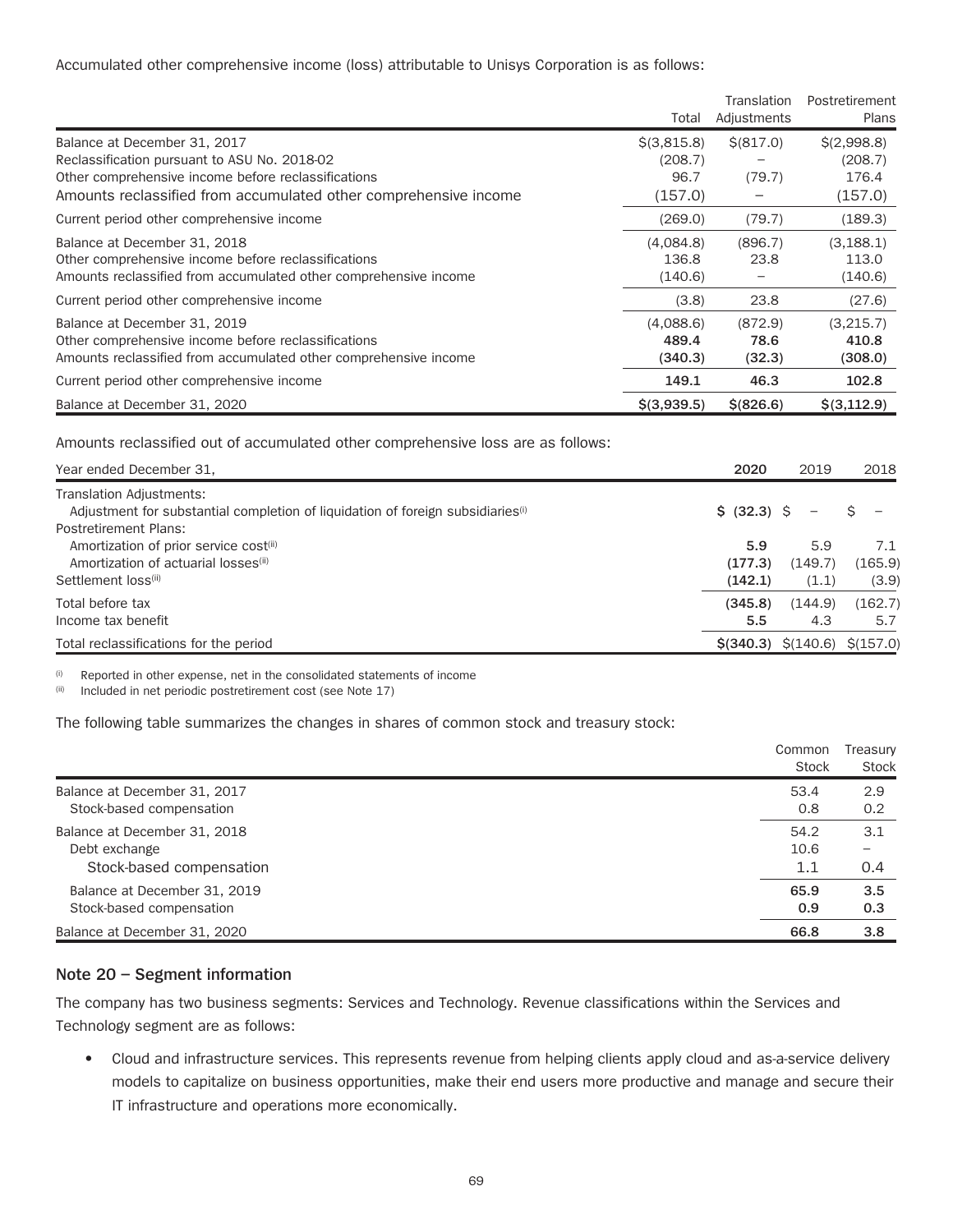- Application services. This represents revenue from helping clients transform their business processes by developing and managing new leading-edge applications for select industries, offering advanced data analytics and modernizing existing enterprise applications.
- Business process outsourcing (BPO) solutions. This represents revenue from the management of critical processes and functions for clients in target industries, helping them improve performance and reduce costs.
- Technology. This represents revenue from designing and developing software operating environments and related applications for high-intensity enterprise computing, including the procurement of hardware and other related products to help clients improve security and flexibility, reduce costs and improve the efficiency of their data-center environments.

The accounting policies of each business segment are the same as those followed by the company as a whole. Intersegment sales and transfers are priced as if the sales or transfers were to third parties. Accordingly, the Technology segment recognizes intersegment revenue and manufacturing profit on software and hardware shipments to customers under Services contracts. The Services segment, in turn, recognizes customer revenue and marketing profits on such shipments of company software and hardware to customers. The Services segment also includes the sale of software and hardware products sourced from third parties that are sold to customers through the company's Services channels. In the company's consolidated statements of income, the manufacturing costs of products sourced from the Technology segment and sold to Services customers are reported in cost of revenue for Services.

Also included in the Technology segment's sales and operating profit are sales of software and hardware sold to the Services segment for internal use in Services engagements. The amount of such profit included in operating income of the Technology segment for the years ended December 31, 2020, 2019 and 2018 was \$7.8 million, \$5.7 million and \$4.2 million, respectively. The profit on these transactions is eliminated in Corporate.

The company evaluates business segment performance based on operating income exclusive of postretirement income or expense, restructuring charges and unusual and nonrecurring items, which are included in Corporate. All other corporate and centrally incurred costs are allocated to the business segments based principally on revenue, employees, square footage or usage. No single customer accounts for more than 10% of revenue.

Corporate assets are principally cash and cash equivalents, prepaid postretirement assets and deferred income taxes. The expense or income related to corporate assets is allocated to the business segments.

Customer revenue by classes of similar products or services, by segment, is presented below:

| Year ended December 31,                                                                     | 2020                        | 2019                                  | 2018             |
|---------------------------------------------------------------------------------------------|-----------------------------|---------------------------------------|------------------|
| Services<br>Cloud & infrastructure services<br>Application services<br><b>BPO</b> solutions | \$1,178.1<br>350.2<br>164.6 | \$1,287.2 \$1,225.4<br>370.9<br>234.6 | 381.7<br>250.5   |
| <b>Total Services</b><br>Technology                                                         | 1,692.9<br>333.4            | 1.892.7<br>330.1                      | 1,857.6<br>393.6 |
| Total customer revenue                                                                      | \$2,026.3                   | \$2,222.8                             | \$2.251.2        |

Presented below is a reconciliation of segment operating income to consolidated income (loss) from continuing operations before income taxes:

| Year ended December 31,                                            | 2020    | 2019                            | 2018    |
|--------------------------------------------------------------------|---------|---------------------------------|---------|
| Total segment operating income                                     |         | $$154.8 \t$180.1$               | \$233.4 |
| Interest expense                                                   | (29.2)  | (62.1)                          | (64.0)  |
| Other (expense), net                                               | (329.6) | (136.4)                         | (77.1)  |
| Cost reduction charges <sup>(i)</sup>                              | (63.2)  | (28.7)                          | (19.7)  |
| Corporate and eliminations                                         | (4.6)   | (13.5)                          | (1.6)   |
| Total income (loss) from continuing operations before income taxes |         | $$$ (271.8) $$$ (60.6) $$$ 71.0 |         |

<sup>(i)</sup> Year ended December 31, 2020 excludes \$32.3 million for net foreign currency losses related to exiting foreign countries which are reported in other expense, net in the consolidated statements of income.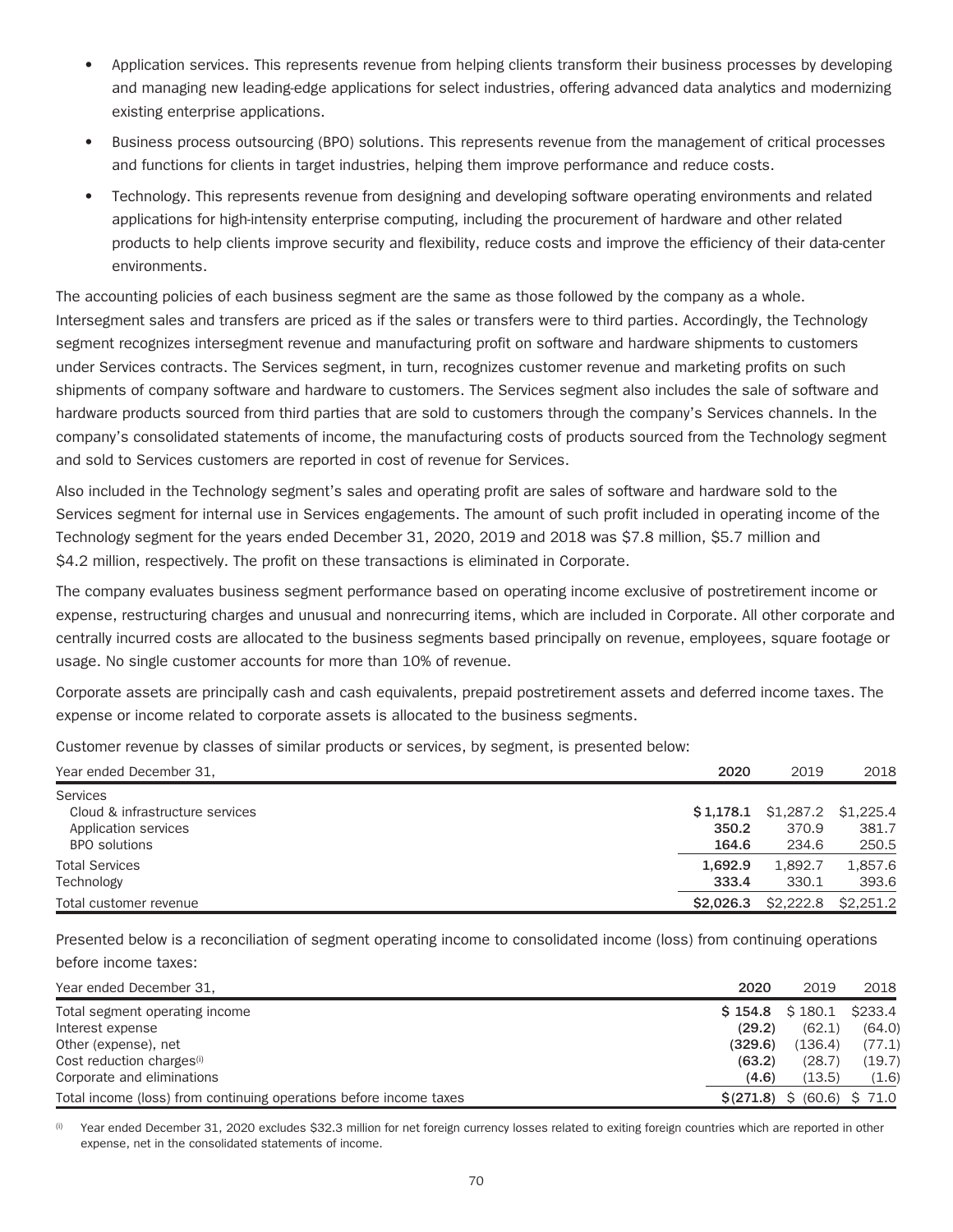Presented below is a reconciliation of total business segment assets to consolidated assets:

| As of December 31.                  | 2020      | 2019      | 2018      |
|-------------------------------------|-----------|-----------|-----------|
| Total segment assets                | \$1,302.3 | \$1,263.4 | \$1,254.7 |
| Cash and cash equivalents           | 898.5     | 538.8     | 605.0     |
| Deferred income taxes               | 136.2     | 114.0     | 109.3     |
| Operating lease right-of-use assets | 79.3      | 71.4      |           |
| Prepaid postretirement assets       | 187.5     | 136.2     | 147.6     |
| Assets of discontinued operations   | -         | 243.2     | 181.9     |
| Other corporate assets              | 104.1     | 137.0     | 159.1     |
| Total assets                        | \$2,707.9 | \$2,504.0 | \$2,457.6 |

A summary of the company's operations by business segment is presented below:

|                                                                                                         | Total                                    | Corporate                                | Services                              | Technology                       |
|---------------------------------------------------------------------------------------------------------|------------------------------------------|------------------------------------------|---------------------------------------|----------------------------------|
| 2020<br>Customer revenue<br>Intersegment                                                                | \$2,026.3                                | Ŝ.<br>(16.3)                             | \$1,692.9                             | \$333.4<br>16.3                  |
| Total revenue                                                                                           | \$2,026.3                                | Ŝ.<br>(16.3)                             | \$1,692.9                             | \$349.7                          |
| Operating income (loss)<br>Depreciation and amortization<br><b>Total assets</b><br>Capital expenditures | Ś.<br>87.0<br>161.0<br>2,707.9<br>130.1  | Ś<br>(67.8)<br>1,405.6<br>2.5            | - \$<br>12.2<br>70.9<br>850.5<br>49.2 | \$142.6<br>90.1<br>451.8<br>78.4 |
| 2019<br>Customer revenue<br>Intersegment                                                                | \$2,222.8                                | -Ŝ<br>$\overline{\phantom{m}}$<br>(15.2) | \$1,892.7                             | \$330.1<br>15.2                  |
| Total revenue                                                                                           | \$2,222.8                                | Ŝ.<br>(15.2)                             | \$1,892.7                             | \$345.3                          |
| Operating income (loss)<br>Depreciation and amortization<br><b>Total assets</b><br>Capital expenditures | Ś.<br>137.9<br>147.4<br>2,504.0<br>159.8 | Ś.<br>(42.2)<br>1,240.6<br>7.1           | -Ŝ<br>20.8<br>91.9<br>864.2<br>74.0   | \$159.3<br>55.5<br>399.2<br>78.7 |
| 2018<br>Customer revenue<br>Intersegment                                                                | \$2,251.2                                | -Ŝ<br>(24.7)                             | \$1,857.6                             | \$393.6<br>24.7                  |
| Total revenue                                                                                           | \$2,251.2                                | Ŝ<br>(24.7)                              | \$1,857.6                             | \$418.3                          |
| Operating income (loss)<br>Depreciation and amortization<br><b>Total assets</b><br>Capital expenditures | 212.1<br>Ś.<br>164.1<br>2,457.6<br>189.3 | \$<br>(21.3)<br>1,202.9<br>8.0           | -Ŝ<br>9.1<br>97.2<br>846.9<br>92.9    | \$224.3<br>66.9<br>407.8<br>88.4 |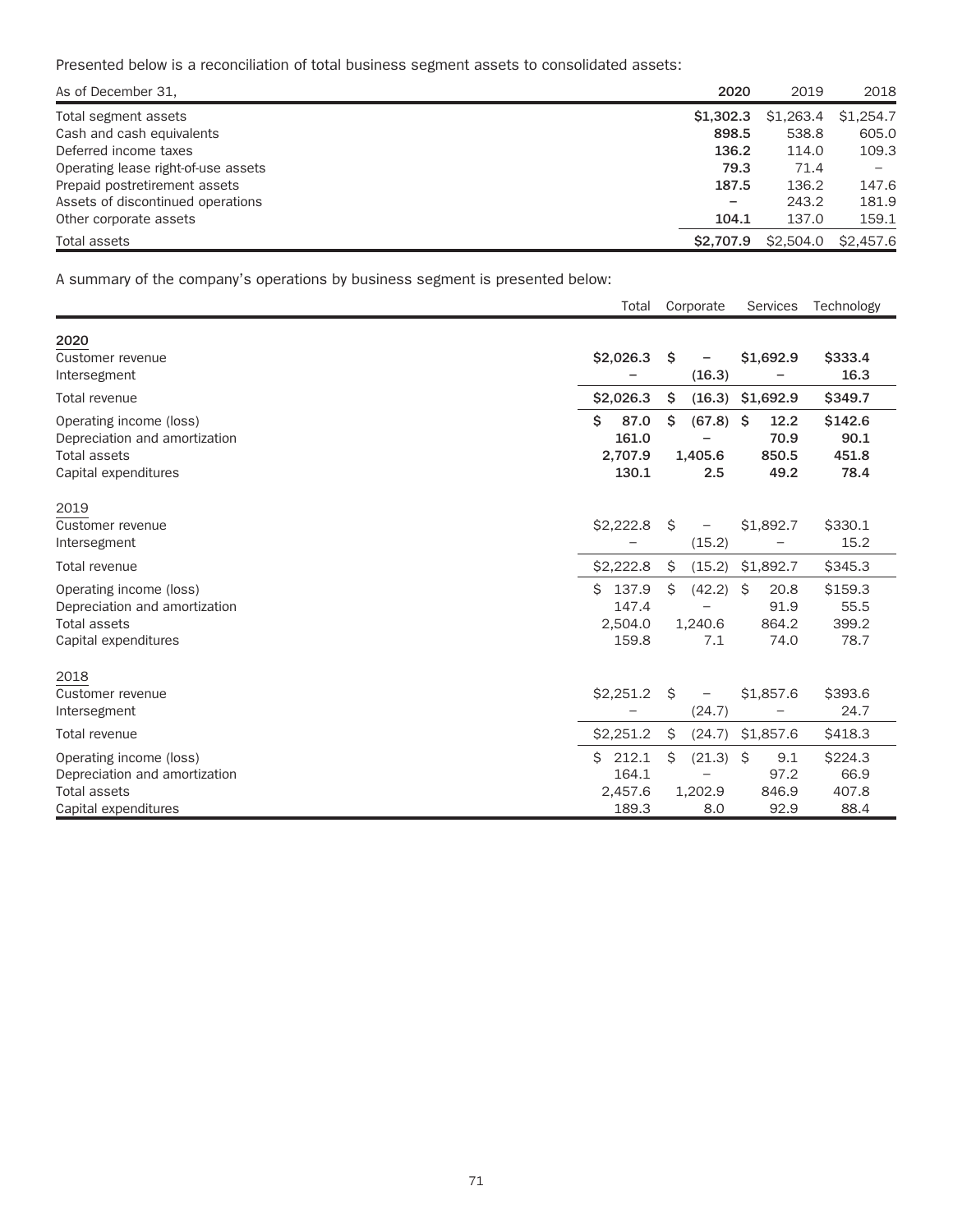Geographic information about the company's revenue, which is principally based on location of the selling organization, properties and outsourcing assets, is presented below:

| Year ended December 31,                                                                  | 2020                              | 2019                                   |                                 |  |  |  |
|------------------------------------------------------------------------------------------|-----------------------------------|----------------------------------------|---------------------------------|--|--|--|
| Revenue<br><b>United States</b><br>United Kingdom<br>Other foreign                       | 781.5<br>Ŝ.<br>228.0<br>1,016.8   | Ś<br>824.0<br>334.3<br>1,064.5         | 666.2<br>Ŝ.<br>360.7<br>1,224.3 |  |  |  |
| <b>Total Revenue</b>                                                                     | \$2,026.3                         | \$2,222.8                              | \$2,251.2                       |  |  |  |
| Properties, net<br>United States<br>United Kingdom<br>Other foreign                      | Ŝ.<br>82.0<br>9.2<br>19.3         | Ŝ.<br>$82.3$ \$<br>10.5<br>23.2        | 75.9<br>5.3<br>30.7             |  |  |  |
| Total Properties, net                                                                    | 110.5<br>Ŝ.                       | Ŝ.<br>116.0                            | 111.9<br>Ŝ                      |  |  |  |
| Outsourcing assets, net<br>United States<br>United Kingdom<br>Australia<br>Other foreign | \$<br>93.1<br>55.3<br>19.3<br>6.2 | Ŝ.<br>$99.5$ \$<br>71.7<br>21.5<br>9.4 | 97.6<br>86.5<br>21.7<br>10.6    |  |  |  |
| Total Outsourcing assets, net                                                            | 173.9<br>Ŝ.                       | 202.1<br>Ś                             | 216.4<br>S                      |  |  |  |

#### **Note 21 – Remaining performance obligations**

Remaining performance obligations represent the transaction price of firm orders for which work has not been performed and excludes (1) contracts with an original expected length of one year or less and (2) contracts for which the company recognizes revenue at the amount to which it has the right to invoice for services performed. At December 31, 2020, the company had approximately \$0.85 billion of remaining performance obligations of which approximately 40% is estimated to be recognized as revenue by the end of 2021.

#### **Note 22 – Subsequent events**

In January of 2021, the company signed an agreement with an insurance company to purchase a group annuity contract for \$279 million to transfer projected benefit obligations related to approximately 11,600 retirees of the company's U.S. defined benefit pension plans. This action is expected to result in a first quarter 2021 one-time, non-cash, pre-tax settlement charge of approximately \$158 million.

In January 2021, the company decided to make a number of changes to its organizational structure to more effectively address evolving client needs. With these changes, the company revised its reportable segments, but this did not impact the consolidated financial statements as of December 31, 2020. The company's reportable segments will be as follows: Digital Workplace Services, which will provide services and IP-led solutions that support clients' employees' productivity, satisfaction and ability to securely work anywhere, any time; Cloud & Infrastructure, which will provide hybrid and multi-cloud solutions in select markets to accelerate innovation and increase efficiency of our clients' businesses; ClearPath Forward®, which will provide server systems and operating system software and services that are secure, innovative, and reliable for mission-critical processing; and Other, which is principally comprised of business processing outsourcing (BPO) solutions, which will provide management of critical processes and functions for clients in select industries, helping them improve performance and reduce costs. These changes will be reflected prospectively, with comparable prior period data, in the company's first quarter 2021 Form 10-Q.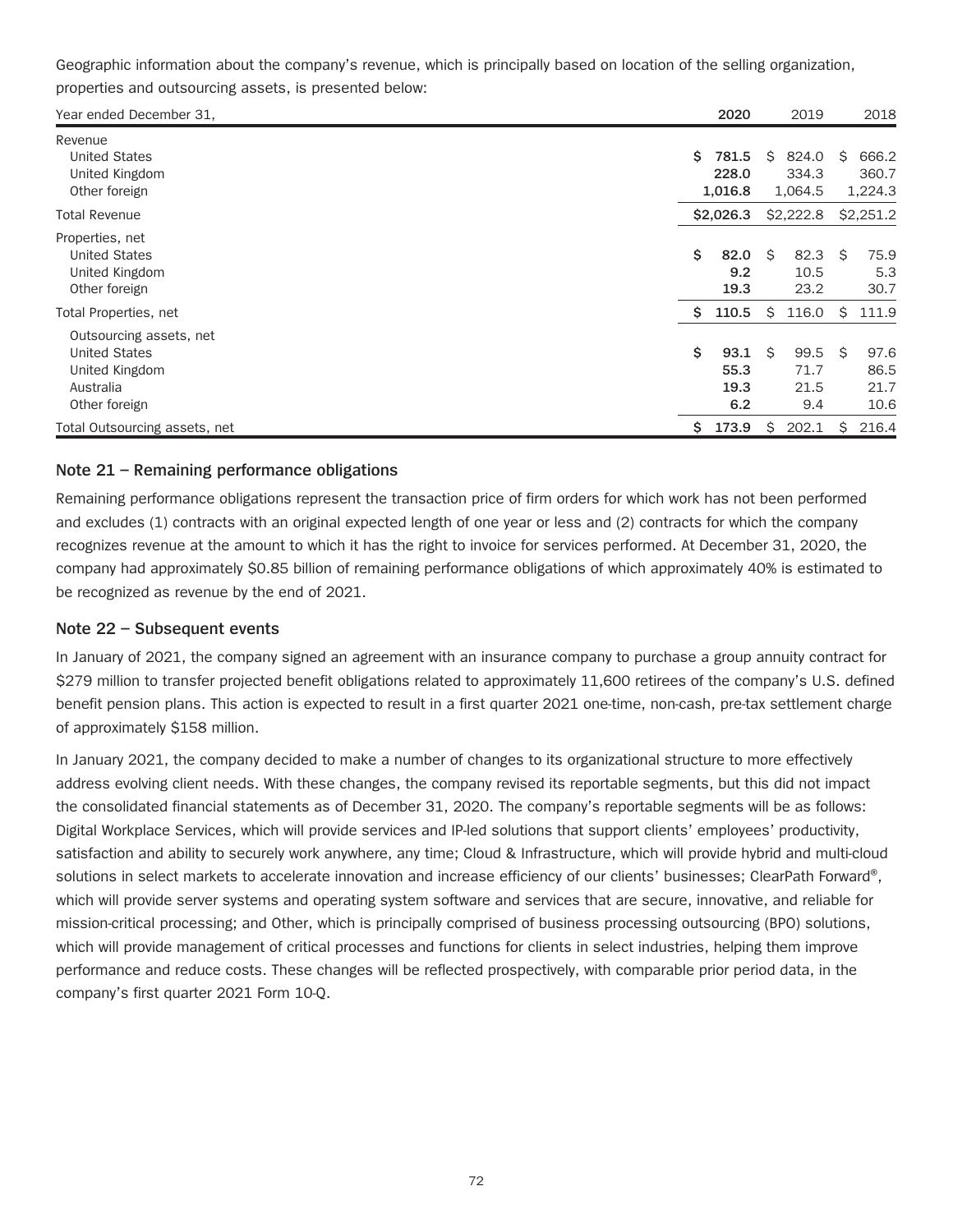| Note 23 - Quarterly financial information (unaudited) |  |  |  |
|-------------------------------------------------------|--|--|--|
|-------------------------------------------------------|--|--|--|

|                                                                     |     | First<br>Quarter |     | Second<br>Quarter | Third<br>Quarter     | Fourth<br>Quarter |     | Year      |
|---------------------------------------------------------------------|-----|------------------|-----|-------------------|----------------------|-------------------|-----|-----------|
| 2020                                                                |     |                  |     |                   |                      |                   |     |           |
| Revenue                                                             | Ś.  | 515.4            |     | \$438.8           | \$495.2              | \$576.9           |     | \$2,026.3 |
| Gross profit                                                        |     | 113.1            |     | 74.9              | 119.9                | 175.1             |     | 483.0     |
| Income (loss) from continuing operations before income taxes        |     | (41.9)           |     | (66.8)            | (7.2)                | (155.9)           |     | (271.8)   |
| Income (loss) from discontinued operations, net of tax              |     | 1,068.5          |     | (2.1)             | 0.4                  | 1.6               |     | 1,068.4   |
| Net income (loss) attributable to Unisys Corporation                |     | 1,015.3          |     | (78.6)            | (12.9)               | (173.1)           |     | 750.7     |
| Earnings (loss) per common share attributable to Unisys Corporation |     |                  |     |                   |                      |                   |     |           |
| Basic                                                               |     |                  |     |                   |                      |                   |     |           |
| Continuing operations                                               | S   | (0.85)           | S   | $(1.21)$ \$       | (0.21)               | \$ (2.77)         | S   | (5.05)    |
| Discontinued operations                                             |     | 17.06            |     | (0.04)            | 0.01                 | 0.02              |     | 16.98     |
| Total                                                               | Ś   | 16.21            | \$  |                   | $(1.25)$ \$ $(0.20)$ | \$ (2.75)         | \$  | 11.93     |
| Diluted                                                             |     |                  |     |                   |                      |                   |     |           |
| Continuing operations                                               | \$  | $(0.85)$ \$      |     | $(1.21)$ \$       | (0.21)               | \$ (2.77)         | \$  | (5.05)    |
| Discontinued operations                                             |     | 17.06            |     | (0.04)            | 0.01                 | 0.02              |     | 16.98     |
| Total                                                               | \$. | 16.21            | \$. | (1.25)            | \$ (0.20)            | \$ (2.75)         | \$. | 11.93     |
| 2019                                                                |     |                  |     |                   |                      |                   |     |           |
| Revenue                                                             | \$  | 554.5            |     | \$569.4           | \$552.1              | \$546.8           |     | \$2,222.8 |
| Gross profit                                                        |     | 125.1            |     | 152.6             | 140.0                | 116.3             |     | 534.0     |
| Income (loss) from continuing operations before income taxes        |     | (20.7)           |     | 7.9               | (15.0)               | (32.8)            |     | (60.6)    |
| Income from discontinued operations, net of tax                     |     | 13.3             |     | 25.5              | 16.0                 | 20.2              |     | 75.0      |
| Net income (loss) attributable to Unisys Corporation                |     | (19.4)           |     | 26.2              | (13.2)               | (10.8)            |     | (17.2)    |
| Earnings (loss) per common share attributable to Unisys Corporation |     |                  |     |                   |                      |                   |     |           |
| <b>Basic</b>                                                        |     |                  |     |                   |                      |                   |     |           |
| Continuing operations                                               | Ś.  | (0.64)           | \$. | 0.01              | \$<br>(0.50)         | \$ (0.50)         | \$  | (1.65)    |
| Discontinued operations                                             |     | 0.26             |     | 0.50              | 0.27                 | 0.33              |     | 1.34      |
| Total                                                               | \$  | $(0.38)$ \$      |     | 0.51              | \$<br>(0.23)         | \$ (0.17)         | \$  | (0.31)    |
| <b>Diluted</b>                                                      |     |                  |     |                   |                      |                   |     |           |
| Continuing operations                                               | \$  | (0.64)           | Ŝ   | 0.01              | \$<br>(0.50)         | \$ (0.50)         | S   | (1.65)    |
| Discontinued operations                                             |     | 0.26             |     | 0.49              | 0.27                 | 0.33              |     | 1.34      |
| Total                                                               | \$  | (0.38)           | \$. | 0.50              | \$ (0.23)            | \$ (0.17)         | \$  | (0.31)    |

*On March 13, 2020, the company completed the sale of its U.S. Federal business to Science Applications International Corporation for cash of \$1.2 billion. The company's financial statements have been retroactively reclassified to report the U.S. Federal business as discontinued operations. As a result, all items relating to the business within the consolidated statements of income (loss) have been reported as income from discontinued operations, net of tax, and all items relating to the business within the consolidated balance sheets have been reported as either assets or liabilities of discontinued operations. Depreciation, amortization, capital expenditures, and significant noncash operating and investing activities related to the U.S. Federal business were immaterial for all periods presented.*

*In the fourth quarter of 2020, the company recorded a pension settlement charge of \$142.1 million. See Note 17, "Employee Plans," of the Notes to Consolidated Financial Statements.*

*In the second quarter of 2020 and the third quarter of 2019, the company recorded a pretax charge on debt extinguishment of \$28.5 million and \$20.1 million, respectively. See Note 15, "Debt," of the Notes to Consolidated Financial Statements.*

*In the first, second, third and fourth quarters of 2020, the company recorded pretax cost-reduction and other charges of \$27.5 million, \$7.9 million, \$13.2 million and \$46.9 million, respectively. See Note 4, "Cost reduction actions," of the Notes to Consolidated Financial Statements.*

*In the first, second, third and fourth quarters of 2019, the company recorded pretax cost-reduction and other charges of \$2.6 million, \$2.6 million, \$0.2 million and \$23.3 million, respectively. See Note 4, "Cost reduction actions," of the Notes to Consolidated Financial Statements.*

*The individual quarterly per-share amounts may not total to the per-share amount for the full year because of accounting rules governing the computation of earnings per share.*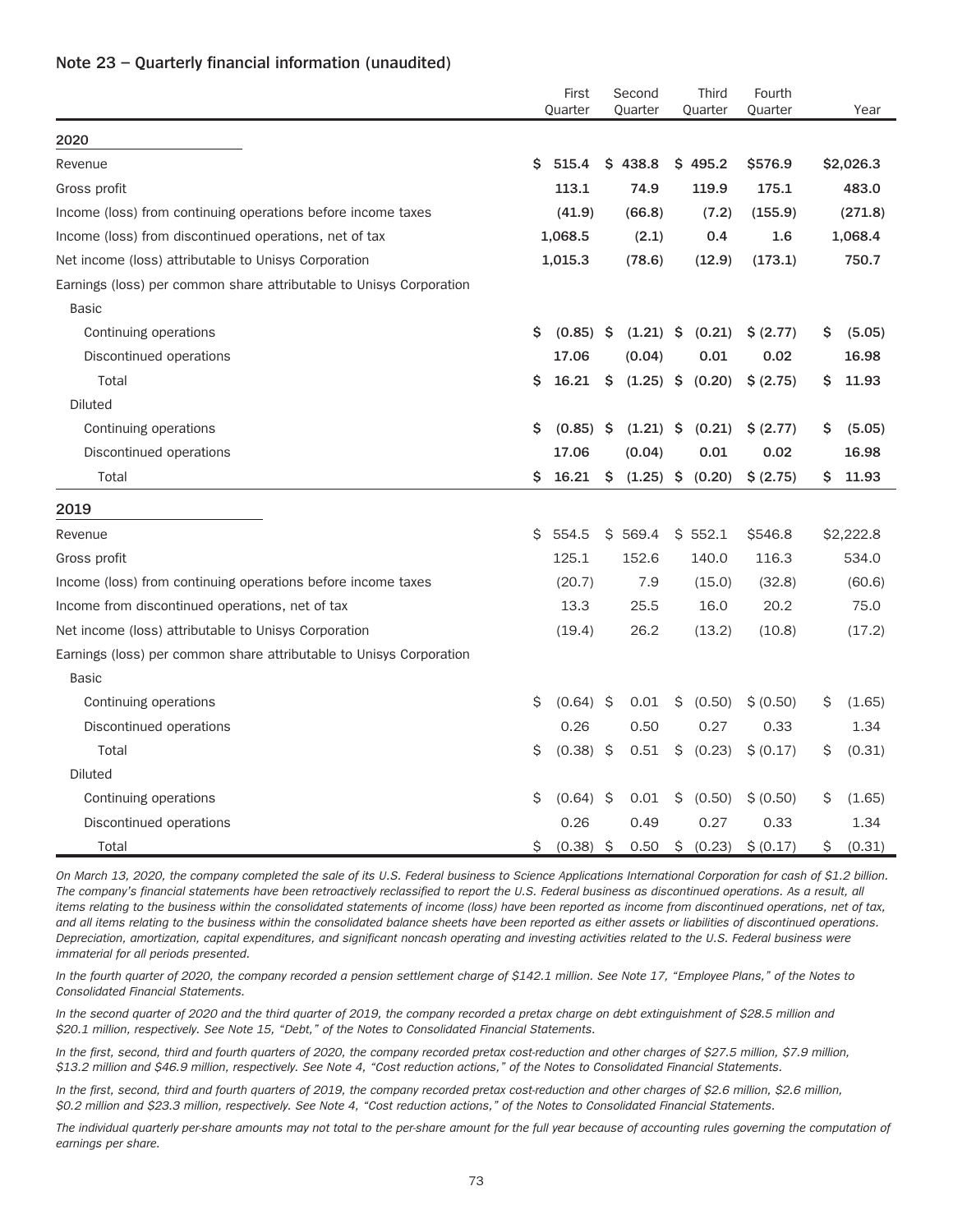## **Report of Management**

#### **Management's Report on the Financial Statements**

The management of the company is responsible for the integrity of its financial statements. These statements have been prepared in conformity with U.S. generally accepted accounting principles and include amounts based on the best estimates and judgments of management. Financial information included elsewhere in this report is consistent with that in the financial statements.

PricewaterhouseCoopers LLP, an independent registered public accounting firm, has audited the company's 2020 consolidated financial statements. Its accompanying report is based on an audit conducted in accordance with the standards of the Public Company Accounting Oversight Board (United States).

The Board of Directors, through its Audit and Finance Committee, which is composed entirely of independent directors, oversees management's responsibilities in the preparation of the financial statements and selects the independent registered public accounting firm, subject to stockholder ratification. The Audit and Finance Committee meets regularly with the independent registered public accounting firm, representatives of management, and the internal auditors to review the activities of each and to assure that each is properly discharging its responsibilities. To ensure complete independence, the internal auditors and representatives of PricewaterhouseCoopers LLP have full access to meet with the Audit and Finance Committee, with or without management representatives present, to discuss the results of their audits and their observations on the adequacy of internal controls and the quality of financial reporting.

#### **Management's Report on Internal Control Over Financial Reporting**

The management of the company is responsible for establishing and maintaining adequate internal control over financial reporting, as defined in Rules 13a-15(f) and 15d-15(f) under the Exchange Act. The company's internal control over financial reporting is a process designed to provide reasonable assurance regarding the reliability of financial reporting and the preparation of financial statements for external purposes in accordance with U.S. generally accepted accounting principles. Internal control over financial reporting includes those policies and procedures that (1) pertain to the maintenance of records that in reasonable detail accurately and fairly reflect the transactions and dispositions of the assets of the company; (2) provide reasonable assurance that transactions are recorded as necessary to permit preparation of the financial statements in accordance with U.S. generally accepted accounting principles, and that receipts and expenditures of the company are being made only in accordance with authorizations of management and directors of company; and (3) provide reasonable assurance regarding prevention or timely detection of unauthorized acquisition, use or disposition of the company's assets that could have a material effect on the financial statements.

Because of its inherent limitations, internal control over financial reporting may not prevent or detect misstatements. Also, projections of any evaluation of effectiveness to future periods are subject to the risk that controls may become inadequate because of changes in conditions, or that the degree of compliance with the policies and procedures may deteriorate.

Management assessed the effectiveness of the company's internal control over financial reporting as of December 31, 2020, based on criteria established in *Internal Control – Integrated Framework (2013)* issued by the Committee of Sponsoring Organizations of the Treadway Commission. Based on this assessment, we concluded that the company maintained effective internal control over financial reporting as of December 31, 2020, based on the specified criteria.

PricewaterhouseCoopers LLP, an independent registered public accounting firm, has audited the company's internal control over financial reporting as of December 31, 2020, as stated in its report that appears herein.

Peter A. Altabef Michael M. Thomson

That P

Chair and Chief Executive Officer Senior Senior Vice President and Chief Financial Officer (Principal Financial and Accounting Officer)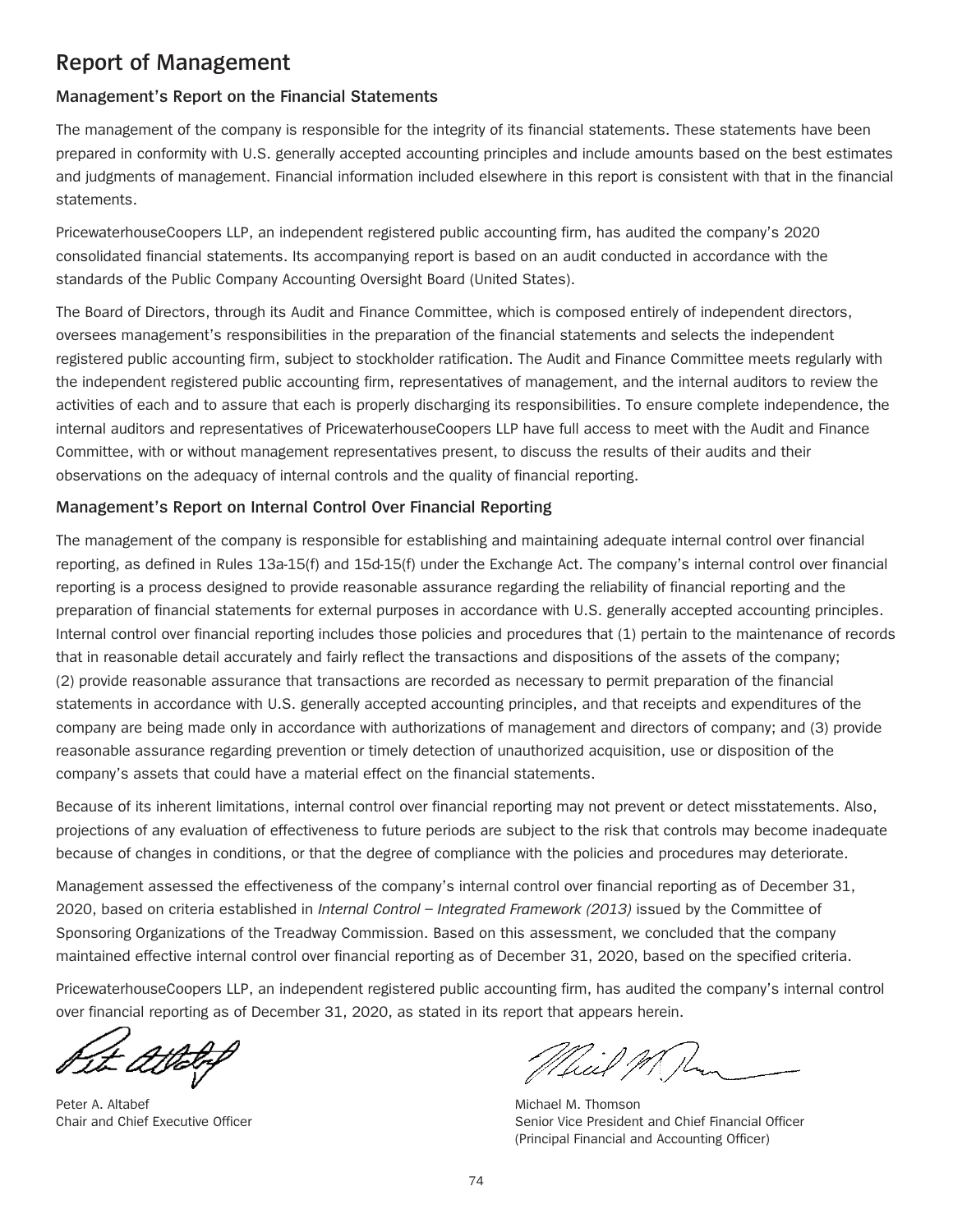## **Report of Independent Registered Public Accounting Firm**

To the Board of Directors and Stockholders of Unisys Corporation

#### *Opinions on the Financial Statements and Internal Control over Financial Reporting*

We have audited the accompanying consolidated balance sheet of Unisys Corporation and its subsidiaries (the "Company") as of December 31, 2020, and the related consolidated statements of income (loss), comprehensive income (loss), deficit and cash flows for the year then ended, including the related notes and schedule of valuation and qualifying accounts for the year ended December 31, 2020 listed under Item 15(1) (collectively referred to as the "consolidated financial statements"). We also have audited the Company's internal control over financial reporting as of December 31, 2020, based on criteria established in *Internal Control—Integrated Framework* (2013) issued by the Committee of Sponsoring Organizations of the Treadway Commission (COSO).

In our opinion, the consolidated financial statements referred to above present fairly, in all material respects, the financial position of the Company as of December 31, 2020, and the results of its operations and its cash flows for the year ended December 31, 2020 in conformity with accounting principles generally accepted in the United States of America. Also in our opinion, the Company maintained, in all material respects, effective internal control over financial reporting as of December 31, 2020, based on criteria established in *Internal Control – Integrated Framework* (2013) issued by the COSO.

#### *Change in Accounting Principle*

As discussed in Note 3 of the consolidated financial statements, the Company changed the manner in which it accounts for income taxes in 2020.

#### *Basis for Opinions*

The Company's management is responsible for these consolidated financial statements, for maintaining effective internal control over financial reporting, and for its assessment of the effectiveness of internal control over financial reporting, included in the accompanying Management's Report on Internal Control Over Financial Reporting. Our responsibility is to express opinions on the Company's consolidated financial statements and on the Company's internal control over financial reporting based on our audit. We are a public accounting firm registered with the Public Company Accounting Oversight Board (United States) (PCAOB) and are required to be independent with respect to the Company in accordance with the U.S. federal securities laws and the applicable rules and regulations of the Securities and Exchange Commission and the PCAOB.

We conducted our audit in accordance with the standards of the PCAOB. Those standards require that we plan and perform the audit to obtain reasonable assurance about whether the consolidated financial statements are free of material misstatement, whether due to error or fraud, and whether effective internal control over financial reporting was maintained in all material respects.

Our audit of the consolidated financial statements included performing procedures to assess the risks of material misstatement of the consolidated financial statements, whether due to error or fraud, and performing procedures that respond to those risks. Such procedures included examining, on a test basis, evidence regarding the amounts and disclosures in the consolidated financial statements. Our audit also included evaluating the accounting principles used and significant estimates made by management, as well as evaluating the overall presentation of the consolidated financial statements. Our audit of internal control over financial reporting included obtaining an understanding of internal control over financial reporting, assessing the risk that a material weakness exists, and testing and evaluating the design and operating effectiveness of internal control based on the assessed risk. Our audit also included performing such other procedures as we considered necessary in the circumstances. We believe that our audit provides a reasonable basis for our opinions.

#### *Definition and Limitations of Internal Control over Financial Reporting*

A company's internal control over financial reporting is a process designed to provide reasonable assurance regarding the reliability of financial reporting and the preparation of financial statements for external purposes in accordance with generally accepted accounting principles. A company's internal control over financial reporting includes those policies and procedures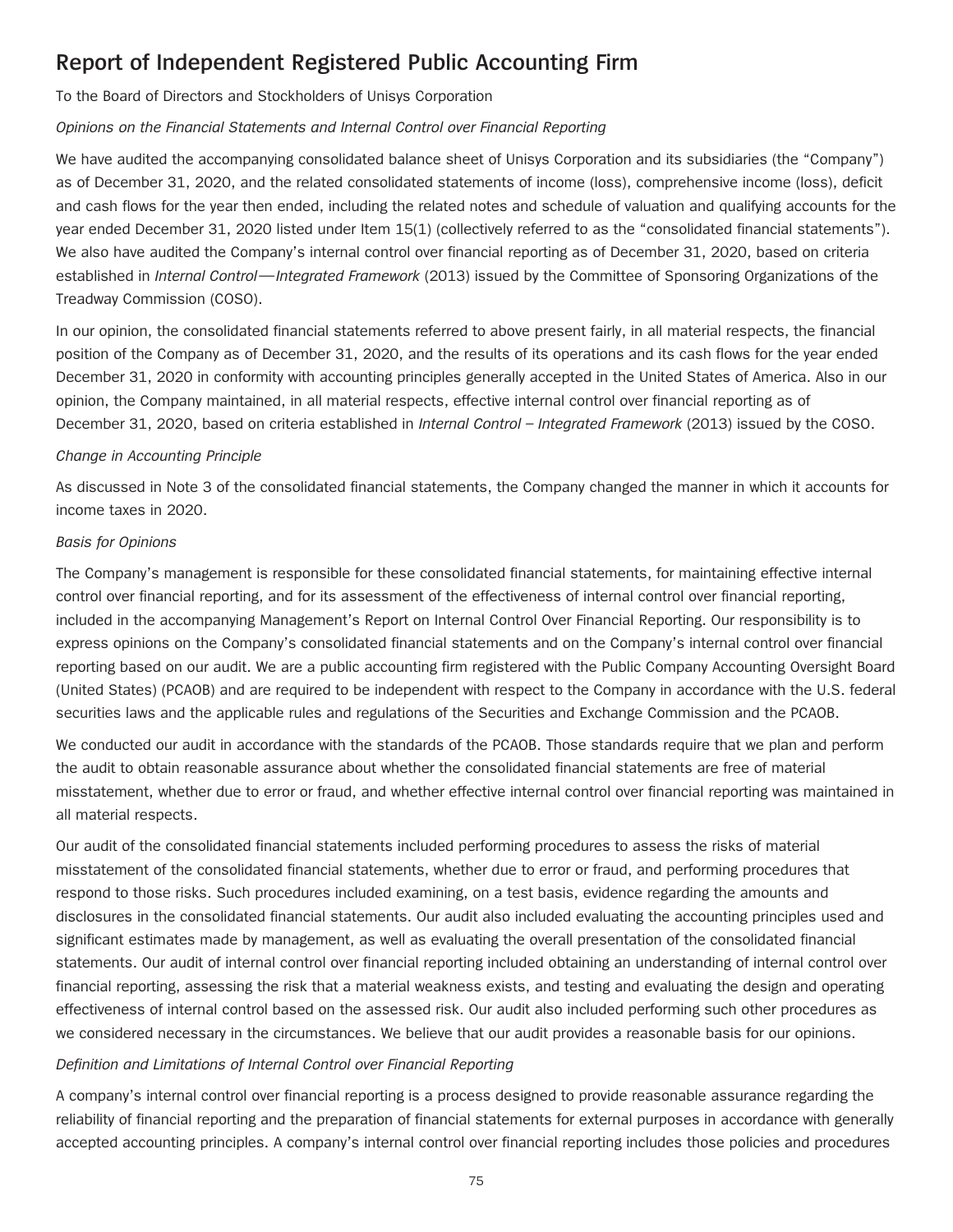that (i) pertain to the maintenance of records that, in reasonable detail, accurately and fairly reflect the transactions and dispositions of the assets of the company; (ii) provide reasonable assurance that transactions are recorded as necessary to permit preparation of financial statements in accordance with generally accepted accounting principles, and that receipts and expenditures of the company are being made only in accordance with authorizations of management and directors of the company; and (iii) provide reasonable assurance regarding prevention or timely detection of unauthorized acquisition, use, or disposition of the company's assets that could have a material effect on the financial statements.

Because of its inherent limitations, internal control over financial reporting may not prevent or detect misstatements. Also, projections of any evaluation of effectiveness to future periods are subject to the risk that controls may become inadequate because of changes in conditions, or that the degree of compliance with the policies or procedures may deteriorate.

#### *Critical Audit Matters*

The critical audit matter communicated below is a matter arising from the current period audit of the consolidated financial statements that was communicated or required to be communicated to the audit committee and that (i) relates to accounts or disclosures that are material to the consolidated financial statements and (ii) involved our especially challenging, subjective, or complex judgments. The communication of critical audit matters does not alter in any way our opinion on the consolidated financial statements, taken as a whole, and we are not, by communicating the critical audit matter below, providing a separate opinion on the critical audit matter or on the accounts or disclosures to which it relates.

#### *Valuation of the U.S. and Certain International Defined Benefit Pension Plan Obligations*

As described in Notes 1 and 17 to the consolidated financial statements, the Company's consolidated defined benefit pension plan obligation was \$8,013 million as of December 31, 2020. Additionally, the Company recorded settlement losses associated with U.S. pension plans of \$142 million for the year ended December 31, 2020. Management develops the actuarial assumptions used by its U.S. and international defined benefit pension plan obligations based upon the circumstances of each particular plan. The determination of the defined benefit pension plan obligations requires the use of estimates. Management's significant assumption used in the determination of the defined benefit pension plan obligations, and settlement losses associated with respect to the U.S. pension plans, is the discount rate.

The principal considerations for our determination that performing procedures relating to the valuation of the U.S. and certain international defined benefit pension plan obligations is a critical audit matter are the (i) significant judgment by management to determine the defined benefit pension plan obligations; (ii) a high degree of auditor judgment, subjectivity, and effort in performing procedures to evaluate management's significant assumption related to the discount rates; (iii) the audit effort involved the use of professionals with specialized skill and knowledge.

Addressing the matter involved performing procedures and evaluating audit evidence in connection with forming our overall opinion on the consolidated financial statements. These procedures included testing the effectiveness of controls relating to the valuation of the U.S. and certain international defined benefit pension plan obligations, including controls over the Company's methods, significant assumption, and data. These procedures also included, among others, testing the completeness, accuracy and relevance of the underlying data used in developing the estimate, and the involvement of professionals with specialized skill and knowledge to assist in (i) evaluating the appropriateness of the actuarial methods used to estimate the defined benefit pension plan obligations, and (ii) evaluating the reasonableness of management's significant assumption related to the discount rate. Evaluating the reasonableness of management's significant assumption related to the discount rate included (i) developing an independent range of discount rates for each U.S. and certain international defined benefit pension plan obligations based on publicly available market data for high-quality, fixed income investments, and (ii) comparing management's discount rate to the independently developed range to evaluate the reasonableness of the discount rate assumption.

/s/ PricewaterhouseCoopers LLP Philadelphia, Pennsylvania February 26, 2021

We have served as the Company's auditor since 2020.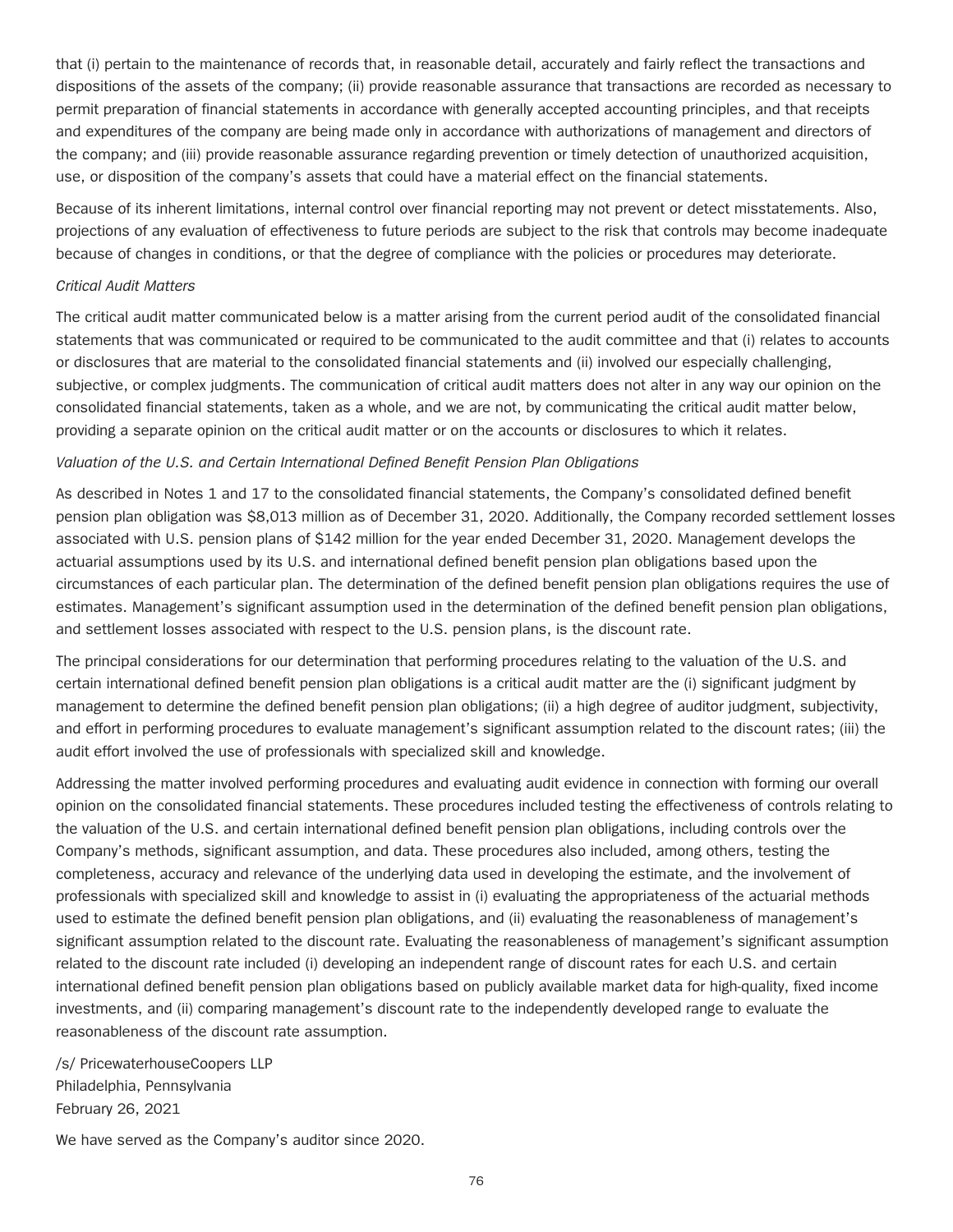## **Report of Independent Registered Public Accounting Firm**

To the Stockholders and Board of Directors

#### Unisys Corporation:

#### *Opinion on the Consolidated Financial Statements*

We have audited the accompanying consolidated balance sheet of Unisys Corporation and subsidiaries (the Company) as of December 31, 2019, the related consolidated statements of income (loss), comprehensive income (loss), cash flows, and deficit for each of the years in the two-year period ended December 31, 2019, and the related notes and financial statement schedule II (collectively, the consolidated financial statements). In our opinion, the consolidated financial statements present fairly, in all material respects, the financial position of the Company as of December 31, 2019, and the results of its operations and its cash flows for each of the years in the two-year period ended December 31, 2019, in conformity with U.S. generally accepted accounting principles.

#### *Change in Accounting Principle*

As discussed in Note 5 to the consolidated financial statements, the Company changed its method of accounting for leases effective January 1, 2019 due the adoption of Accounting Standards Update No. 2016-02, *Leases* (Topic 842).

#### *Basis for Opinion*

These consolidated financial statements are the responsibility of the Company's management. Our responsibility is to express an opinion on these consolidated financial statements based on our audits. We are a public accounting firm registered with the Public Company Accounting Oversight Board (United States) (PCAOB) and are required to be independent with respect to the Company in accordance with the U.S. federal securities laws and the applicable rules and regulations of the Securities and Exchange Commission and the PCAOB.

We conducted our audits in accordance with the standards of the PCAOB. Those standards require that we plan and perform the audits to obtain reasonable assurance about whether the consolidated financial statements are free of material misstatement, whether due to error or fraud. Our audits included performing procedures to assess the risks of material misstatement of the consolidated financial statements, whether due to error or fraud, and performing procedures that respond to those risks. Such procedures included examining, on a test basis, evidence regarding the amounts and disclosures in the consolidated financial statements. Our audits also included evaluating the accounting principles used and significant estimates made by management, as well as evaluating the overall presentation of the consolidated financial statements. We believe that our audits provide a reasonable basis for our opinion.

## KPMG LLP

We served as the Company's auditor from 2008 to 2020.

Philadelphia, Pennsylvania February 28, 2020, except for Note 2, as to which the date is February 26, 2021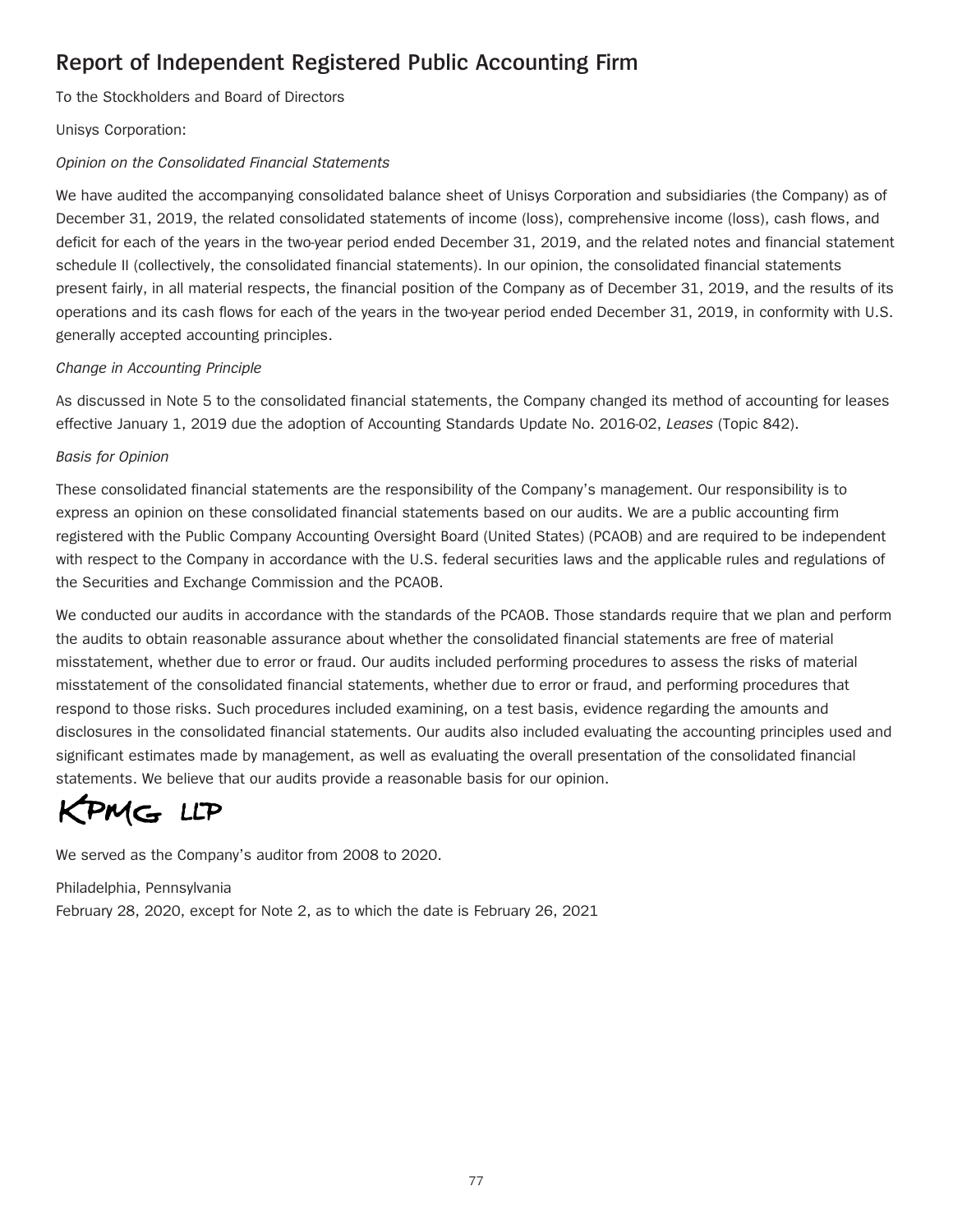# **Stock Performance**

The following graph compares the cumulative total stockholder return on Unisys common stock during the five fiscal years ended December 31, 2020, with the cumulative total return on the Standard & Poor's 500 Stock Index and the Standard & Poor's 500 IT Services Index. The comparison assumes \$100 was invested on December 31, 2015, in Unisys common stock and in each of such indices and assumes reinvestment of any dividends.



|                           | 2015  | 2016  | 2017     | 2018         | 2019  | 2020  |
|---------------------------|-------|-------|----------|--------------|-------|-------|
| <b>Unisys Corporation</b> | \$100 | S 135 | 74<br>Ŝ. | \$105        | \$107 | \$178 |
| <b>S&amp;P 500</b>        | \$100 | \$112 | \$136    | S 130        | S 171 | \$203 |
| S&P 500 IT Services       | \$100 | \$110 | \$145    | <b>S</b> 151 | \$213 | \$261 |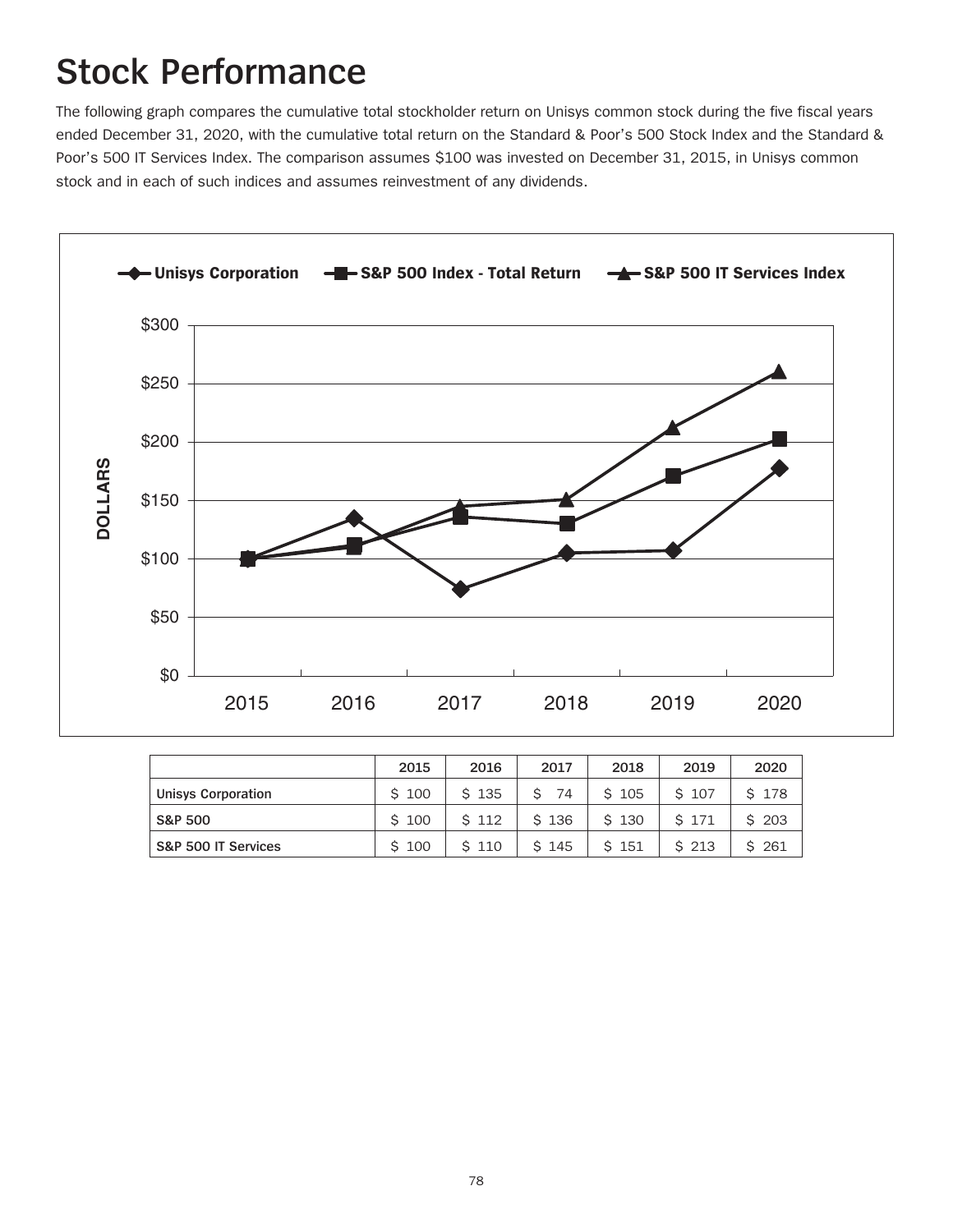## **Investor Information**

## **Stock Information**

- **Common Stock:** The company has the authority to issue 150 million shares of common stock, par value \$0.01 per share. At December 31, 2020, there were approximately 63.0 million shares outstanding and approximately 4,700 stockholders of record. Unisys common stock is listed for trading on the New York Stock Exchange (trading symbol "UIS") and the London Stock Exchange (code "USY").
- **Preferred Stock:** The company has the authority to issue 40 million shares of preferred stock, par value \$1 per share, issuable in series. At December 31, 2020, there were no shares of preferred stock outstanding.
- **Voting Rights:** Each share of Unisys common stock outstanding on the record date for the annual meeting is entitled to one vote on each matter to be voted upon at the meeting.

## **Annual Meeting**

Stockholders are invited to attend the Unisys 2021 Annual Meeting of Stockholders, which will be held virtually online at www.virtualshareholdermeeting.com/UIS2021 on April 23, 2021, at 8:00 a.m. Eastern Time. Formal notice of the meeting, along with the proxy statement and proxy materials, was mailed or otherwise made available on or about March 12, 2021, to stockholders of record as of March 8, 2021.

### **Independent Auditors**

KPMG LLP Philadelphia, Pennsylvania

PricewaterhouseCoopers Philadelphia, Pennsylvania

## **Stockholder Services**

Computershare Inc. is the company's stock transfer agent and registrar.

*Note: Effective October 23, 2009, Unisys declared a one-for-ten reverse split of its common stock. Pre-split stock certificates must be submitted for exchange into post-split shares. If you are holding pre-split stock certificates, please contact Computershare.*

Administrative inquiries relating to stockholder records, lost stock certificates, change of ownership or change of address should be directed to: Unisys Corporation, c/o Computershare, PO BOX 505000, Louisville, KY 40233-5000.

Account Access & Share Selling Program: www.computershare.com/investor

#### **Telephone within the U.S. and Canada:**

- Telephone toll free: 866-405-6564
- TDD for hearing impaired: 800-231-5469

#### **Telephone outside the U.S.:**

- Telephone: 201-680-6578
- TDD for hearing impaired: 201-680-6610

### **Investor Relations**

- **Web Site:** The Unisys Investor Web site at www.unisys.com/investor-relations provides news and events as well as quarterly earnings releases and financial data, Unisys stock price and tools, officer and board biographies, corporate governance materials, annual reports and more. We invite you to visit www.unisys.com/investor-relations to learn more about Unisys.
- **Email:** Unisys provides SEC filings, annual report releases and quarterly financial releases via email. To sign up for email or to amend your current investor e-mail selection, visit www.unisys.com/ investor-relations.
- **Printed Materials:** Visit www.unisys.com/investor-relations to select from the current list of printed materials offered. Printed materials also may be requested by calling 215-986-6999.
- **General Investor Inquiries and Correspondence:** Investors with general questions about the company are invited to contact Unisys Investor Relations by calling 215-986-6999, emailing us at investor@unisys.com, or writing to us at: Investor Relations, Unisys Corporation, 801 Lakeview Drive, Suite 100, Blue Bell, PA 19422.

#### **For more information, visit www.unisys.com/investor-relations**